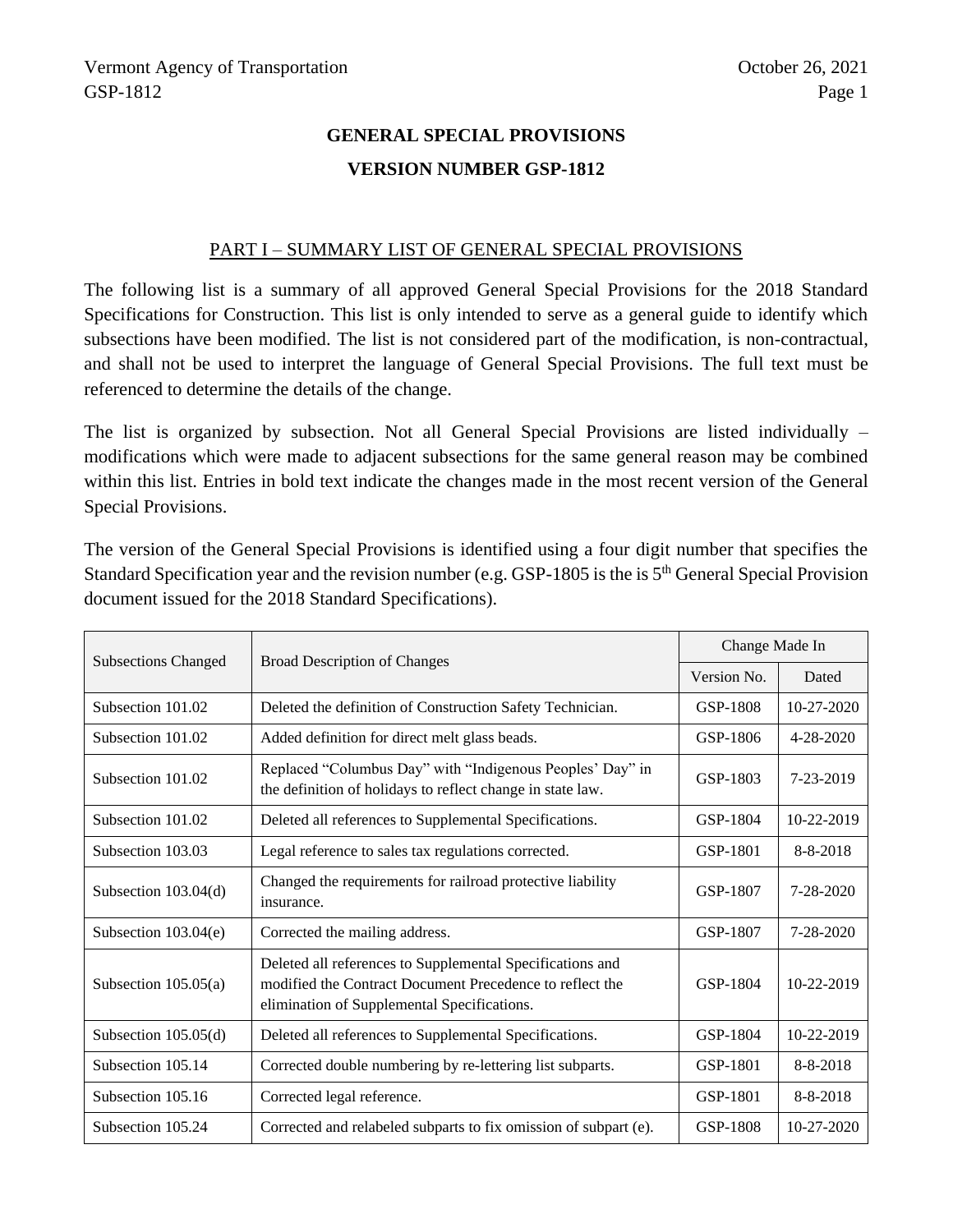# Vermont Agency of Transportation October 26, 2021<br>
GSP-1812 Page 2 GSP-1812

| <b>Subsections Changed</b><br><b>Broad Description of Changes</b> |                                                                                                                                                      | Change Made In  |            |
|-------------------------------------------------------------------|------------------------------------------------------------------------------------------------------------------------------------------------------|-----------------|------------|
|                                                                   |                                                                                                                                                      |                 | Dated      |
| Subsection 105.24(e)                                              | Deleted and replaced subsection to clarify requirements for<br>contaminated materials and remove reference to the Construction<br>Safety Technician. | GSP-1808        | 10-27-2020 |
| Subsection 106.09(c)                                              | Revised the stockpiling requirements for raw materials.                                                                                              | GSP-1804        | 10-22-2019 |
| Subsection 108.09                                                 | Deleted subparts (b) and (c) and relabeled what were subparts (d)<br>through $(g)$ as $(b)$ through $(e)$                                            | GSP-1808        | 10-27-2020 |
| Subsection 108.12<br>(Table 108.12A)                              | Replaced the liquidated damages table.                                                                                                               | GSP-1807        | 7-28-2020  |
| Subsections 203.03 and<br>204.03                                  | Added a requirement to submit construction drawings when<br>required by OSHA or VOSHA.                                                               | GSP-1803        | 7-23-2019  |
| Subsection 203.12                                                 | Added requirements prohibiting use of frozen material or<br>placement on frozen ground.                                                              | GSP-1810        | 4-27-2021  |
| Subsection 210.03                                                 | Modified requirements for length of time milled surface can<br>remain unpaved                                                                        | GSP-1803        | 7-23-2019  |
| Subsection 301.02                                                 | Deleted and replaced entire subsection to change requirements<br>for PGA and RCA.                                                                    | GSP-1809        | 1-26-2021  |
| Subsection 301.03                                                 | Added requirements prohibiting use of frozen material or<br>placement on frozen ground.                                                              | GSP-1810        | 4-27-2021  |
| Subsection 301.03                                                 | Shifted the location of a sentence and deleted the last paragraph.                                                                                   | GSP-1809        | 1-26-2021  |
| Subsection 406.03B                                                | Added requirements for the Contractor to provide Hamburg<br>Wheel-Track and FIT testing data in mix designs.                                         | GSP-1803        | 7-23-2019  |
| Subsection 406.03C<br>(Table 406.03I)                             | Corrected an outdated reference and slightly modified Note 4.                                                                                        | GSP-1803        | 7-23-2019  |
| Subsections 406.03C(e)<br>and 406.19(c)                           | Changed names of subsections to better match their contents and<br>the names of other subsections.                                                   | GSP-1801        | 8-8-2018   |
| <b>Subsection</b><br>406.05(a)(12)                                | <b>Changed internet requirements to reference Subsection</b><br>$631.02(a)(4)$ .                                                                     | <b>GSP-1812</b> | 10-26-2021 |
| Subsection 406.14                                                 | Added a requirement to use a self-propelled pneumatic tired<br>roller for the levelling course of pavement.                                          | GSP-1804        | 10-22-2019 |
| Subsection 407.03                                                 | Deleted and replaced several paragraphs to correct equations and<br>the table.                                                                       | GSP-1803        | 7-23-2019  |
| Subsection 407.04                                                 | Deleted and replaced the entire subsection to modify acceptance<br>requirements.                                                                     | GSP-1809        | 1-26-2021  |
| <b>Subsection 407.05</b>                                          | Changed seasonal limitation date from October 15 <sup>th</sup> to<br>September 15th.                                                                 | <b>GSP-1812</b> | 10-26-2021 |
| Subsection 407.08(b)                                              | Deleted a sentence that allowed placement on damp surfaces.                                                                                          | GSP-1809        | 1-26-2021  |
| Section 418                                                       | Created a new section for Asphaltic Approach Material.                                                                                               | GSP-1804        | 10-22-2019 |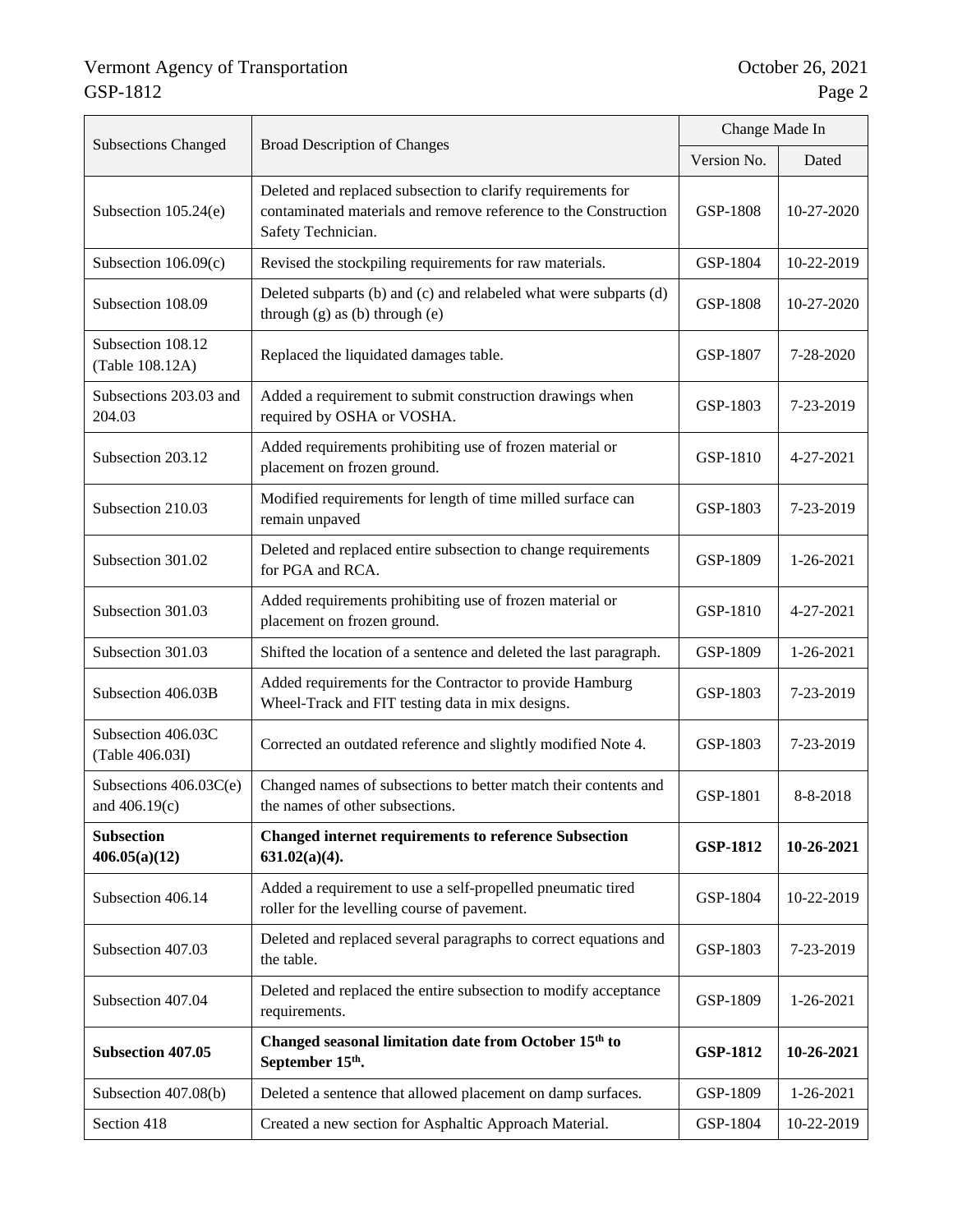|                                                |                                                                                                                                                                                            | Change Made In  |            |
|------------------------------------------------|--------------------------------------------------------------------------------------------------------------------------------------------------------------------------------------------|-----------------|------------|
| <b>Subsections Changed</b>                     | <b>Broad Description of Changes</b>                                                                                                                                                        |                 | Dated      |
| Subsection 501.02                              | Added a new material subsection to the list and deleted and<br>replaced a second material subsection to correct the name.                                                                  | GSP-1811        | 7-27-2021  |
| Subsection 501.03                              | Deleted and replaced the entire subsection to update testing and<br>mix design requirements.                                                                                               | GSP-1804        | 10-22-2019 |
| Subsection 501.04                              | Deleted and replaced paragraphs 1 through 3 to update the<br>batching requirements.                                                                                                        | GSP-1804        | 10-22-2019 |
| Subsection 501.04(b)                           | <b>Changed internet requirements to reference Subsection</b><br>$631.02(a)(4)$ .                                                                                                           | <b>GSP-1812</b> | 10-26-2021 |
| Subsection $501.05(a)$                         | Deleted and replaced subparts (2) and (3) to update the mixing<br>and delivery requirements.                                                                                               | GSP-1804        | 10-22-2019 |
| Subsection 506.02                              | Updated the name of the subsection for one of the materials and<br>added a new material subsection to the list.                                                                            | GSP-1803        | 7-23-2019  |
| Subsection 506.03                              | Deleted and replaced multiple paragraphs to clarify requirements<br>for fabrication drawings, the use of subcontractors for<br>fabrication, and the level of plant certification required. | GSP-1803        | 7-23-2019  |
| Subsection 506.03                              | Deleted and replaced multiple paragraphs to specify that<br>fabricators must be pre-qualified.                                                                                             | GSP-1810        | 4-27-2021  |
| Subsection $506.03(c)(1)$                      | Deleted and replaced the subsection to provide additional details<br>about inspectors.                                                                                                     | GSP-1803        | 7-23-2019  |
| Subsection $506.03(c)(1)$                      | Clarified inspector certification requirements.                                                                                                                                            | GSP-1810        | 4-27-2021  |
| Subsections<br>$506.03(d)(3)$ and<br>506.03(e) | Minor wording changes.                                                                                                                                                                     | GSP-1803        | 7-23-2019  |
| Subsection $506.04(c)$                         | Deleted and replaced subsection to modify welding procedures.                                                                                                                              | GSP-1803        | 7-23-2019  |
| Subsection 506.04(c)                           | Clarified welding procedures.                                                                                                                                                              | GSP-1810        | 4-27-2021  |
| Subsection $506.04(e)$                         | Created new subpart (e) regarding approval of procedures.                                                                                                                                  | GSP-1810        | 4-27-2021  |
| Subsection 506.05                              | Added a sentence stating that acceptance by VTrans does not<br>relieve fabricator of responsibility.                                                                                       | GSP-1810        | 4-27-2021  |
| Subsection 506.05(b)                           | Deleted a sentence.                                                                                                                                                                        | GSP-1803        | 7-23-2019  |
| Subsection 506.06(b)                           | Deleted and replaced subsection to modify inspector<br>requirements.                                                                                                                       | GSP-1803        | 7-23-2019  |
| Subsection 506.08                              | Added definition of main members.                                                                                                                                                          | GSP-1810        | 4-27-2021  |
| Subsections $506.10(b)$<br>and $506.10(c)$     | Modified AWS references.                                                                                                                                                                   | GSP-1810        | 4-27-2021  |
| Subsection $506.10(d)$                         | Minor wording changes.                                                                                                                                                                     | GSP-1803        | 7-23-2019  |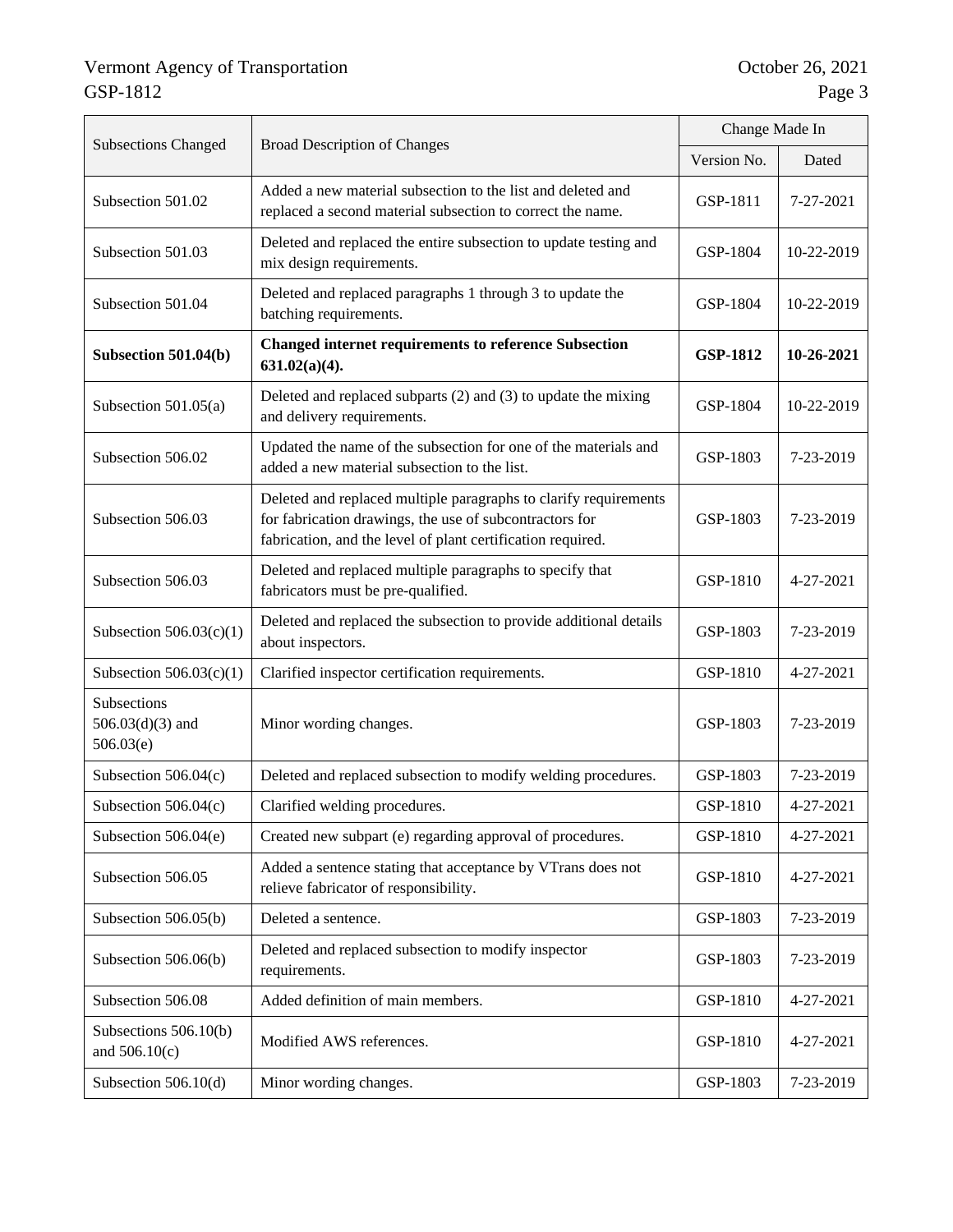|                                                | <b>Broad Description of Changes</b>                                                                                    | Change Made In |                 |
|------------------------------------------------|------------------------------------------------------------------------------------------------------------------------|----------------|-----------------|
| <b>Subsections Changed</b>                     |                                                                                                                        |                | Dated           |
| Subsection $506.10(d)$                         | Added sentence prohibiting welding to tension members,<br>corrected cross reference.                                   | GSP-1810       | $4 - 27 - 2021$ |
| Subsection $506.10(e)(1)$                      | Deleted two paragraphs.                                                                                                | GSP-1803       | 7-23-2019       |
| Subsection $506.12(c)$                         | Clarified that air used for cooling must be dry air.                                                                   | GSP-1810       | $4 - 27 - 2021$ |
| Subsection 506.12(d)                           | Minor wording changes.                                                                                                 | GSP-1803       | 7-23-2019       |
| Subsection 506.14                              | Deleted and replaced subsection to clarify surface preparation<br>requirements.                                        | GSP-1803       | 7-23-2019       |
| Subsection $506.16(c)$                         | Clarified shipping requirements.                                                                                       | GSP-1810       | 4-27-2021       |
| Subsection 506.18(a)                           | Corrected AASHTO reference.                                                                                            | GSP-1807       | 7-28-2020       |
| Subsection 506.18(b)                           | Deleted and replaced subparts (2) and (3) to clarify alignment,<br>drilling and reaming requirements.                  | GSP-1803       | 7-23-2019       |
| Subsections $506.19(a)$<br>and 506.19(b)       | Minor wording changes.                                                                                                 | GSP-1803       | 7-23-2019       |
| Subsection $506.19(c)$                         | Added a sentence stating that standard bolts are to be Grade A<br>325.                                                 | GSP-1801       | 8-8-2018        |
| Subsection $506.19(c)$                         | Clarified that reaming holes is not allowed unless approved by<br>the engineer.                                        | GSP-1810       | 4-27-2021       |
| Subsection 506.19                              | Relabeled existing subparts in order to correct duplicate list<br>numbering. Also corrected internal cross references. | GSP-1801       | 8-8-2018        |
| Subsections<br>$506.19(d)(1)$ and<br>506.19(e) | Minor wording changes.                                                                                                 | GSP-1803       | 7-23-2019       |
| Subsection<br>506.19(d)(2)                     | Added requirement to provide hardened washers when required<br>by manufacturer.                                        | GSP-1810       | 4-27-2021       |
| Subsection 506.22                              | Simplified and clarified language regarding payment.                                                                   | GSP-1810       | 4-27-2021       |
| Subsection 506.23                              | Deleted and replaced entire subsection to add additional coating<br>requirements.                                      | GSP-1803       | 7-23-2019       |
| Subsection 506.23                              | Clarified timing of coating application and added information<br>regarding repairs to galvanizing.                     | GSP-1810       | 4-27-2021       |
| Subsection 506.23(e)<br>and 506.23(f)          | Inserted a new subpart (e) to cover field connections and<br>relabeled what was subpart (e) as subpart (f).            | GSP-1810       | 4-27-2021       |
| Subsection 506.24(a)                           | Deleted and replaced several subparts to clarify measurement by<br>weight.                                             | GSP-1810       | 4-27-2021       |
| Subsection 506.25                              | Deleted and replaced entire subsection.                                                                                | GSP-1803       | 7-23-2019       |
| Subsection 510.02                              | Added a new material subsection to the list.                                                                           | GSP-1811       | 7-27-2021       |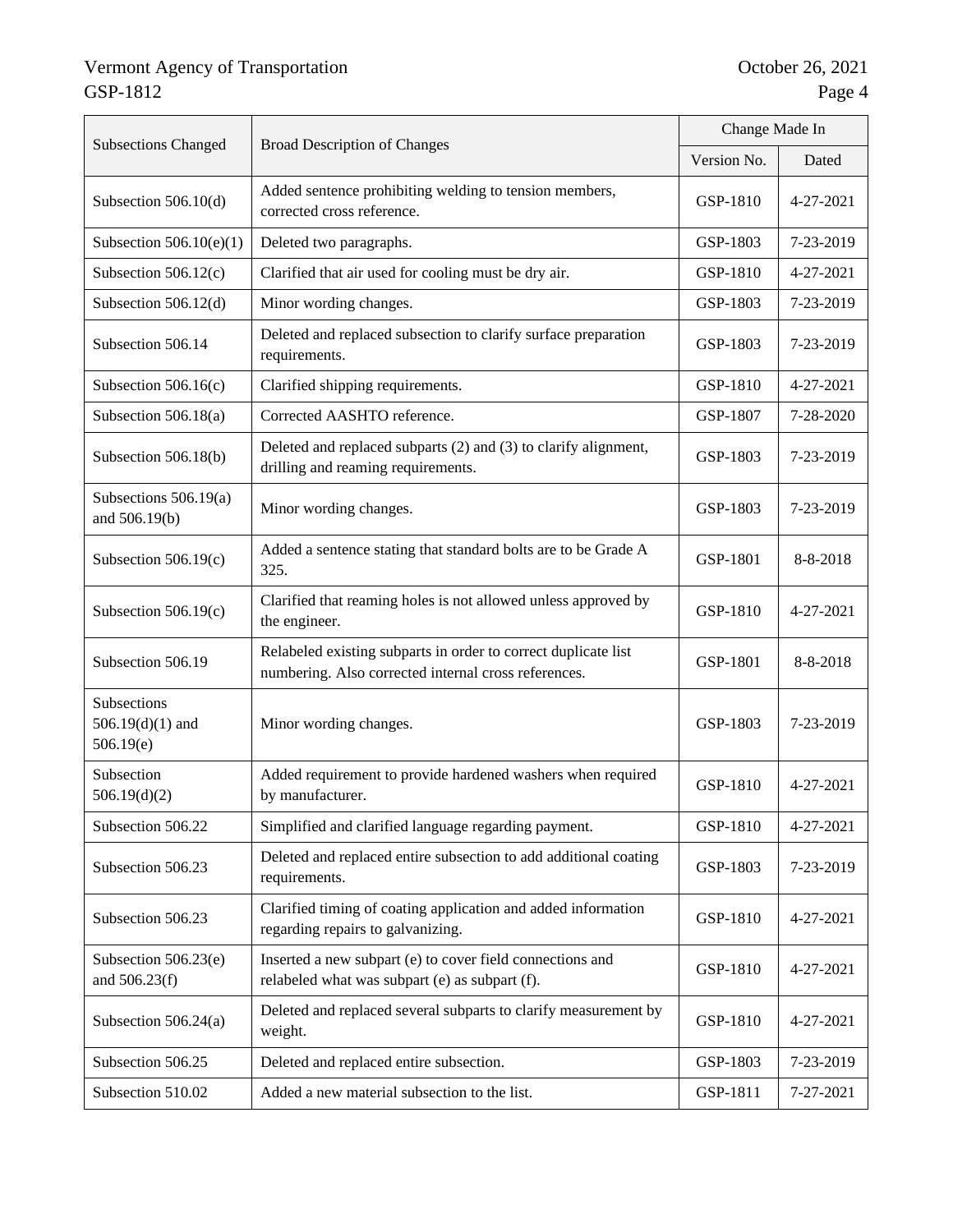|                                        |                                                                                                                      |                 | Change Made In |
|----------------------------------------|----------------------------------------------------------------------------------------------------------------------|-----------------|----------------|
| <b>Subsections Changed</b>             | <b>Broad Description of Changes</b>                                                                                  | Version No.     | Dated          |
| <b>Subsection 510.02</b>               | Renamed material subsection list item to reflect changes to<br><b>Section 780.</b>                                   | <b>GSP-1812</b> | 10-26-2021     |
| <b>Subsection 510.06</b>               | <b>Changed internet requirements to reference Subsection</b><br>$631.02(a)(4)$ .                                     | <b>GSP-1812</b> | 10-26-2021     |
| Subsections 510.12(b)<br>and 540.11(b) | Corrected internal cross references.                                                                                 | GSP-1801        | 8-8-2018       |
| Subsection 516.02                      | Updated materials list item to reflect name change of Subsection<br>707.15                                           | GSP-1804        | 10-22-2019     |
| Subsection 516.02                      | Deleted metalizing from materials list.                                                                              | GSP-1810        | 4-27-2021      |
| Subsection 516.02                      | Deleted and replaced a material subsection to correct the name.                                                      | GSP-1811        | 7-27-2021      |
| Subsection 516.04                      | Deleted reference to metalizing expansion devices.                                                                   | GSP-1810        | 4-27-2021      |
| Subsections 516.05 and<br>516.08       | Changed "epoxy bonding compound" to "epoxy bonding<br>systems".                                                      | GSP-1811        | 7-27-2021      |
| Subsection 519.02                      | Deleted and replaced subsection to reflect changes made in<br>Subsection 726.11.                                     | GSP-1804        | 10-22-2019     |
| Subsection 524.02                      | Updated materials list to reflect name change of Subsection<br>707.15                                                | GSP-1804        | 10-22-2019     |
| Subsection 525.04                      | Deleted sentence requiring fabrication in an approved plant as<br>that is covered in Section 506.                    | GSP-1810        | 4-27-2021      |
| Subsections 529.03 and<br>529.05       | Added language to cover the removal of bridge membranes.                                                             | GSP-1811        | 7-27-2021      |
| Subsection 531.04                      | Updated reference to Section 506, deleted sentence regarding<br>rounding of edges as that is covered in Section 506. | GSP-1810        | 4-27-2021      |
| Subsection 540.02                      | Updated material list to reflect changes made in Subsection<br>726.11.                                               | GSP-1804        | 10-22-2019     |
| Subsection 540.02                      | Added a new material subsection to the list.                                                                         | GSP-1811        | 7-27-2021      |
| <b>Subsection 540.02</b>               | Renamed material list item to reflect changes to Section 780<br>and added a new material to the list.                | <b>GSP-1812</b> | 10-26-2021     |
| <b>Subsection 540.06</b>               | <b>Changed internet requirements to reference Subsection</b><br>$631.02(a)(4)$ .                                     | <b>GSP-1812</b> | 10-26-2021     |
| Subsection 540.10                      | Updated internal cross reference to reflect changes made in<br>Subsection 726.11.                                    | GSP-1804        | 10-22-2019     |
| Subsection 540.12                      | Corrected internal cross reference.                                                                                  | GSP-1801        | 8-8-2018       |
| Subsection $540.14(b)$                 | Replaced the word "prestressed" with the word "precast".                                                             | GSP-1804        | 10-22-2019     |
| Subsection 541.02                      | Added a new material subsection to the list.                                                                         | GSP-1811        | 7-27-2021      |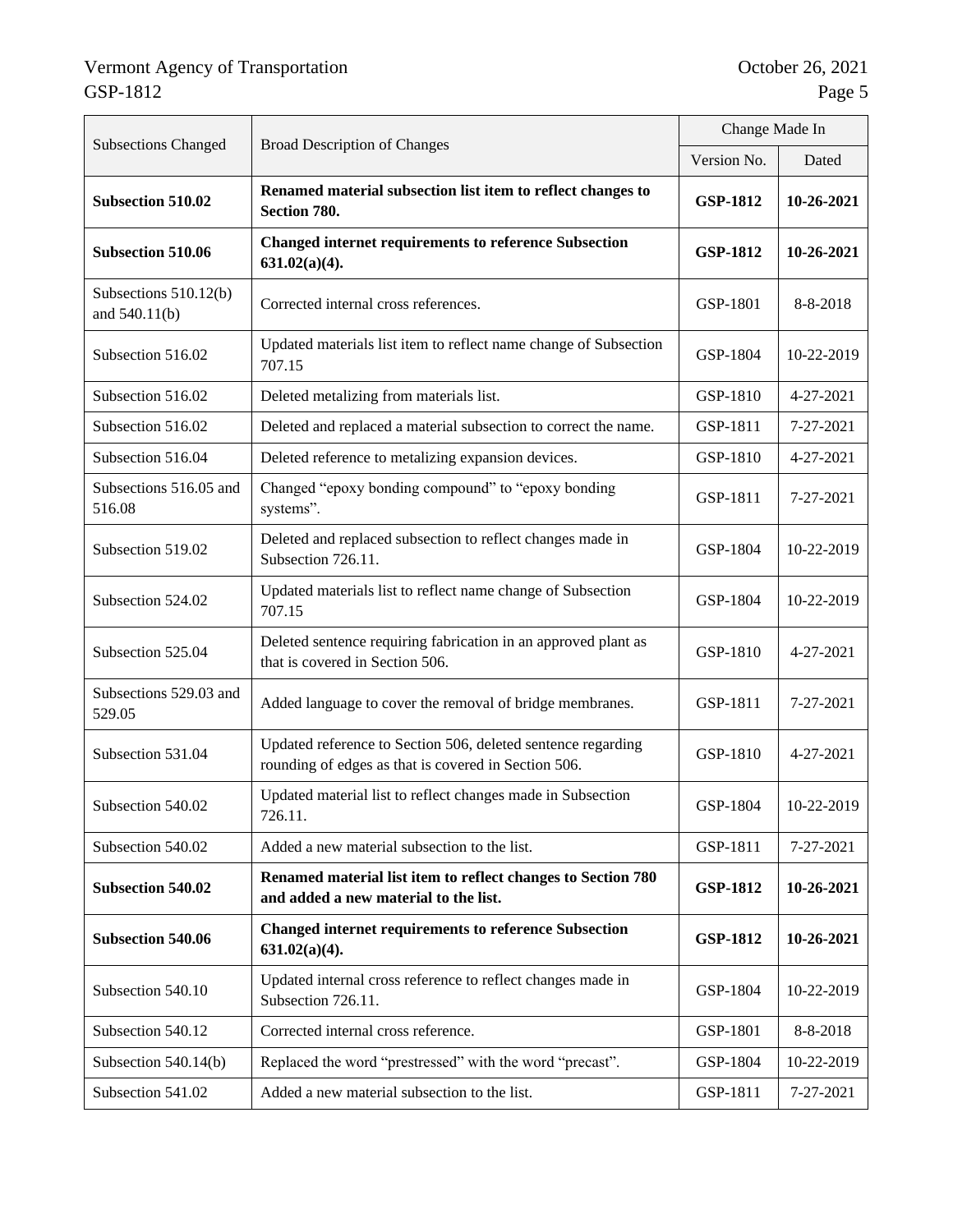|                                   | <b>Subsections Changed</b><br><b>Broad Description of Changes</b>                                                                        |                 | Change Made In |  |
|-----------------------------------|------------------------------------------------------------------------------------------------------------------------------------------|-----------------|----------------|--|
|                                   |                                                                                                                                          |                 | Dated          |  |
| Subsection $541.04(b)$            | <b>Changed internet requirements to reference Subsection</b><br>631.02(a)(4)                                                             | <b>GSP-1812</b> | 10-26-2021     |  |
| Subsection 541.07                 | Changed requirements related to supplying thermometers for<br>monitoring concrete temperature.                                           | GSP-1811        | 7-27-2021      |  |
| Subsection 543.04                 | Deleted and replaced sentence to correct submittal requirements.                                                                         | GSP-1803        | 7-23-2019      |  |
| <b>Subsection 544.02</b>          | Deleted and replaced subsection to reflect changes to Section<br>780.                                                                    | <b>GSP-1812</b> | 10-26-2021     |  |
| <b>Subsection 580.02</b>          | Deleted and replaced subsection to reflect changes to Section<br>780.                                                                    | <b>GSP-1812</b> | 10-26-2021     |  |
| Subsections 580.06                | Changed "epoxy bonding compound" to "epoxy bonding<br>systems".                                                                          | GSP-1811        | 7-27-2021      |  |
| <b>Subsection 580.06</b>          | Added a paragraph to reflect changes to Section 780                                                                                      | <b>GSP-1812</b> | 10-26-2021     |  |
| Subsection 605.02                 | Updated materials list to reflect name change of Subsection<br>707.15                                                                    | GSP-1804        | 10-22-2019     |  |
| Subsection 605.02                 | Added a new material subsection to the list and deleted internal<br>cross reference. Changes made to conform to new Section 720.         | GSP-1801        | 8-8-2018       |  |
| Subsection 605.02                 | Deleted and replaced subparts (a) through (d) to remove the word<br>perforated from description of pipe types.                           | GSP-1806        | 4-28-2020      |  |
| Section 617                       | Deleted and replaced entire section to clarify difference between<br>remove and reset and remove and replace.                            | GSP-1808        | 10-27-2020     |  |
| <b>Subsection 621.02</b>          | Deleted emulsified asphalt from the material list.                                                                                       | <b>GSP-1812</b> | 10-26-2021     |  |
| Subsection 625.02                 | Deleted incorrect material reference.                                                                                                    | GSP-1802        | 1-18-2019      |  |
| Subsection 621.07                 | Updated requirements for using traffic barrier meeting MASH or<br>NCHRP 350.                                                             | GSP-1807        | 7-28-2020      |  |
| Subsection 630.01                 | Minor wording changes.                                                                                                                   | GSP-1803        | 7-23-2019      |  |
| Subsection 630.02(b)              | Deleted and replaced subsection to modify flagger apparel<br>requirements.                                                               | GSP-1803        | 7-23-2019      |  |
| Subsection $630.04(a)$            | Modified flagger training requirements.                                                                                                  | GSP-1802        | 1-18-2019      |  |
| <b>Subsection</b><br>631.02(a)(4) | Updated internet speed requirements.                                                                                                     | <b>GSP-1812</b> | 10-26-2021     |  |
| Subsection 631.06                 | Added additional required bituminous testing equipment.                                                                                  | GSP-1805        | 1-28-2020      |  |
| Subsection 631.08                 | Modified requirements for grout molds.                                                                                                   | GSP-1802        | 1-18-2019      |  |
| Subsection 631.09                 | Deleted a sentence that dictated an Agency process.                                                                                      | GSP-1804        | 10-22-2019     |  |
| Subsection 641.02                 | Deleted and replaced several paragraphs in order to add new<br>subparts and clarify the difference between the traffic control<br>items. | GSP-1803        | 7-23-2019      |  |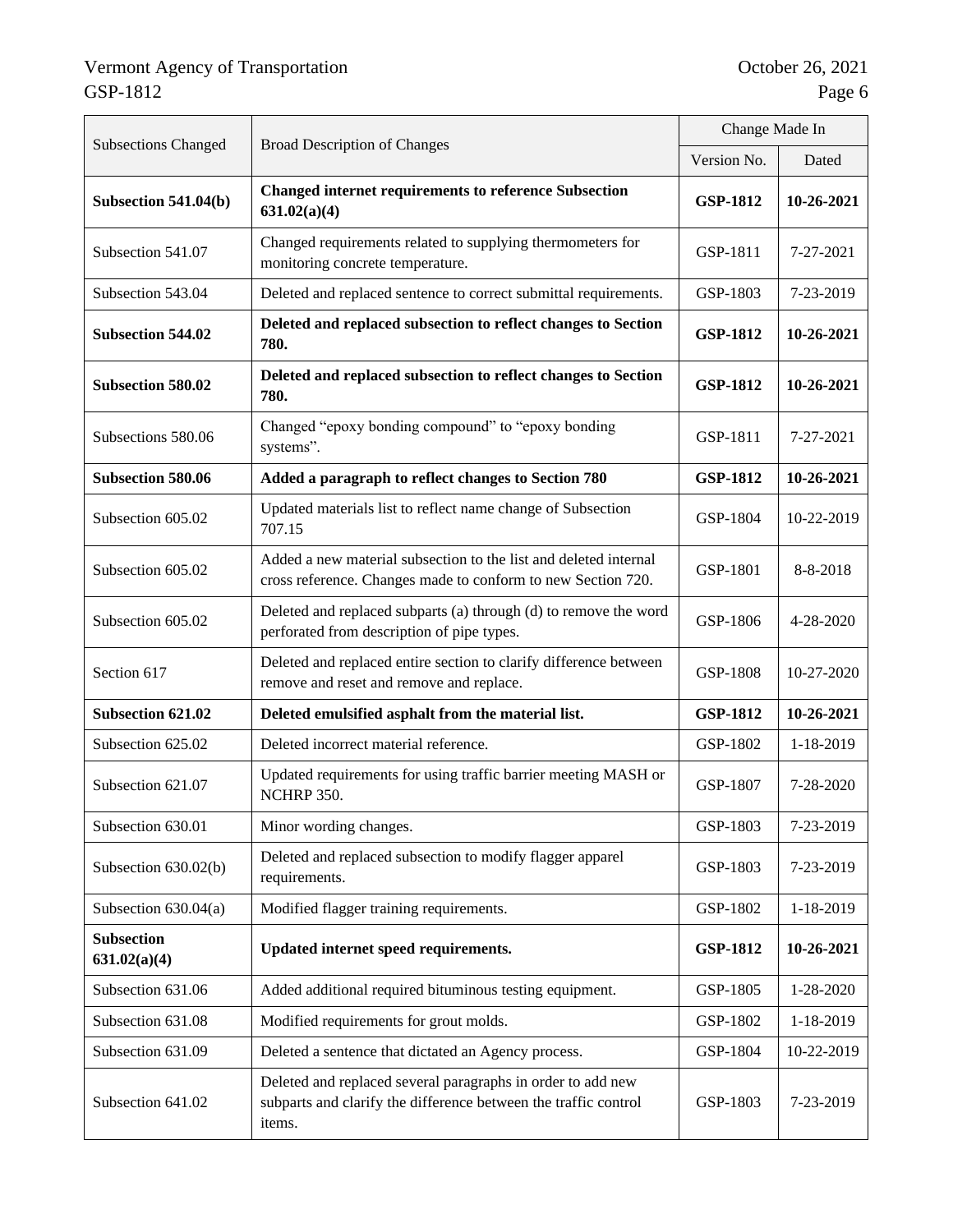|                                                                                    |                                                                                                                                 | Change Made In  |            |
|------------------------------------------------------------------------------------|---------------------------------------------------------------------------------------------------------------------------------|-----------------|------------|
| <b>Subsections Changed</b>                                                         | <b>Broad Description of Changes</b>                                                                                             | Version No.     | Dated      |
| Subsection 641.03                                                                  | Added paragraph requiring security system for PCMS.                                                                             | GSP-1802        | 1-18-2019  |
| Subsection 641.07                                                                  | Deleted and replaced entire subsection to clarify basis of<br>payment.                                                          | GSP-1803        | 7-23-2019  |
| Section 646                                                                        | Deleted and replaced entire section.                                                                                            | GSP-1806        | 4-28-2020  |
| Subsection 649.02                                                                  | Deleted and replaced existing subsection so it would conform<br>with the new Section 720.                                       | GSP-1801        | 8-8-2018   |
| Subsection 653.02                                                                  | Added new material subsections to the list and deleted internal<br>cross reference. Changes made to conform to new Section 720. | GSP-1801        | 8-8-2018   |
| Subsection $653.03(a)$                                                             | Added information for when an EPSC Plan is not included in the<br>Contract.                                                     | GSP-1807        | 7-28-2020  |
| Subsection<br>$653.08(a)(1)$ , $653.09(a)$ ,<br>$653.09(b)(1)$ and<br>653.09(b)(3) | Corrected references to various geotextile requirements to<br>conform to new Section 720.                                       | GSP-1801        | 8-8-2018   |
| Subsection 653.17                                                                  | Added requirement that EPSC monitoring reports will not be paid<br>for unless received within 7 calendar days of the event.     | GSP-1810        | 4-27-2021  |
| Subsection 675.02                                                                  | Deleted internal cross reference.                                                                                               | GSP-1802        | 1-18-2019  |
| Subsection<br>675.07(b)(2)                                                         | Deleted and replaced subsection to modify the requirements.                                                                     | GSP-1803        | 7-23-2019  |
| Subsection 675.07(d)                                                               | Added two new sentences to add additional requirements for<br>fasteners.                                                        | GSP-1803        | 7-23-2019  |
| Subsection 677.03                                                                  | Added a sentence removing the requirement for field verification<br>of DTI's.                                                   | GSP-1801        | 8-8-2018   |
| Subsection 679.02                                                                  | Deleted one material from the materials list and added two new<br>ones to match changes in Subsection 753.04.                   | GSP-1802        | 1-18-2019  |
| Subsection 679.05                                                                  | Deleted existing first sentence and added two new paragraphs                                                                    | GSP-1802        | 1-18-2019  |
| Subsection 679.09                                                                  | Added a sentence removing the requirement for field verification<br>of DTI's.                                                   | GSP-1801        | 8-8-2018   |
| <b>Subsection 680.02</b>                                                           | Changed materials list entry.                                                                                                   | <b>GSP-1812</b> | 10-26-2021 |
| Subsection 680.02                                                                  | Deleted a material from the materials list.                                                                                     | GSP-1802        | 1-18-2019  |
| <b>Subsection 680.06</b>                                                           | Changed material requirement from peastone to drainage<br>aggregate.                                                            |                 | 10-26-2021 |
| Section 690                                                                        | Deleted and replaced reserved section to add fuel price<br>adjustment to the book.                                              | GSP-1806        | 4-28-2020  |
| Subsection 690.02<br>(Table 690.02A)                                               | Changed fuel usage factor and threshold quantity for the Cold<br>Mixed Recycled Bituminous Pavement work category.              | GSP-1810        | 4-27-2021  |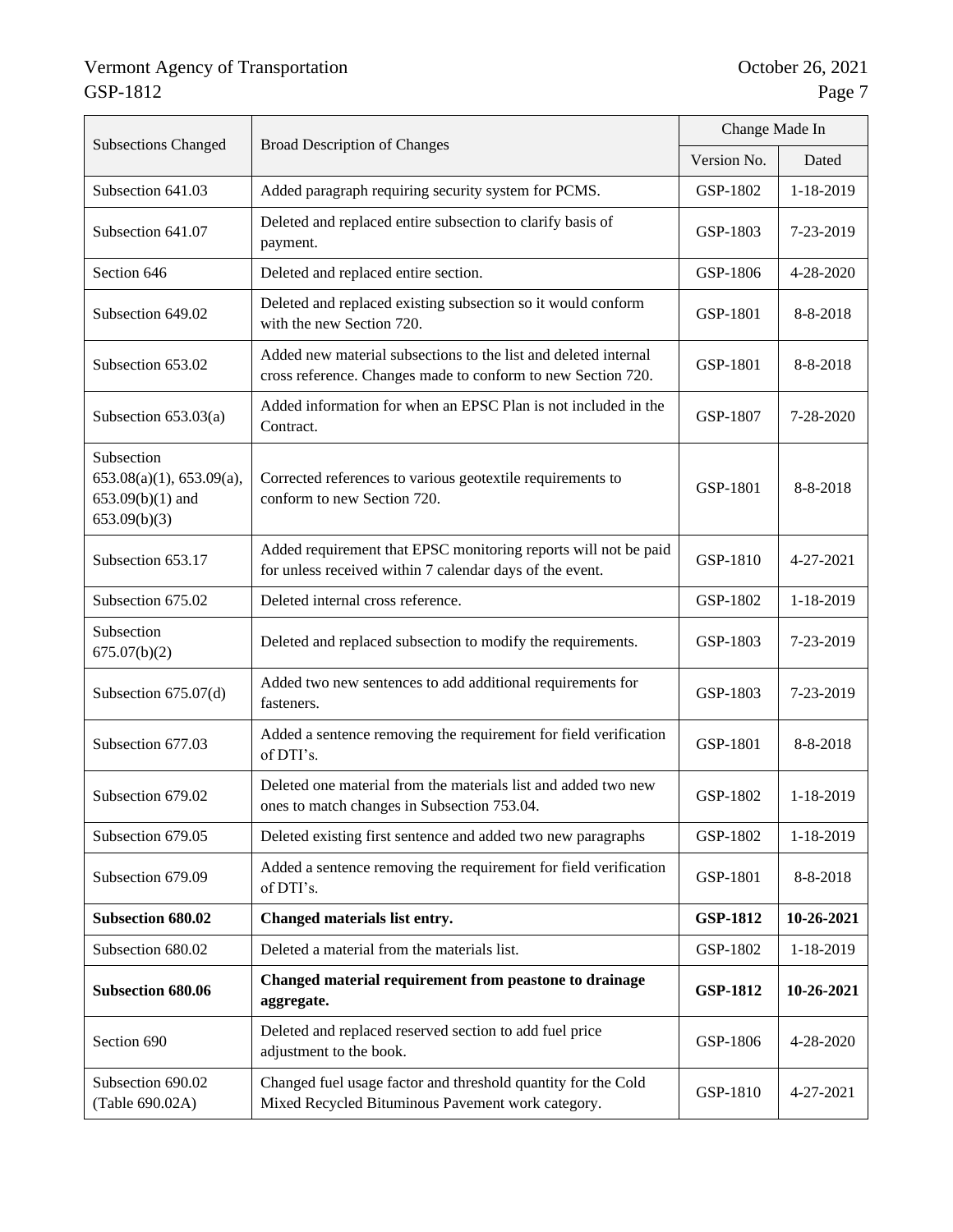| <b>Subsections Changed</b><br><b>Broad Description of Changes</b> |                                                                                                      | Change Made In  |                 |
|-------------------------------------------------------------------|------------------------------------------------------------------------------------------------------|-----------------|-----------------|
|                                                                   |                                                                                                      |                 | Dated           |
| Section 701                                                       | Deleted and replaced entire section to update requirements for<br>hydraulic cement.                  | GSP-1811        | 7-27-2021       |
| Subsection 702.06<br>(Table 702.06A)                              | Deleted and replaced table to correct some temperatures and add<br>a new row.                        | GSP-1803        | 7-23-2019       |
| Subsection 702.07                                                 | Deleted and replaced entire subsection to modify anti-stripping<br>requirements.                     | GSP-1809        | $1 - 26 - 2021$ |
| Subsection 704.01(b)                                              | Corrected ambiguity associated with organic impurities.                                              | GSP-1805        | 1-28-2020       |
| Subsection $704.10(a)$                                            | Added a sentence regarding anti-stripping additives.                                                 | GSP-1809        | $1 - 26 - 2021$ |
| Subsection $704.10(a)$                                            | Corrected AASHTO references.                                                                         | GSP-1803        | 7-23-2019       |
| Subsection 704.10<br>(Table 704.10D)                              | Removed special percent wear requirements for bonded wearing<br>course aggregate.                    | GSP-1807        | 7-28-2020       |
| <b>Subsection 704.11</b>                                          | Deleted and reserved subsection.                                                                     | <b>GSP-1812</b> | 10-26-2021      |
| Subsection 704.15                                                 | Deleted and replaced entire subsection to modify anti-stripping<br>requirements.                     | GSP-1809        | 1-26-2021       |
| Subsection 704.20                                                 | Added new section to provide PGA requirements.                                                       | GSP-1809        | $1 - 26 - 2021$ |
| Subsection 704.21                                                 | Added new section to provide RCA requirements.                                                       | GSP-1809        | $1 - 26 - 2021$ |
| Subsection 706.06                                                 | Deleted and reserved entire subsection.                                                              | GSP-1805        | 1-28-2020       |
| Subsection $707.01(a)$                                            | Added a cross reference.                                                                             | GSP-1811        | 7-27-2021       |
| Subsection 707.14<br>(Table 707.14A)                              | Corrected AASHTO references.                                                                         | GSP-1802        | 1-18-2019       |
| Subsection 707.15                                                 | Deleted and replaced entire subsection to update requirements.                                       | GSP-1804        | 10-22-2019      |
| Subsection 707.17                                                 | Added a new subsection to provide material requirements for the<br>new Section 418.                  | GSP-1804        | 10-22-2019      |
| Subsection 708.03                                                 | Deleted and replaced entire subsection to provide new<br>requirements.                               | GSP-1803        | 7-23-2019       |
| Subsection 708.06                                                 | Deleted and reserved entire subsection.                                                              | GSP-1802        | 1-18-2019       |
| Subsection 708.08<br>(Table 708.08C)                              | Added two rows to the table.                                                                         | GSP-1803        | 7-23-2019       |
| Subsection 708.09                                                 | Deleted and reserved entire subsection.                                                              | GSP-1806        | 4-28-2020       |
| Subsection 708.11                                                 | Deleted and reserved entire subsection.                                                              | GSP-1803        | 7-23-2019       |
| Subsection 708.12                                                 | Deleted and replaced entire subsection to provide new<br>requirements.                               | GSP-1803        | 7-23-2019       |
| Subsection 710.03                                                 | Deleted and replaced subsection to update material requirements<br>for corrugated polyethylene pipe. | GSP-1806        | 4-28-2020       |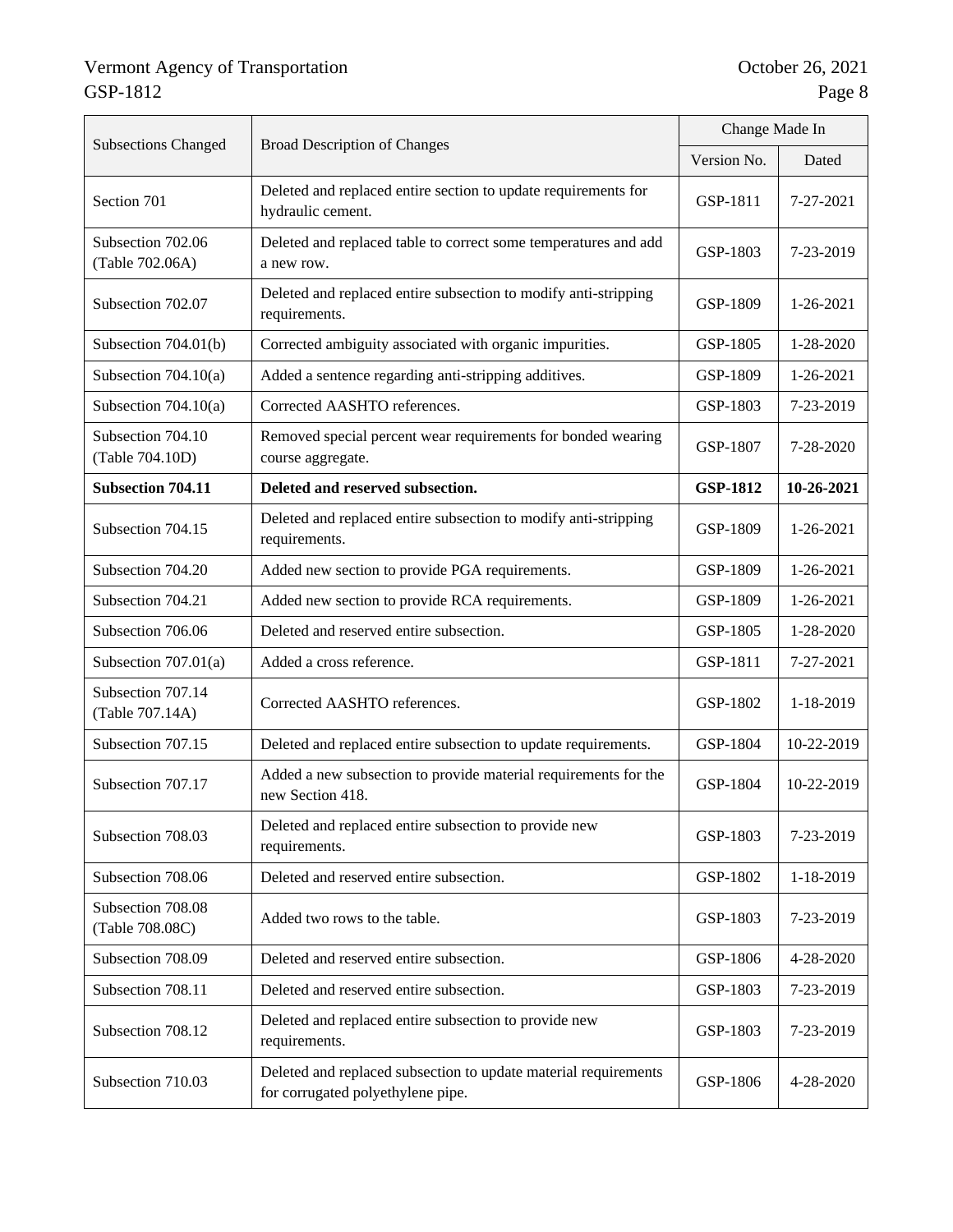|                                            |                                                                                                          |                 | Change Made In |  |
|--------------------------------------------|----------------------------------------------------------------------------------------------------------|-----------------|----------------|--|
| <b>Subsections Changed</b>                 | <b>Broad Description of Changes</b>                                                                      | Version No.     | Dated          |  |
| Subsection 710.07                          | Deleted and replaced subsection to update material requirements<br>for corrugated polypropylene pipe.    | GSP-1806        | 4-28-2020      |  |
| Subsection 711.02                          | Corrected internal cross reference.                                                                      | GSP-1802        | 1-18-2019      |  |
| Subsection 712.04                          | Deleted and reserved entire subsection.                                                                  | GSP-1805        | 1-28-2020      |  |
| Subsections 713.04 and<br>713.05           | Corrected AASHTO references.                                                                             | GSP-1802        | 1-18-2019      |  |
| Subsection 714.01                          | Clarified requirements for CVN testing.                                                                  | GSP-1809        | 1-26-2021      |  |
| Subsection 714.01                          | Deleted definition of main members.                                                                      | GSP-1810        | 4-27-2021      |  |
| Subsection 714.05                          | Deleted and replaced the first sentence to provide new<br>requirements.                                  | GSP-1803        | 7-23-2019      |  |
| Subsection 714.05                          | Changed the word "painted" to "coated".                                                                  | GSP-1809        | 1-26-2021      |  |
| Subsection 714.06                          | Deleted and replaced the first sentence to provide new<br>requirements.                                  | GSP-1803        | 7-23-2019      |  |
| Subsection 714.06                          | Revised requirements related to coating of bolts, nuts, and<br>washers.                                  | GSP-1811        | 7-27-2021      |  |
| Subsection 714.10                          | Corrected AASHTO/AWS material reference.                                                                 | GSP-1806        | 4-28-2020      |  |
| Section 719                                | Deleted and replaced entire section to add detailed requirements<br>for epoxy resin materials.           | GSP-1811        | 7-27-2021      |  |
| Section 720                                | Deleted and replaced entire section in order to align it with<br>current AASHTO specifications.          | GSP-1801        | 8-8-2018       |  |
| Subsection 720.03<br>(Table 720.03A)       | Updated the MARV value for Apparent Opening Size (mm).                                                   | GSP-1804        | 10-22-2019     |  |
| Subsection 720.06<br>(Table 720.06A)       | Updated the MARV value for Apparent Opening Size (mm).                                                   | GSP-1804        | 10-22-2019     |  |
| Subsections $725.01(d)$<br>and $725.02(a)$ | Deleted and replaced both subparts to update requirements.                                               | GSP-1802        | 1-18-2019      |  |
| Subsection 725.03(b)                       | Deleted and replaced subpart to clarify the requirements.                                                | GSP-1811        | 7-27-2021      |  |
| Subsection 726.08                          | Clarified requirements for repairing damaged galvanizing.                                                | GSP-1806        | 4-28-2020      |  |
| Subsection 726.08                          | Clarified that repair requirements apply to zinc coatings in<br>general, not just galvanizing.           | GSP-1810        | 4-27-2021      |  |
| Subsection 726.09                          | Deleted and replaced entire subsection to clarify the<br>requirements.                                   | GSP-1803        | 7-23-2019      |  |
| Subsection 726.09                          | Clarified metalizing requirements.                                                                       | GSP-1810        | 4-27-2021      |  |
| <b>Subsection 726.11</b>                   | Deleted and replaced entire subsection to update the<br>requirements for waterproofing membrane systems. | <b>GSP-1812</b> | 10-26-2021     |  |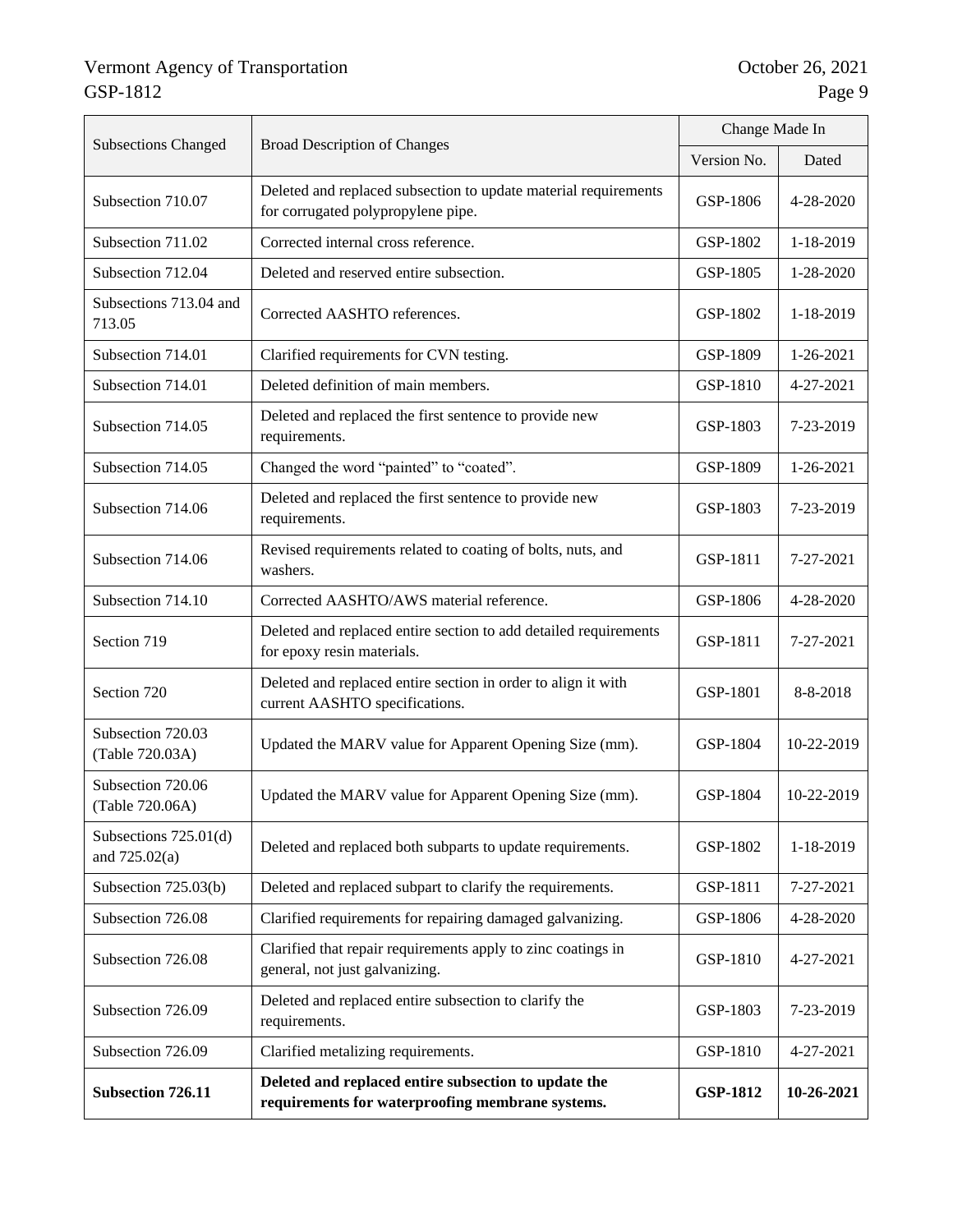|                                         |                                                                                          | Change Made In  |            |
|-----------------------------------------|------------------------------------------------------------------------------------------|-----------------|------------|
| <b>Subsections Changed</b>              | <b>Broad Description of Changes</b>                                                      | Version No.     | Dated      |
| Subsection 731.03                       | Corrected name of AASHTO reference.                                                      | GSP-1807        | 7-28-2020  |
| Subsection 732.01                       | Added an ASTM reference.                                                                 | GSP-1810        | 4-27-2021  |
| <b>Subsections 732.03</b><br>and 732.04 | Deleted and replaced both subsections to modify CVN<br>requirements.                     | <b>GSP-1812</b> | 10-26-2021 |
| Subsection 751.01(b)                    | Deleted and replaced subpart to clarify the requirements.                                | GSP-1811        | 7-27-2021  |
| Subsection 753.04                       | Created separate requirements for steel and aluminum bracket<br>arms.                    | GSP-1802        | 1-18-2019  |
| Subsection 753.05                       | Deleted and replaced subsection to modify material requirements.                         | GSP-1806        | 4-28-2020  |
| Section 754                             | Created a new section for pavement marking materials.                                    | GSP-1803        | 7-23-2019  |
| Subsection 754.01                       | Added requirements for optics.                                                           | GSP-1806        | 4-28-2020  |
| <b>Section 780</b>                      | Deleted and replaced entire section to update requirements<br>and change material names. | <b>GSP-1812</b> | 10-26-2021 |
| Alphabetical Index of<br>Pay Items      | Corrected the name of item 406.38.                                                       | GSP-1803        | 7-23-2019  |
| Alphabetical Index of<br>Pay Items      | Added item 418.10.                                                                       | GSP-1804        | 10-22-2019 |
| Alphabetical Index of<br>Pay Items      | Deleted item 646.75.                                                                     | GSP-1803        | 7-23-2019  |
| Alphabetical Index of<br>Pay Items      | Added item 690.50.                                                                       | GSP-1806        | 4-28-2020  |
|                                         |                                                                                          |                 |            |
|                                         |                                                                                          |                 |            |
|                                         |                                                                                          |                 |            |
|                                         |                                                                                          |                 |            |
|                                         |                                                                                          |                 |            |
|                                         |                                                                                          |                 |            |
|                                         |                                                                                          |                 |            |
|                                         |                                                                                          |                 |            |
|                                         |                                                                                          |                 |            |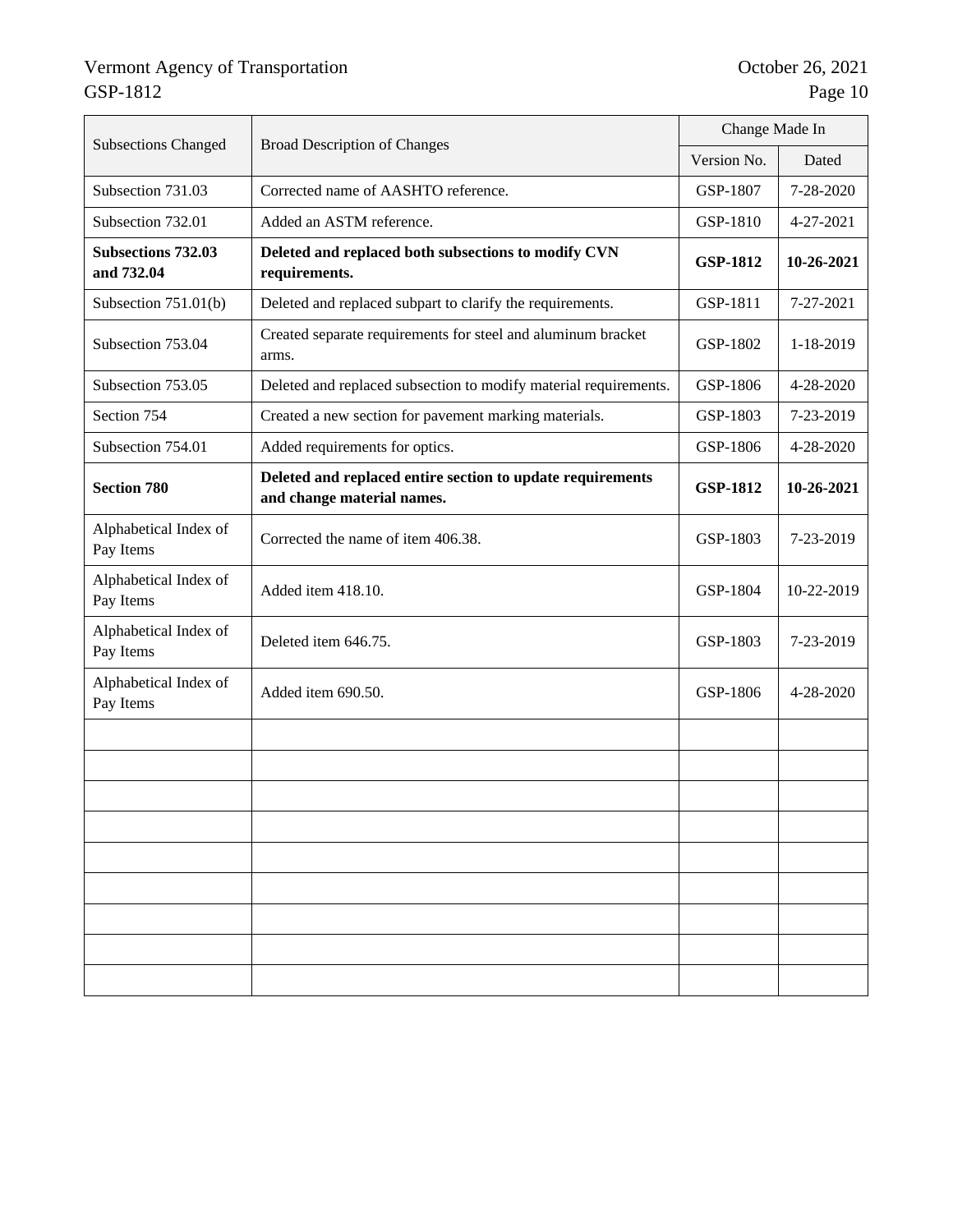#### PART II – GENERAL SPECIAL PROVISIONS FOR ALL PROJECTS

# **DIVISION 100**

# **GENERAL PROVISIONS**

# SECTION 101 – DEFINITIONS AND TERMS

101.02 DEFINITIONS is hereby modified by deleting the entry for, and definition of, "Construction Safety Technician".

101.02 DEFINITIONS is hereby modified by adding the following definition in alphabetical order:

DIRECT MELT GLASS BEADS – Glass beads derived from recycled glass by returning the glass to a molten form, removing impurities, and refining the glass into near-virgin glass beads.

101.02 DEFINITIONS, the definition for "Holidays" is hereby modified by deleting the phrase "Columbus Day" from the first column and replacing it with the phrase "Indigenous Peoples' Day".

101.02 DEFINITIONS, is hereby modified by deleting the phrase "Supplemental Specifications," from the definitions for "Contract", "Project Special Provisions", and "Specifications".

101.02 DEFINITIONS is hereby modified by deleting the entry for, and definition of, "Supplemental Specifications".

# SECTION 103 – TAXES AND INSURANCE

103.03 STATE SALES TAX is hereby modified by deleting the phrase "(see *Vermont Sales and Use Tax Regulations, No. 226-2* and *226-7* and *32 V.S.A. § 9743(4)*)" and the phrase "(see *32 V.S.A. § 9741(44)*)." from the first paragraph.

103.03 STATE SALES TAX is hereby further modified by adding the following reference to the end of the first paragraph:

(see *32 V.S.A. § 9743(4)*, *32 V.S.A. § 9741(30)*, *32 V.S.A. § 9741(44)*, and the *Vermont Sales and Use Tax Regulations*, *Reg. § 1.9741(34)-5* and *Reg. § 1.9743*).

103.04 INSURANCE REQUIREMENTS, subpart (d), is hereby modified by deleting the second paragraph, which begins with "The Contractor shall file..." and ends with "... to the Operating Railroad concerned.", and replacing it with the following: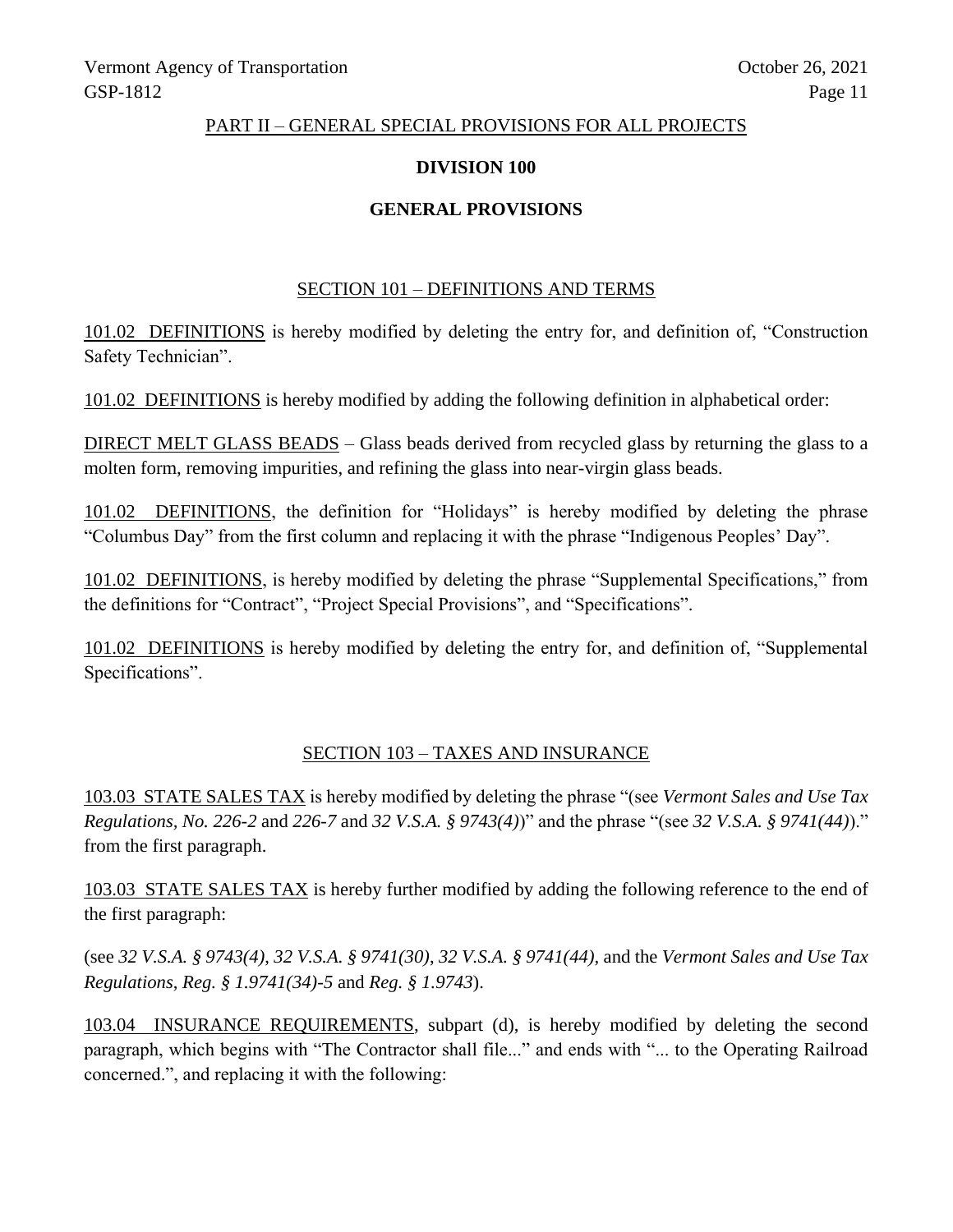Upon request by the Agency, the Contractor shall provide a copy of the railroad protective liability policy within 24 hours.

103.04 INSURANCE REQUIREMENTS, subpart (e), is hereby modified by deleting the phrase "*1 National Life Drive, Montpelier, Vermont 05633-5001*" from the ninth paragraph and replacing it with the phrase "*219 North Main Street, Barre, Vermont 05641*".

# SECTION 105 – CONTROL OF THE WORK

105.05 COORDINATION OF CONTRACT DOCUMENTS, subpart (a), is hereby modified by deleting the phrase "Supplemental Specifications," from the first sentence.

105.05 COORDINATION OF CONTRACT DOCUMENTS, subpart (a)(1), is hereby modified by deleting subpart g. in its entirety, relabeling subpart h. as subpart g., and relabeling subpart i. as subpart h.

105.05 COORDINATION OF CONTRACT DOCUMENTS, subpart (d), is hereby modified by deleting the phrase "Supplemental Specifications," from the last sentence.

105.14 SUNDAY, NIGHT, AND HOLIDAY WORK is hereby modified by relabeling subpart (c), "Application.", as "(d) Application." and subpart (d), "Other Provisions Not Affected.", as "(e) Other Provisions Not Affected."

105.16 LOAD RESTRICTIONS, subpart (c), is hereby modified by changing the phrase "*23 V.S.A. § 1391(a)*" to read "*23 V.S.A. § 1391a*".

105.24 POLLUTION CONTROL is hereby modified by relabeling subpart (f) as subpart (e), relabeling subpart (g) as subpart (f), and relabeling subpart (h) as subpart (g).

105.24 POLLUTION CONTROL, subpart (e), is hereby modified by being deleted in its entirety and replaced with the following:

- (e) Contaminated Materials and Hazardous Waste.
	- (1) Unanticipated Contamination. Should evidence of unanticipated contamination (such as chemical or petroleum odors or presence of non-native materials including, but not limited to, solid waste, asphalt, or ash) be discovered during construction, the Contractor shall immediately notify the Engineer. The Agency will work with the Contractor to notify regulators as necessary and to develop a plan to manage the materials, waste, or both.
	- (2) Generated Contamination. The Contractor shall provide documentation to the Engineer that any generated contaminated material or hazardous waste was characterized as necessary and disposed of in conformance with all applicable regulations.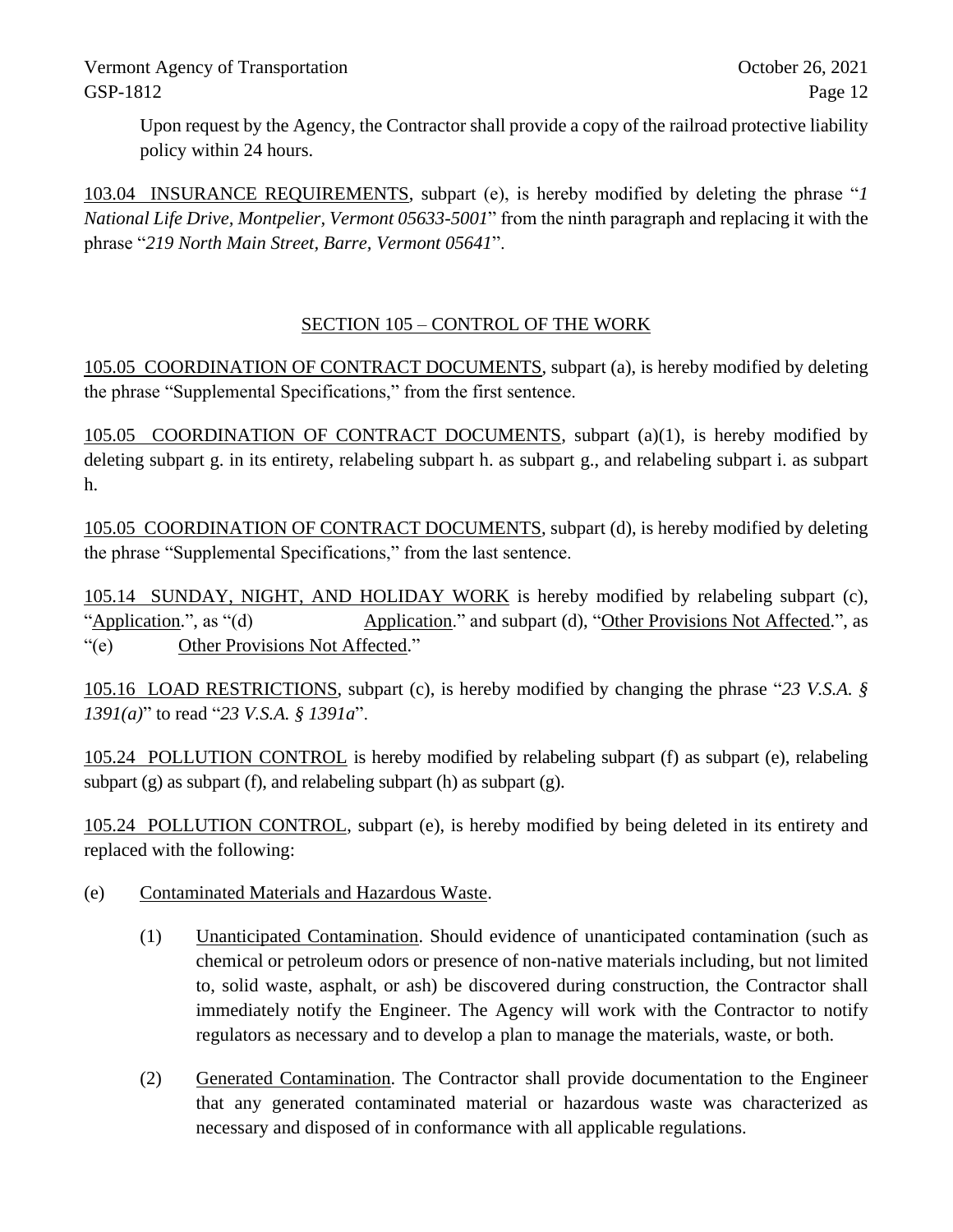The Agency may suspend work when it determines that a serious safety or environmental violation exists on the job site. The period of time work is suspended due to a serious safety or environmental violation will not be justification for an extension of time.

## SECTION 106 – CONTROL OF MATERIALS

106.09 STOCKPILING, subpart (c), is hereby modified by being deleted in its entirety and replaced with the following:

- (c) Raw Materials. In addition to the criteria set out above for other materials, raw material stockpiles shall be approved by the Construction Engineer and meet the following additional criteria:
	- (1) The various components of the finished product shall include all of the appropriate certifications, passing samples, passing tests, and any other documentation that may be required to certify that the materials are acceptable.
	- (2) For stockpiles of structural steel, invoices or quotes from the fabricator shall include supporting documentation such as mill invoices or quotes that show actual dimensions, quantities, and costs to the fabricator for the raw materials. The intent of this raw material payment is to reimburse the actual amount it cost the fabricator to purchase the raw materials for the specific Contract item. There will be no allowance for mark up of any type by the Contractor or fabricator. Stockpile payments will be limited to one payment per 6 months, per Contract item. There will be no raw material stockpile payment allowed for materials that do not meet the dimensions provided on the mill invoices.
	- (3) Any other criteria the Engineer deems necessary to allow for payment.

#### SECTION 108 – PROSECUTION AND PROGRESS

108.09 TEMPORARY SUSPENSION OF THE WORK is hereby modified by deleting subparts (b) and (c) in their entirety, relabeling subpart (d) as subpart (b), relabeling subpart (e) as subpart (c), relabeling subpart (f) as subpart (d), and relabeling subpart (g) as subpart (e).

108.12 FAILURE TO COMPLETE WORK ON TIME, Table 108.12A, is hereby modified by being deleted in its entirety and replaced with the following: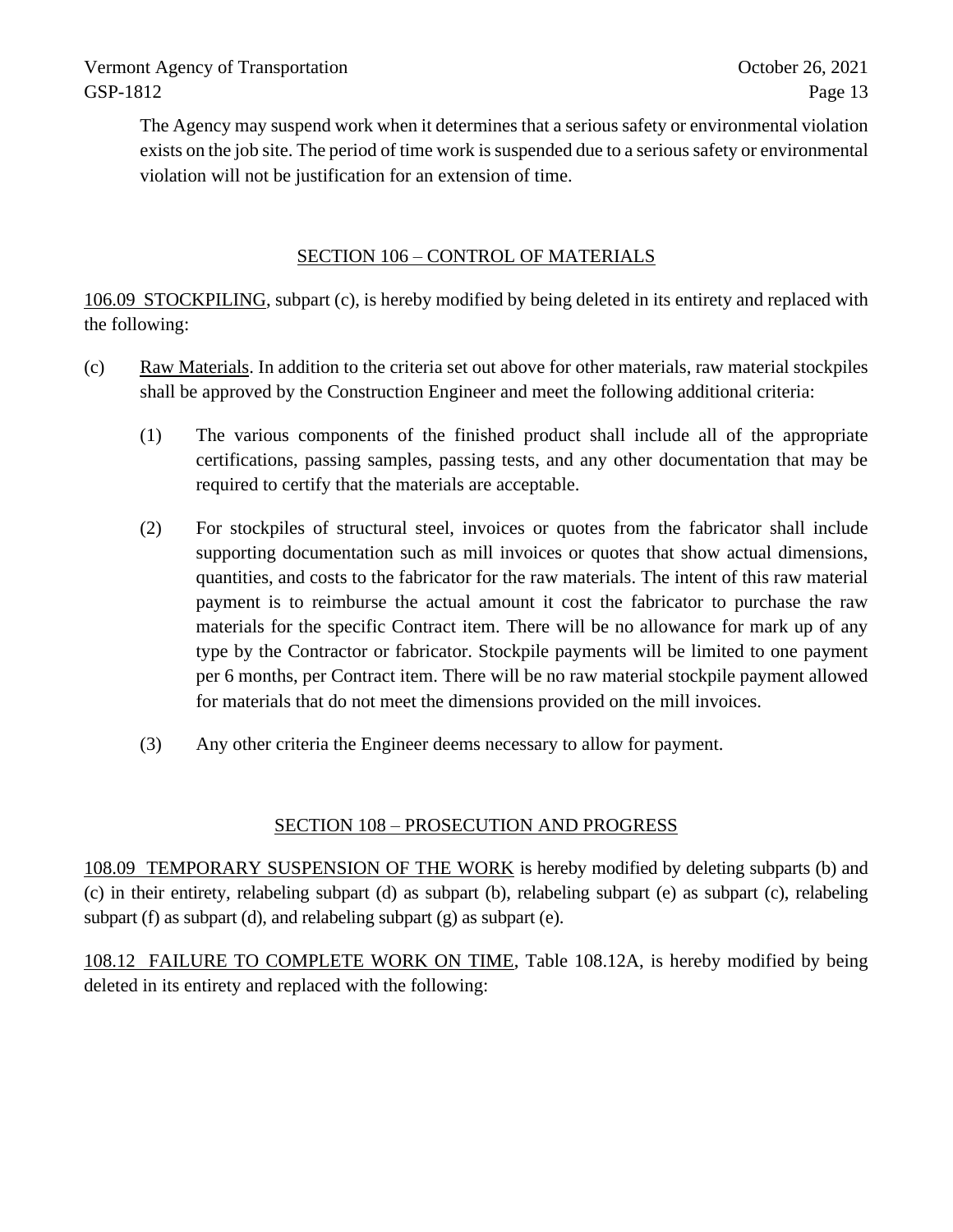# TABLE 108.12A – DAILY LIQUIDATED DAMAGES CHARGE PER WORKING DAY OF DELAY

| <b>Original Contract Amount</b> |                  | Daily Charge per     |
|---------------------------------|------------------|----------------------|
| From More Than                  | To and Including | Working Day of Delay |
| \$0                             | \$300,000        | \$1,900              |
| \$300,000                       | \$500,000        | \$2,000              |
| \$500,000                       | \$1,000,000      | \$2,100              |
| \$1,000,000                     | \$1,500,000      | \$2,200              |
| \$1,500,000                     | \$3,000,000      | \$2,500              |
| \$3,000,000                     | \$5,000,000      | \$3,000              |
| \$5,000,000                     | \$10,000,000     | \$4,000              |
| \$10,000,000                    | \$15,000,000     | \$5,200              |
| \$15,000,000                    | $^+$             | \$6,200              |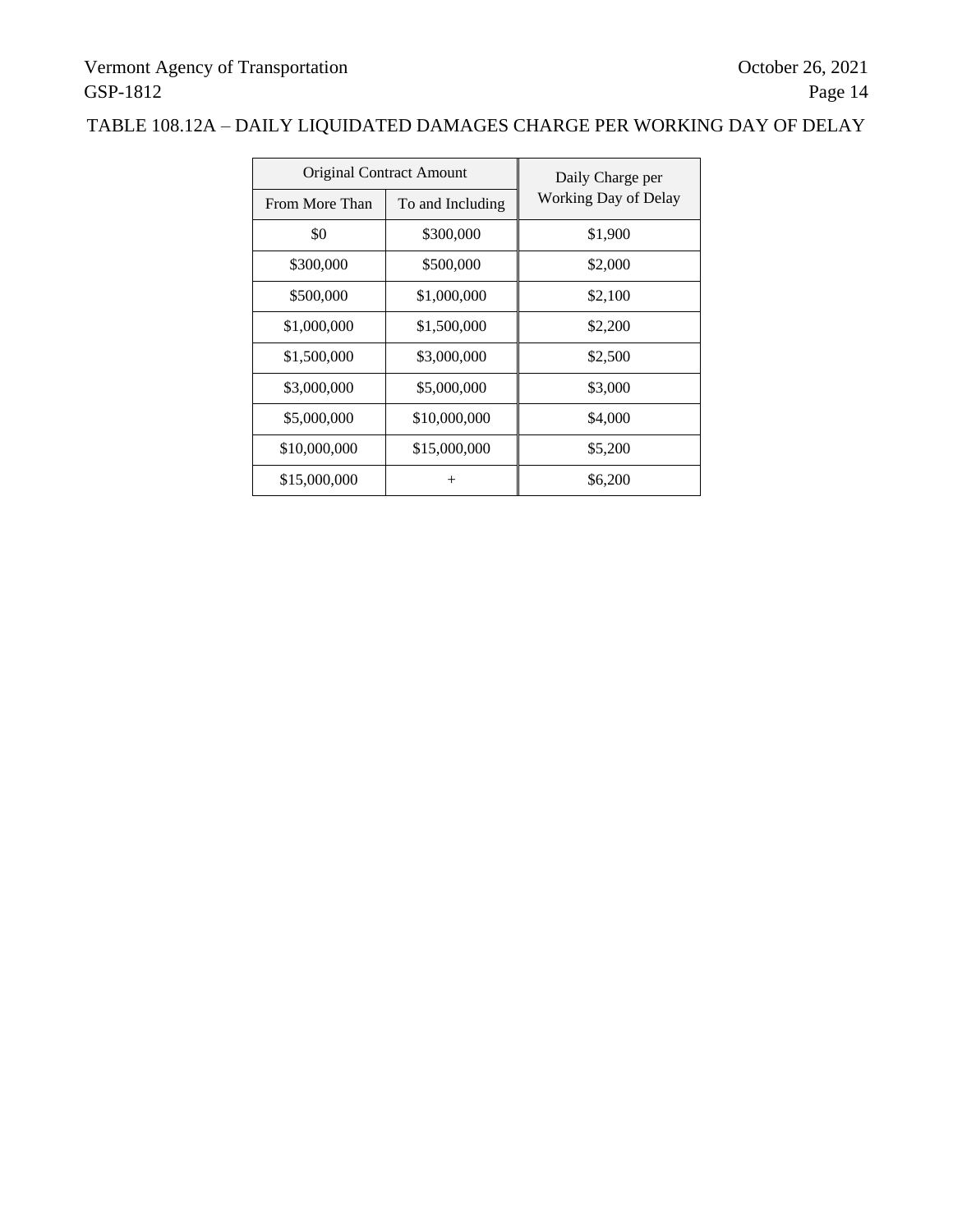#### **DIVISION 200**

## **EARTHWORKS**

#### SECTION 203 – EXCAVATION AND EMBANKMENTS

203.03 GENERAL CONSTRUCTION REQUIREMENTS is hereby modified by adding the following as the last sentence of the ninth paragraph:

Construction Drawings shall be submitted in accordance with Section 105 whenever OSHA or VOSHA regulations require a design by a Professional Engineer.

203.12 SUBGRADE is hereby modified by adding the following as the second and third sentences of the sixth paragraph:

Frozen material shall not be used in the construction of subbase. Subbase, base, or surface material shall not be deposited on frozen subgrade, and successive layers shall not be placed on material that has frozen.

#### SECTION 204 – EXCAVATION FOR STRUCTURES

204.03 GENERAL CONSTRUCTION REQUIREMENTS is hereby modified by adding the following as the last sentence of the third paragraph:

Construction Drawings shall be submitted in accordance with Section 105 whenever OSHA or VOSHA regulations require a design by a Professional Engineer.

# SECTION 210 – COLD PLANING

210.03 GENERAL CONSTRUCTION REQUIREMENTS, subpart (b) is hereby modified by being deleted in its entirety and replaced with the following:

(b) The Contractor shall repave any coarse-milled areas within 14 Calendar Days and any fine-milled areas within 28 Calendar Days of milling, or when directed by the Engineer. Should the area remain unpaved for a period longer than specified herein, without the approval of the Engineer, no payment whatsoever will be made for the milled areas left exposed in excess of the 14 or 28 Calendar Day periods. If the Contractor lays down temporary pavement to avoid the above nonpayment for milling, temporary pavement and subsequent milling shall be at the Contractor's expense.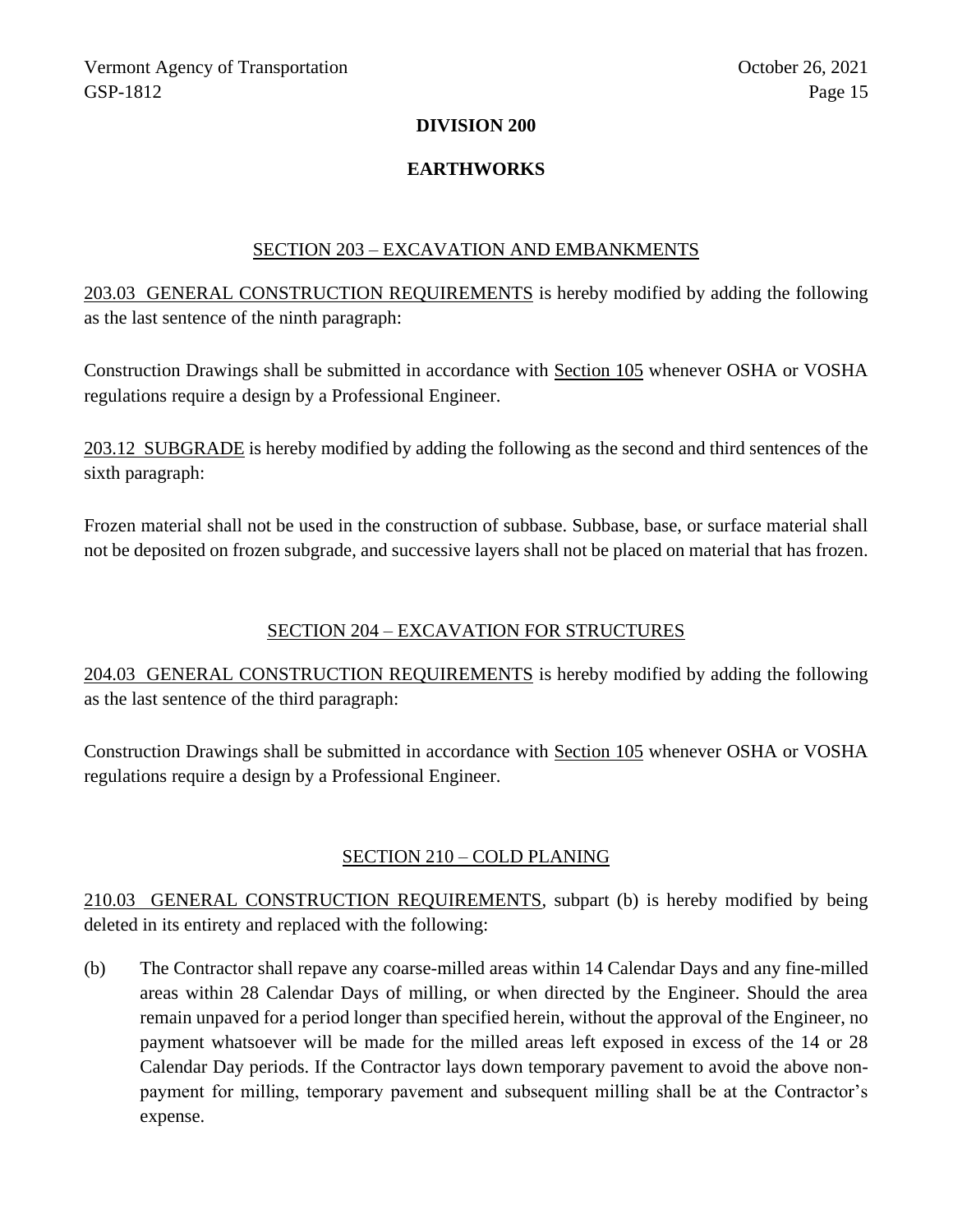#### **DIVISION 300**

#### **SUBBASE AND BASE COURSES**

#### SECTION 301 – SUBBASE

301.02 MATERIALS is hereby modified by being deleted in its entirety and replaced with the following:

301.02 MATERIALS. Materials shall meet the requirements of the following subsections:

At the option of the Contractor, unless otherwise specified in the Contract, processed glass aggregate (PGA) meeting the requirements of Subsection 704.20 or recycled concrete aggregate (RCA) meeting the requirements of Subsection 704.21 may be used to partially replace natural aggregate in materials specified to meet the requirements of Subsection 704.04, Subsection 704.05, and Subsection 704.06.

PGA subbase blends shall not contain more than 20% by weight of PGA. RCA subbase blends shall not contain more than 25% by weight of RCA. In no case shall PGA and RCA be combined in subbase. The final blend shall conform to the specified gradation for the subbase material. The blending process shall be complete to ensure that as thorough a distribution and as uniform a mixture as practicable has been obtained. In-place blending of PGA with other materials will not be permitted.

When specified for use on the project or as directed by the Engineer, Subbase, RAP shall include milled grindings which have been screened or crushed by the Contractor such that 100% pass the 1-1/2 inch (37.5 mm) sieve prior to blending.

The grindings shall be blended in equal proportions (50% by weight) with material meeting the requirements of Subbase of Crushed Gravel, Fine Graded as specified in Table 704.05B*.*

301.03 GENERAL CONSTRUCTION REQUIREMENTS is hereby modified by adding the following as the fourth paragraph:

Frozen material shall not be used in the construction of subbase. Subbase material shall not be deposited on frozen subgrade, and successive layers shall not be placed on material that has frozen.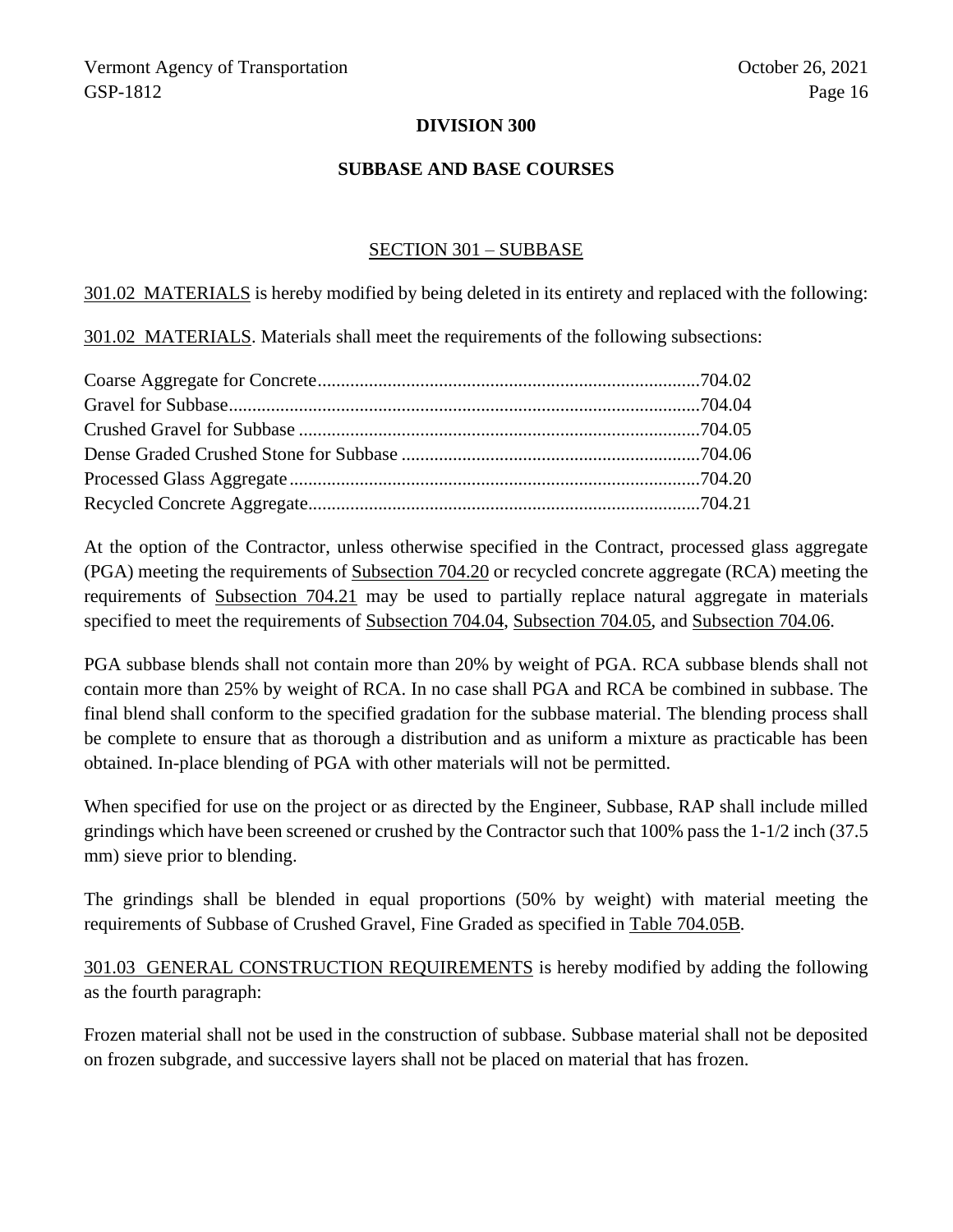301.03 GENERAL CONSTRUCTION REQUIREMENTS is hereby modified by adding "Care will be taken to prevent excessive moisture contents in subbase materials prior to compaction." as the last sentence of the sixth paragraph.

301.03 GENERAL CONSTRUCTION REQUIREMENTS is hereby further modified by deleting "Care will be taken to prevent excessive moisture contents in subbase materials prior to compaction." from the seventh paragraph.

301.03 GENERAL CONSTRUCTION REQUIREMENTS is hereby further modified by deleting the last paragraph. The deleted text begins with "If roadway shoulders are to remain unpaved…" and ends with "…in accordance with Subsection 402.03."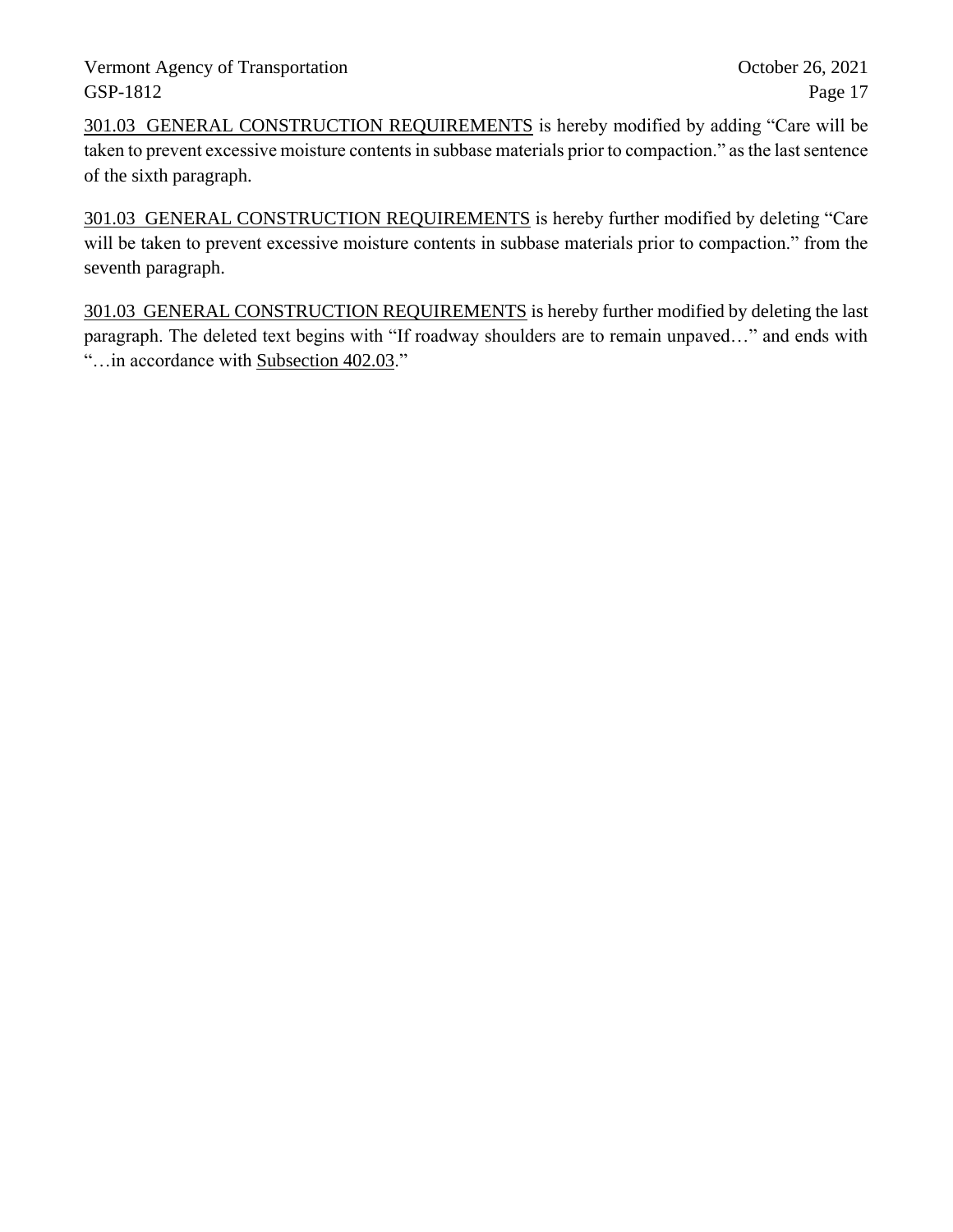#### **DIVISION 400**

### **SURFACE COURSES AND PAVEMENT**

#### SECTION 406 – BITUMINOUS CONCRETE PAVEMENT

406.03B COMPOSITION OF MIXTURE – SUPERPAVE, subpart (c), is hereby modified by adding ", unless otherwise noted in this section." to the end of the sentence which begins with "For Superpave bituminous concrete pavement mixes, *AASHTO R 35*…".

406.03B COMPOSITION OF MIXTURE – SUPERPAVE, subpart (c), is hereby further modified by deleting the word "four" from the sentence which currently reads "The four principal parts of the Superpave Mix Design Method are:" and replacing it with the word "five".

406.03B COMPOSITION OF MIXTURE – SUPERPAVE, subpart (c), is hereby further modified by deleting subpart (4) in its entirety and replacing it with the following:

- (4) Evaluate moisture sensitivity and rutting susceptibility using *AASHTO T 324*. Test specimens for Hamburg Wheel-Track (HWT) testing shall be 150 mm (6.0 inches) in diameter with a  $60 \pm 1$  mm (2.36  $\pm$  0.04 inch) thickness and shall be short term conditioned in accordance with Section 7.2 of *AASHTO R 30*. HWT specimens shall be tested at  $45 \pm$  $1^{\circ}$  C (113  $\pm$  1.8° F), with the machine pre-set to end the test once a maximum rut depth of 12.5 mm (0.50 inches) is reached. If the difference in the rut depth between the two pairs of specimens is 6 mm (0.24 inches) or more, and/or only one pair of specimens has a final rut depth of 12.5 mm (0.50 inches), the test results will be deemed invalid and not acceptable for mix design qualification. Slab specimens shall not be used.
- (5) Determine cracking susceptibility using *AASHTO TP 124*. Test specimens for the FIT shall be fabricated in a Superpave Gyratory Compactor and short term conditioned in accordance with Section 7.2 of *AASHTO R 30*. Specimens that are fabricated to a height of 50 mm (2.0) inches), in lieu of fabricating 160 mm (6.30 inch) or 115 mm (4.50 inch) specimens as part of the test specimen preparation procedures outlined in *AASHTO TP 124*, will be allowed.

406.03C REQUIREMENTS FOR BOTH MARSHALL AND SUPERPAVE BITUMINOUS MIXTURES is hereby modified by changing the name of subpart (e) from "Pay Factor Determination." to "Air Voids Pay Factor (*PFAV*) Determination."

406.03C REQUIREMENTS FOR BOTH MARSHALL AND SUPERPAVE BITUMINOUS MIXTURES, Table 406.03I, is hereby modified by deleting the phrase "*ASTM D 5821*" and replacing it with the phrase "*AASHTO T 335*" in the third column of the fifth row.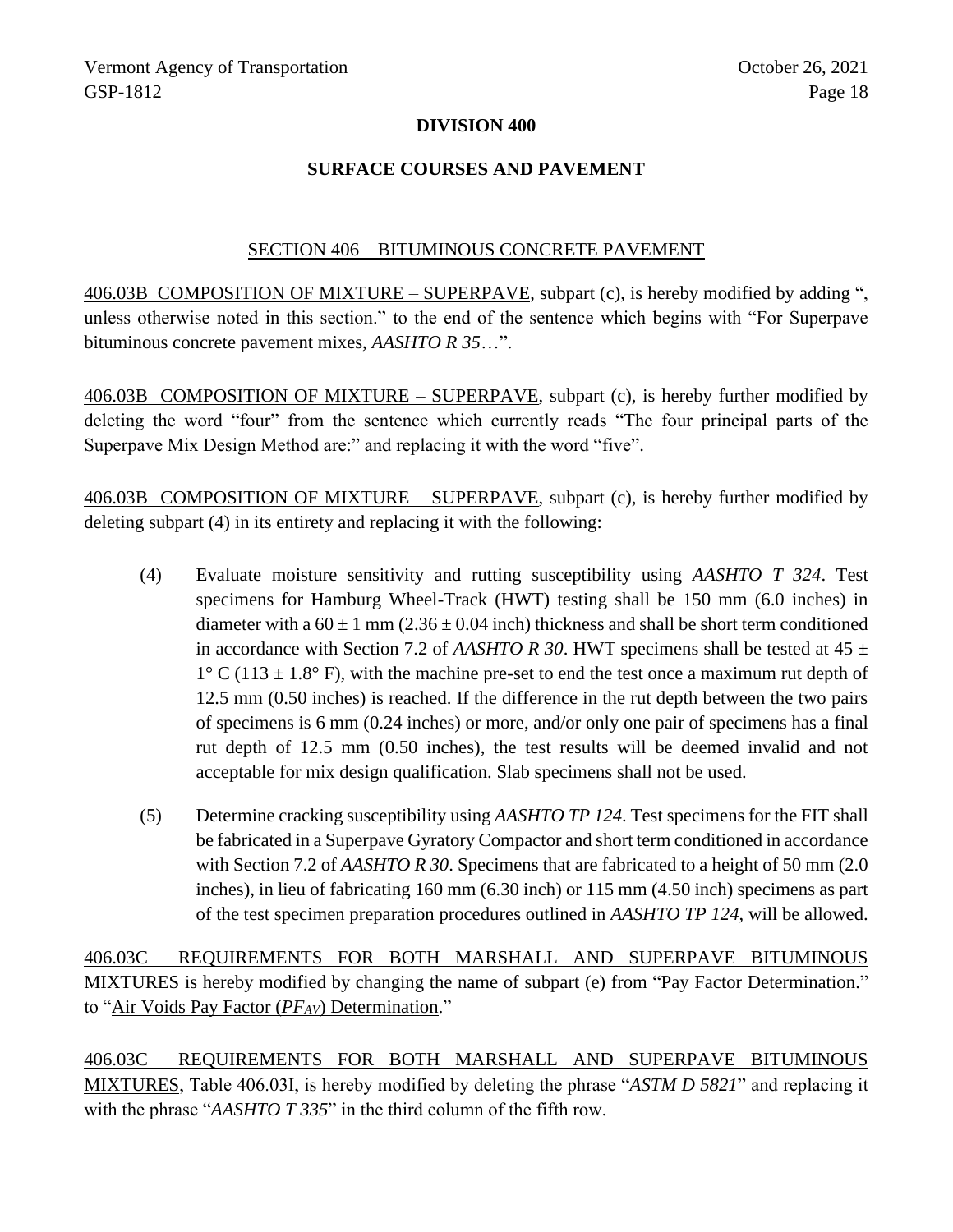406.03C REQUIREMENTS FOR BOTH MARSHALL AND SUPERPAVE BITUMINOUS MIXTURES, Table 406.03I, Note 4, is hereby modified by deleting the word "more" and replacing it with the word "less".

406.05 BITUMINOUS MIXING PLANT AND TESTING, subpart (a)(12), is hereby modified by deleting the fifth paragraph, which begins with "Private telephone service…" and ends with "…using an online speed test.", in its entirety and replacing it with the following:

> Dedicated private telephone and internet services shall be provided to the laboratory in accordance with Subsection  $631.02(a)(4)$ , except that approval by the Engineer is not required.

406.14 COMPACTION is hereby modified by adding "Leveling courses shall be compacted using a selfpropelled pneumatic tired roller for intermediate rolling, unless otherwise permitted in writing by the Engineer." as the second sentence.

406.19 METHOD OF MEASUREMENT is hereby modified by changing the name of subpart (c) from "Longitudinal Joint Pay Factor." to "Longitudinal Joint Pay Adjustment."

# SECTION 407 – BONDED WEARING COURSE

407.03 COMPOSITION OF MIXTURE is hereby modified by deleting the portion of the Subsection beginning with "PG Binder percentage shall be based on a minimum film thickness of 10.0 microns..." and ending with Table 407.03B, and replacing the deleted text and table with the following:

The asphalt cement content shall be based on a minimum asphalt film thickness of 0.394 mils (10.0 microns). The minimum asphalt cement content shall be calculated according to the following formulas and the factors in Table 407.03B.

| For English units:         | $W = 0.0052 \times A_s \times T \times G_h$ |
|----------------------------|---------------------------------------------|
| For metric units:          | $W = 0.001 \times A_s \times T \times G_h$  |
| and, for consistent units: | $P_{bmin} = \frac{W}{1+W} \times 100$       |

where:

 $W =$  Intermediate variable

 $A<sub>s</sub>$  = Total aggregate surface area<sup>\*</sup> (square feet per pound or square meters per kilogram of aggregate)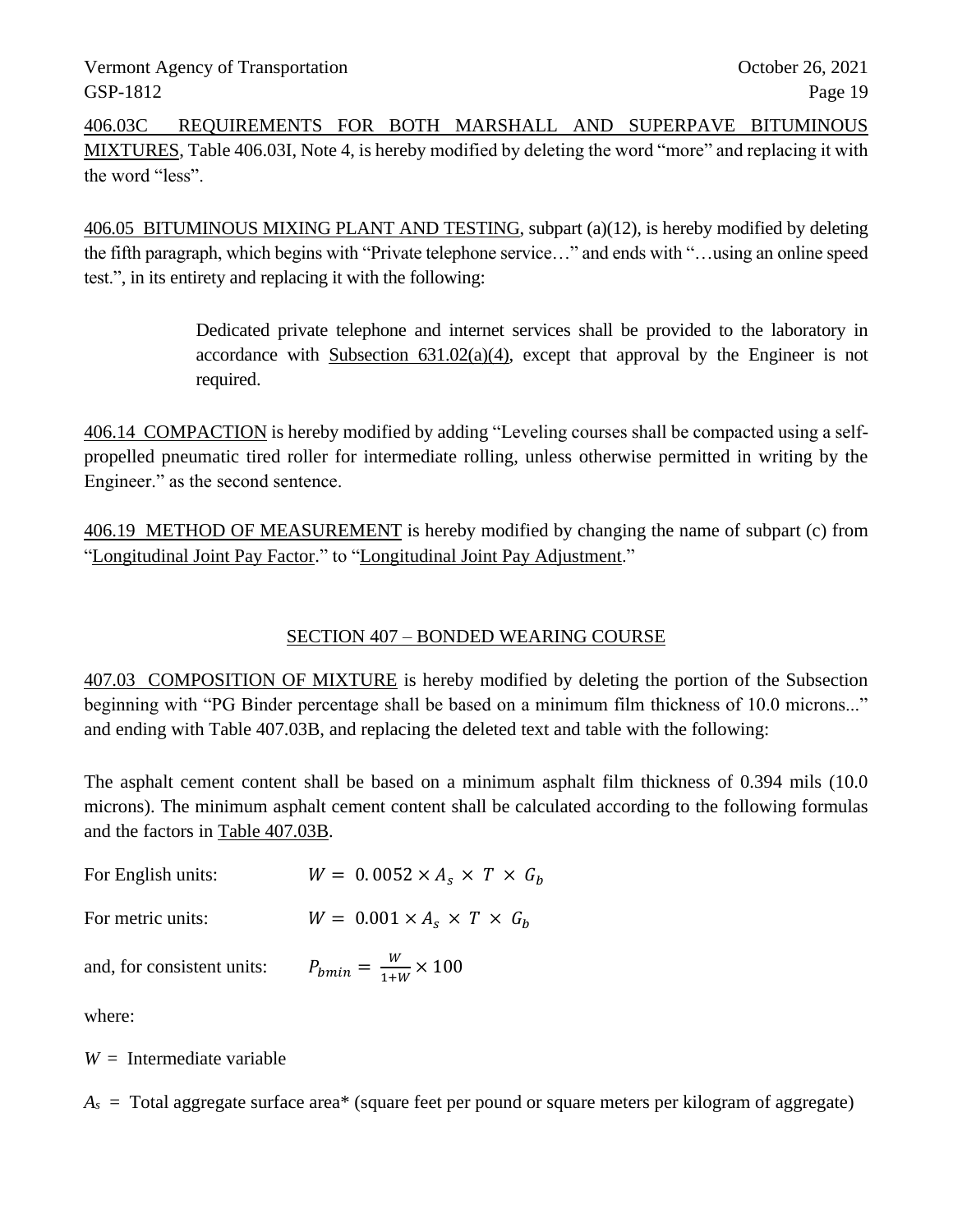$T =$  Minimum asphalt film thickness (mils or microns)

 $G_b$  = Specific gravity of asphalt cement

 $P_{bmin}$  = Minimum asphalt cement content (percent by mass)

\* The total aggregate surface area is calculated by multiplying the percent passing each sieve (as a decimal, e.g.  $30\% = 0.30$ ) in the JMF by the corresponding factor in Table 407.03B and summing the resultant values.

|                                | <b>Surface Area Factors</b> |       |          |          |          |          |  |
|--------------------------------|-----------------------------|-------|----------|----------|----------|----------|--|
| Sieve Designation              | Type A                      |       | Type B   |          | Type C   |          |  |
|                                | SF/1b                       | SM/kg | SF/lb    | SM/kg    | SF/lb    | SM/kg    |  |
| $3/4$ inch $(19.0 \text{ mm})$ |                             |       |          |          | 2.0      | 0.41     |  |
| $1/2$ inch $(12.5 \text{ mm})$ |                             |       | 2.0      | 0.41     | $\Omega$ | $\Omega$ |  |
| $3/8$ inch $(9.50$ mm)         | 2.0                         | 0.41  | $\theta$ | $\Omega$ | $\Omega$ | $\Omega$ |  |
| No. $4(4.75 \text{ mm})$       | 2.0                         | 0.41  | 2.0      | 0.41     | 2.0      | 0.41     |  |
| No. 8 (2.36 mm)                | 4.0                         | 0.82  | 4.0      | 0.82     | 4.0      | 0.82     |  |
| No. 16 (1.18 mm)               | 8.00                        | 1.64  | 8.00     | 1.64     | 8.00     | 1.64     |  |
| No. $30(0.600 \text{ mm})$     | 14.0                        | 2.87  | 14.0     | 2.87     | 14.0     | 2.87     |  |
| No. $50(0.300 \text{ mm})$     | 30.0                        | 6.14  | 30.0     | 6.14     | 30.0     | 6.14     |  |
| No. $100(0.150 \text{ mm})$    | 60.00                       | 12.29 | 60.00    | 12.29    | 60.00    | 12.29    |  |
| No. 200 (0.075 mm)             | 160.0                       | 32.77 | 160.0    | 32.77    | 160.0    | 32.77    |  |

#### TABLE 407.03B – AGGREGATE SURFACE AREA FACTORS

407.04 QUALITY ACCEPTANCE is hereby modified by being deleted in its entirety and replaced with the following:

#### 407.04 REQUIREMENTS FOR BONDED WEARING COURSE MIXTURES.

(a) Control of Mixture. The plant shall be operated so that no intentional deviations are made from the job-mix formula. The production of the actual mixture shall not vary from the job-mix formula by more than tolerances specified in Table 407.03A.

The Contractor shall provide quality control adequate to produce work of acceptable quality. The Contractor shall perform quality control sampling, testing, and inspection during all phases of the work at a rate sufficient to ensure that the work conforms to the Contract requirements.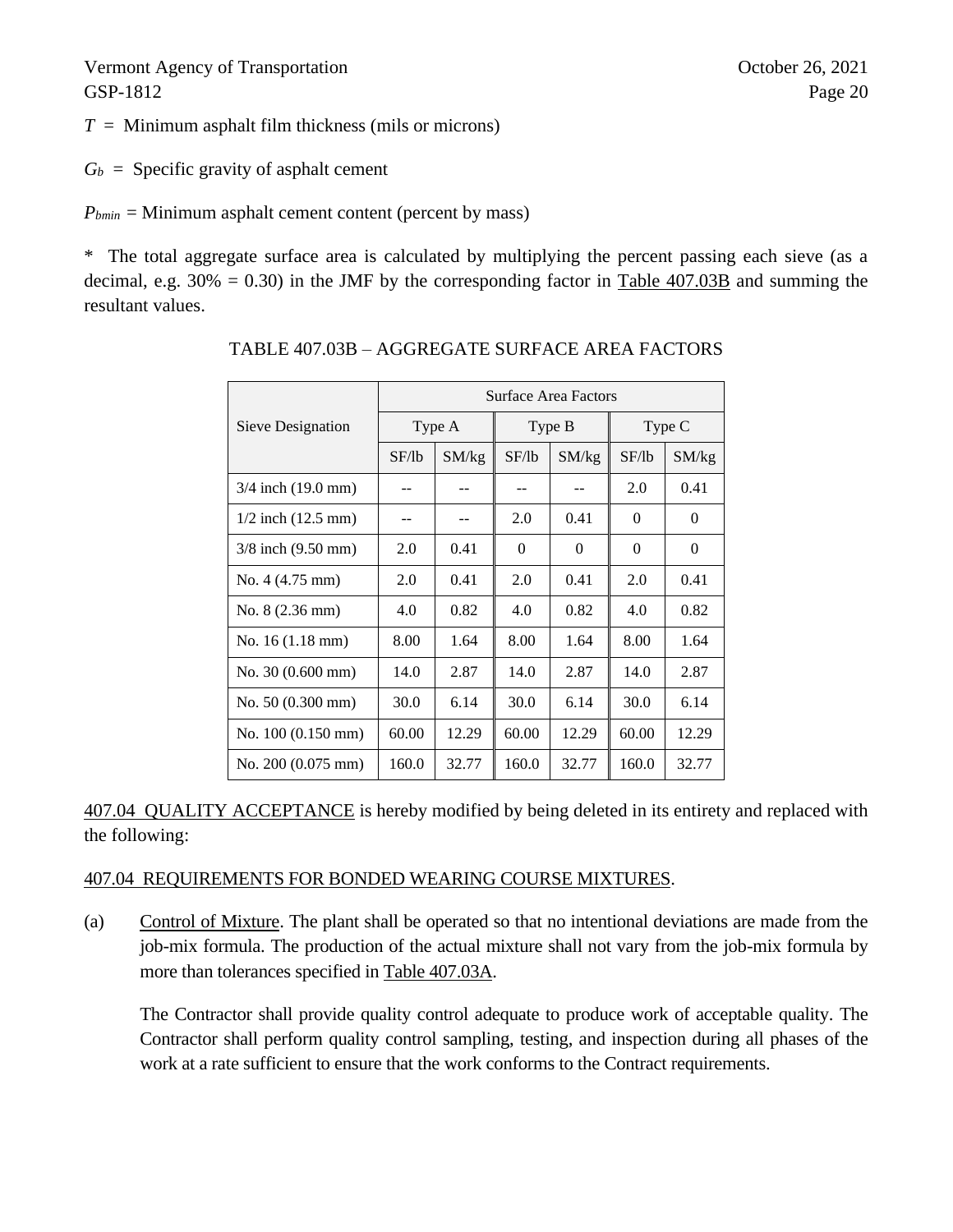- (b) Control of Production. If any acceptance sample test conducted at the production facility is outside of the production tolerances or other design criteria as defined herein, immediate adjustments shall be made by the Contractor. Following the first failing acceptance sample test result, the mix will again be sampled and tested for compliance with these specifications. Production shall cease if a second consecutive failing acceptance sample test result occurs. In this event, additional adjustments shall be made and tested by the Contractor on a trial basis until the deficiency is corrected. With the permission of the Engineer, the plant may continue production, pending results of these tests, but if the Engineer deems that it is in the best interest of the project, the Engineer may at any time order plant production stopped.
- (c) Acceptance. Bonded Wearing Course acceptance samples obtained from the production facility or project site will be tested to ensure the requirements specified in Table 407.03A are being met. Any acceptance sample test result that is outside of the production tolerances specified in Table 407.03A will be considered non-conforming. Polymer-modified emulsified asphalt will be tested at the rate of once per day of production and in accordance with the requirements specified in *AASHTO M 316* and Table 407.02A.

407.05 WEATHER AND SEASONAL LIMITATIONS is hereby modified by deleting the phrase "October  $15<sup>th</sup>$ " from the third paragraph and replacing it with the phrase "September  $15<sup>th</sup>$ ".

407.08 CONSTRUCTION REQUIREMENTS, subpart (b), is hereby modified by deleting the sentence "A damp surface is acceptable if favorable weather conditions are expected during paving operations."

# SECTION 418 – ASPHALTIC APPROACH MATERIAL

SECTION 418 – ASPHALTIC APPROACH MATERIAL is hereby made a new section of the specifications as follows:

# SECTION 418 – ASPHALTIC APPROACH MATERIAL

418.01 DESCRIPTION. This work shall consist of furnishing and installing asphaltic approach material at the transition between bituminous concrete pavement and Portland cement concrete, steel or other materials.

418.02 MATERIALS. Materials shall meet the requirements of the following Subsections:

Asphalt Plug Joint Binder..........................................................................................707.17

418.03 INSTALLATION. Asphaltic approach material shall be installed at the locations(s) and to the depth and configuration shown in the Plans and as directed by the Engineer.

418.04 METHOD OF MEASUREMENT. The quantity of Asphaltic Approach Material to be measured for payment will be the number of square feet used in the complete and accepted work.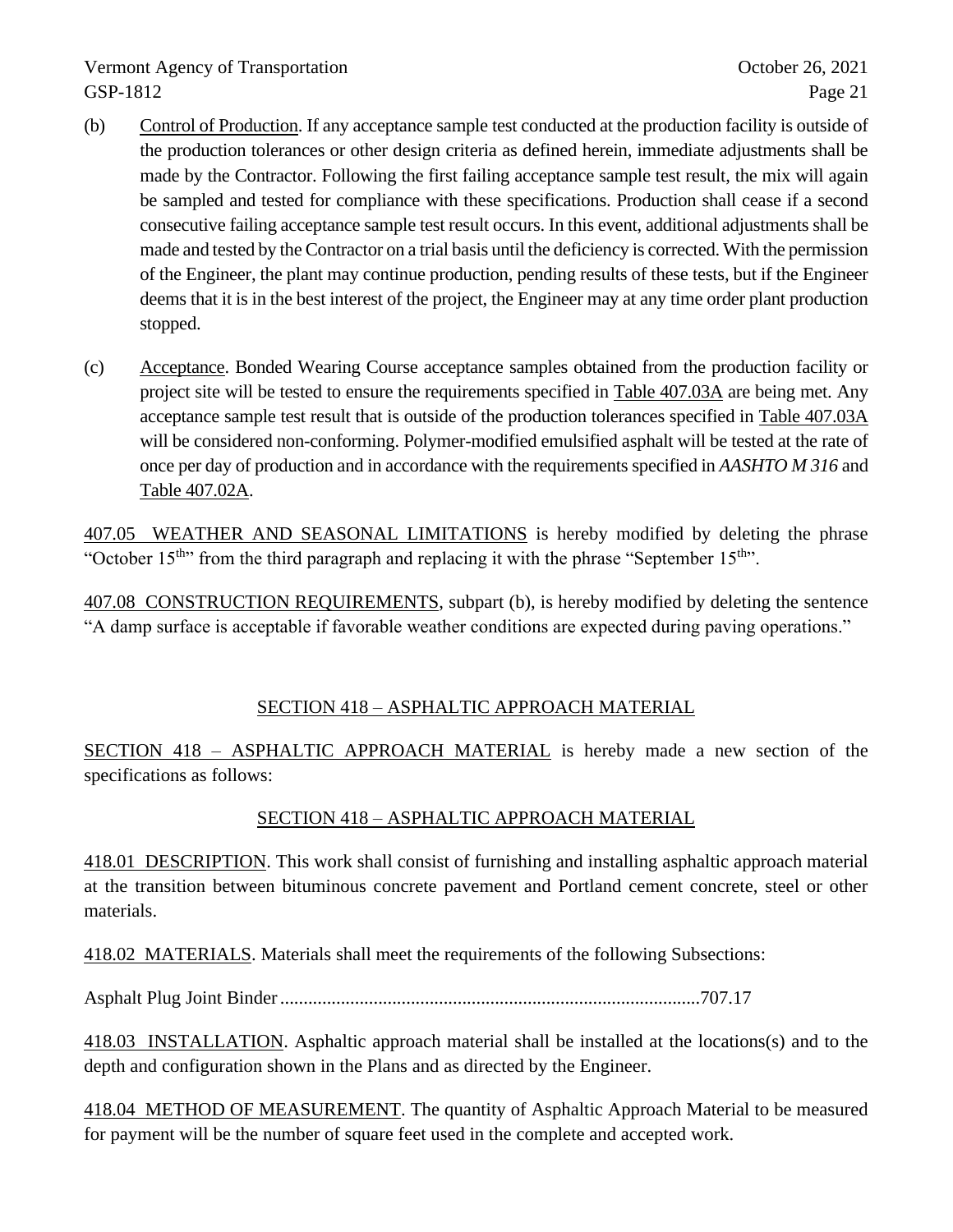418.05 BASIS OF PAYMENT. The accepted quantity of Asphaltic Approach Material will be paid for at the Contract unit price per square foot. Payment will be full compensation for detailing, furnishing, handling, transporting, and placing the material specified, including surface preparation, and for furnishing all labor, tools, equipment, and incidentals necessary to complete the work.

Tack, prime, or seal coats of bituminous material required for the installation of asphaltic approach material will not be paid for separately, but will be considered incidental to the Contract unit price for Asphaltic Approach Material.

Removal of any existing asphaltic, bituminous or Portland cement concrete materials to allow for the installation of asphaltic approach material will not be paid for separately, but will be considered incidental to the Contract unit price for Asphaltic Approach Material.

Payment will be made under:

Pay Item Pay Unit

418.10 Asphaltic Approach Material........................................................................Square Foot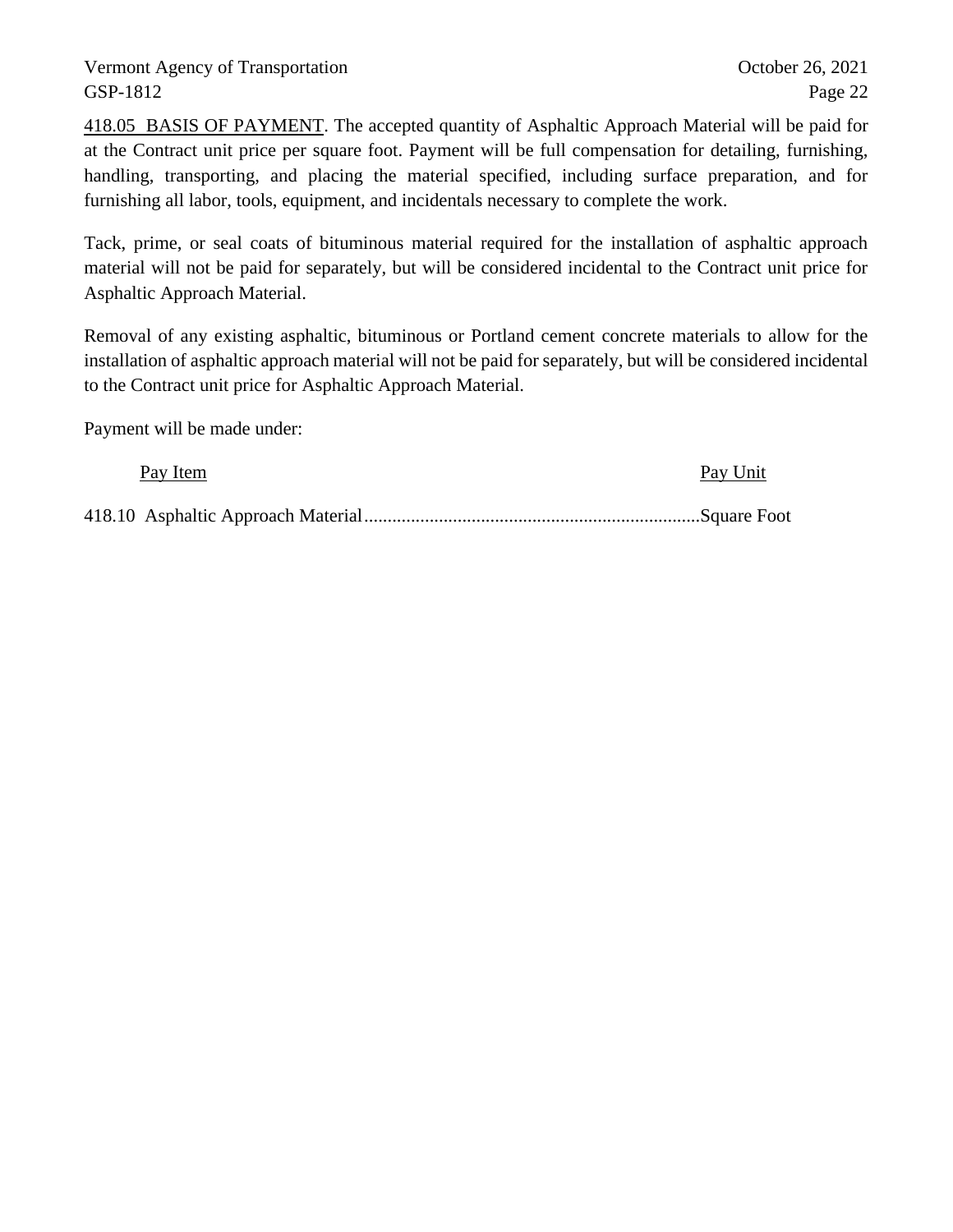#### **DIVISION 500**

#### **STRUCTURES**

#### SECTION 501 – PERFORMANCE BASED STRUCTURAL CONCRETE

501.02 MATERIALS is hereby modified by inserting the following entry into the material subsection list in numerical order:

Portland-Limestone Cement ......................................................................................701.06

501.02 MATERIALS is hereby further modified by deleting the entry in the subsection list for "Epoxy Bonding Compound....................................719.02" and replacing it with the following:

Epoxy Bonding Systems............................................................................................719.02

501.03 CLASSIFICATION AND PROPORTIONING is hereby modified by being deleted in its entirety and replaced with the following:

501.03 CLASSIFICATION AND PROPORTIONING. The following classes of concrete, shown in Table 501.03A, are included in these Specifications and shall be used as shown on the Plans.

#### TABLE 501.03A – PERFORMANCE-BASED CONCRETE CLASSES AND PROPERTIES

| Class of<br>Concrete <sup>1</sup> | $28$ -Day<br>Compressive<br>Strength (psi) $^2$ | Target<br>W/CM<br>Ratio $3$ | <b>VSI</b> | Slump/Spread<br>Target and<br>Range (in.) | Max.<br>Slump<br>(in.) | Air Content<br>Limits <sup>4</sup> | Free<br>Shrinkage <sup>5</sup> | Max. $56$ -Day<br>Surface<br>Resistivity <sup>6</sup> |
|-----------------------------------|-------------------------------------------------|-----------------------------|------------|-------------------------------------------|------------------------|------------------------------------|--------------------------------|-------------------------------------------------------|
| <b>PCD</b>                        | 4.000                                           | TBD                         | $- -$      | TBD $\pm$ 1.5 <sup>7</sup>                | 9                      | $5.5\% - 8.5\%$                    | 0.032%                         | Low                                                   |
| <b>PCS</b>                        | 3.500                                           | TBD                         | $- -$      | TBD $\pm$ 2.5 <sup>7</sup>                | 9                      | $5.5\% - 8.5\%$                    | 0.042%                         | Low                                                   |
| <b>SCC</b>                        | 4,000                                           | TBD                         | $\leq$ 1   | TBD <sup>8</sup>                          | $- -$                  | $6.5\% - 8.5\%$                    | --                             | Low                                                   |

**<sup>1</sup>** PCD = Performance Concrete, Deck

PCS = Performance Concrete, Substructure

SCC = Self Consolidating Concrete

**<sup>2</sup>** The listed 28-day compressive strength is the minimum strength required to meet the design intent.

**<sup>3</sup>** The target W/CM ratio is to be determined by the contractor. During production the W/CM ratio shall be within + 0.05 of the target W/CM ratio. At no time may the W/CM ratio exceed 0.500, nor the total water content exceed 280 lbs/yd<sup>3</sup>. For Class SCC, the maximum W/CM ratio shall be determined by the Contractor.

**<sup>4</sup>** See Subsection 501.03(b)(2).

- <sup>5</sup> The Contractor shall determine the free shrinkage in accordance with Subsection 501.03(c)(3).
- <sup>6</sup> The Contractor shall determine the surface resistivity in accordance with Subsection 501.03(c)(4).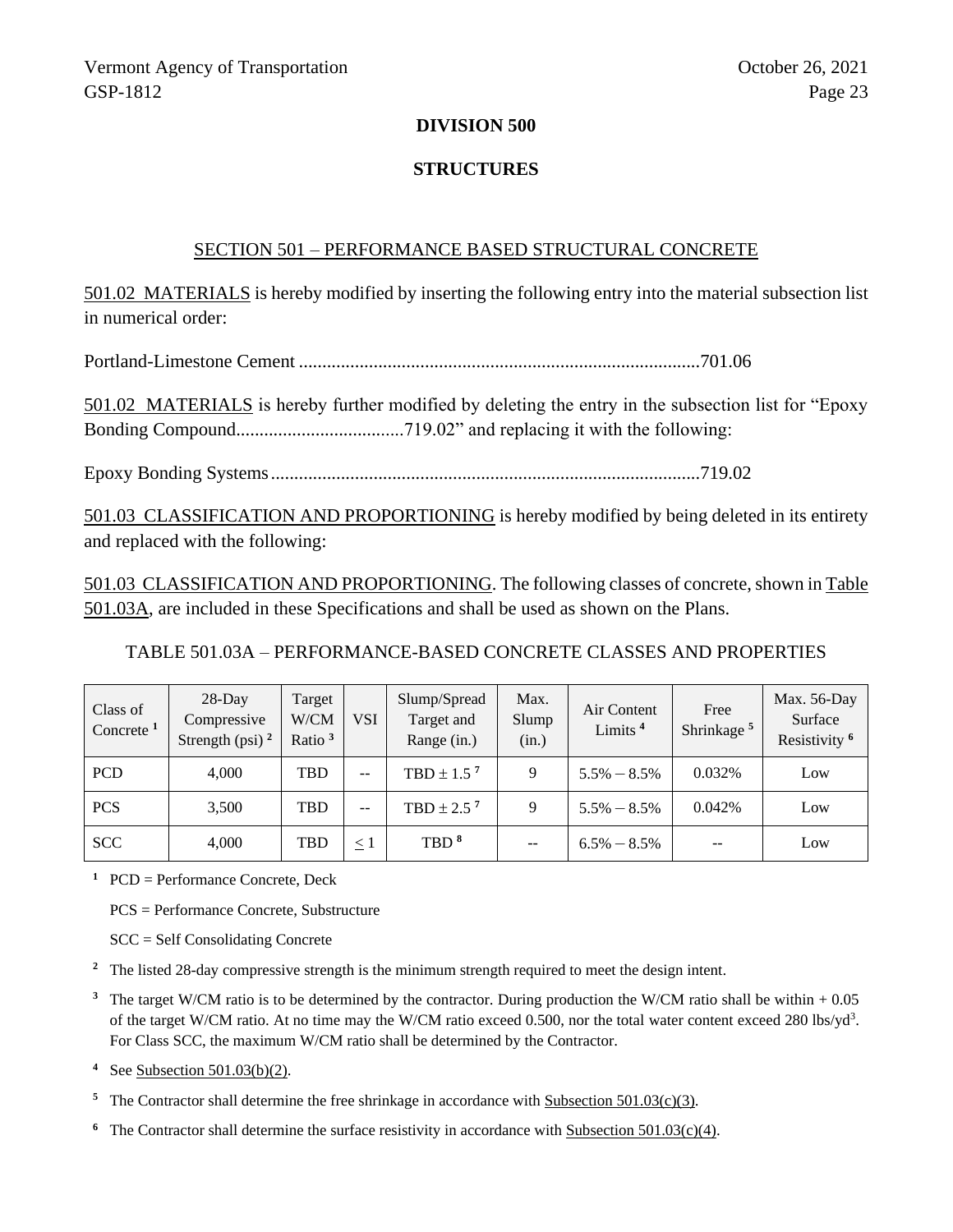- **<sup>7</sup>** The Contractor shall determine a slump target that will allow enough workability to be placed and finished per Contract requirements. The slump shall be maintained within the specified range for the placement. The mix shall not exhibit segregation. If the mix does exhibit segregation or exceeds the maximum slump, the load shall be rejected and subsequent loads shall be tested by the Contractor until the mix meets the allowable limits.
- **<sup>8</sup>** The Contractor shall determine the spread target and limits in accordance with Subsection 501.03(b)(1). The spread shall be maintained within the determined spread limits for the placement. The mix shall not exhibit segregation. If the mix does exhibit segregation or exceeds the upper spread limit, the load shall be rejected and subsequent loads shall be tested by the Contractor until the mix meets the allowable limits. The Engineer may perform a J-ring test at the time of placement if blocking is a concern.

If a nominal maximum aggregate size is not specified, the Contractor shall determine the nominal maximum aggregate size using guidance from *ACI 211.1* to do so. In no case will the maximum aggregate size exceed 1/5 of the narrowest dimension between sides of the forms, 1/3 the depth of slabs, nor 3/4 of the minimum clear spacing between individual reinforcing bars, bundles of bars, or pre-tensioning strands unless approved by the Engineer.

The Contractor may use industry methods to develop gradations not specified in Section 704 in order to create better optimized gradations to satisfy the required concrete performance characteristics. If the Contractor is using a combined gradation, they shall provide the method or methods of how they will monitor gradation, the limits of the gradation ranges, and the frequency of monitoring.

Lightweight fine aggregate may be used up to 30% by volume replacement for normal weight sand. The gradation of the lightweight fine aggregate shall conform to the requirements of *AASHTO M 195*. The lightweight fine aggregate shall be conditioned for enough time to fully saturate the material.

The stockpile shall be constructed so that it contains uniform moisture content throughout the pile. The stockpile will be allowed to drain 12 to 15 hours immediately prior to use, unless an alternate procedure is approved by the Structural Concrete Engineer. The Contractor shall state the method, duration and procedure used to confirm that the material is at or above its saturated surface dry (SSD) value, by weight, throughout the pile.

The mix may contain a shrinkage compensating admixture conforming to the requirements of *AASHTO M 194 M/M 194* or *ASTM C 494/C 494 M*.

The use of chlorides or admixtures containing chlorides is prohibited. All admixtures will be considered incidental to the work and included in the Contract Unit Price of the concrete.

The concrete shall have air content by volume as specified. The entrained air shall be obtained using an approved admixture.

The concrete materials may be proportioned using the absolute volumes method in accordance with the specified requirements. The volumetric proportioning method such as that outlined in *ACI 211.1*. or other approved volumetric proportioning methods, shall be employed in the mix design.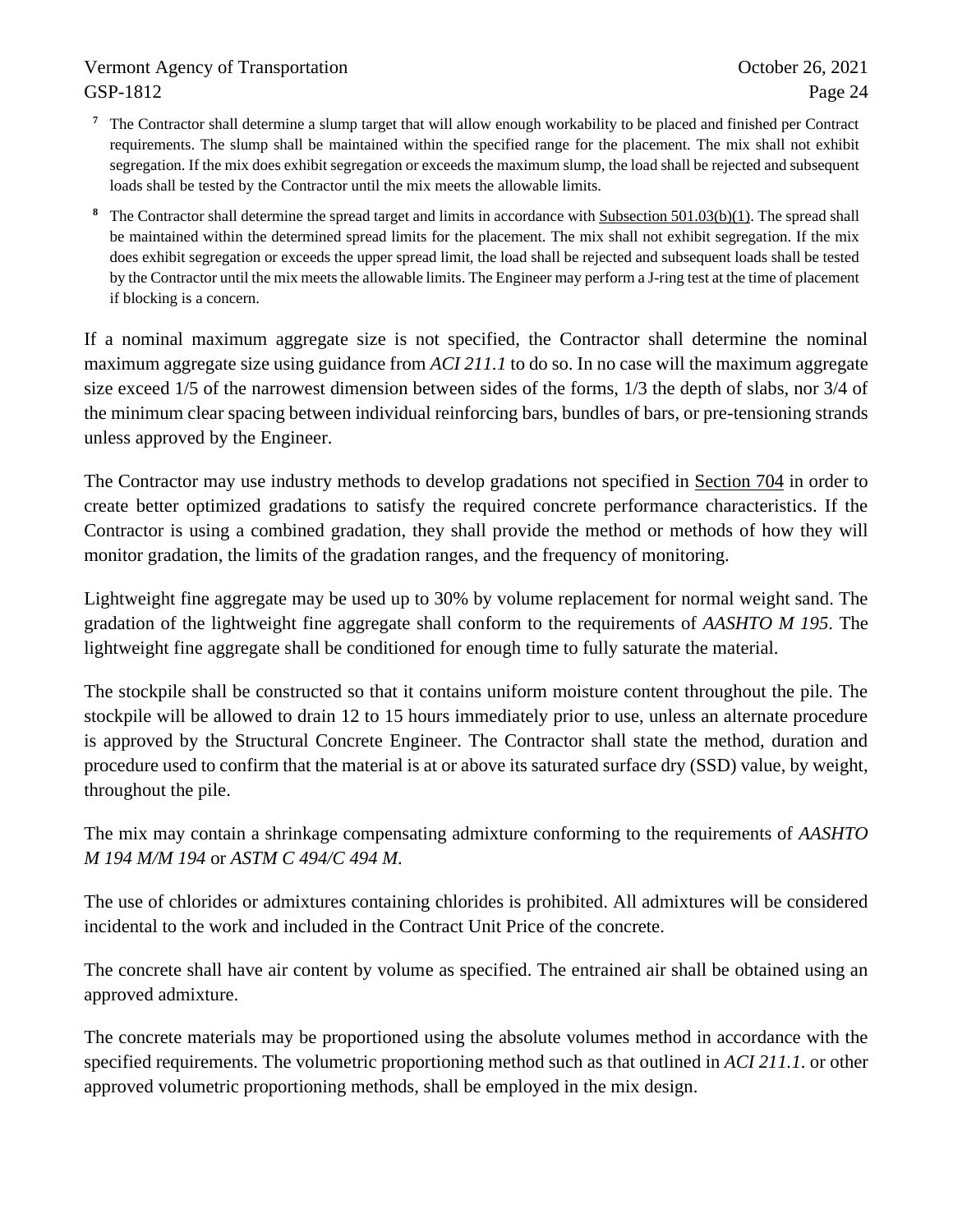A minimum of 30 Calendar Days prior to placement of the trial pour (or prior to the pre-placement meeting, if the trial pour is waived by the Engineer), the Contractor shall submit for approval the mix design for the class of concrete specified. The mix designs shall be submitted to the Structural Concrete Engineer at the Agency's Materials Section Central Laboratory. No class of concrete shall be placed on a project, including the trial pour, until the mix design is approved.

- (a) The mix design must contain the following information:
	- (1) Class of concrete.
	- (2) Type of mix, conventional or self-consolidating concrete (SCC).
	- (3) Specify if saturated surface dry or dry weights.
	- (4) Aggregates Types, sources, specific gravities, and absorption values.
	- (5) Specified 28-day design compressive strength, psi.
	- (6) Cementitious content and the amount of each, pounds per cubic yard.
	- (7) Air content lower limit and upper limit, percent.
	- (8) Specified surface resistivity value.
	- (9) Slump range for conventional concrete, inches.
	- (10) Determined spread lower limit and upper limit for SCC.
	- (11) Water/cementitious materials (W/CM) ratio target value.
	- (12) Volumetric quantities of each material in the mix design.
	- (13) Design unit weight of the mix.
	- (14) Chemical Admixtures Types, brand names, and dosages.

Concrete test mix or mixes shall be used to obtain the test results where applicable. All wet testing shall be done by personnel with current ACI Concrete Field Testing Technician Grade I certifications. All other tests shall be performed by an independent Laboratory that is accredited in the particular test method, or as allowed by the Engineer.

- (b) The following preliminary mix qualification tests shall be performed:
	- (1) The contractor shall determine the lower and upper spread limit for SCC concrete. The J-Ring Test and the Spread Test will be conducted at both the lower and upper spread limits.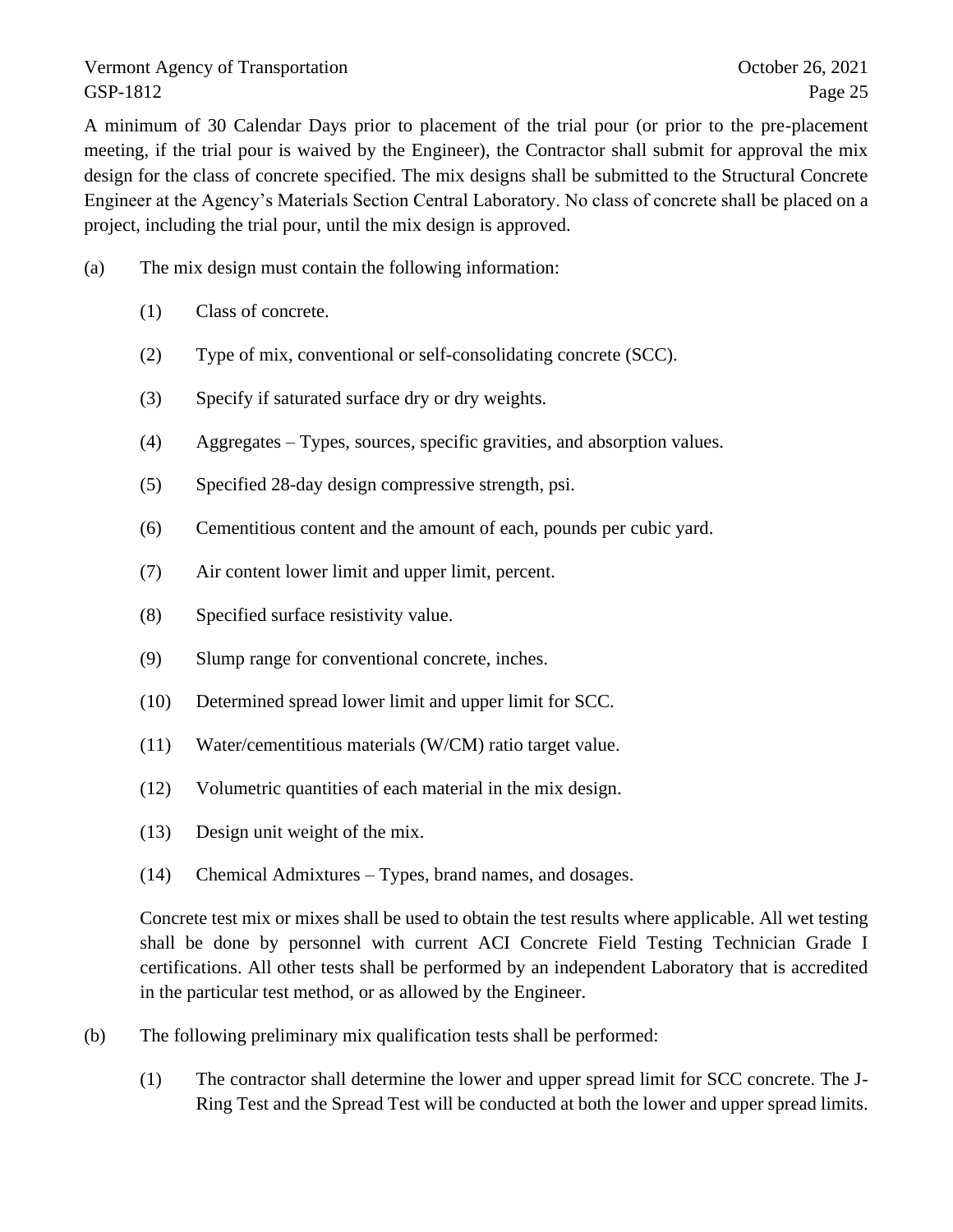The J-Ring Test will be conducted per the requirements of *ASTM C 1621/C 1621 M*, and the Spread Test will be conducted per the requirements of *ASTM C 1611/C 1611 M.*

The J-Ring test results shall be compared to the Spread Test results at both the upper and lower limits. The difference between the two tests at both the upper and lower limit shall not be greater than 2 inches. At both the upper and lower limits, the Visual Stability Index (VSI) shall not be greater than 1.

- (2) The contractor shall provide test results that establish the quality of the entrained air void structure and the freeze-thaw durability of the concrete. Sampling shall be performed in accordance with *AASHTO R 60* on a trial batch of concrete that is a minimum of 3 cubic yards, and which meets the following requirements:
	- a. For all concrete, the air content shall be no more than 1.5% above the lower limit established in Table 501.03A.
	- b. For conventional concrete, the slump shall not exceed 5 inches.
	- c. For SCC concrete, the spread shall not be more than 5 inches greater than the minimum spread determined as specified in Subsection 501.03(b)(1), nor shall the spread exceed the maximum spread determined as specified in Subsection  $501.03(b)(1)$ .

Conventional concrete shall be tested for slump (*AASHTO T 119 M/T 119*), air content (*AASHTO T 152*), concrete temperature (*ASTM C 1064/C 1064 M*), and characterization of the air-void system of freshly mixed concrete by the sequential pressure method (*AASHTO TP 118*). The Contractor shall make a minimum of 2 concrete cylinders per *AASHTO T 23*.

SCC concrete shall be tested for spread (*ASTM C 1611/C 1611 M*, Procedure B), air content (*AASHTO T 152*), concrete temperature (*ASTM C 1064/C 1064 M*)*,* and characterization of the air-void system of freshly mixed concrete by the sequential pressure method (*AASHTO TP 118*)*.* The Contractor shall make a minimum of 2 concrete cylinders per *AASHTO T 23.*

The cylinders shall be cured for a minimum of 5 Calendar Days prior to being tested according to the requirements of *ASTM C 457*. The wet test results shall be included with the *ASTM C 457* results.

The tests required in Subsection 501.03(b)(2) will be used by the Agency to evaluate the quality of the entrained air void structure of the concrete. These test results will be used for informational purposes only and will not be used to determine the acceptability of the mix design.

(c) The additional mix qualification test results specified below shall accompany the mix design. Testing should be done on the same test batch where applicable.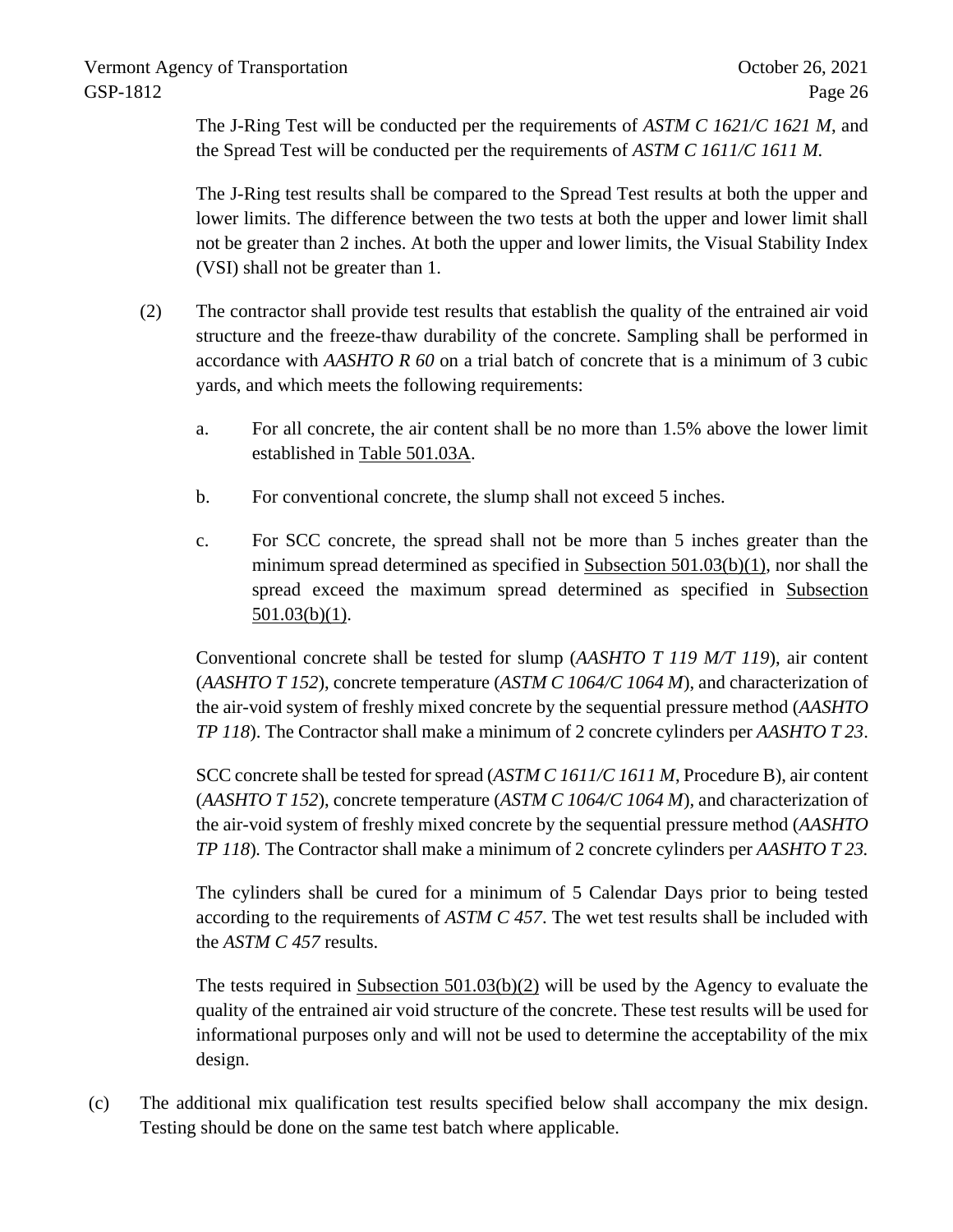- (1) The concrete used to determine the additional mix qualification properties shall meet the following requirements:
	- a. For all concrete, the air content shall be not be more than 1.5% above the lower limit.
	- b. For conventional concrete, the slump shall be between 5 inches and 9 inches, and the W/CM ratio shall be 0.05 above the target.
	- c. For SCC concrete, the spread shall be within 5 inches of the maximum spread limit, and the W/CM ratio shall be the maximum W/CM ratio, as determined by the contractor.
- (2) The compressive strength of the concrete shall be measured based on the requirements of *AASHTO T 22* for 7, 14, and 28-Calendar Day standard cured cylinders.
- (3) The free shrinkage rate of the concrete shall be tested per the requirements of *AASHTO T 160*. The test specimen shall be a prism of 4 inch square cross section. Procedure 11.1.2 of *AASHTO T 160* shall be followed for storage and measurements, and all specified test age results shall be submitted. Specimen testing may be terminated after 28 Calendar Days of drying. Testing shall be performed by an independent Laboratory accredited in the specific test method.
- (4) The surface resistivity of the test mix shall be measured at 28 and 56 Calendar Days based on the requirements of *AASHTO T 358*. Results shall be categorized as Low, Very Low, or Negligible in accordance with *AASHTO T 358*, Table 1.
- (d) The Alkali-Silica Reactivity (ASR) of each type of aggregate shall be measured separately based on the requirements of *AASHTO T 303*. If one or more of the aggregates exceeds 0.10% expansion, then the aggregate shall be tested again according to the requirements of *ASTM C 1567*.

The Contractor may elect to go directly to *ASTM C 1567* testing if they suspect that the aggregate may exceed the 0.10% expansion if tested by *AASHTO T 303*. Testing shall be performed by an independent Laboratory accredited in the specific test method.

(e) After the mix design furnished by the Contractor has been reviewed and approved by the Structural Concrete Engineer, no new materials shall be incorporated. In no case shall concrete from more than one mix design be permitted to be used during the same pour without prior written approval of the Engineer.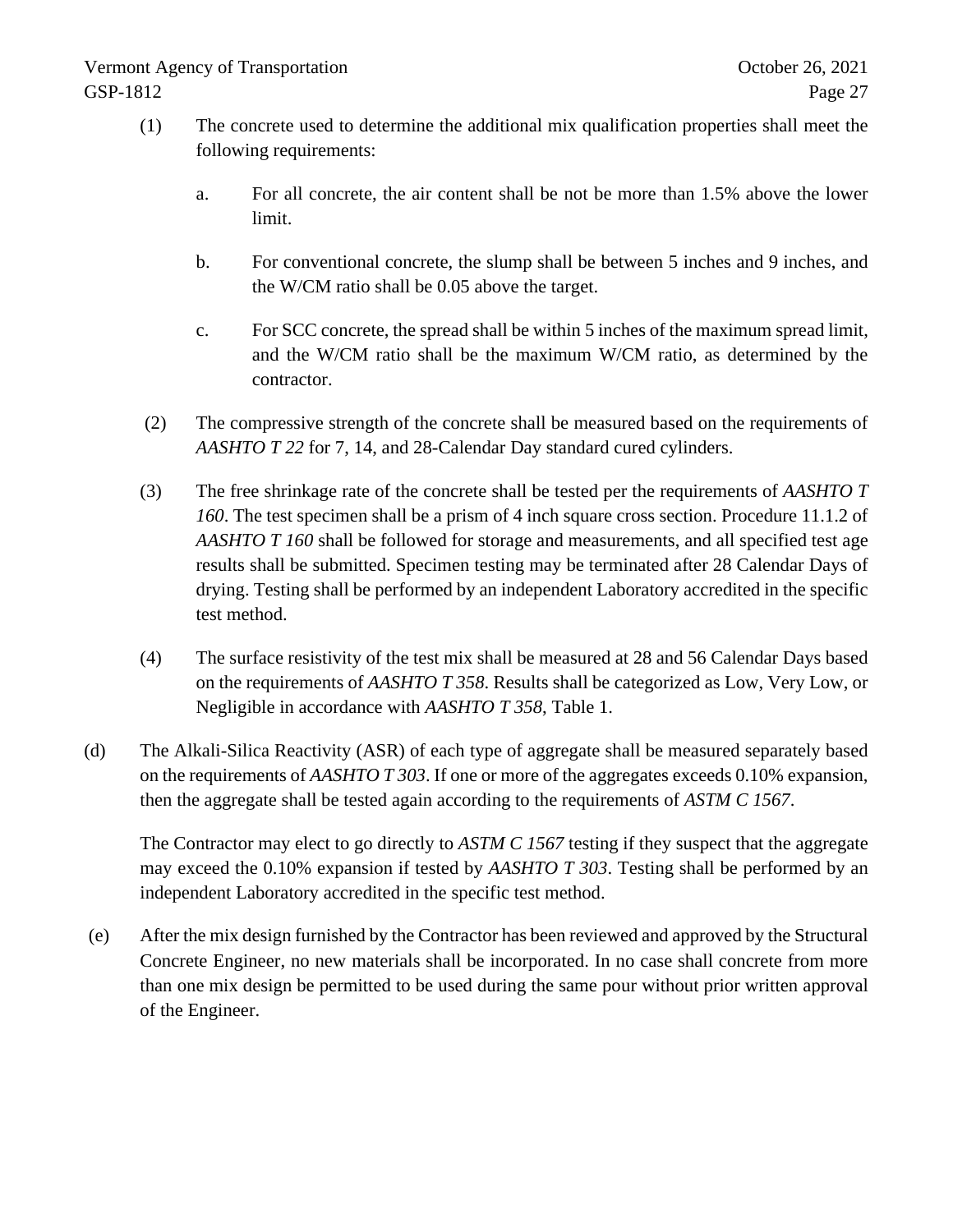Mix design approvals will be valid for a 12-month period. The approved mix design will be allowed a two consecutive year re-approval if no material proportioning or material sources have changed from the previous year's approved mix design and the mix design is submitted with updated aggregate properties and volumes adjusted accordingly. The aggregate properties shall be tested within 60 Calendar Days of the mix design submission. The properties to be tested include, but are not limited to, specific gravity, unit weight, and absorption. The mix design shall be accompanied by the previously completed and accepted test mix data and any applicable updated test information.

501.04 BATCHING is hereby modified by deleting paragraphs one, two and three in their entirety and replacing them with the following:

501.04 BATCHING. Measuring and batching of materials shall be done at an approved batch plant. Batch plants shall have an inspection completed prior to the first concrete placement on an Agency project if it has been longer than 12 calendar months from the last inspection. Request for inspection and required documentation must be received by the Materials Testing and Certification Section a minimum of 21 Calendar Days prior to the date of the requested inspection.

All deficiencies shall be corrected and verified a minimum of 5 Calendar Days prior to the first concrete placement for any Agency project. The batch plant shall meet the requirements of *AASHTO M 157*, except as modified in these Specifications, and shall always be maintained in good repair. The batch plant shall be subject to periodic inspections by Authorized Representatives of the Agency. The batch plant shall have approved methods of storing, measuring, and dispensing approved mineral admixtures.

All concrete batch plants offered for Agency approval shall be equipped for semi-automatic batching and proportioning of all cementitious material, aggregates, water, and for the automatic insertion of admixtures. The plants shall be equipped to automatically and accurately record, report, and print batch weight tickets in English units the quantity of all aggregates, cementitious material, and the water incorporated into each batch and shall identify and record the addition of the required admixtures. All materials added to the concrete batch after initial batching shall be added to the printed batch weight ticket prior to delivery.

501.04 BATCHING, subpart (b), is hereby modified by deleting "Dedicated private telephone and internet services shall be provided to the laboratory. The internet connection shall have a minimum download capacity of 3 Mbps (megabits per second) without utilizing compression algorithms and the bandwidth speed shall be verified using an online speed test." from the third paragraph and replacing it with the following:

Dedicated private telephone and internet services shall be provided to the laboratory in accordance with Subsection 631.02(a)(4), except that approval by the Engineer is not required.

501.05 MIXING AND DELIVERY, subparts (a)(2) and (a)(3), are hereby modified by being deleted in their entirety and replaced with the following: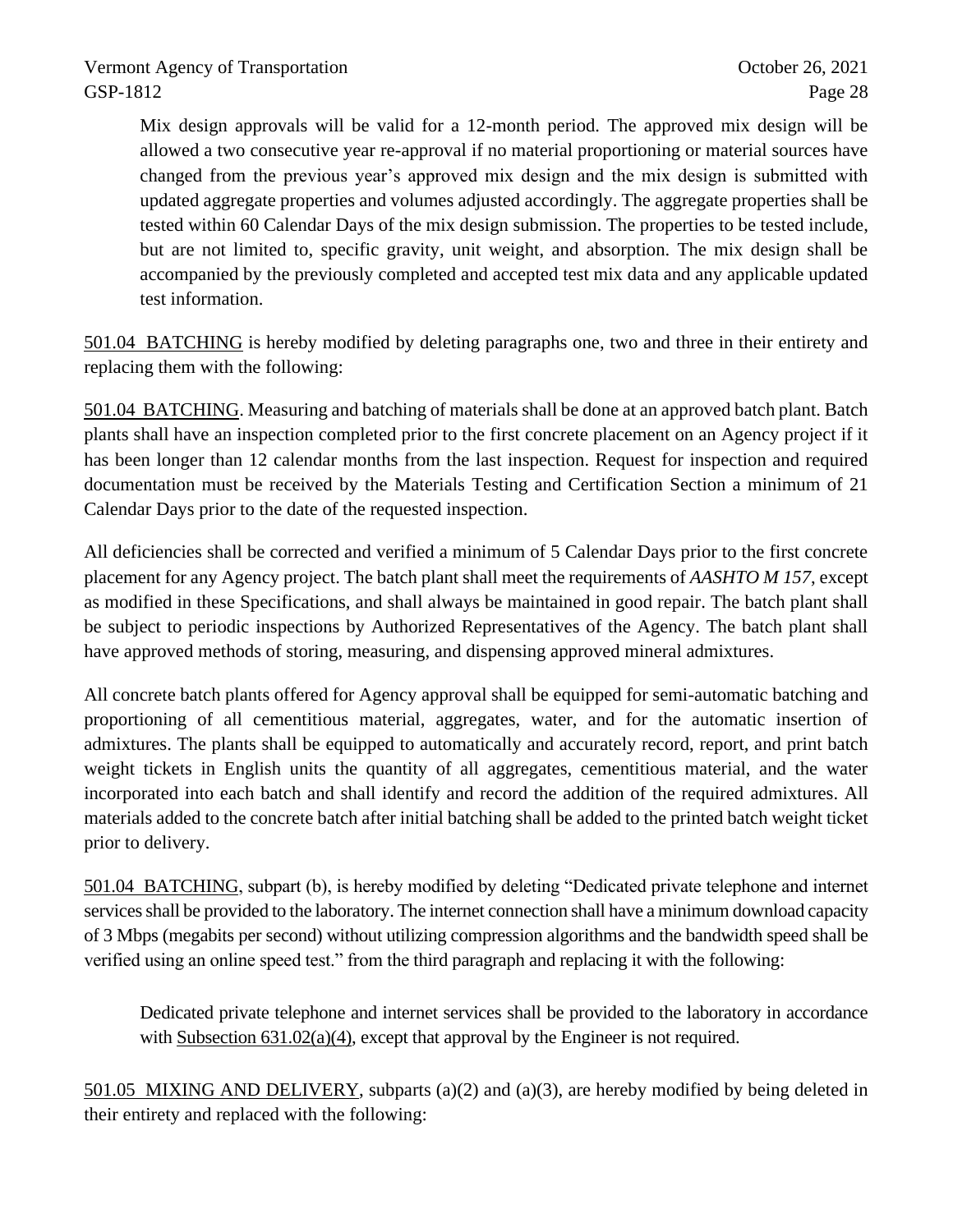- (2) Authorization by Field Inspection personnel must be obtained prior to the addition of water or admixtures at the project site. If water is added in excess of the specified maximum W/CM ratio, the concrete shall not be used.
- (3) Each load of concrete delivered at the job site shall be accompanied by a State of Vermont Batch Slip signed by the authorized Agency representative, if present, at the plant. If an Agency representative is not present at the time of batching, a batch weight ticket meeting the requirements of Subsection 501.04 shall accompany the delivery vehicle.

# SECTION 506 – STRUCTURAL STEEL

506.02 MATERIALS is hereby modified by deleting the entry in the subsection list for "Approved Structural Coating Systems....................................708.03" and replacing it with the following:

Structural Steel Coating Systems...............................................................................708.03

506.02 MATERIALS is hereby modified by inserting the following entry into the subsection list in numerical order:

Grease Rustproofing Compound................................................................................708.04

506.03 GENERAL FABRICATION REQUIREMENTS is hereby modified by deleting paragraphs three, four, five, six, seven, eight, and nine in their entirety and replacing them with the following:

Structural steel furnished under this section shall be fabricated in a plant having an AISC Certified Bridge Fabricator – Advanced (ABR), or Intermediate (IBR) Certification, and in a plant listed as a Category 1 Fabricator on the VTrans Pre-Qualified Fabricator list prior to Contract Execution. Structural steel components (such as bridge rail, bridge joints, bridge bearings, and overhead sign structures) which are fabricated under this section may be fabricated in a plant that does not have an ABR or IBR Certification, provided that the fabrication plant has either an AISC Certified Bridge Fabricator – Simple (SBR) Certification or an AISC Bridge Component QMS Certification, and is listed as a Category 2 Fabricator on the VTrans Pre-Qualified Fabricator list prior to Contract execution.

Minor steel components, including, but not limited to, downspouts, scuppers, and pedestrian hand railings may be fabricated in a plant that does not have an AISC Certification, provided that the fabrication plant is approved in writing by the Structural Steel Fabrication Engineer prior to Contract execution. All plants without certification shall have an organization, operation, and equipment capable of producing a product equal to a certified plant. These plants will be reviewed on a case-by-case basis.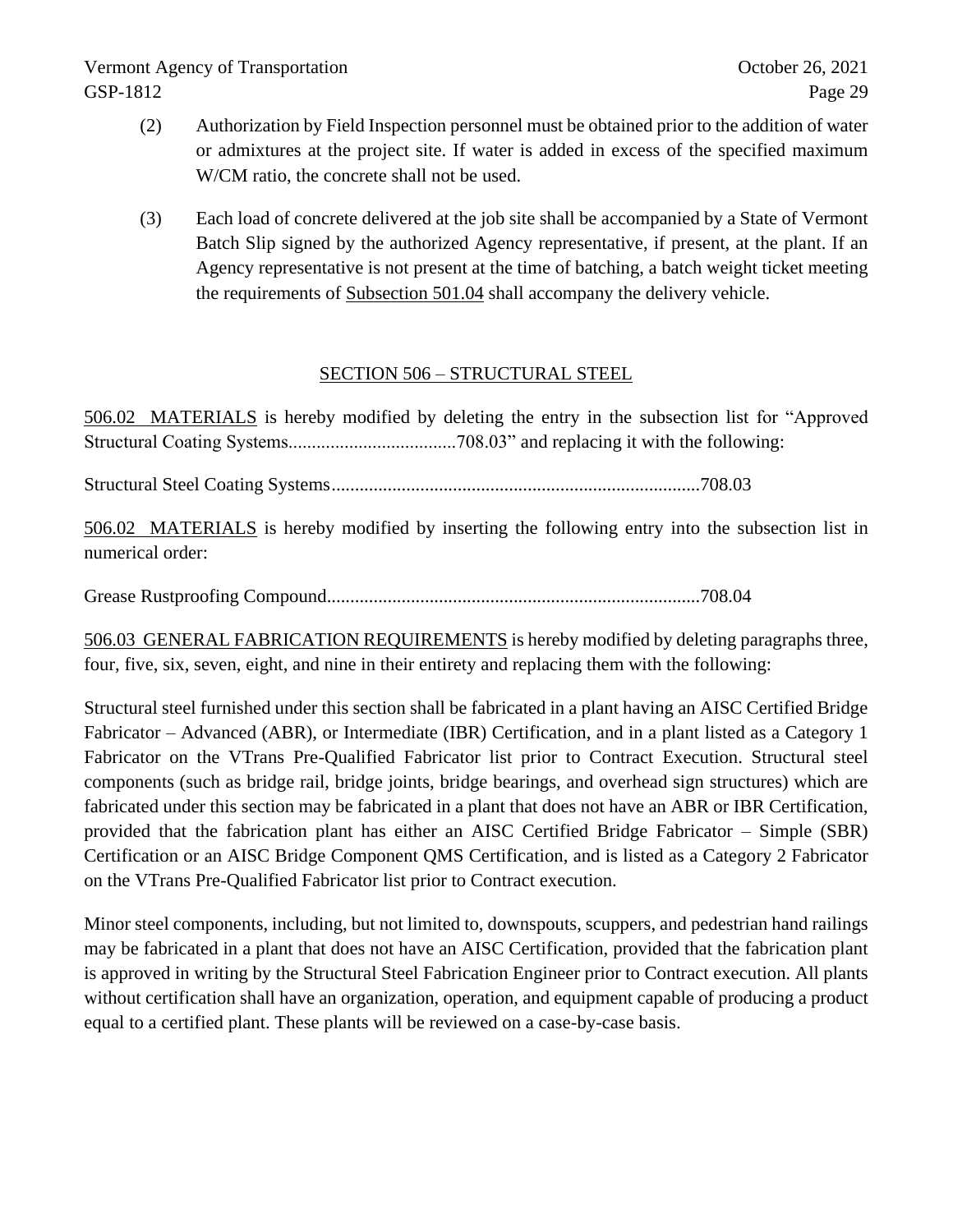Structural steel that is to be painted or metalized under this section shall be coated in a plant having an AISC Sophisticated Paint Endorsement – Enclosed or SSPC-QP 3 – Enclosed Shop certification and which is listed as a Category 3 Fabricator for the applicable coating on the VTrans Pre-Qualified Fabricator list prior to Contract execution. Structural steel that is to be galvanized or powder coated under this section shall also be listed as a Category 3 Fabricator for the applicable coating on the VTrans Pre-Qualified Fabricator list prior to Contract execution.

The VTrans Pre-Qualified Fabricator list can found on the Structures Website. It is the responsibility of the Fabricator to verify that they are on the Pre-Qualified Fabricator list prior to bidding on work. It shall be known that being listed on the Pre-Qualified Fabricator list does not waive any certification requirements that are required for performing the intended work. Any Fabricator who has been Pre-Qualified but does not perform any work for VTrans for a period of 5 years, will be automatically removed from the list without notice. It is the fabricator's responsibility to re-apply if desired to get back on the Pre-Qualified list.

When certified fabrication or coating plants are required, the plant shall maintain certified status throughout the duration of the work under the Contract.

VTrans reserves the right for the Structural Steel Fabrication Engineer to give written notification to any fabricator (regardless of certification level or status) restricting the types of items that they are approved to fabricate, up to and including restricting all structural steel fabrication for the Agency. Causes for such restrictions shall include concerns of quality, production, accountability, or any other cause that is deemed justifiable by the Agency.

The fabricator shall demonstrate full capability for fabricating materials meeting the requirements of the Contract. Failure to meet Contract requirements will result in rejection of the material being fabricated and the termination of the ability to fabricate material for the State.

Prior to performing any work under this section, the fabricator must have received approval for all fabrication drawings, welding procedures and any special Contract requirements and have notified the Agency's Structural Steel Fabrication Engineer in writing at least 10 working days in advance of fabrication. The Contractor shall bear full responsibility and costs for all materials ordered, raw materials stockpiled, or for work performed prior to approval of the fabrication drawings or written authorization from the Structures Engineer.

Excepted as noted in this subsection, all work shall be performed by the fabricator indicated on the approved fabrication drawings, unless otherwise authorized in writing by the Structural Steel Fabrication Engineer. For coatings, if the fabricator intends to use a Subcontractor, it shall be clearly outlined on the fabrication drawings to be submitted for review. At a minimum, the provided information shall include the Subcontractor's name and address; the name, phone number and e-mail address of the quality control (QC) contact; and an acknowledgement of the VTrans quality assurance (QA) inspection requirements which apply to the Subcontractor.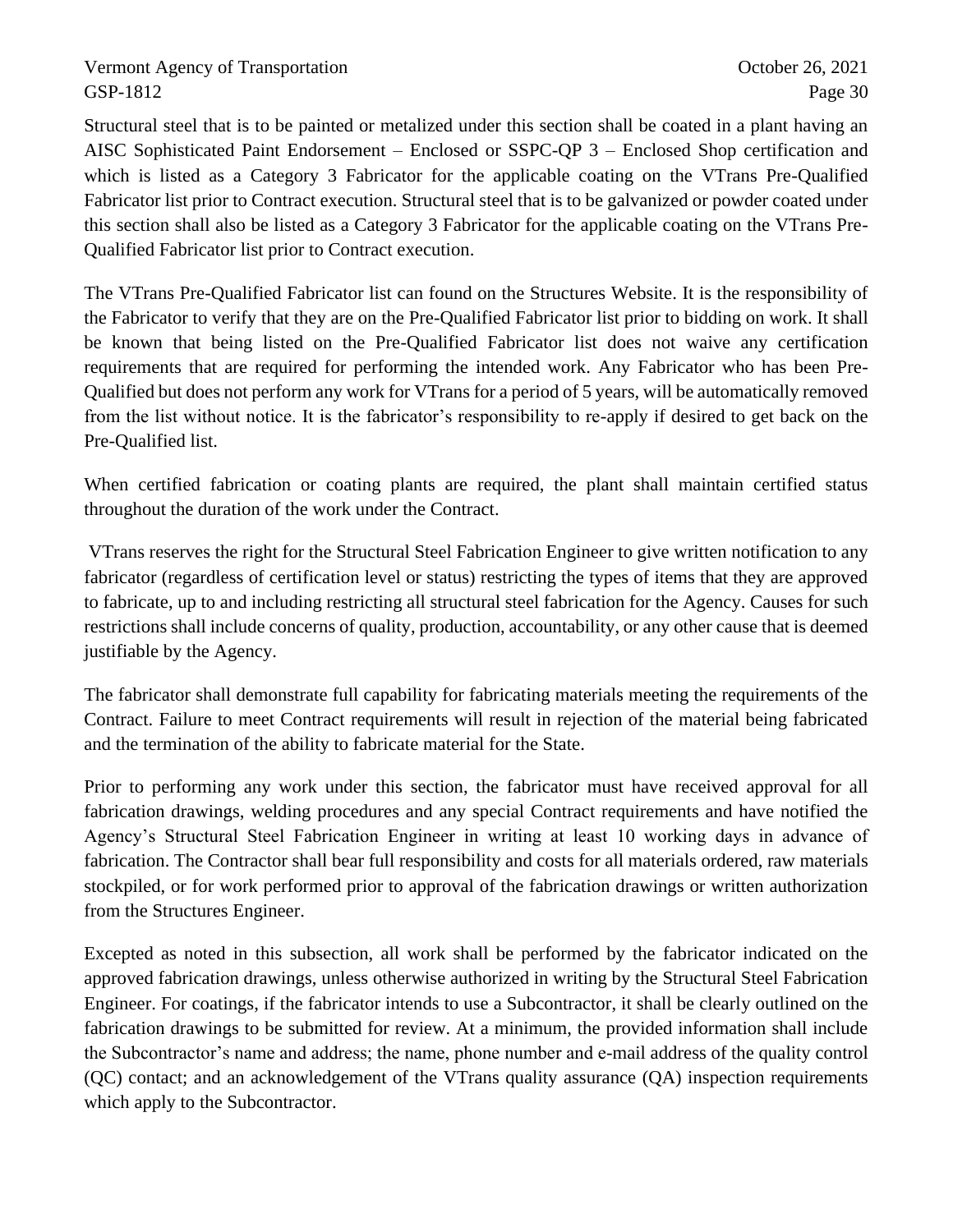If the fabricator wishes to request the use of a Subcontractor for material processing (e.g. cutting, drilling, bending, rolling, punching, machining, etc.), they shall include this information on the shop drawings that are submitted for review or they shall submit a set of the previously approved shop drawings to the Agency for review, with the requested changes and required information clearly marked and indicated (e.g. by making all additional notes red). At a minimum, the submittal shall include the Subcontractor's name and address; the name, phone number and e-mail address of the quality control (QC) contact; an acknowledgement of the VTrans quality assurance (QA) inspection requirements which apply to the Subcontractor; and clear information on the extent and limits of work to be performed by the Subcontractor.

Requests will be evaluated on a case-by-case basis and may be rejected by the Agency for any reason. Use of a Subcontractor does not relieve the fabricator of any responsibilities or quality control requirements specified by the Contract.

All steel fabrication plants must satisfy the following minimum requirements:

506.03 GENERAL FABRICATION REQUIREMENTS, subpart (c), is hereby modified by deleting subpart (1) in its entirety and replacing it with the following:

- (1) Inspectors. Quality control inspectors shall be onsite full time during any hot work (e.g. burning, heating, welding, etc.), as well during as any operations that may affect the quality of the coating system.
	- a. Fabrication Inspectors. The fabricator's representative responsible for fabrication inspection, testing and quality matters shall be qualified and certified in accordance with the provisions of *AWS QC 1*.
	- b. Coating Inspectors. The fabricator's coatings quality control manager shall possess a minimum classification as a NACE Coating Inspector Level 2 – Certified, SSPC Bridge Coatings Inspector (BCI) Level 2, or SSPC Protective Coatings Inspector (PCI) Level 2. The coatings quality control inspector shall possess a minimum classification as a NACE Coating Inspector Level 1 – Certified, SSPC Bridge Coatings Inspector (BCI) Level 1, or SSPC Protective Coatings Inspector (PCI) Level 1.

506.03 GENERAL FABRICATION REQUIREMENTS, subpart (d)(3), is hereby modified by deleting the last sentence, which begins with "The Engineer reserves the right..." and replacing it with "The Structural Steel Fabrication Engineer reserves the right to reject inadequate office facilities and require suitable alternatives."

506.03 GENERAL FABRICATION REQUIREMENTS, subpart (e), is hereby modified by adding the word "Execution" as the last word of the subsection.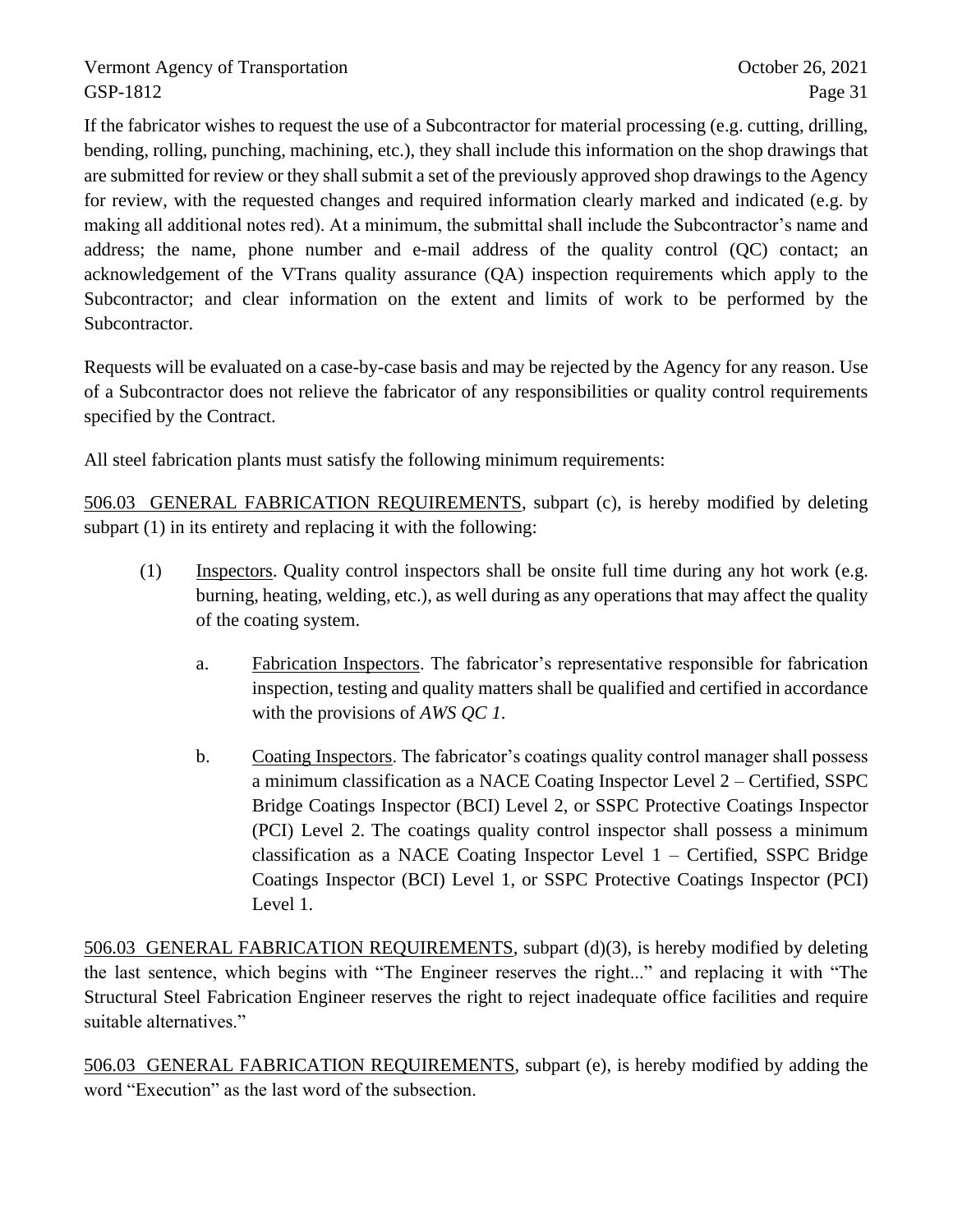506.04 DRAWINGS AND PROCEDURES, subpart (c), is hereby modified by being deleted in its entirety and replaced it with the following:

- (c) Welding Procedures. Detailed welding procedures shall be prepared in accordance with the provisions of the applicable AWS/ANSI/AASHTO code revisions and submitted in accordance with the following:
	- (1) All procedures shall be prequalified. Procedure qualification test records shall be submitted along with each procedure. Heat input values during welding shall be shown for each procedure (except for SMAW procedures). All weld procedure sheets shall identify the project name, number, structure, and procedure qualification record and/or fillet weld soundness test.
	- (2) Procedure qualification test records and welding procedure specifications shall be presented in a format similar to example forms as shown in *AWS D1.5* and *AWS D1.1* as applicable.
	- (3) Details of welded joints shall conform to the standard joint details per *AWS D1.5* (or *AWS D1.1* as applicable) unless otherwise approved by the Structural Steel Fabrication Engineer.

506.04 DRAWINGS AND PROCEDURES is hereby modified by adding the following new subpart:

(e) Approval of Procedures. All weld procedures, heat corrective procedures, coatings procedures, and any other procedures that are required to be submitted for approval, and are being used in production, shall bear a VTrans approved or approved as noted stamp.

506.05 QUALITY ACCEPTANCE is hereby modified by adding the following as the second sentence of the first paragraph:

Acceptance of materials, test results or completed fabricated items by the QAI/VTrans Structural Steel Fabrication Engineer does not relieve the fabricator of any responsibility to meet Contract requirements and specifications.

506.05 QUALITY ACCEPTANCE, subpart (b), is hereby modified by deleting the sentence "The QAI will have the authority to reject any material or work that does not conform to the Contract requirements." in its entirety.

506.06 QUALITY CONTROL, subpart (b), is hereby modified by being deleted in its entirety and replaced with the following:

(b) Qualifications of Inspectors. Inspectors shall meet the requirements of Subsection 506.03(c).

506.08 BASE METAL REQUIREMENTS is hereby modified by deleting the fourth, fifth, and sixth paragraphs and replacing them with the following: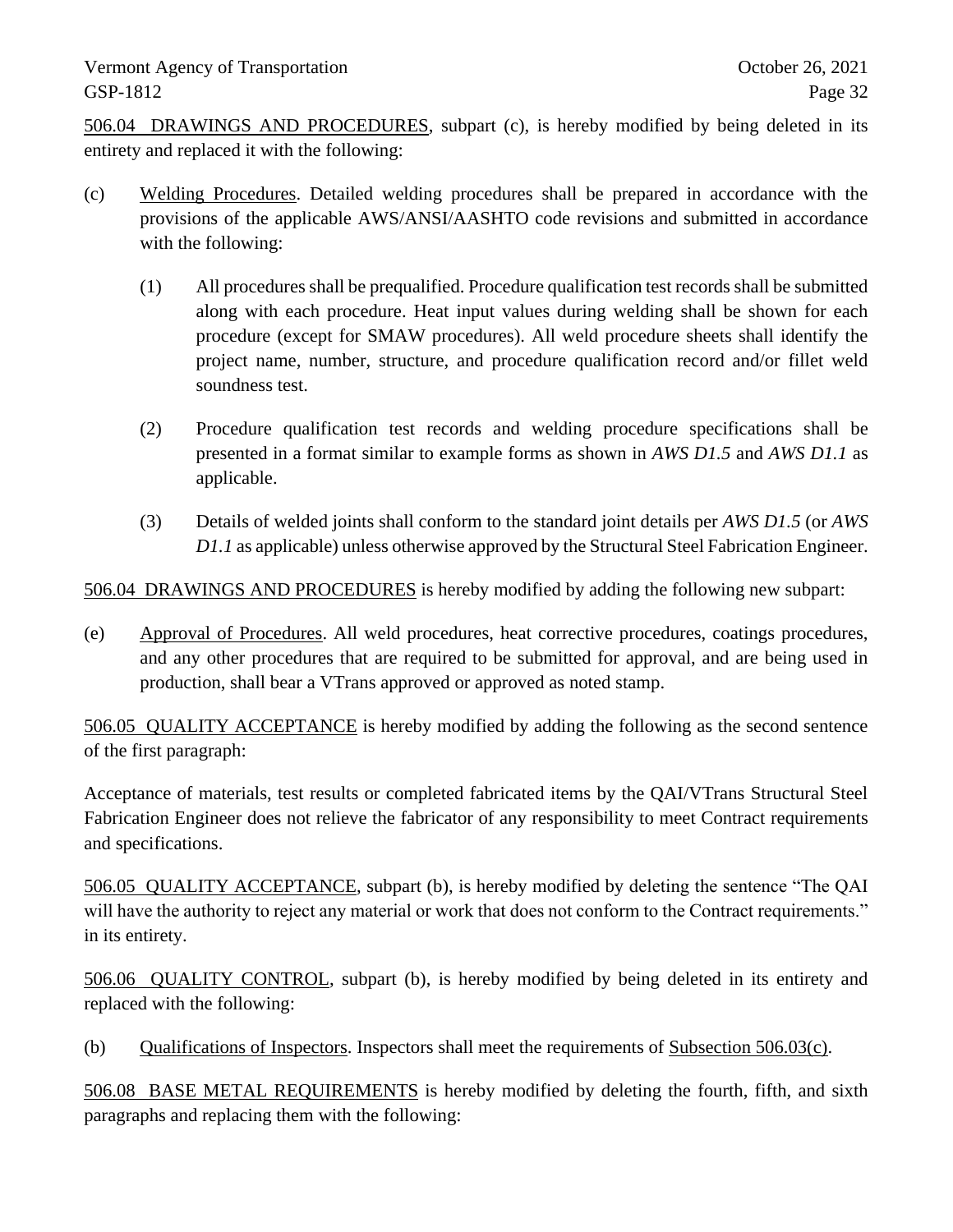Main members are defined as compression members, tension members, and members subject to reversals of stress, including stringers, girders, cover plates, rigid frames, floor beams, gusset plates, and curved girder cross frames. Other members may be indicated in the Contract as main members.

Material for main members shall be ordered and prepared so that the direction of rolling is parallel to the stress in the member, in accordance with the requirements of *AASHTO LRFD Bridge Construction Specifications,* Article 11.4.3.1. Charpy V-Notch (CVN) testing shall be as required in Subsection 714.01.

Members identified as "fracture critical" shall be subject to additional base metal requirements as specified in Subsection 506.11.

506.10 WELDING, subpart (b), is hereby modified by deleting the phrase ", Section 5" from the first sentence of the first paragraph.

506.10 WELDING, subpart (c), is hereby modified by deleting the phrase ", Section 5" from the first sentence of the first paragraph and by deleting the phrase ", Section 6" from the second sentence of the first paragraph.

506.10 WELDING, subpart (d), is hereby modified by adding the word "VTrans" immediately before the phrase "prequalified welder list." in the first paragraph, and by adding the word "VTrans" immediately before the phrase "*Field Welding Manual*" in the second paragraph.

506.10 WELDING, subpart (d), is hereby further modified by deleting "as defined in Subsection 714.01" from the first sentence of the fourth paragraph and replacing it with "as defined in Subsection 506.08".

506.10 WELDING, subpart (d), is hereby further modified by adding "Welding to tension members or tension components of members will not be allowed." as the second sentence of the fourth paragraph.

506.10 WELDING, subpart (e)(1), is hereby modified by deleting the third and fourth paragraphs in their entirety. The deleted text begins with "Process and procedure qualification record tests..." and ends with "... similar to those provided in *AWS D1.5*."

506.12 ASSEMBLY, subpart (c), is hereby modified by deleting the word "Air" from the fourth sentence of the second paragraph and replacing it with the phrase "Dry air".

506.12 ASSEMBLY, subpart (d), is hereby modified by adding "," (a comma) immediately following the phrase "All sharp corners".

506.12 ASSEMBLY, subpart (d), is hereby further modified by adding the word "minimum" immediately before the phrase "1/16 inch radius".

506.14 SURFACE PREPARATION is hereby modified by being deleted in its entirety and replaced it with the following: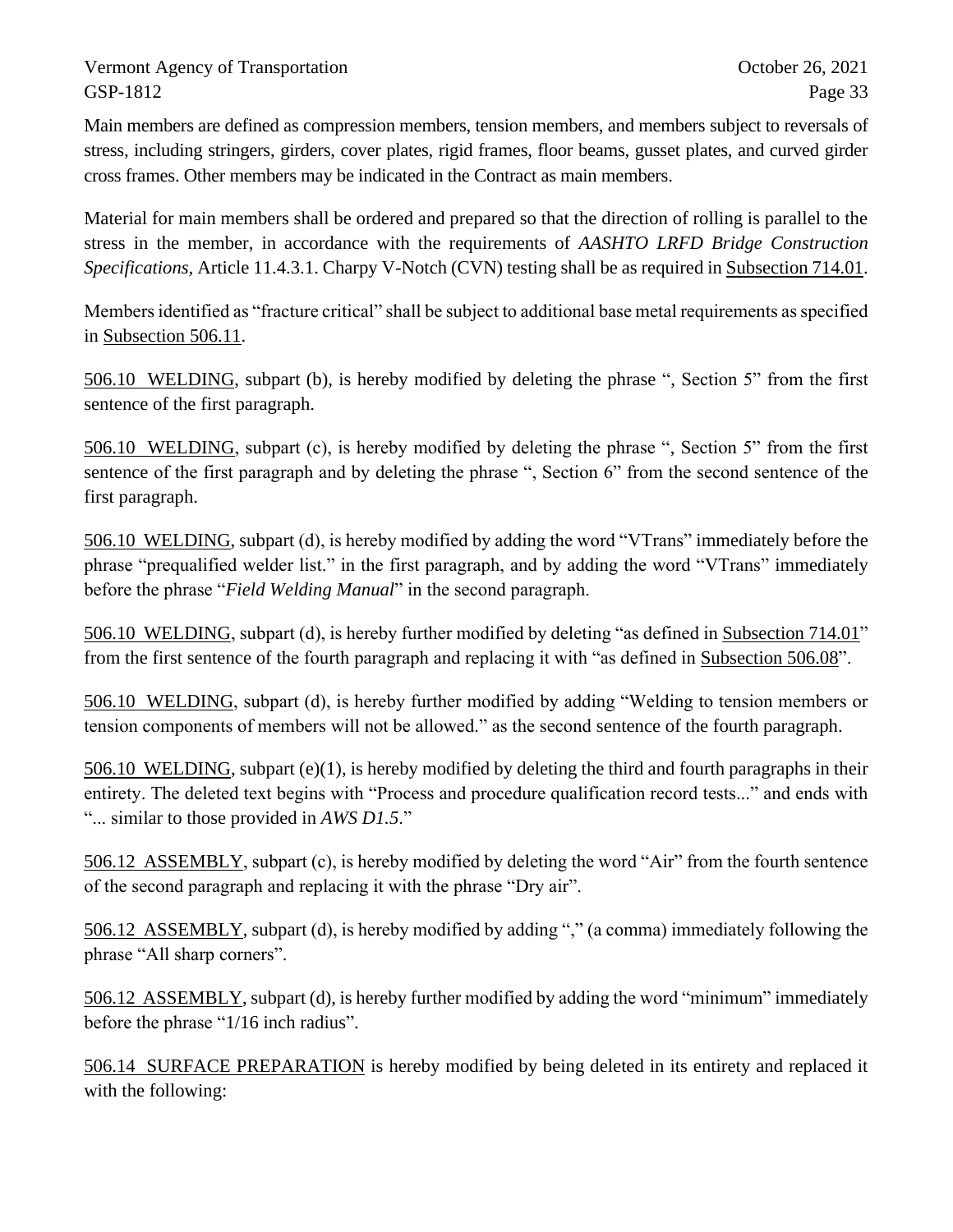506.14 SURFACE PREPARATION. All materials shall be blast-cleaned to the specified grade as defined by the *SSPC Painting Manual* and supplemented by reference to *SSPC-VIS 1*. Further preparation shall conform to the following:

- (a) Surfaces to Remain Uncoated. Surfaces shall be blast-cleaned at least equivalent to Preparation Grade *SSPC-SP 10.* This work may be performed either before or after fabrication. The final surface appearance after fabrication shall be clean and free from any contaminants or blemishes so as to allow the metal to weather uniformly.
- (b) Surfaces to be Coated. Prior to application of any coating, all material to be coated shall be cleaned and prepared in accordance with the appropriate Contract Specifications.

506.16 MARKING, STORING, AND SHIPPING, subpart (c), is hereby modified by deleting the second paragraph in its entirety and replacing it with the following:

The fabricator shall not ship any material, either to the project or to another manufacturer or subcontractor, without the Agency's approval. The Agency's Quality Assurance Inspector will place a seal of approval on all material (or on the bill of lading) that has been accepted for shipment and will accept the loading, positioning, and anchorage of all material being shipped. If the Quality Assurance Inspector is not available, the Structural Steel Fabrication Engineer shall be contacted for approval to ship.

506.18 ERECTION, subpart (a), is hereby modified by deleting the phrase "*AASHTO/NSBA S10.1*, Appendices E and F" and replacing it with the phrase "*AASHTO/NSBA S10.1*, Appendices B and C".

506.18 ERECTION, subpart (b), is hereby modified by deleting subparts (2) and (3) in their entirety and replacing them with the following:

(2) Drift pins shall be used to align and center the connections of main and secondary members. Only light drifting will be permitted. Any member subjected to drifting that results in distortion of the member or elongation of the holes will be rejected. Cylindrical erection pins, the same size as the hole, shall be used at least in the extreme corners of all main member connections.

Main members shall be match marked by the Fabricator and should fit together easily.

Main members shall not be reamed larger than the hole size indicated on the approved Fabrication Drawings without written authorization from the Project Manager. Secondary members may be subjected to limited field reaming with the written approval of the Engineer. Assembled parts that have been approved for field drilling or reaming shall be disassembled to remove any burrs, shavings, oils, or lubricants.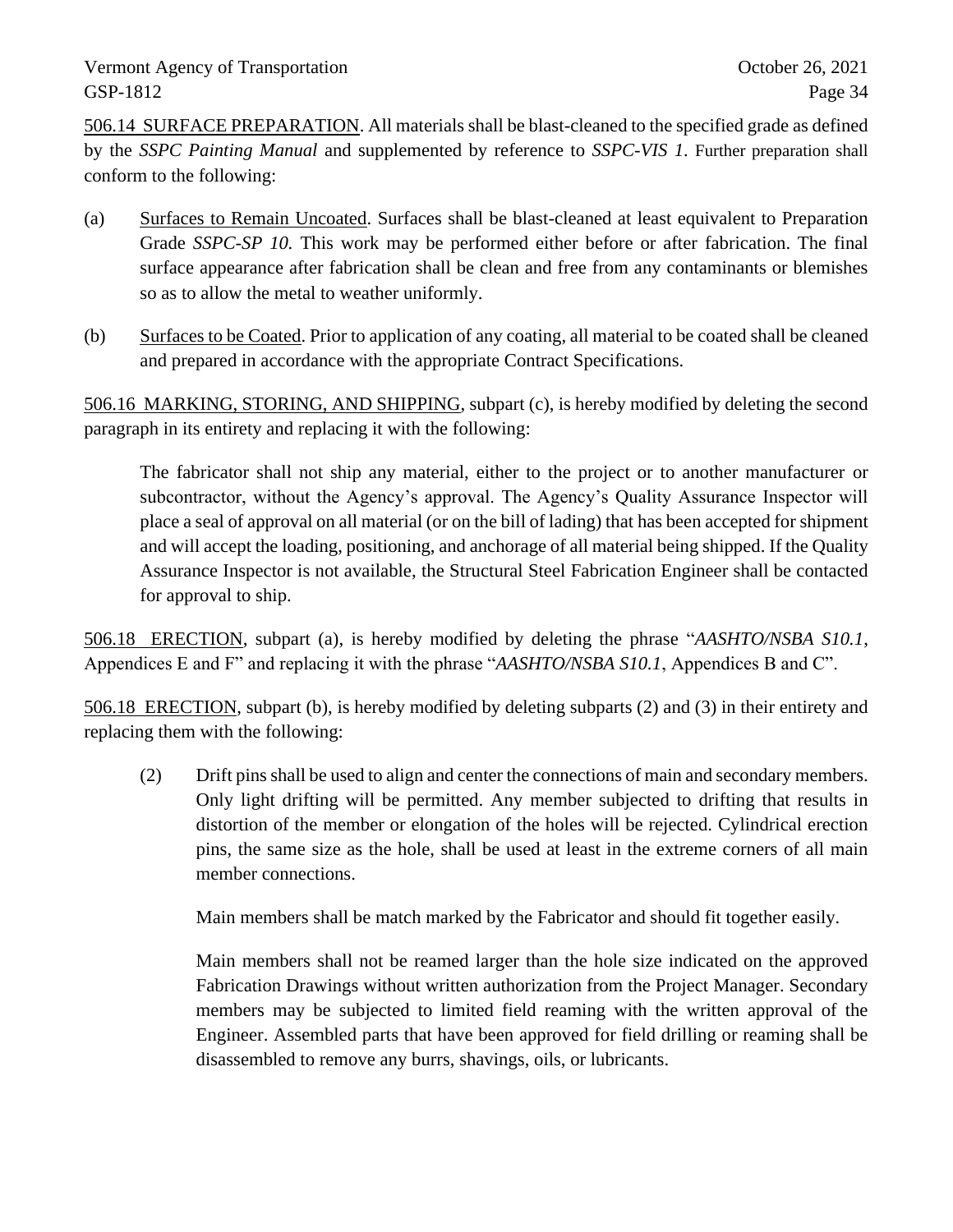Pins used for hinged connections and bearings shall be inserted with care and aligned so the members take full and even bearing. Nuts shall be adequately tightened and locked in position either by upsetting the threads or tack welding the nut to the bolt.

(3) Errors in shop fabrication that prevent proper assembly shall be reported immediately to the Engineer. The Engineer shall approve any corrective action prior to it occurring.

506.19 BOLTING AND CONNECTIONS, subpart (a), is hereby modified by adding the phrase "Structural Steel Fabrication" immediately before the word "Engineer" in the last sentence of subpart (a).

506.19 BOLTING AND CONNECTIONS, subpart (b), is hereby modified by deleting the sentence which reads "Faying surfaces of bolted connections shall meet the Class B slip coefficient value of not less than 0.50 as specified by AASHTO." and replacing it with "Unless otherwise specified in the Contract Documents, faying surfaces of bolted connections shall have a Class B slip coefficient value of not less than 0.50 as specified by AASHTO."

506.19 BOLTING AND CONNECTIONS, subpart (c)(3), is hereby modified by being deleted in its entirety and replaced with the following:

(3) Oversized and irregular hole conditions caused from field drilling or reaming (reaming shall not be allowed unless approved in writing by the Engineer)

506.19 BOLTING AND CONNECTIONS, subpart (c), is hereby modified by adding the sentence "Unless otherwise indicated on the plans, *ASTM F 3125/F 3125 M* Grade A 325 hex head bolts shall be used." immediately following the sentence "Bolts shall be tightened to develop a tension not less than 5% more than the minimum bolt tension specified in Table 506.19A."

506.19 BOLTING AND CONNECTIONS is hereby modified by relabeling subpart (d), "Acceptance of Bolt Tensioning." as "(e) Acceptance of Bolt Tensioning."

506.19 BOLTING AND CONNECTIONS is hereby further modified by adding a new subpart "(d) Bolt Tensioning Methods." The new subpart (d) will be composed of text that is currently located in subpart (c). The new subpart (d) will begin with the phrase "Bolts shall be tensioned by the Contractor in the presence of the Engineer…" and will contain all text and tables up to and including Note 4 of Table 506.19B.

All references to "Column 3 of Table 506.19B" within the text identified above shall be replaced with the phrase "Column 4 of Table 506.19B".

506.19 BOLTING AND CONNECTIONS, subpart (d)(1), is hereby modified by adding the sentence "This method shall only be used when required by the Contract." immediately following the sentence "This method shall be employed when installing button-headed or dome-headed high-strength bolts."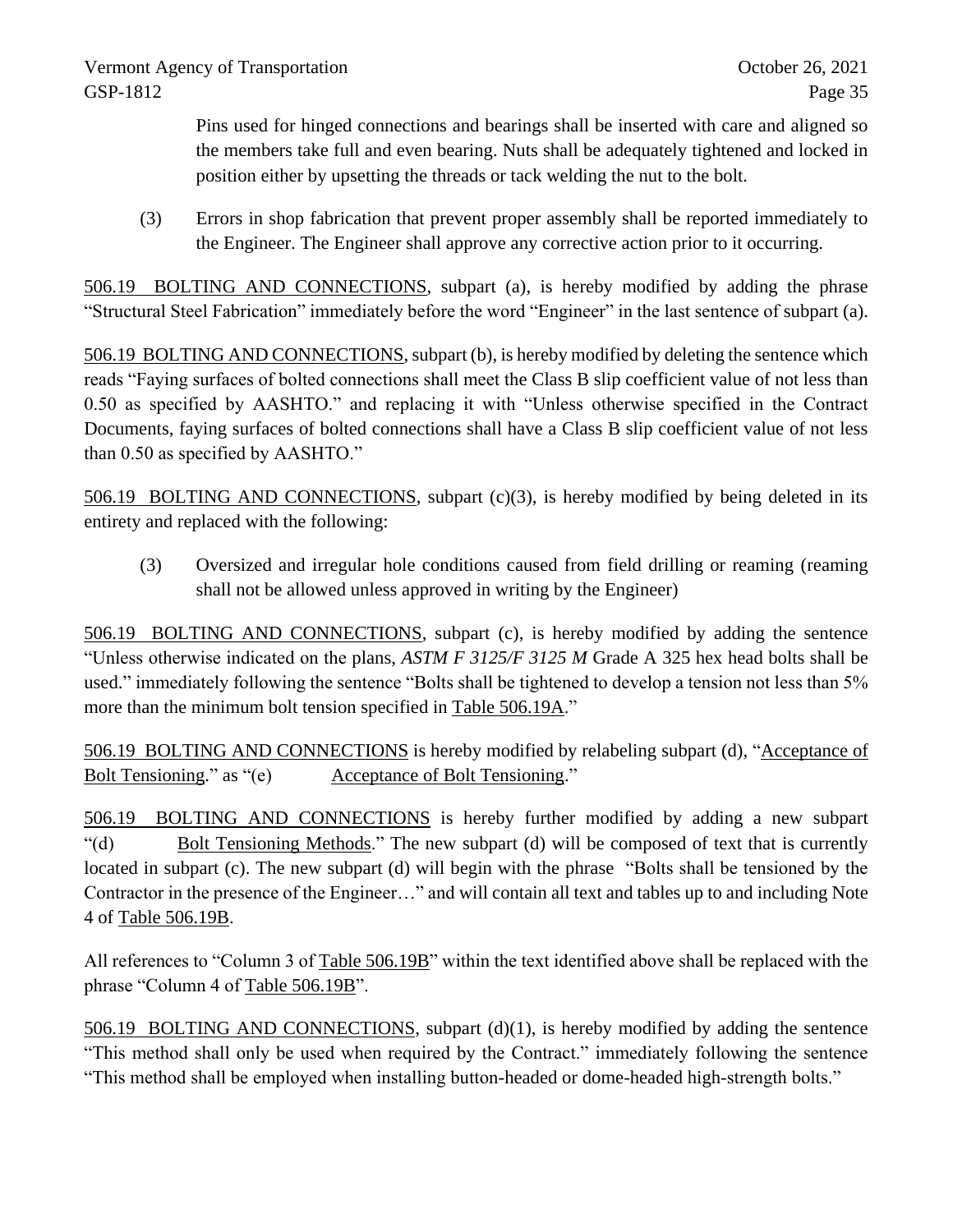506.19 BOLTING AND CONNECTIONS, subpart (d)(2), is hereby modified by adding "Additional hardened washers shall be provided if required by the DTI manufacturer for their specific product." as the second sentence of the second paragraph.

506.19 BOLTING AND CONNECTIONS, subpart (e), is hereby modified by deleting the phrase "or stick out not more than three threads" from the last sentence of the ninth paragraph.

506.22 FIELD CLEANING is hereby modified by being deleted in its entirety and replaced with the following:

506.22 FIELD CLEANING. When assembly of the fabricated structural components is complete, any rust, scale, dirt, grease, or other foreign material shall be removed from the metal components. The cost of such necessary cleaning will not be paid for directly but will be considered incidental to the Section 506 items in the Contract.

506.23 UNCOATED STEEL is hereby modified by being deleted in its entirety and replaced with the following:

506.23 STEEL SURFACES AND COATINGS. All welding and anticipated hot work shall be completed prior to applying any coatings on a given item unless approved in writing by the Structural Steel Fabrication Engineer.

- (a) Uncoated Steel. Care must be taken to keep chemicals and oils from contacting the exposed surfaces of unpainted steel during storage, erection, and construction of the deck.
	- (1) Staining of Masonry. The Contractor shall protect all concrete and masonry from staining due to oxide formation on the steel.
	- (2) Cleaning of Steel. After all concrete has been placed, the outside surface of the fascia beams and bottom surface of their lower flanges shall be cleaned of all foreign material to a uniform appearance. The Engineer may require the exposed surfaces to be blast cleaned to Preparation Grade *SSPC-SP 10*. The use of acids for cleaning is prohibited.
- (b) Galvanized Steel. All steel surfaces to be galvanized shall be coated in accordance with Subsection 726.08 and the following:
	- (1) Certifications as described in *ASTM A 123*, Section 10 for the completed products shall be furnished to the QA Inspector (or the Structural Steel Fabrication Engineer, if there is no QA Inspector assigned to the project) prior to shipment from the galvanizer's plant. Certifications shall include a report of all test results and measurements.
	- (2) Repairs to coating shall conform to Subsection 726.08 and shall be brush applied unless approved otherwise by the Engineer.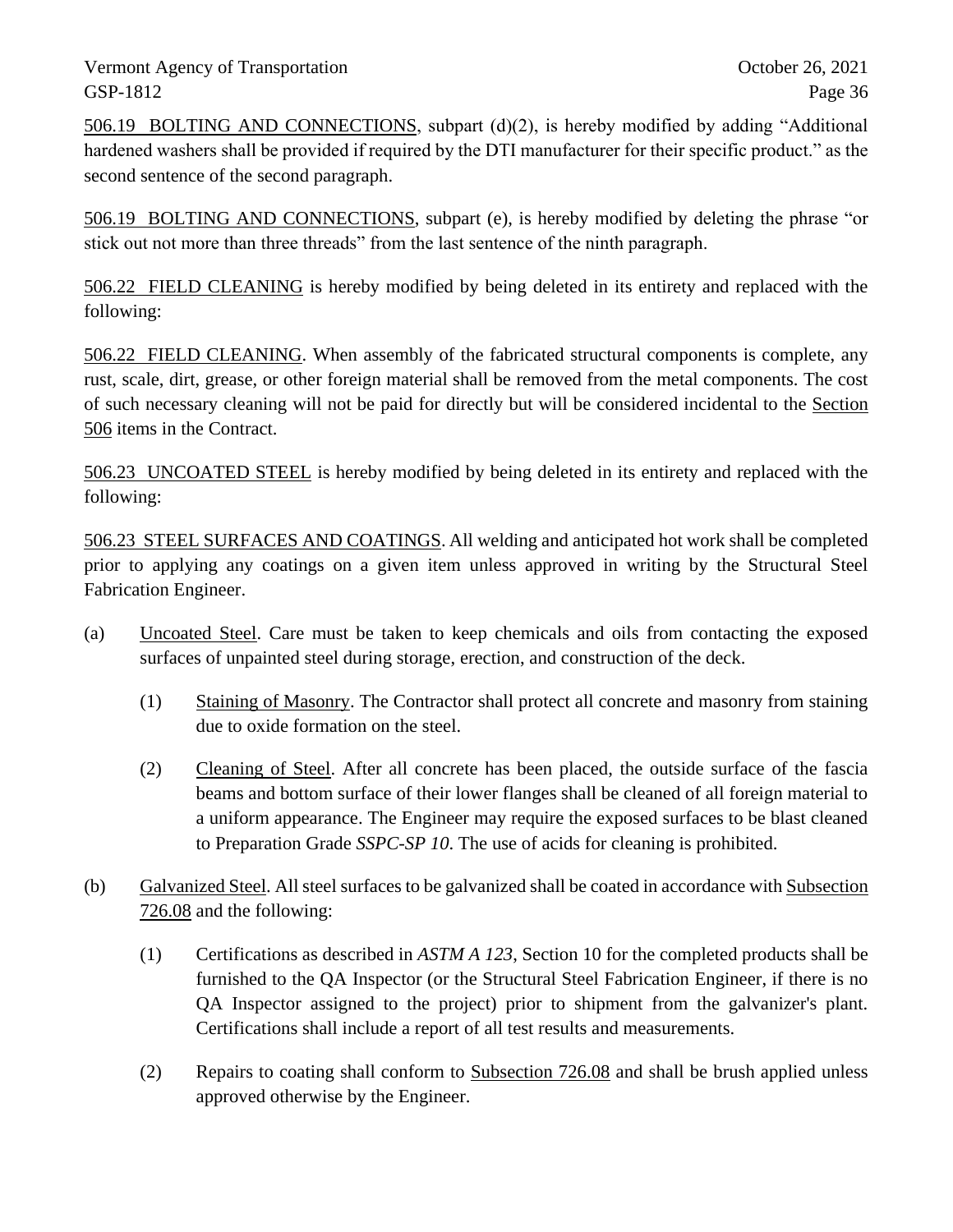- (c) Metalized Steel. All steel surfaces to be metalized per Contract Plans shall be metalized and seal coated in accordance with Subsection 726.09.
- (d) Painted Steel. When the Contract Plans specify shop painted structural steel, the work shall be performed in accordance with the requirements of this Subsection.
	- (1) Materials. The fabricator shall provide a three coat paint system meeting the requirements of Subsection 708.03.

Shop applied systems may have isolated areas where the coatings were damaged during shipping or erection and will have areas around faying surfaces that may need field applied primer, intermediate, and top coatings. Thus, any coating system that is used in the shop shall be acceptable for the field conditions that are expected to be encountered.

- (2) Submittals. The fabricator shall submit a complete package, in accordance with Subsection 105.03 for Construction Drawings, which includes the following information. The submittals shall be made sufficiently in advance of coating work to allow for review, resubmittals, and approval.
	- a. Surface Preparation/Painting Plan. The surface preparation/painting plan shall include the specified methods of surface preparation and type(s) of equipment to be utilized for removal of rust, mill scale, or foreign matter. The plan shall identify the solvents proposed for solvent cleaning, together with the solvent Safety Data Sheets (SDS). If any detergents, additives, or inhibitors are incorporated into the water used for any coating work operations, the plan shall include the names of the materials and their SDS.

The plan shall also include the methods of coating application, including any required stripe coats, and all equipment to be utilized.

The plan shall also identify all applicable QC/QA Hold Points. Specific inspection items throughout these specifications are designated as Hold Points. These Hold Points are for the QA Inspector to perform inspections. QA inspections will be performed only after a proper QC inspection by the fabricator. Permission to proceed beyond a Hold Point without a QA inspection will be granted solely at the discretion of the Structural Steel Fabrication Engineer, and only on a case-by-case basis. If re-work is necessary, as determined by a QA inspection, it shall be accomplished and a new Hold Point for the re-work shall be observed as defined above.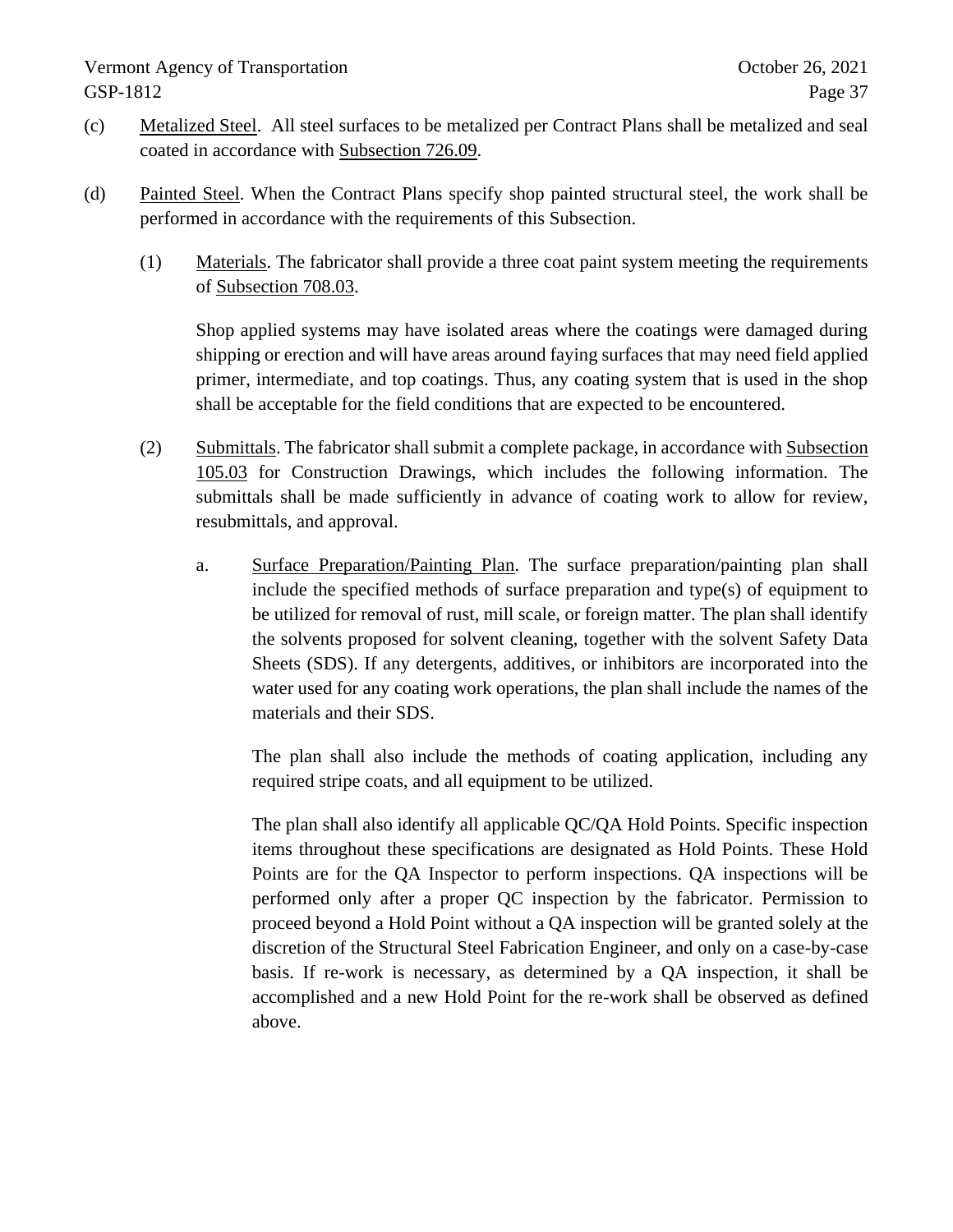- b. Abrasives. The fabricator shall submit the type of abrasives to be used for abrasive blast cleaning and their SDS. For expendable abrasives, the Contractor shall provide certification from the abrasive supplier that the abrasive meets the requirements of *SSPC-AB 1*. For steel grit abrasives, the certification shall indicate that the abrasive meets the requirements of *SSPC-AB 3*.
- c. Coating System Information. The fabricator shall submit the latest version of the product manufacturer's application and thinning instructions, SDS, and product data sheets for each and every coating, thinner, sealer, and grease rustproofing compound. Specific attention shall be drawn to storage temperatures and the temperatures of the material, surface, and ambient air at the time of application. Recommended minimum ambient weather conditions during curing shall also be included A letter or written instructions from the coating manufacturer shall be provided indicating the length of time that each coat must be protected from cold or inclement weather (e.g. exposure to rain) during the drying/curing period.

When the Agency accepts the submittals, the fabricator will receive written notification. The fabricator shall not construe Agency acceptance of the submittals to imply approval of any particular method or sequence for conducting the work, or for addressing health and safety concerns. Acceptance of the submittals does not relieve the fabricator from the responsibility to conduct the work according to the requirements of Federal, State, or local regulations, this Specification, or to adequately protect the health and safety of all workers involved in the project and any members of the public who may be affected by the project. The fabricator remains solely responsible for the adequacy and completeness of the programs and work practices, and adherence to them.

- (3) Quality Control (QC) Inspections. The fabricator shall perform first line, in progress QC inspections. The personnel performing any QC tests shall be trained in coatings inspection and the use of the testing instruments. Documentation of training shall be provided upon request. Painters shall perform wet film thickness measurements, with the Quality Control Inspector conducting random spot checks of the wet film. Reports for all quality control testing and observations shall be completed and provided to the QA Inspector on a daily basis.
	- a. Fabricator QC inspections shall include, but are not limited to, the following:
		- 1. Ambient conditions.
		- 2. Compressed air cleanliness.
		- 3. Surface preparation and surface profile (solvent cleaning, abrasive blast cleaning, etc.).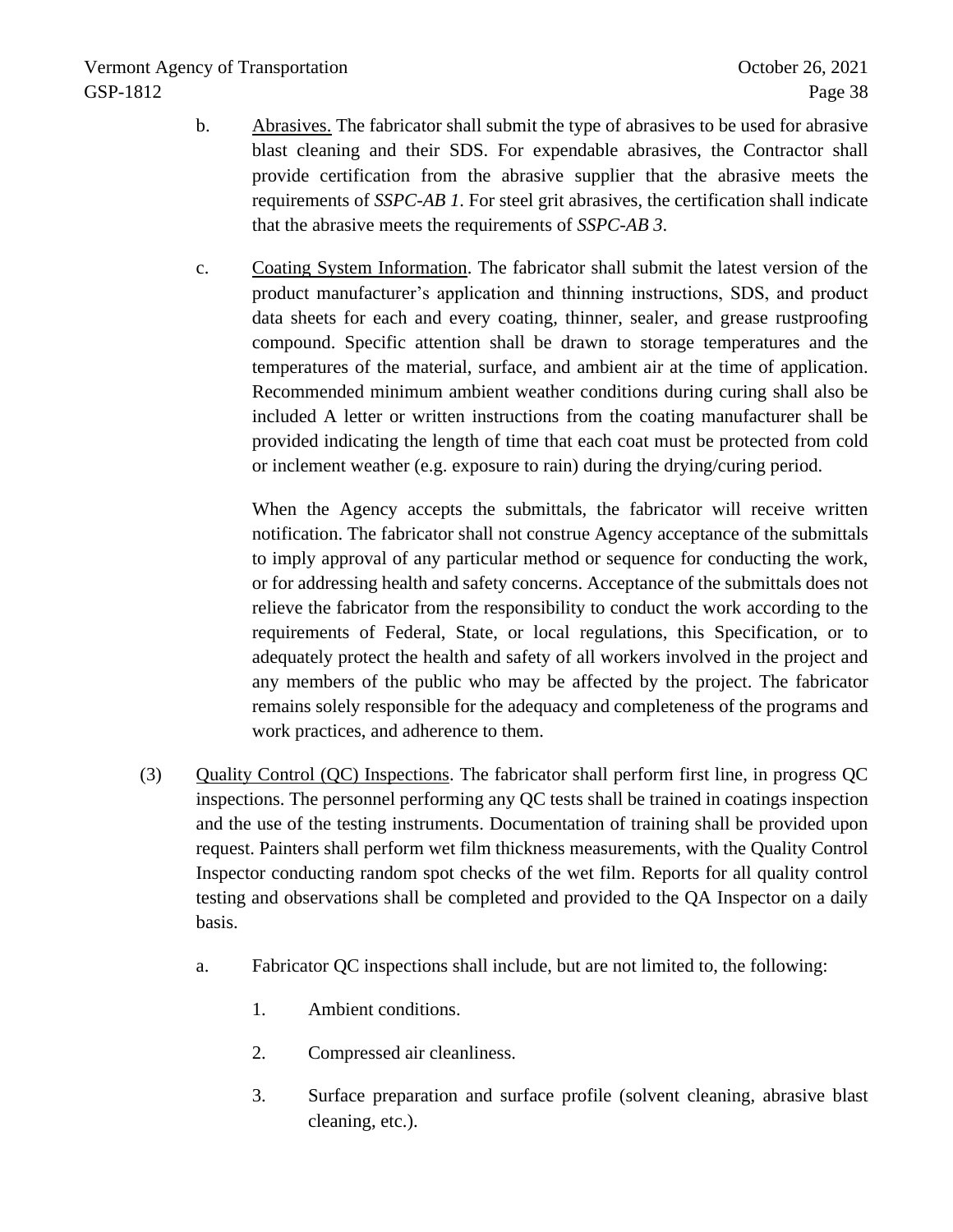- 4. Coating application (materials verification, mixing, thinning, induction/ sweat-in time, and wet/dry film thickness).
- 5. Recoat times and cleanliness between coats.
- 6. Coating continuity and coverage (freedom from runs, sags, overspray, dry spray, pinholes, shadow-through, skips, misses, etc.).
- 7. Records of fabricator QC inspections shall document any applicable product batch numbers.
- b. The following equipment shall be provided by the fabricator as necessary to perform QC inspections:
	- 1. Psychrometer or comparable equipment for the measurement of dew point and relative humidity, together with all necessary tables or psychrometric charts.
	- 2. Surface temperature Digital Spot Thermometer.
	- 3 *SSPC-VIS 1 - Guide and Reference Photographs for Steel Surfaces Prepared by Dry Abrasive Blast Cleaning* and *SSPC-VIS 3 - Visual Standard for Power and Hand-Tool Cleaned Steel*, as applicable.
	- 4. Commercially available putty knife of a minimum thickness of 40 mils and a width between 1 and 3 inches.
	- 5. Replica tape and spring micrometer.
	- 6. Wet film thickness gauge.
	- 7. Blotter paper for compressed air cleanliness checks.
	- 8. Type 2 electronic dry film thickness gauge per *SSPC-PA 2 Measurement of Dry Coating Thickness with Magnetic Gauges.*
	- 9. Calibration standards for dry film thickness gauge.
	- 10. Light meter for measuring light intensity during surface preparation, painting, and inspection activities.
	- 11. Printed copies of all applicable ASTM and SSPC Standards used for the work.
	- 12. *SSPC Manual of Good Painting Practice, Volume 1*.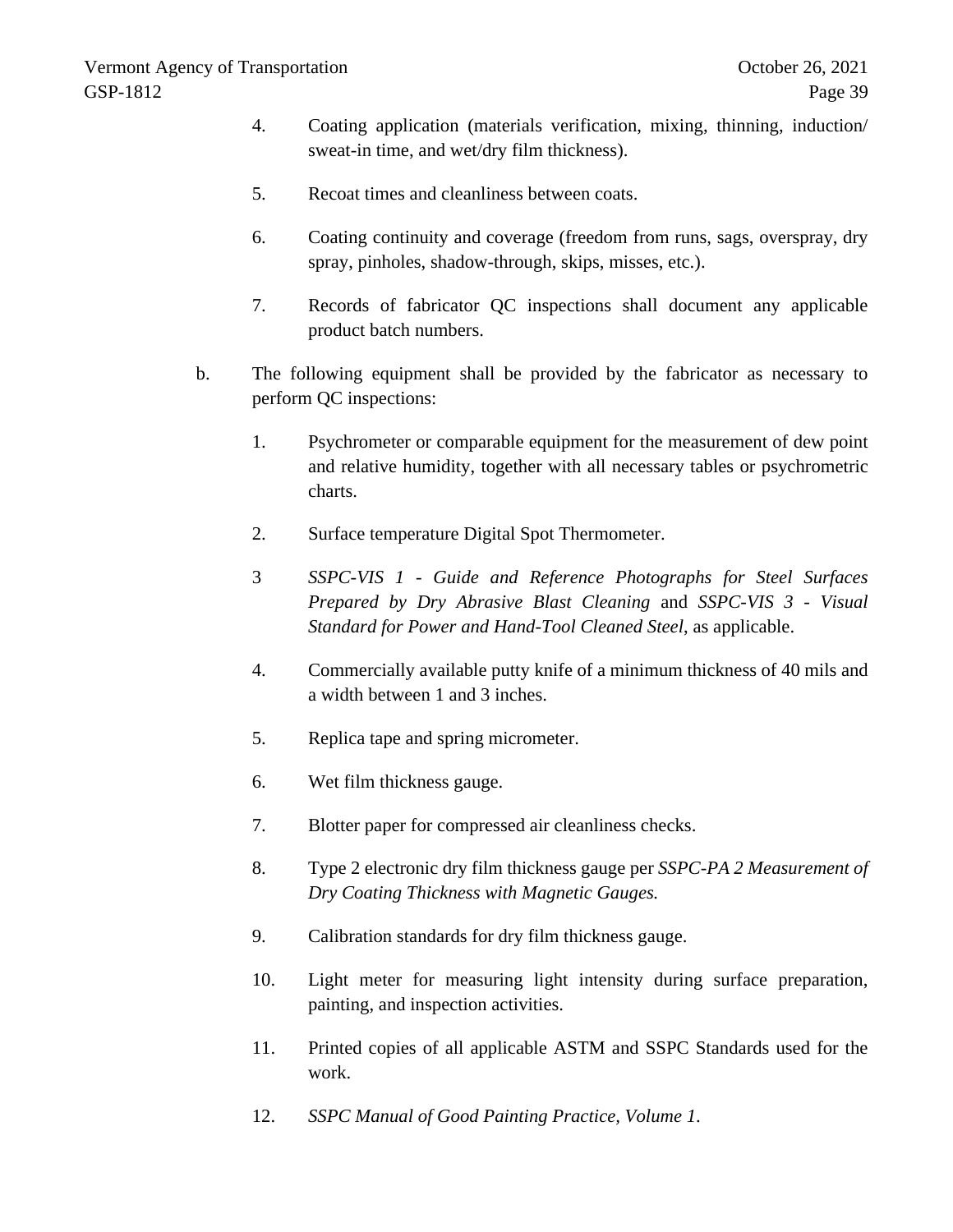The instruments shall be calibrated within 12 months of the date of Project usage or according to the equipment manufacturer's recommendations and the fabricator's QC Program if they require a shorter duration.

(4) Quality Assurance (QA) Observations. The QA Inspector will conduct QA observations of any or all phases of the work. The presence or activity of QA Inspector observations in no way relieves the fabricator of the responsibility to provide all necessary daily QC inspections and to comply with all requirements of this specification.

The Structural Steel Fabrication Engineer has the right to reject any work that was performed without adequate provision for QA observations.

- (5) Inspection Access and Lighting. The fabricator shall provide artificial lighting in areas where natural light is inadequate, to allow proper cleaning, inspection, and painting. Illumination for inspection shall be at least 30 foot-candles.
- (6) Surface Preparation and Painting Equipment. All cleaning and painting equipment shall include gauges capable of accurately measuring fluid and air pressures and shall have valves capable of regulating the flow of air, water, or paint as recommended by the equipment manufacturer. The equipment shall be maintained in proper working order.

Hand tools, power tools, abrasive blast cleaning equipment, brushes, rollers, and spray equipment shall be of suitable size and capacity to perform the work required. All power tools shall be equipped with vacuums and High Efficiency Particulate Air (HEPA) filtration. Appropriate filters, traps, and dryers shall be provided for the compressed air used for abrasive blast cleaning and conventional spray application. Paint pots shall be equipped with air operated continuous agitation devices unless prohibited by the coating manufacturer. The air discharge from power tools and air motors shall be directed away from steel surfaces; if this is not possible a filtering device shall be appropriately placed.

- (7) Ambient Conditions. Surfaces to be painted after cleaning shall remain free of moisture and other contaminants. The fabricator shall control operations to ensure that dust, dirt, or moisture does not come in contact with surfaces cleaned or painted that day. The following ambient conditions shall be met:
	- a. The surface and ambient temperatures shall be at least  $5^{\circ}$ F above the dew point during final surface preparation operations.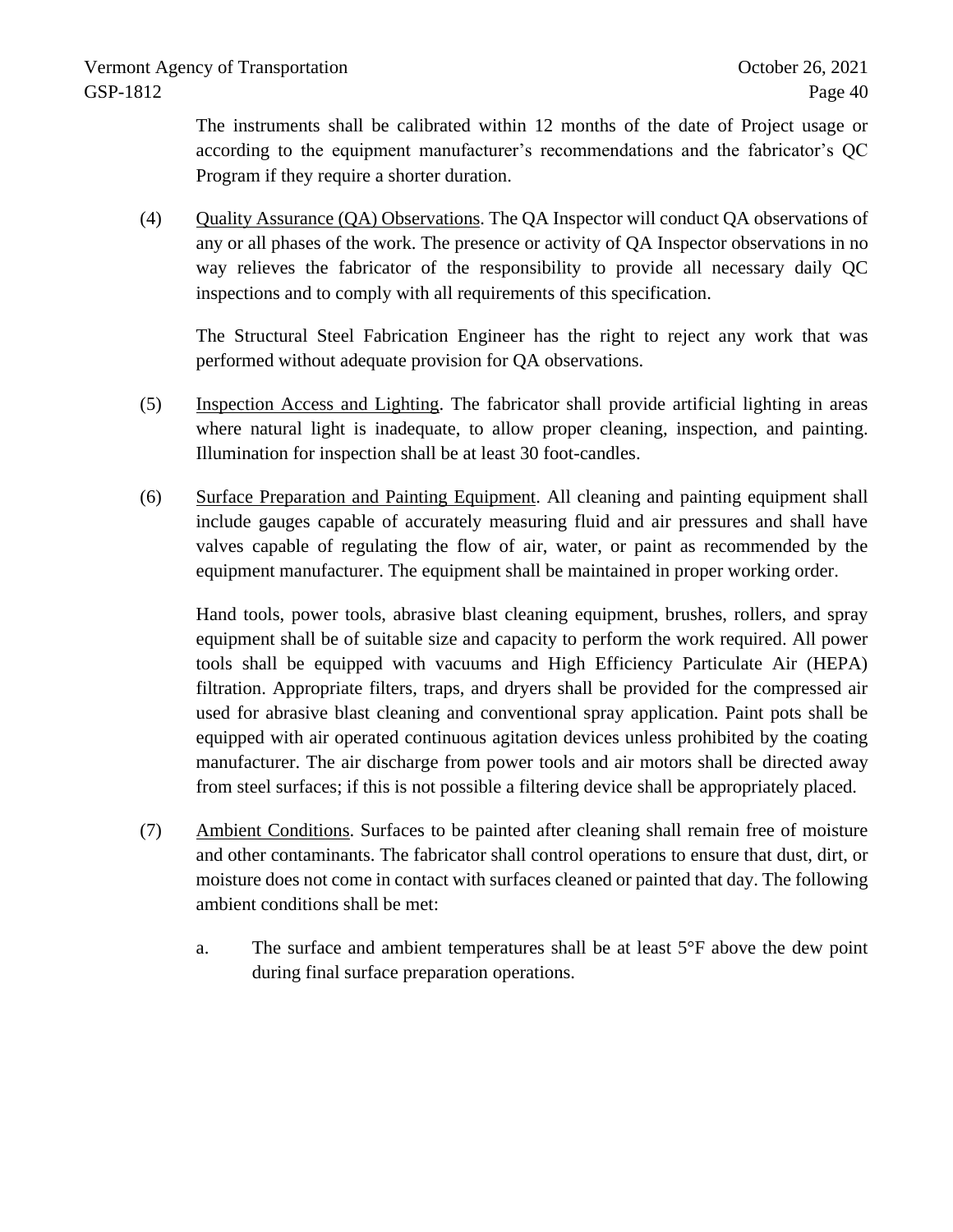b. The surface and ambient temperatures shall be a minimum of 40°F, at least 5°F above dew point, and the maximum relative humidity shall be less than or equal to 85% during the application and cure/dry time of each coat of the paint system. If the manufacturer's published literature is more restrictive it shall be followed for specific temperature, dew point, and humidity conditions during the application cure/dry of each coat. The cure/dry time shall be measured as the time following application when the ambient conditions are within the ranges above.

The fabricator shall monitor and document temperature, dew point, and relative humidity at the beginning of each Work Day and every 4 hours during surface preparation and coating application, in the specific areas where the work is being performed. The frequency of monitoring shall increase if weather conditions are changing. If the weather conditions are forecast to be borderline relative to the limits established by the manufacturer, monitoring shall continue at a minimum of 4 hour intervals throughout the curing/drying period. The Structural Steel Fabrication Engineer has the right to reject any work that was performed under unfavorable weather conditions. Rejected work shall be removed, re-cleaned, and repainted at the fabricator's expense.

- (8) Compressed Air Cleanliness. Prior to using compressed air for abrasive blast cleaning, blowing down the surfaces, and painting with conventional spray, the fabricator shall verify that the compressed air is free of moisture and oil contamination in accordance with the requirements of *ASTM D 4285*. The tests shall be conducted at least one time each shift for each compressor system in operation. If air contamination is evident, the fabricator shall change filters, clean traps, add moisture separators or filters, or make other adjustments as necessary to achieve clean, dry air. The fabricator shall also examine the work performed since the last acceptable test for evidence of defects or contamination caused by the compressed air. Affected work shall be repaired at the fabricator's expense.
- (9) Surface Preparation and Profile (Hold Point).
	- a. Surface Preparation. All steel surfaces to be painted shall be prepared by dry abrasive blast cleaning to meet the requirements of *SSPC-SP 10*.
	- b. Abrasives. Abrasive blast cleaning shall be performed using either expendable abrasives (other than silica sand), or recyclable steel grit abrasives. Expendable abrasives shall be used one time and disposed of. The fabricator shall verify that recycled abrasives are free of oil contamination by conducting oil content tests in accordance with *SSPC-AB 2* on a daily basis.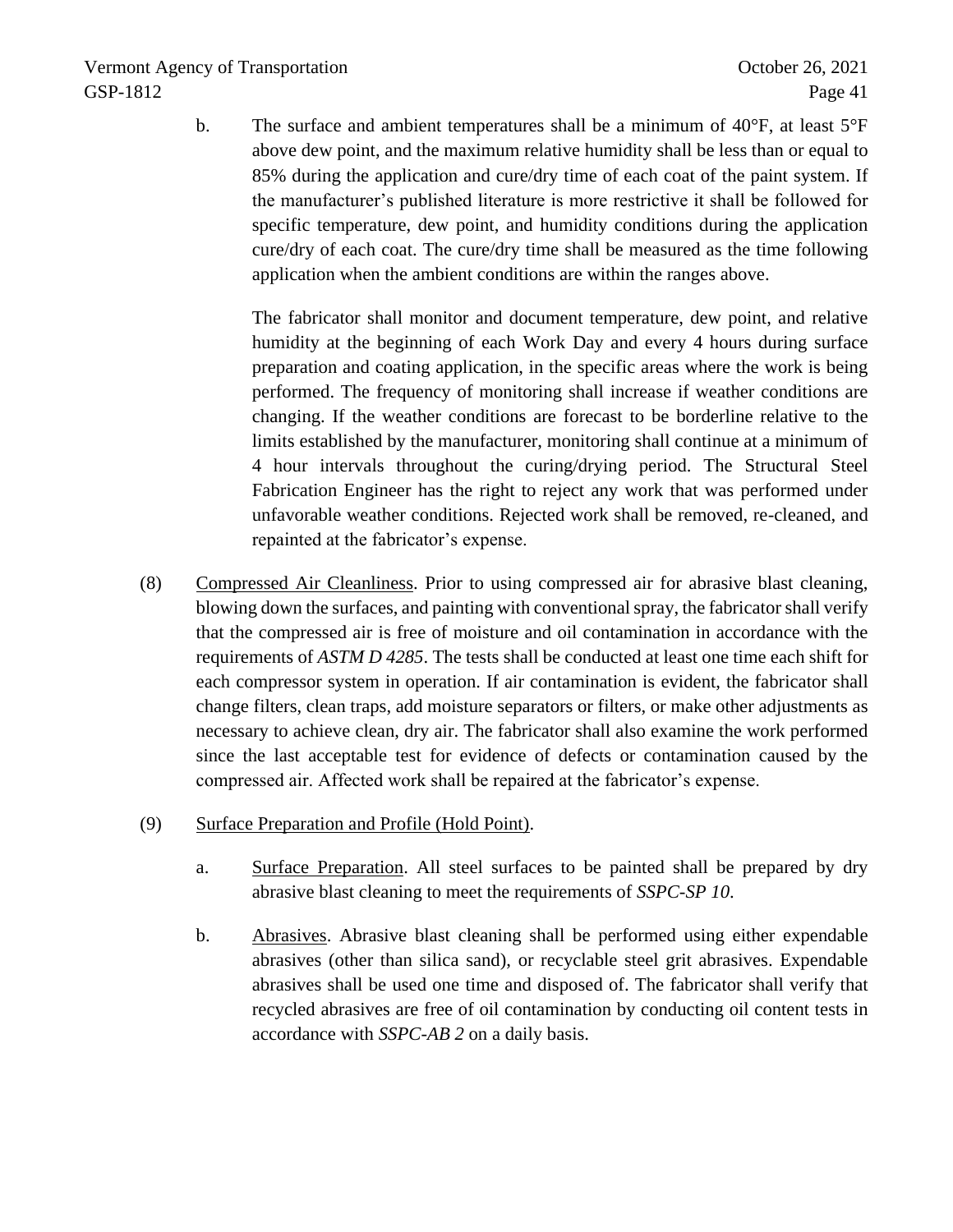c. Surface Profile. The abrasives used for blast cleaning shall have a gradation such that the abrasive will produce a uniform surface profile of 1.5 to 3.5 mils. If the profile requirements of the coating manufacturer are more restrictive, the fabricator shall advise the Structural Steel Fabrication Engineer and comply with the more restrictive requirements. For recycled abrasives, an appropriate operating mix shall be maintained in order to control the profile within these limits.

The surface profile produced by the fabricator's surface preparation procedures shall be determined by replica tape and spring micrometer at the beginning of the work, and each day that the surface preparation is performed. Areas having unacceptable measurements shall be further tested to determine the limits of the deficient area. The replica tape shall be attached to the daily report.

When unacceptable profiles are produced, work shall be suspended. The fabricator shall make the necessary adjustments to ensure that the correct surface profile is achieved on all surfaces. The fabricator shall not resume work until the new profile is verified by the QA observations and they confirm that the profile is acceptable.

d. Surface Condition Prior To Painting. Prepared surfaces shall meet the specified degrees of cleaning immediately prior to painting, and shall be painted before rusting appears on the surface. If rust appears or bare steel remains unpainted for more than 8 hours, the affected area shall be prepared again at the expense of the fabricator.

All surface preparation cleaning residue on steel surfaces shall be removed prior to painting.

The quality of surface preparation and cleaning of surface dust and debris must be accepted by the QA Inspector prior to painting. The Structural Steel Fabrication Engineer has the right to reject any work that was performed without adequate provision for QA observations to accept the degree of cleaning. Rejected coating work shall be removed and replaced at the fabricator's expense.

(10) General Paint Requirements. Paint storage, mixing, and application shall be accomplished according to these Specifications and as specified in the paint manufacturer's written instructions and product data sheets for the paint system used. In the event of a conflict between these specifications and the coating manufacturer's instructions and data sheets, the fabricator shall advise the Structural Steel Fabrication Engineer and comply with the most restrictive requirements.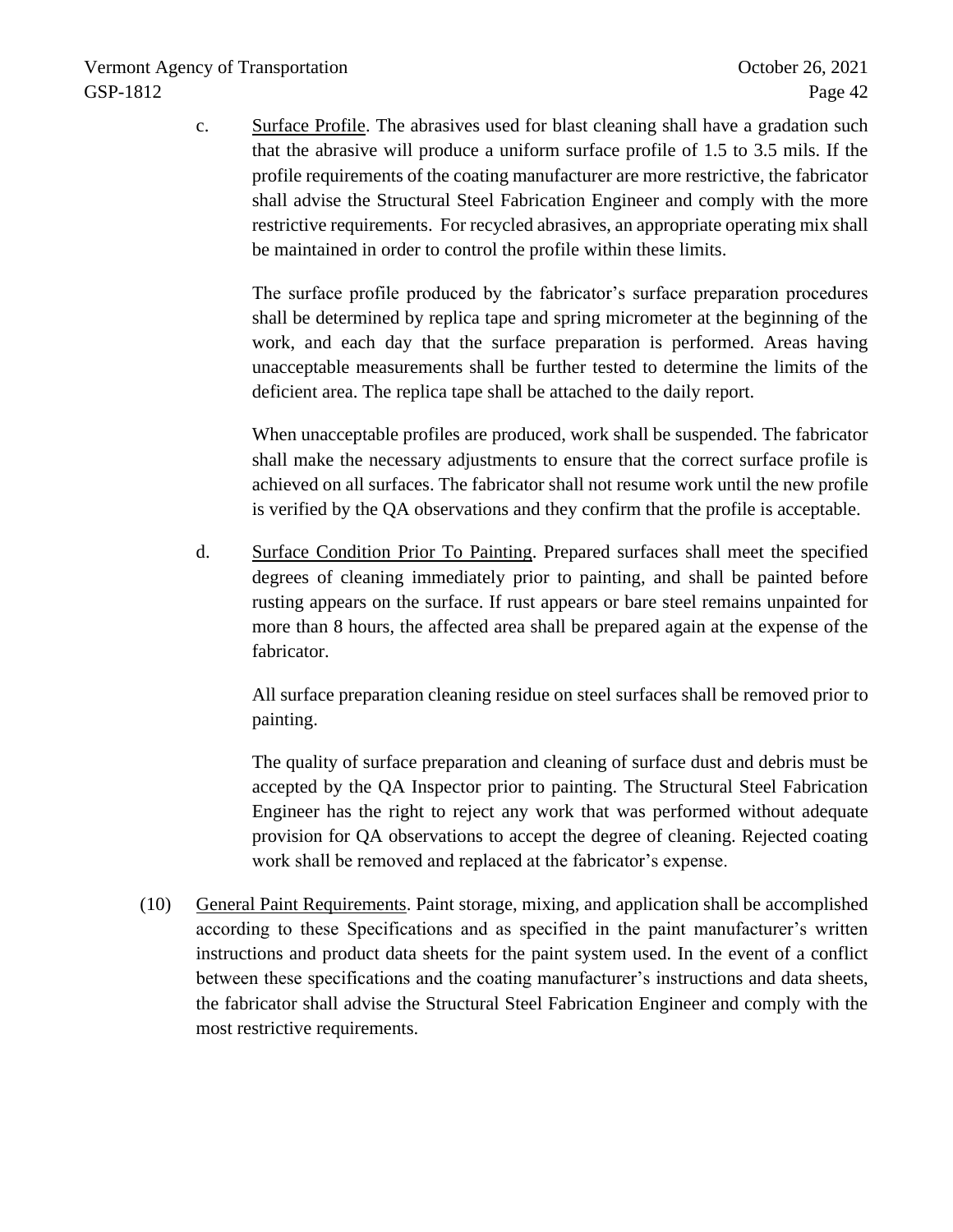a. Paint Storage and Mixing. All paint shall be stored according to the manufacturer's published instructions, including handling, minimum and maximum temperatures, and warming as required prior to mixing. All coatings shall be supplied in sealed containers bearing the manufacturer's name, product designation, batch number, and mixing/thinning instructions. Leaking containers shall not be used. The paint shall be stored in a secure fireproof location.

Mixing shall be performed according to the manufacturer's instructions. Thinning shall be performed using thinner provided by the manufacturer, and only to the extent allowed by the manufacturer's written instructions. In no case shall thinning be permitted that would cause the coating to exceed the local Volatile Organic Compound (VOC) emission restrictions. For multiple component paints, only complete kits shall be mixed and used. Partial mixing is not allowed.

The ingredients in the containers of paint shall be thoroughly mixed by mechanical power mixers according to the manufacturer's instructions, in the original containers before use or mixing with other containers of paint. The paint shall be mixed in a manner that will break up all lumps, completely disperse pigment, and result in a uniform composition. Paint shall be carefully examined after mixing for uniformity and to verify that no unmixed pigment remains on the bottom of the container.

Excessive skinning or partial hardening due to improper or prolonged storage will be cause for rejection of the paint, even though it may have been previously inspected and accepted. Manufacturer recommended induction/sweat-in times and temperature of mixed coatings shall be observed.

Multiple component coatings shall be discarded after the expiration of the pot life. Single component paint shall not remain in spray pots, paint buckets, etc. overnight and shall be stored in a covered container and remixed before use.

b. Paint Application. Unless prohibited by the coating manufacturer's written instructions, paint may be applied by spray methods, rollers, or brushes. If applied with conventional or airless spray methods, paint shall be applied in a uniform layer with overlapping at the edges of the spray pattern.

The painters shall monitor the wet film thickness of each coat during application. The wet film thickness shall be calculated based on the specified dry film thickness using the solids by volume of the material and the amount of thinner added.

When brushes or rollers are used to apply the coating, additional applications may be required to achieve the specified thickness per layer.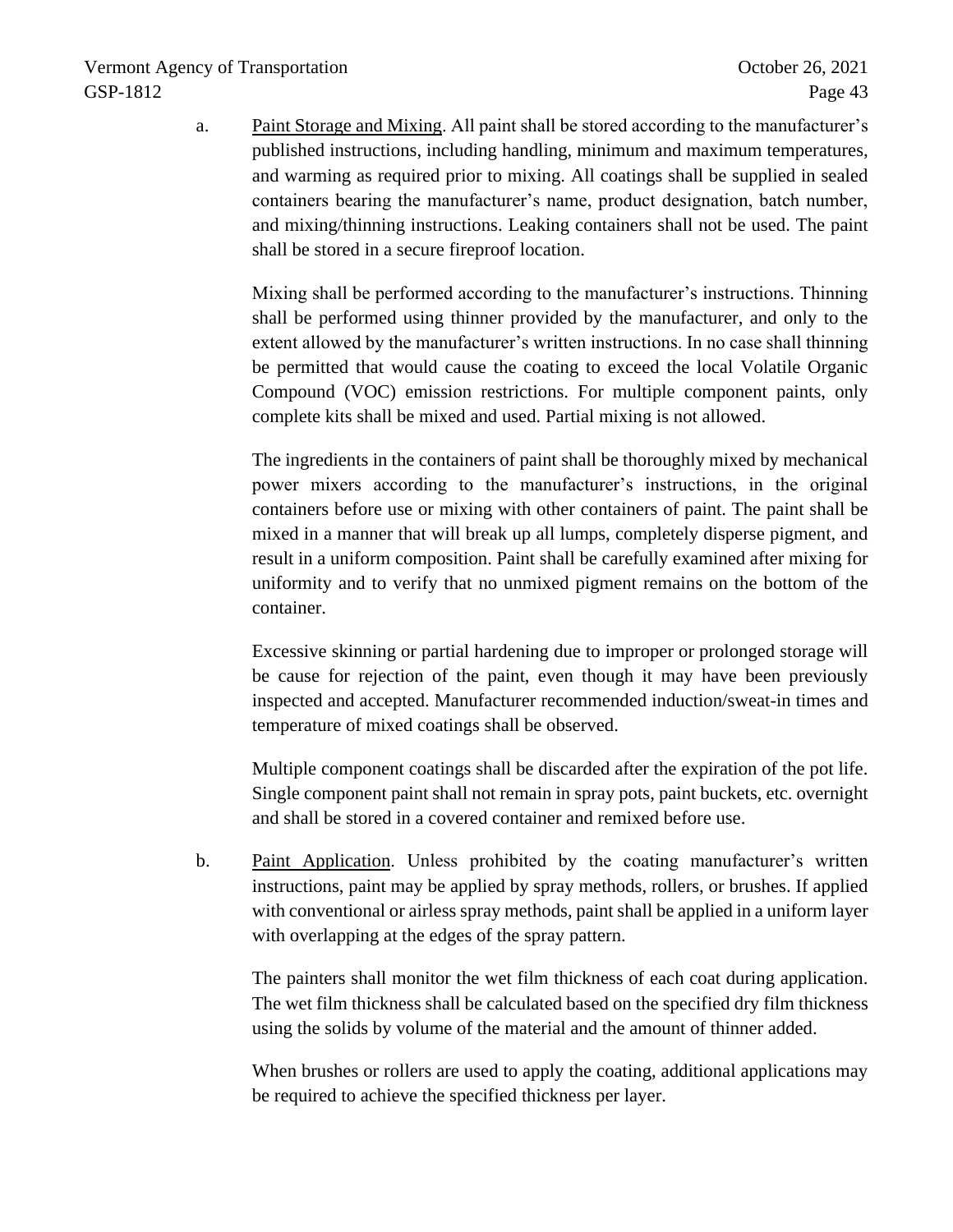- c. Re-coating and Film Continuity (Hold Point for Each Coat). Paint shall be considered dry for re-coating according to the re-coat time/temperature/humidity criteria provided in the manufacturer's instructions and when an additional coat can be applied without the development of film irregularities such as lifting, wrinkling, or loss of adhesion of the under coat.
- d. Stripe Coats. Unless indicated otherwise in the Contract, the Contractor shall apply an additional stripe coat to edges, crevices, welds, and similar surface irregularities for the prime coat and intermediate coat. The stripe coat shall be applied by brush or roller, as per manufacturer's recommendations, such that the coating is thoroughly worked into or on the irregular surfaces, and shall extend onto the surrounding steel a minimum of 1 inch in all directions. The purpose of the stripe coat is to build additional thickness and to assure complete coverage of these areas.

The stripe coat shall not be applied as part of the application of the full coat. The stripe coat shall be applied and dried separately according to the manufacturer's recommended drying times. Also, the color of the stripe coat shall contrast with the colors used for the full coats immediately preceding and succeeding the stripe coat.

- e. Coating Sequence. For locations painted under this specification, coatings shall be applied as follows:
	- 1. Prime Coat. The full prime coat shall be applied first to protect the steel. Once the full prime coat has dried, the prime stripe coat shall be applied.
	- 2. Intermediate Coat. After the prime stripe coat has dried, an intermediate stripe coat shall be applied and allowed to dry, followed by the full intermediate coat.
	- 3. Top Coat. After the full intermediate coat has dried, the full top coat shall be applied.
- f. Coating of Faying Surfaces. All faying surfaces (including surfaces in contact with the hardware) in bolted connections shall receive the prime coat only prior to final assembly unless specified otherwise in the Plans. The remaining coats of paint in the connection areas shall be applied after the final assembly and tension has been completed and accepted.
- (11) Coating Thickness. The dry film thicknesses of the full coats shall be as follows, as measured in accordance with *SSPC-PA 2*. If the manufacturer's upper or lower thickness limit is more restrictive, it shall be followed instead.
	- 1. The prime coat of organic zinc-rich primer shall be between 3.5 and 5.0 mils dry film thickness.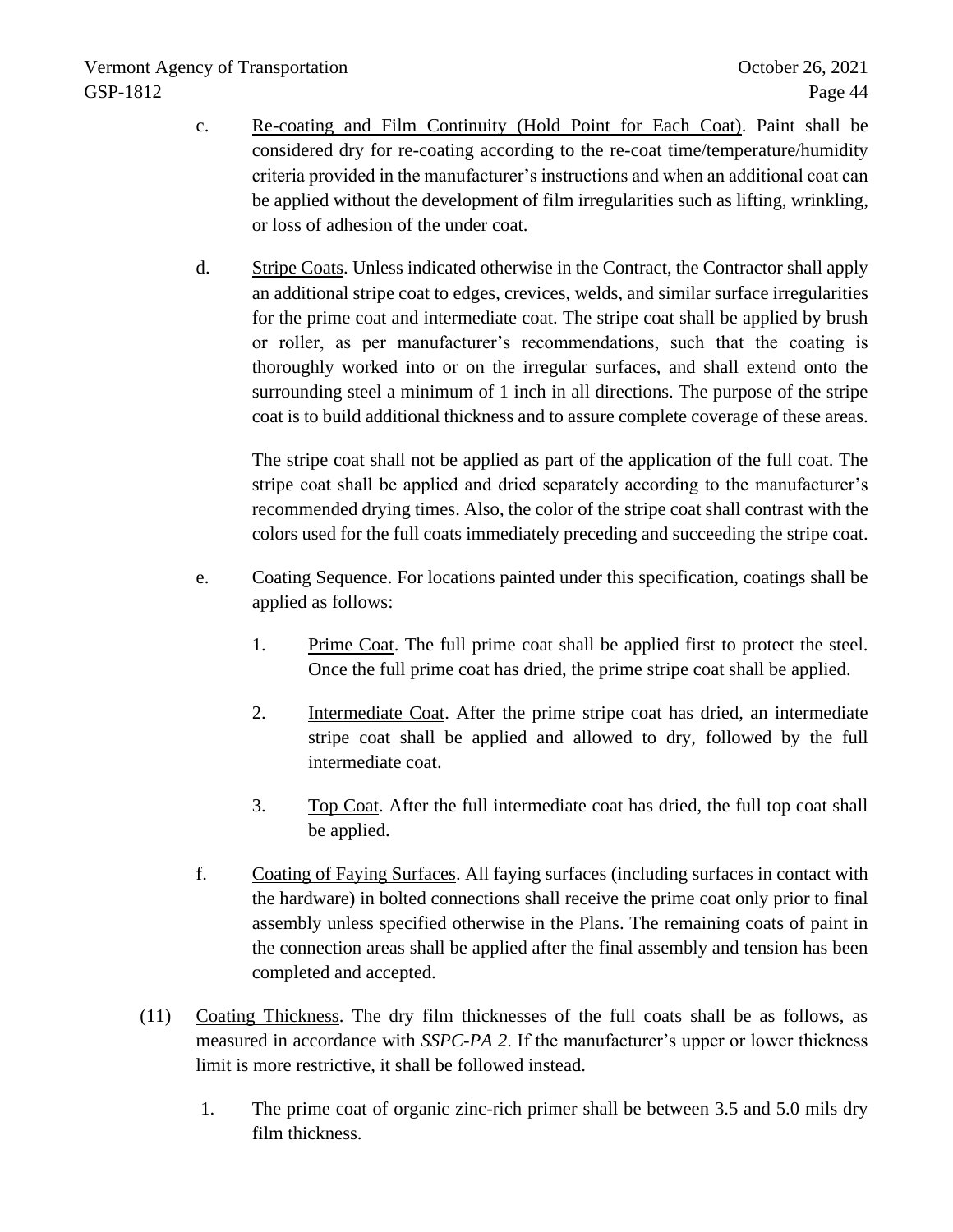- 2. The intermediate coat of epoxy or urethane shall be between 3.0 and 6.0 mils dry film thickness.
- 3. The finish coat of aliphatic urethane shall be between 2.5 and 4.0 mils dry film thickness. Finish coat color shall be according to Contract Documents.
- (12) Amine Blush. Amine blush is a residue that can form on newly applied epoxy coating films under certain conditions. Amine blush often appears as a yellowish milky and/or a blotchy residue on the coating surface and is a deterrent to the adhesion of subsequently applied coating layers. If amine blush is detected, the Contractor shall provide the Engineer with written procedures from the coating manufacturer for complete removal prior to the application of additional coating layers.

Painting shall be done in a neat and workmanlike manner. Each coat of paint shall be applied as a continuous film of uniform thickness free of defects including, but not limited to, runs, sags, overspray, dry spray, pinholes, voids, skips, misses, and shadow-through. Defects such as runs and sags shall be brushed out immediately during application.

(13) Repair of Damage to New Coating System. The Contractor shall repair all damage to the newly installed coating system, at no cost to the Agency. If the damage extends to the substrate, the damaged areas shall be prepared to meet *SSPC-SP 3*.

The surrounding coating at each repair location shall be feathered for a minimum distance of 1-1/2 inches to achieve a smooth transition between the prepared areas and the existing coating.

If the bare steel is exposed, all coats shall be applied to the prepared area. If only the intermediate and finish coats are damaged, the intermediate and finish coats shall be applied. If only the finish coat is damaged, the finish coat shall be applied.

All Hold Points and specifications are applicable to the repair of damaged areas and areas concealed by containment.

# (e) Field Connections.

(1) Waiver of Certifications. For applications of shop painting and field assembly, the Contractor may request that the Engineer waive the requirements for NACE certification and SSPC-QP 1 certification for the necessary field painting of the bolted connection areas. Requests will be reviewed on a case-by-case basis and will only be considered on projects with limited amounts of required field painting such as diaphragm and cross frame connections. If the Engineer grants the request, all other requirements for certifications, inspections, quality control, supplying inspection equipment, hold points, etc. will remain in effect.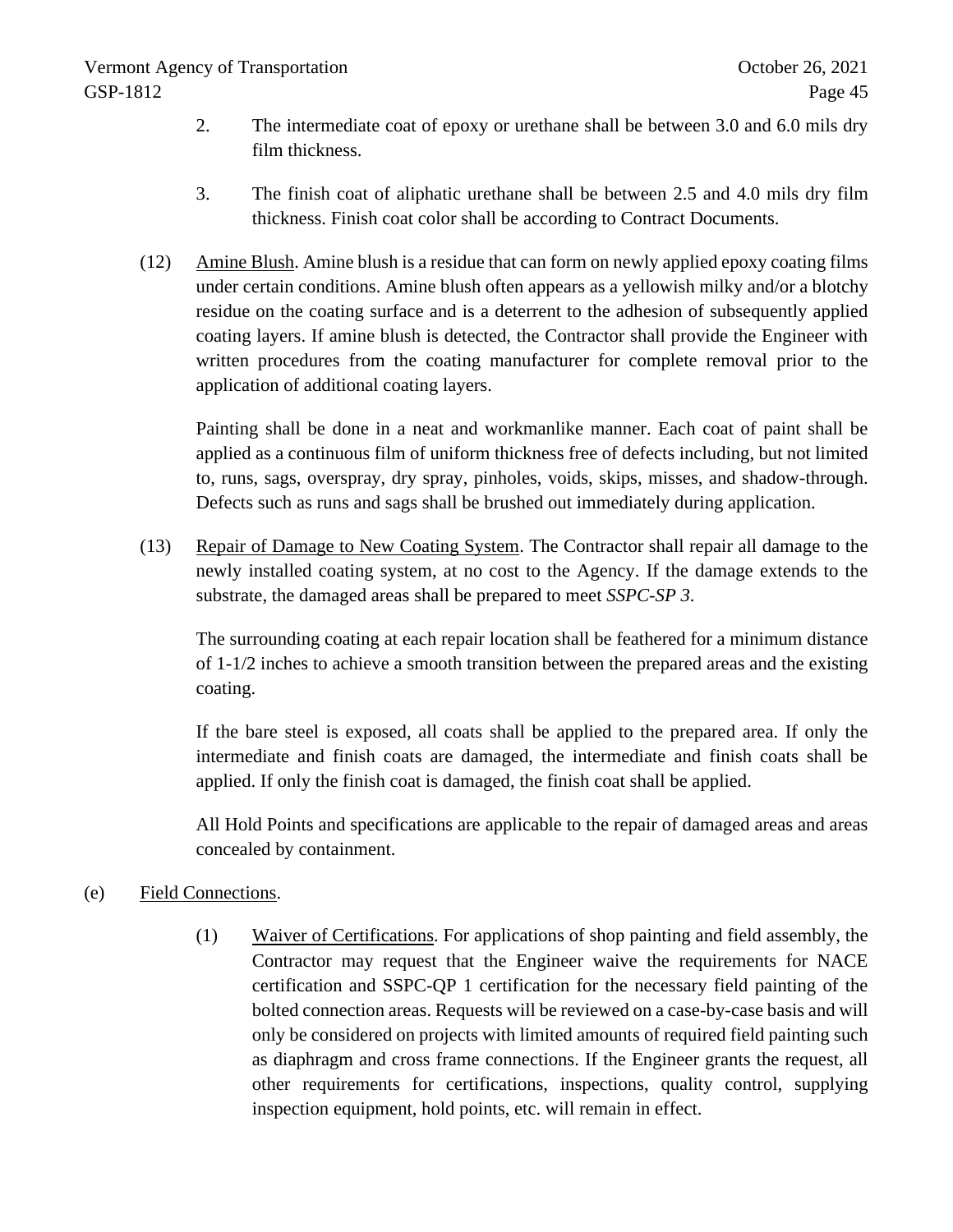(2) Surface Cleaning for Hardware. The requirements of this part shall apply when the Contract requires installation of bolts that are to be painted. This work shall occur after bolt tensioning has been completed. All exposed oils, lubricants, and wax on the bolts, nuts, washers, and surrounding surfaces to be painted shall be completely removed by solvent cleaning. This also includes any foreign material that has come out of the DTIs during the tensioning process. Light hand wire brushing or scrubbing with bristle brushes is allowed. Use of power tools is not allowed.

For galvanized hardware, the Contractor shall remove the colored lubricant from the nuts. The galvanizer may be able to provide information to the Contractor on the most effective solvent cleaner to remove the colored lubricant (common examples include methyl-ethyl-ketone (MEK), foaming glass cleaners containing ammonia, and foaming alkaline-type household cleaners). It is not necessary to remove 100% of the dye, and it is acceptable for some staining to remain after cleaning. A white cloth wipe test with no color transfer can be used to confirm that all lubricant and non-absorbed dye has been removed, leaving only the residual stain on the surface. The final cleanliness shall be acceptable to the Engineer.

(f) Grease Coating. When the Contract Plans specify that any steel surfaces are to be grease coated, all work shall be performed in accordance with Subsection 708.04.

Grease rustproofing compound shall be uniformly applied in a single coat by brush or spray at an approximate rate of 20 ft<sup>2</sup>/gal to the steel as specified. This shall occur after all concrete form work has been removed, and after the final coat of paint, including repairs, has fully cured. A fully cured condition has occurred when a thumbnail driven into the coating surface does not leave an impression and when a thumb firmly pushed against the surface and twisted does not disturb the coating.

Surfaces adjacent to areas being grease coated shall be protected against over-spray. Non-metallic and stainless steel surfaces shall not be coated.

506.24 METHOD OF MEASUREMENT, subpart (a), is hereby modified by deleting subparts (4), (5), (6), (7), and (8) and replacing them with the following:

- (4) All welding shall be considered as incidental work to the fabrication, and no measurement will be made for the weight of weld metal used.
- (5) The weight of permanent shop and field bolts, nuts, direct tension indicators, and washers incorporated into the structure and temporary erection bolts, nuts, and washers shall be incidental to the Structural Steel item and no measurement will be made for weight of the bolts, nuts, direct tension indicators, and washers.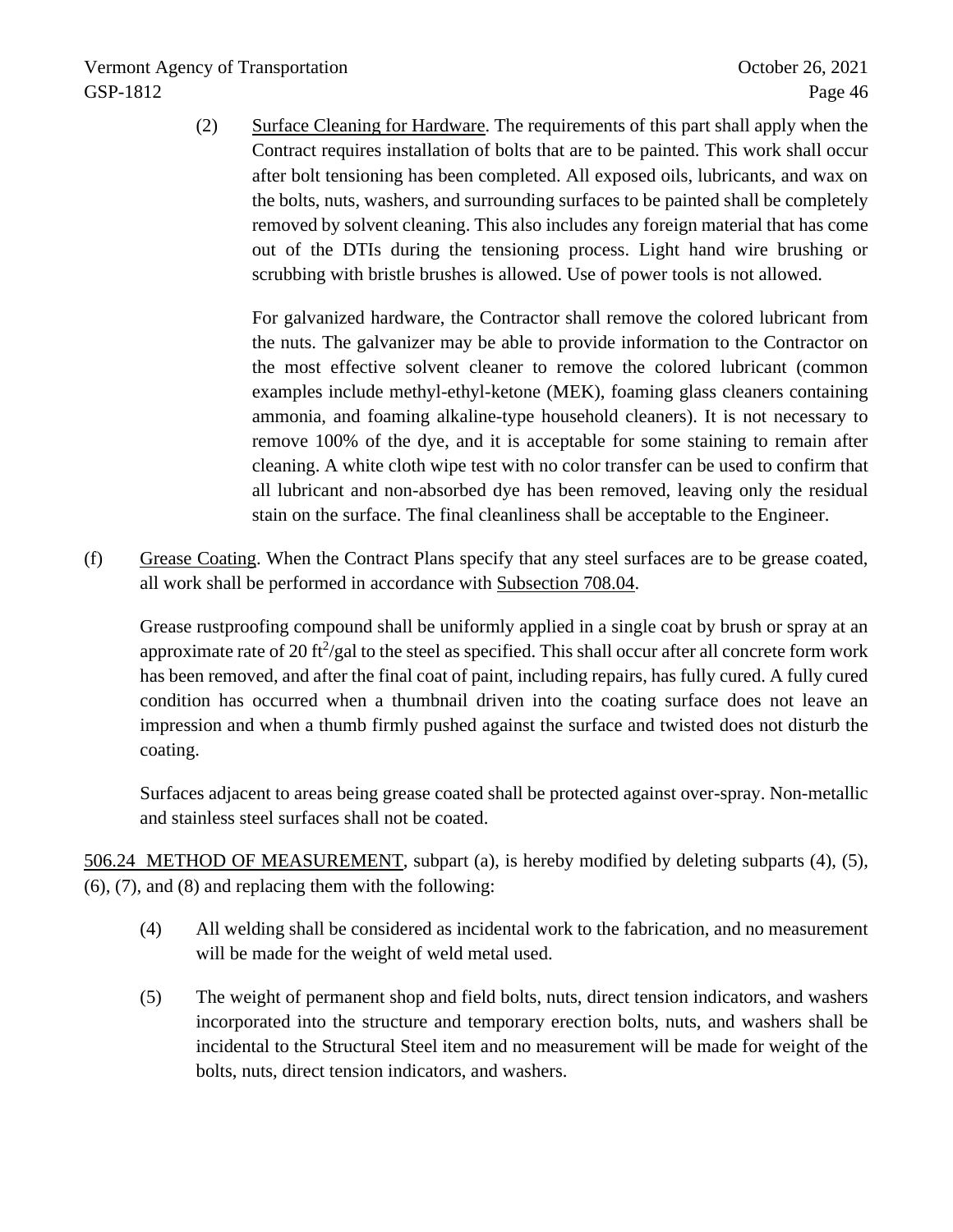506.25 BASIS OF PAYMENT is hereby modified by being deleted in its entirety and replaced with the following:

506.25 BASIS OF PAYMENT. The accepted quantity of Structural Steel will be paid for at the Contract Unit Price per pound for the items specified in the Contract. Payment will be full compensation for furnishing, detailing, handling, transporting, and placing the materials specified, including nondestructive testing of welds; for preparing the surface of new steel to be painted, galvanized, metalized, or to remain unpainted; for necessary field cleaning; and for painting, metalizing, sealing, galvanizing, or grease coating of surfaces, unless otherwise paid for. Payment will also be full compensation for furnishing and implementing the erection plan, and for furnishing all labor, tools, equipment, and incidentals necessary to complete the work.

Payment for Structural Steel on a lump sum basis will be full compensation for performing all work specified and for furnishing all labor, materials, tools, equipment, erection plans, and incidentals necessary to complete the work.

The Engineer may authorize progress payments in the following manner:

- (a) A maximum of 15% of the estimated quantity may be paid when the Fabrication Drawings are approved for fabrication.
- (b) A maximum of 75% of the estimated quantity may be paid when the steel has been entirely completed and accepted per the approved Fabrication Drawings, stored in a location and manor accepted by the Structural Steel Fabrication Engineer, and all applicable material certifications have been approved.
- (c) A maximum of 90% of the estimated quantity may be paid when the steel has been erected, falsework removed, and painting of connections, and "touch-up" completed where required.
- (d) After completion and acceptance of all work under this Section, including extended weights being received and checked, 100% of the quantity will be paid.

All nondestructive testing and required quality control activities will be considered incidental to fabrication, and no separate payment will be made.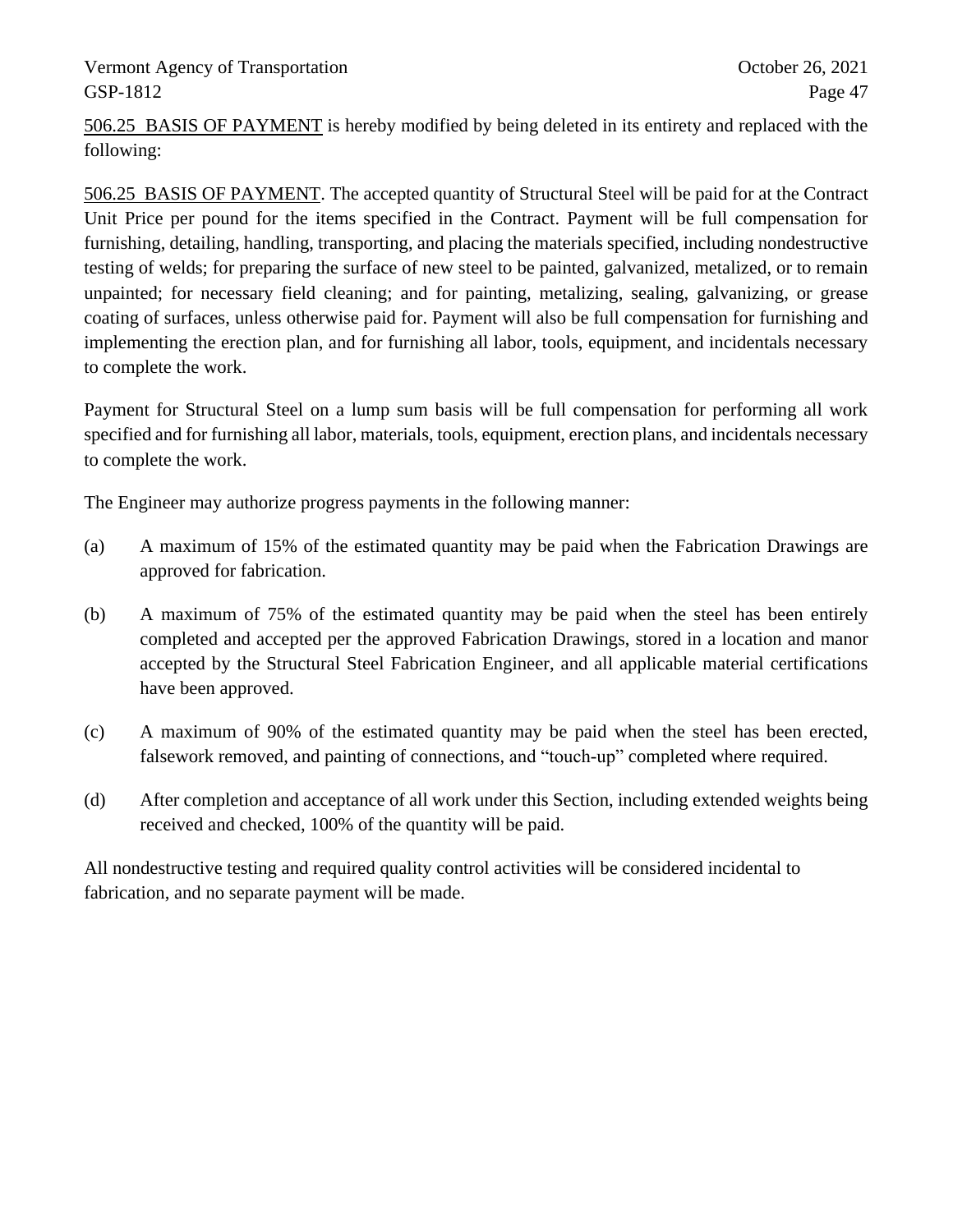Payment will be made under:

## Pay Item Pay Unit

# SECTION 510 – PRESTRESSED CONCRETE

510.02 MATERIALS is hereby modified by inserting the following entry into the material subsection list in numerical order:

Portland-Limestone Cement ......................................................................................701.06

510.02 MATERIALS is hereby further modified by deleting the entry in the subsection list for "Overhead and Vertical Concrete Repair Material....................................780.02" and replacing it with the following:

Concrete Repair Material, Type I ..............................................................................780.01(a)

510.06 INSPECTION is hereby modified by deleting the second paragraph, which begins with "The inspector shall be provided…" and ends with "…the production area as practicable.", in its entirety and replacing it with the following:

The Inspector shall be provided with a minimum office space of 100 square feet with the least dimension of 6 feet. A desk surface with minimum of two drawers, as well as dedicated private telephone and internet services, shall be provided to the laboratory. The phone and internet service shall be provided in accordance with Subsection 631.02(a)(4), except that approval by the Engineer is not required. Any variances shall be approved by the Structural Concrete Engineer. This office space shall be located on the premises as close to the production area as practicable.

510.12 GROUT, subpart (b), is hereby modified by deleting the phrase "requirements of Subsection  $707.03(c)(1)$  and Subsection  $707.03(c)(3)$ ." from the fifth paragraph and replacing it with the phrase "requirements of Subsection  $707.03(a)(1)$  and Subsection  $707.03(a)(3)$ ."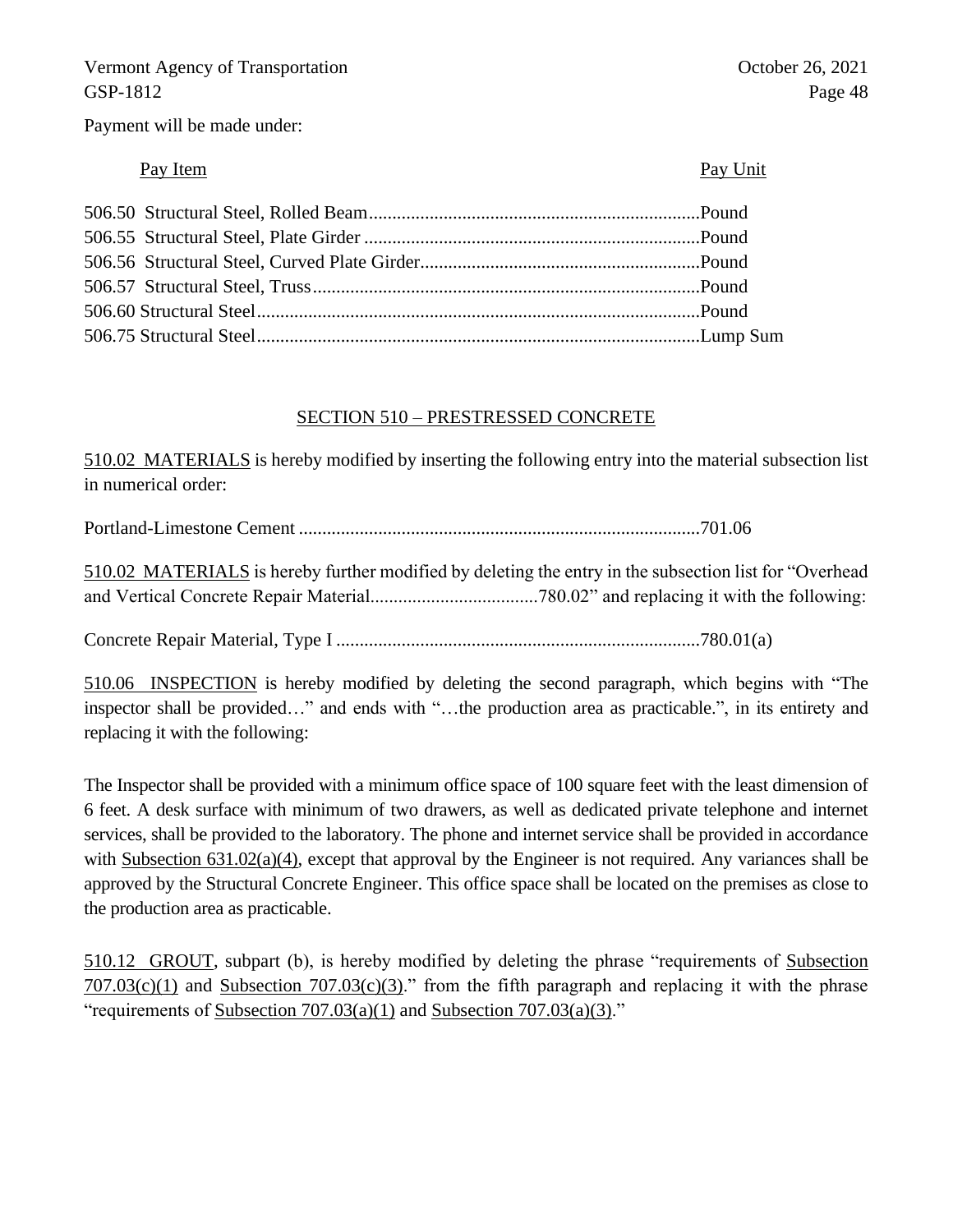## SECTION 516 – EXPANSION DEVICES

516.02 MATERIALS is hereby modified by deleting the entry for "Asphalt Plug Bridge Joint...........................................................707.15" from the subsection list and replacing it with the following:

Asphaltic Plug Joints for Bridges ..............................................................................707.15

516.02 MATERIALS is hereby further modified by deleting the entry in the subsection list for "Epoxy Bonding Compound....................................719.02" and replacing it with the following:

Epoxy Bonding Systems............................................................................................719.02

516.02 MATERIALS is hereby modified by deleting the entry for "Metalizing ...........................................................726.09" from the material list.

516.04 FABRICATION is hereby modified by deleting the phrase "or metalized" from the third paragraph.

516.05 INSTALLATION is hereby modified by deleting the last two sentences of the third paragraph, which begin with "Prior to the placement..." and end with "... with the manufacturer's recommendations." and replacing them with the following:

Prior to the placement of the concrete, all steel surfaces that will be embedded in concrete shall be coated with an epoxy bonding system. Application of the epoxy bonding system shall be done in accordance with the manufacturer's recommendations.

516.08 BASIS OF PAYMENT is hereby modified by deleting the phrase "epoxy bonding compound" from the second sentence of the first paragraph and replacing it with "epoxy bonding system."

## SECTION 519 – SHEET MEMBRANE WATERPROOFING

519.02 MATERIALS is hereby modified by being deleted in its entirety and replaced with the following:

519.02 MATERIALS. Materials shall meet the requirements of the following Subsections:

Spray applied membranes shall be a Waterproofing Membrane System, Type I, and torch applied membranes shall be a Waterproofing Membrane System, Type II.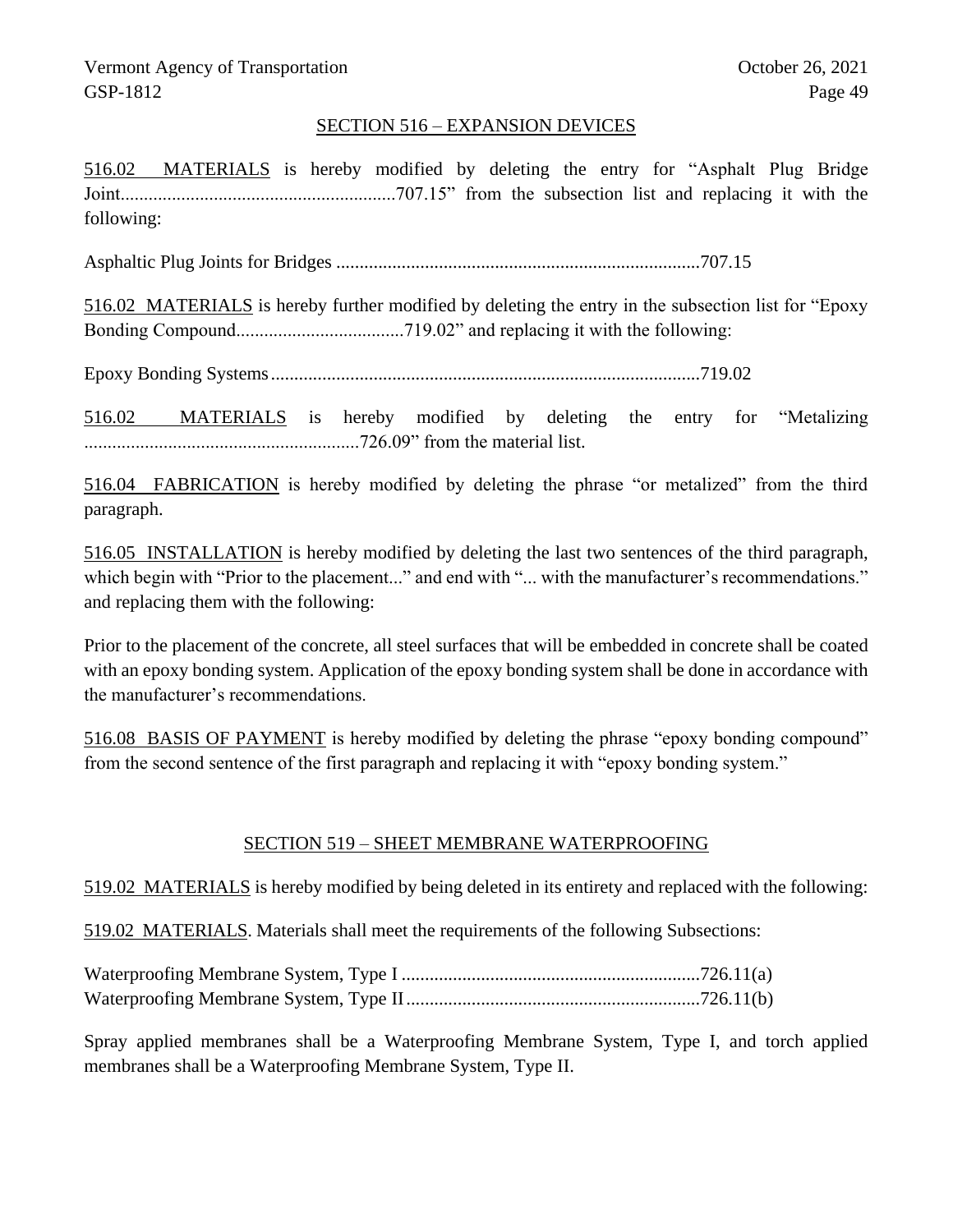# SECTION 524 – JOINT SEALER

524.02 MATERIALS is hereby modified by deleting the entry for "Asphalt Plug Bridge Joint...........................................................707.15" from the material list and replacing it with the following:

Asphaltic Plug Joints for Bridges ..............................................................................707.15

# SECTION 525 – BRIDGE RAILINGS

525.04 FABRICATION, subpart (a), is hereby modified by deleting the second sentence, which reads "Railing shall be fabricated in a plant approved by the Structures Engineer." in its entirety.

## SECTION 529 – REMOVAL OF STRUCTURES AND BRIDGE PAVEMENT

529.03 REMOVAL OF BRIDGE PAVEMENTS is hereby modified by being deleted in its entirety and replaced with the following:

529.03 REMOVAL OF BRIDGE PAVEMENTS. The removal of pavement on bridges shall include the removal of bituminous concrete material, and, when a new waterproofing membrane is included in the Contract or as directed by the Engineer, the removal of sealants or membranes. When not otherwise specified, sealants or membranes shall remain in place.

If removal is by milling, work shall be done in accordance with the requirements of Section 210. Removal methods shall be subject to the approval of the Engineer and shall be such as to prevent any damage to the remaining surface.

Any necessary deck repair will be paid for as shown on the Plans, except damage caused by Contractor's negligence shall be repaired at the Contractor's expense.

529.05 METHOD OF MEASUREMENT is hereby modified by adding ", sealants, and membranes" immediately after the phrase "bituminous pavements" in the first sentence of the first paragraph.

## SECTION 531 – BRIDGE BEARING DEVICES

531.04 FABRICATION, subpart (a), is hereby modified by deleting the first paragraph, which begins with "Material furnished under this Section..." and ends with "... must satisfy the requirements of Subsection 506.03." in its entirety and replacing it with the following:

General. Material furnished under this section shall conform to all applicable provisions of Section 506.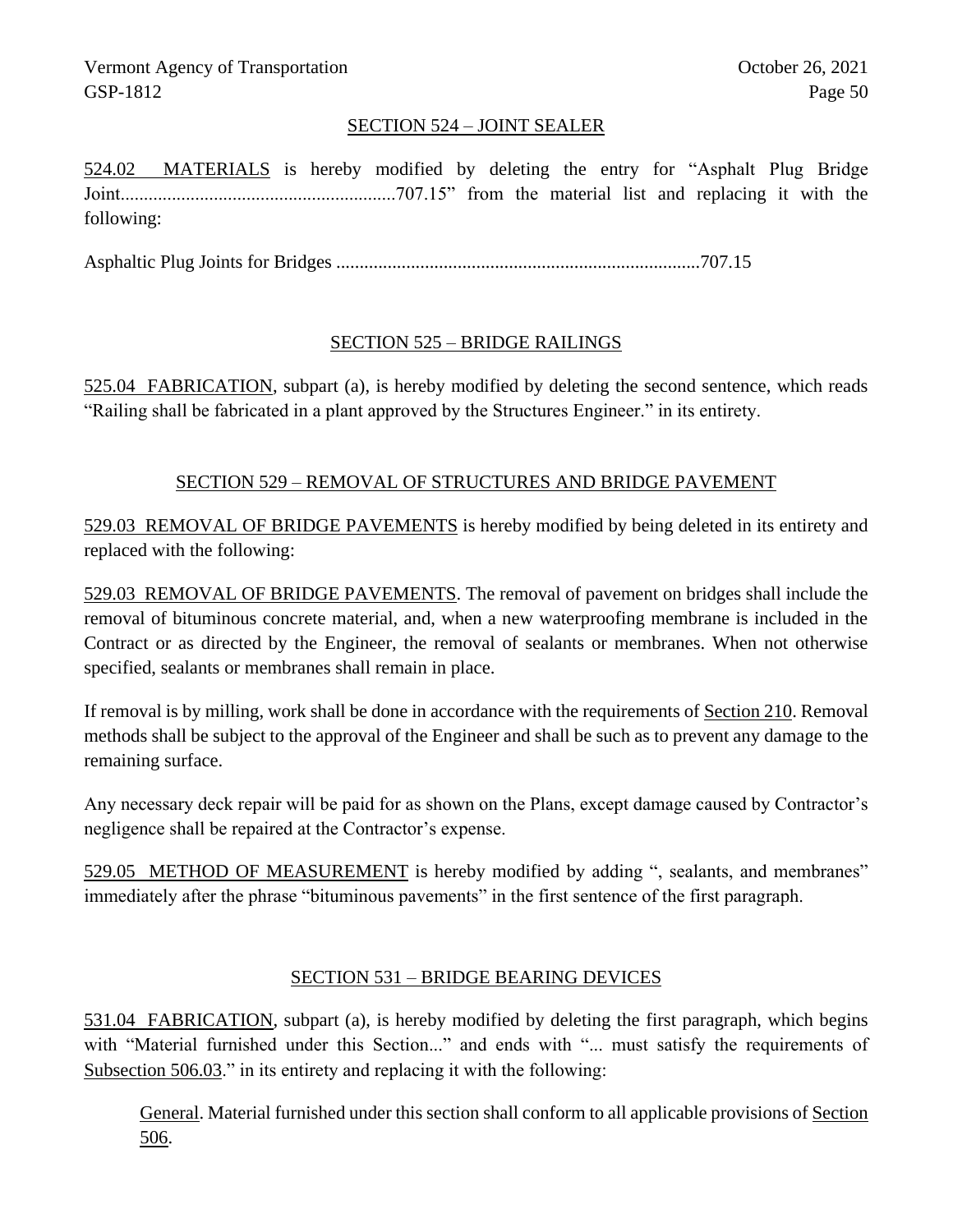531.04 FABRICATION, subpart (a), is hereby further modified by deleting the third paragraph, which reads "All corners and edges of steel plates shall be ground to a 1/16 inch radius." in its entirety.

## SECTION 540 – PRECAST CONCRETE

540.02 MATERIALS is hereby modified by inserting the following entry into the material subsection list in numerical order:

Portland-Limestone Cement ......................................................................................701.06

540.02 MATERIALS is hereby further modified by deleting the entry for "Sheet Membrane Waterproofing, Preformed Sheet...........................................................726.11" from the subsection list and replacing it with the following:

Waterproofing Membrane System, Type III..............................................................726.11(c)

540.02 MATERIALS is hereby further modified by deleting the entry in the subsection list for "Overhead and Vertical Concrete Repair Material....................................780.02" and replacing it with the following:

Concrete Repair Material, Type I ..............................................................................780.01(a)

540.02 MATERIALS is hereby modified by inserting the following entry into the material subsection list in numerical order:

Concrete Repair Material, Type II.............................................................................780.01(b)

540.06 INSPECTION is hereby modified by deleting the second paragraph, which begins with "The inspector shall be provided…" and ends with "…the production area as practicable.", in its entirety and replacing it with the following:

The Inspector shall be provided with a minimum office space of 100 square feet with the least dimension of 6 feet. A desk surface with minimum of two drawers, as well as dedicated private telephone and internet services, shall be provided to the laboratory. The phone and internet service shall be provided in accordance with Subsection 631.02(a)(4), except that approval by the Engineer is not required. Any variances shall be approved by the Structural Concrete Engineer. This office space shall be located on the premises as close to the production area as practicable.

540.10 INSTALLATION, subpart (c), is hereby modified by deleting the phrase "requirements of Subsection 726.11." from the fifth paragraph and replacing it with the phrase "requirements of Subsection  $726.11(c)$ ."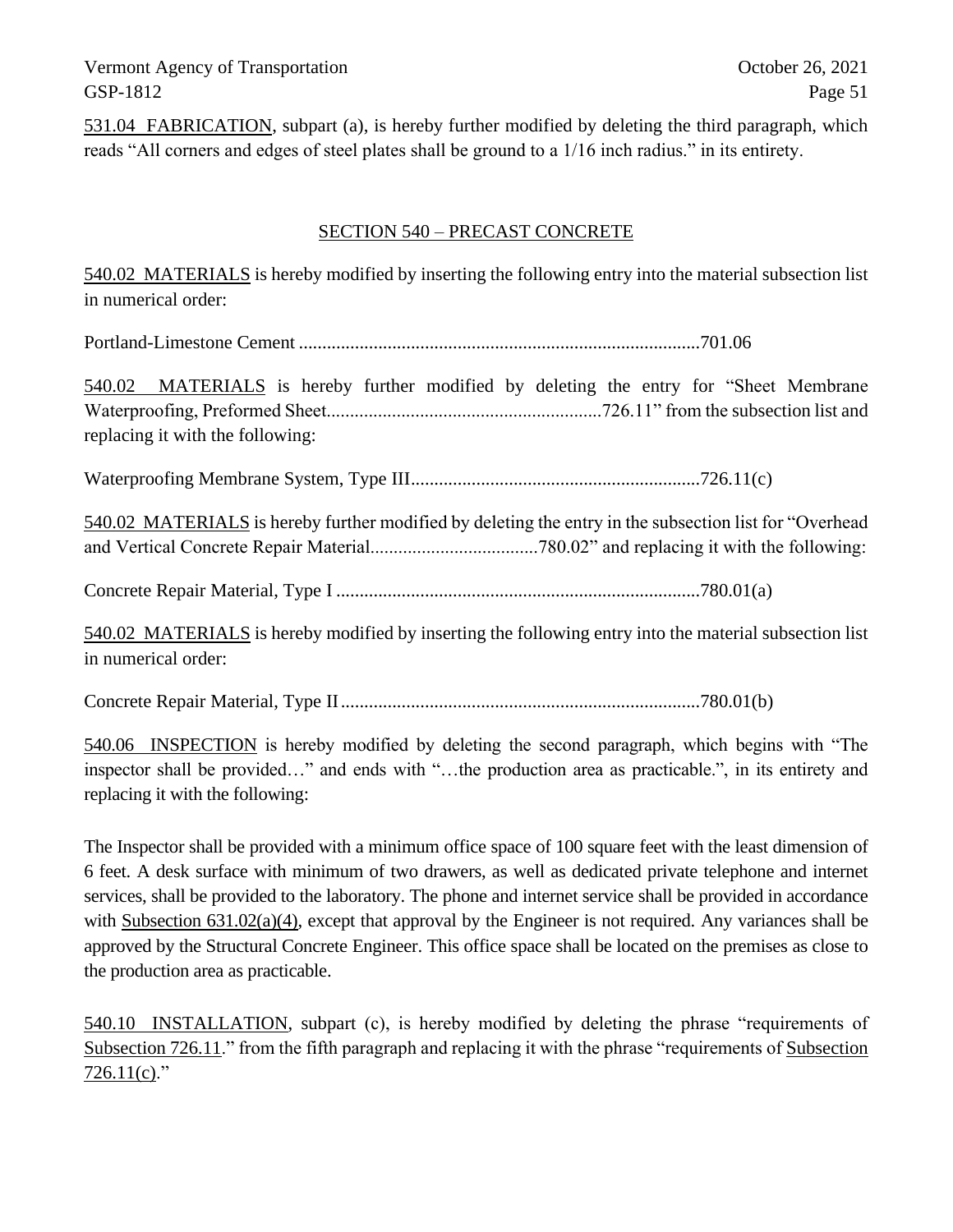540.11 GROUT, subpart (b), is hereby modified by deleting the phrase "requirements of Subsection  $707.03(c)(1)$  and Subsection  $707.03(c)(3)$ ." from the fifth paragraph and replacing it with the phrase "requirements of Subsection  $707.03(a)(1)$  and Subsection  $707.03(a)(3)$ ."

540.12 POST-TENSIONING is hereby modified by deleting the phrase "requirements of Subsection 510.12(b)." from the second paragraph and replacing it with the phrase "requirements of Subsection  $540.11(b)$ ."

540.14 BASIS OF PAYMENT, subpart (b), is hereby modified by deleting the word "prestressed" and replacing it with the word "precast".

# SECTION 541 – STRUCTURAL CONCRETE

541.02 MATERIALS is hereby modified by inserting the following entry into the material subsection list in numerical order:

Portland-Limestone Cement ......................................................................................701.06

541.04 BATCHING, subpart (b), is hereby modified by deleting "Dedicated private telephone and internet services shall be provided to the laboratory. The internet connection shall have a minimum download capacity of 3 Mbps without utilizing compression algorithms and the bandwidth speed shall be verified using an online speed test." from the third paragraph and replacing it with the following:

Dedicated private telephone and internet services shall be provided to the laboratory in accordance with Subsection  $631.02(a)(4)$ , except that approval by the Engineer is not required.

541.07 WEATHER AND TEMPERATURE LIMITATIONS – PROTECTION OF CONCRETE, subpart (b)(7), is hereby modified by deleting the fourth paragraph, which begins with "A thermometer shall be employed..." and ends with "... concrete and enclosure temperatures at varying locations." in its entirety and replacing it with the following:

> A thermometer shall be employed that can display the current ambient temperature with a maximum gradation of 1°F. The Inspector will use the thermometer to take periodic temperature measurements of the enclosure at varying locations.

> The Contractor shall provide a hand-held infrared thermometer capable of taking nocontact measurements that is accurate within plus or minus 2% of the reading. The thermometer's accuracy shall be certified once every 12 months, with the certificate provided with each thermometer.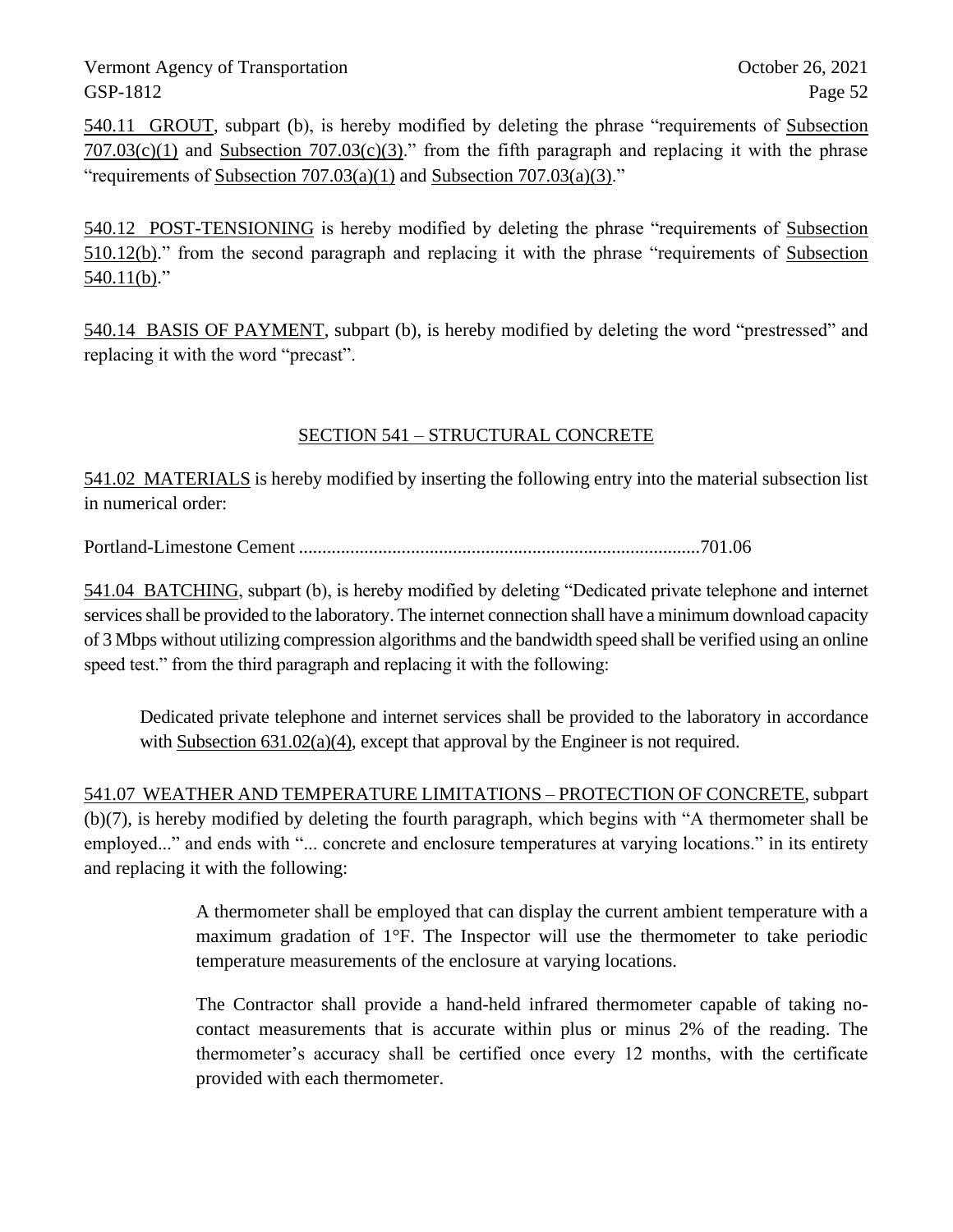## SECTION 543 – CONTRACTOR-FABRICATED PRECAST CONCRETE STRUCTURE

543.04 SUBMITTALS is hereby modified by deleting the first paragraph, which begins with "As soon as practical after award..." and ends with "...submitted as separate submittals", in its entirety and replacing it with the following:

As soon as practical after award of the Contract, all required information shall be prepared and submitted. Fabrication Drawings and erection plans shall be submitted as separate submittals.

# SECTION 544 – PREFABRICATED BRIDGE UNIT SUPERSTRUCTURE

544.02 MATERIALS is hereby modified by being deleted in its entirety and replaced with the following:

544.02 MATERIALS. Materials shall meet the material requirements specified in Subsection 501.02, Subsection 506.02, Subsection 507.02, Subsection 508.02, and the following subsections:

# SECTION 580 – STRUCTURAL CONCRETE REPAIR

580.02 MATERIALS is hereby modified by being deleted in its entirety and replaced with the following:

580.02 MATERIALS. Materials shall meet the requirements of the following subsections:

Coarse Aggregate for Concrete shall meet the requirements of Table 704.02A.

High Performance Concrete shall meet the applicable requirements of Subsection 501.02 through Subsection 501.19 and Concrete (Class AA, Class A, and Class B) shall meet the applicable requirements of Subsection 541.02 through Subsection 541.19. Where further references in this specification are made to concrete, they shall mean that class or corresponding class of concrete described in the governing concrete specifications.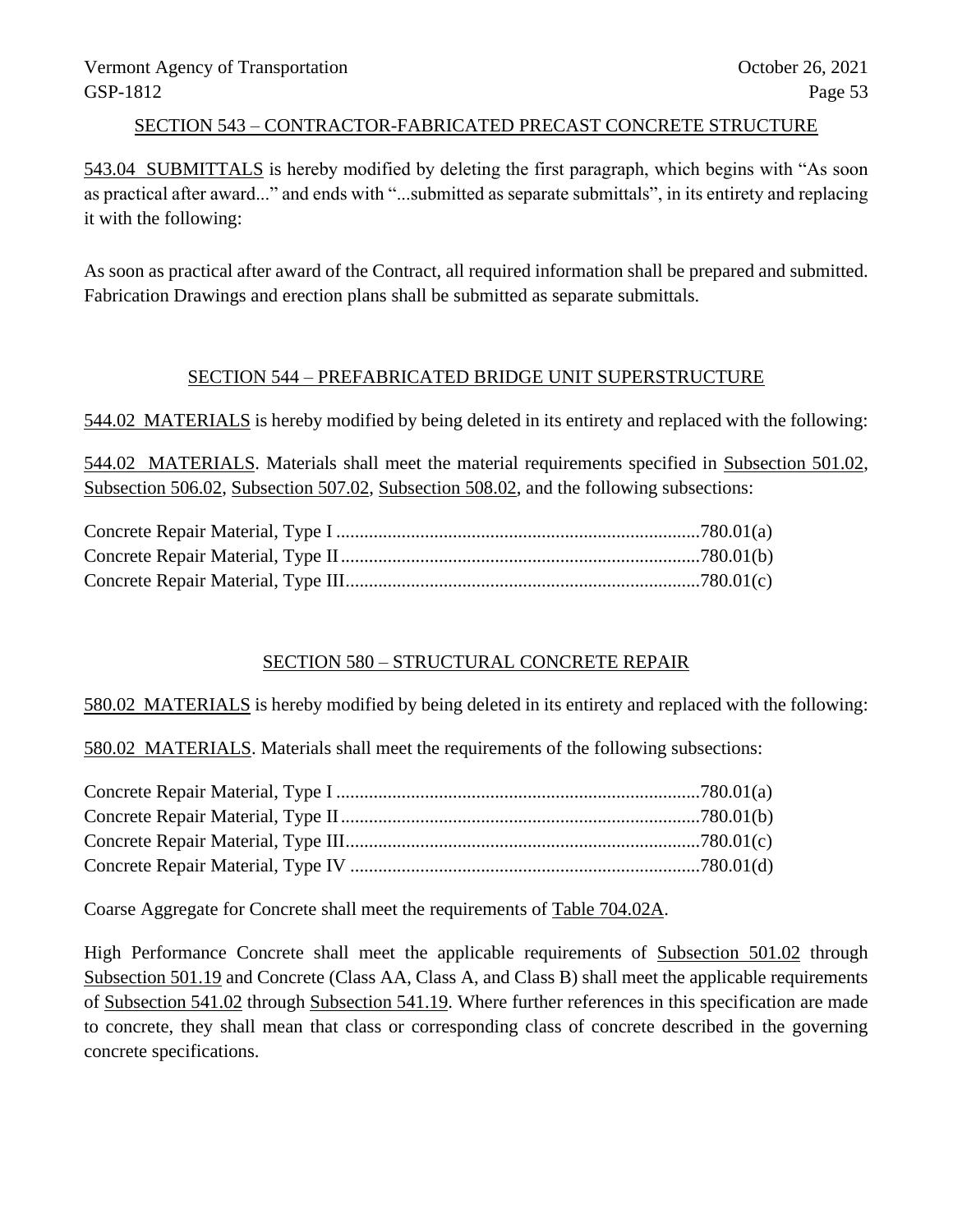580.06 PLACING CONCRETE, subpart (a), is hereby modified by deleting the phrase "When Epoxy Bonding Compound" from the first sentence of the first paragraph and replacing it with "When an epoxy bonding system".

580.06 PLACING CONCRETE, subpart (b), is hereby modified by adding the following as a new second paragraph:

Rapid Setting Concrete Repair Material shall be in accordance with Subsection 780.01(a). Overhead and Vertical Concrete Repair Material shall be in accordance with Subsection 780.01(b). Rapid Setting Concrete Repair Material with Coarse Aggregate shall be in accordance with Subsection 780.01(c). Polymer Concrete Repair Material shall be in accordance with Subsection 780.01(d).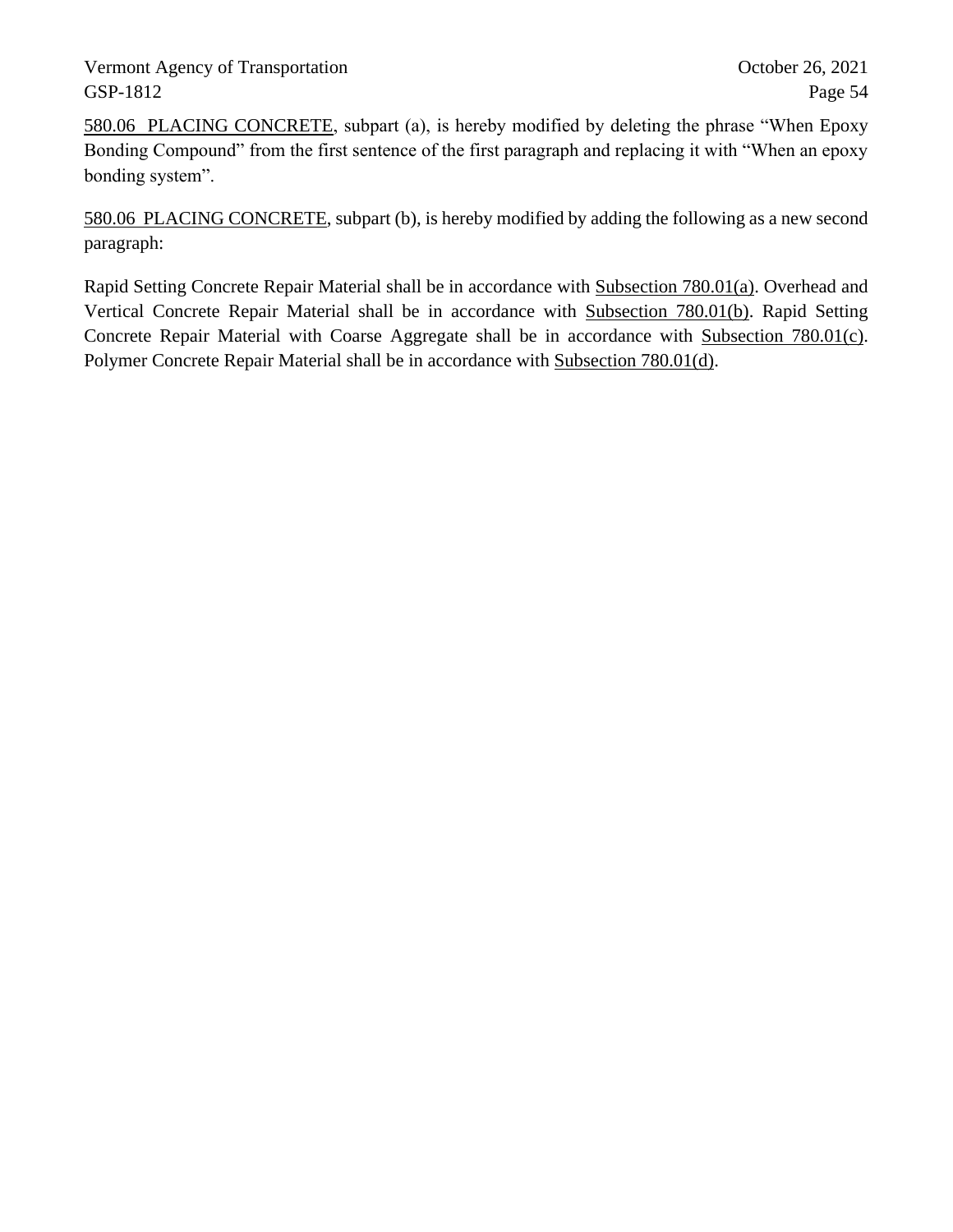## **DIVISION 600**

#### **INCIDENTAL CONSTRUCTION**

#### SECTION 605 – UNDERDRAINS

605.02 MATERIALS is hereby modified by adding the following entry into the subsection list in numerical order:

Geotextile for Underdrain Trench Lining..................................................................720.05

605.02 MATERIALS is hereby further modified by deleting the sentence "Geotextile shall meet the requirements of Table 720.01A for Geotextile for Underdrain Trench Lining."

605.02 MATERIALS is hereby further modified by deleting subparts (a), (b), (c), and (d) in their entirety and replacing them with the following:

- (a) Corrugated steel
- (b) Corrugated aluminum alloy
- (c) Corrugated polyethylene
- (d) PVC plastic

#### SECTION 617 – MAILBOXES

SECTION 617 – MAILBOXES is hereby modified by being deleted in its entirety and replaced with the following:

#### SECTION 617 – MAILBOXES

617.01 DESCRIPTION. This work shall consist of the removal and relocation of existing mailbox installations to permanent locations, or the removal of existing mailbox installations and replacement with new installations in permanent locations. The work shall include the replacement of any non-conforming mailboxes, supports, or attachment hardware.

617.02 MATERIALS. Materials shall meet the requirements of the following subsections:

Brackets and platforms shall be made of galvanized steel sheets. Holes shall be neatly punched or drilled.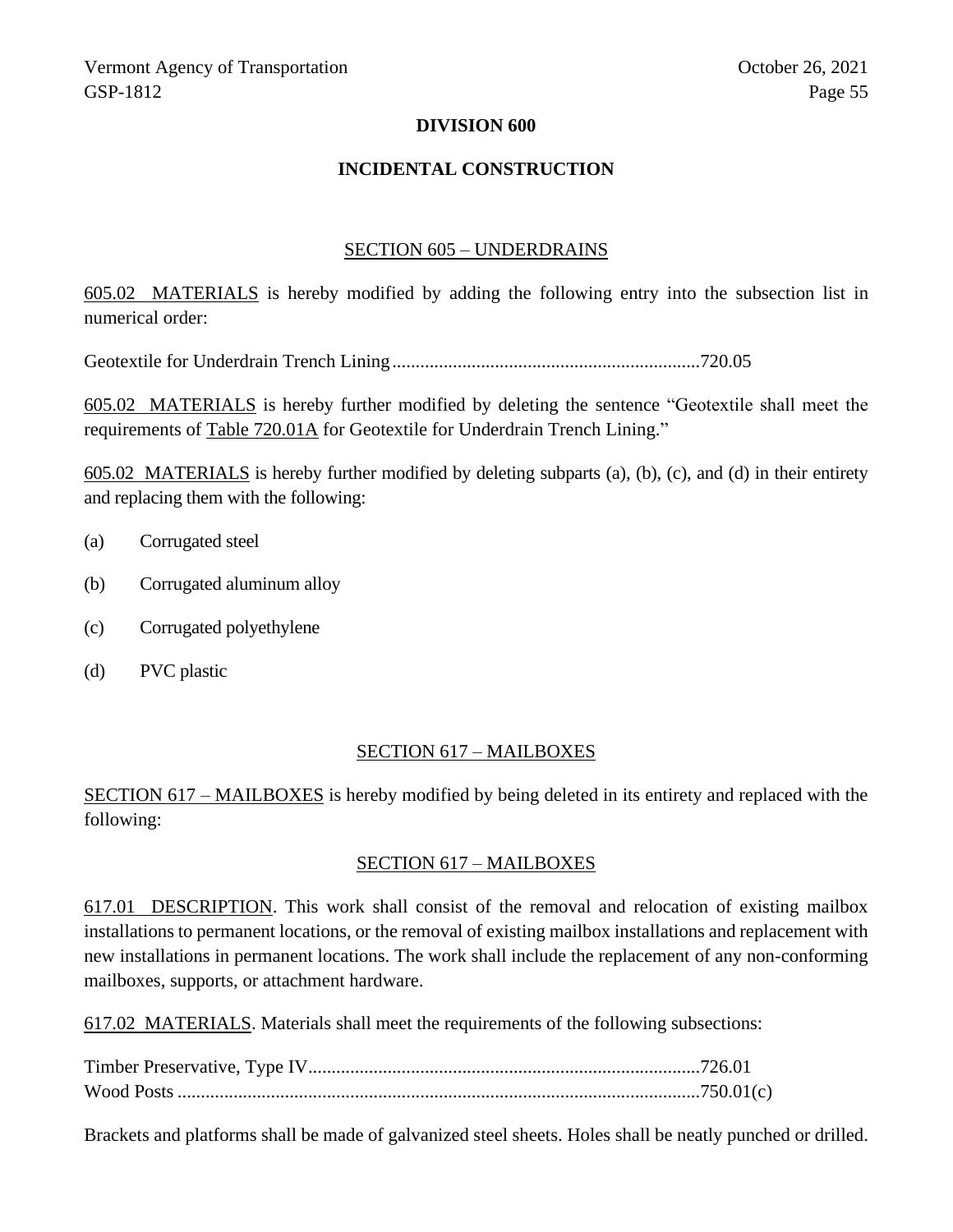Fasteners shall be galvanized in accordance with Subsection 726.08 and meet the requirements of *ASTM A 307*.

New mailboxes must meet the approval of the U.S. Postal Service.

617.03 GENERAL. Mailbox installations designated to be removed and reset shall be carefully removed and reinstalled as shown on the Plans. Any minor components (such as hardware, brackets, or lettering) of the existing installation that are missing, damaged, or become damaged during construction shall be replaced with new materials. Materials not reused shall remain the property of the owner.

Mailbox installations designated to be replaced shall be carefully removed. The removed materials shall remain the property of the owner. New mailbox installations shall be constructed and installed as shown on the Plans.

It is the Contractor's responsibility to ensure that each completed relocation has the approval of the mail carrier.

617.04 RELOCATION. Posts may be set in holes or they may be driven if the posts or any attached antitwist devices are not damaged. The installed posts shall be plumb and placed to the depth shown on the Plans. The space around the posts set in holes shall be backfilled with suitable granular material in 6 inch layers. The backfill material shall be thoroughly tamped.

Mailboxes shall be attached to the posts using either the existing mountings and hardware, or the mountings and hardware shown on the Plans. All fasteners shall be drawn sufficiently tight to ensure that the mailboxes do not pivot or otherwise move.

Existing nameplates shall be attached to any new mailboxes. Names and rural box numbers lettered on existing mailboxes shall be copied onto new mailboxes using good commercial-quality stick-on letters acceptable to the Engineer.

617.05 METHOD OF MEASUREMENT. The quantity of Remove and Reset Mailbox to be measured for payment will be the number of each type (Single or Multiple Support) relocated in the complete and accepted work, as determined by the Engineer.

The quantity of Remove and Replace Mailbox to be measured for payment will be the number of each type (Single or Multiple Support) replaced in the complete and accepted work, as determined by the Engineer.

617.06 BASIS OF PAYMENT. The accepted quantity of Remove and Reset Mailbox of the type specified will be paid for at the Contract unit price for each. Payment will be full compensation for removing the existing mailbox installation, reinstalling the mailbox installation in its permanent location, replacing minor broken or missing components (such as hardware, brackets, or lettering, but excluding posts and the mailbox itself), excavating as necessary, backfill, and for furnishing all labor, tools, equipment, and incidentals necessary to complete the work.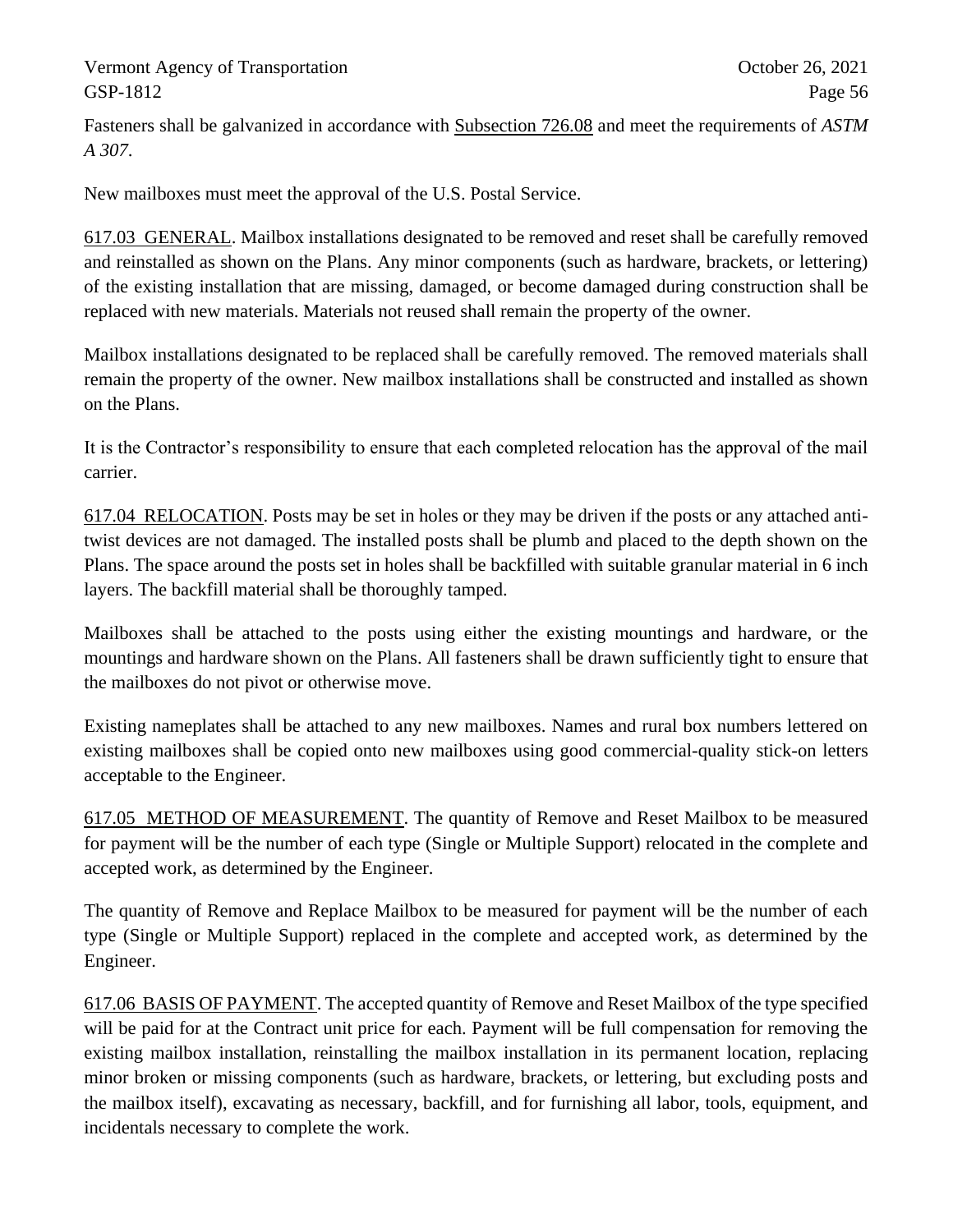If any major components (such as posts or the mailbox itself) of mailbox installations designated to be reset are missing, damaged, or become damaged during construction, the entire installation will be paid for as Remove and Replace Mailbox.

The accepted quantity of Remove and Replace Mailbox of the type specified will be paid for at the Contract unit price for each. Payment will be full compensation for removing the existing mailbox installation, furnishing all new materials, including mailboxes, supports, brackets, hardware, and lettering, installing the mailbox installation in its permanent location, excavating as necessary, backfill, and for furnishing all labor, tools, equipment, and incidentals necessary to complete the work.

Any temporary relocation of mailboxes due to project construction will not be paid under this section. The costs of this temporary work will be considered incidental to other Contract items.

Pay Item Pay Unit

# SECTION 621 – TRAFFIC BARRIERS

621.02 MATERIALS is hereby modified by deleting the entry for "Emulsified Asphalt ...........................................................702.04" from the subsection list.

621.07 TEMPORARY TRAFFIC BARRIER is hereby modified by deleting the third, fourth, and fifth sentences of the first paragraph. The deleted text begins with "The type of temporary traffic barrier shall be..." and ends with "...determined as described in the *MASH* publication."

621.07 TEMPORARY TRAFFIC BARRIER is hereby further modified by adding the following as a new second paragraph.

Temporary Traffic Barrier, and corresponding connections, manufactured prior to January 1, 2020 shall meet Test Level 3 criteria in accordance with *NCHRP Report 350* or *MASH*. Temporary Traffic Barrier, and corresponding connections, manufactured on or after January 1, 2020 shall meet Test Level 3 criteria in accordance with *MASH*. The Contractor shall provide the name of the Temporary Traffic Barrier and current FHWA eligibility letter for the Temporary Traffic Barrier to the Engineer prior to installation. If Temporary Traffic Barrier meeting *NCHRP Report 350* is used, the Contractor shall submit an affidavit certifying that it was manufactured prior to January 1, 2020.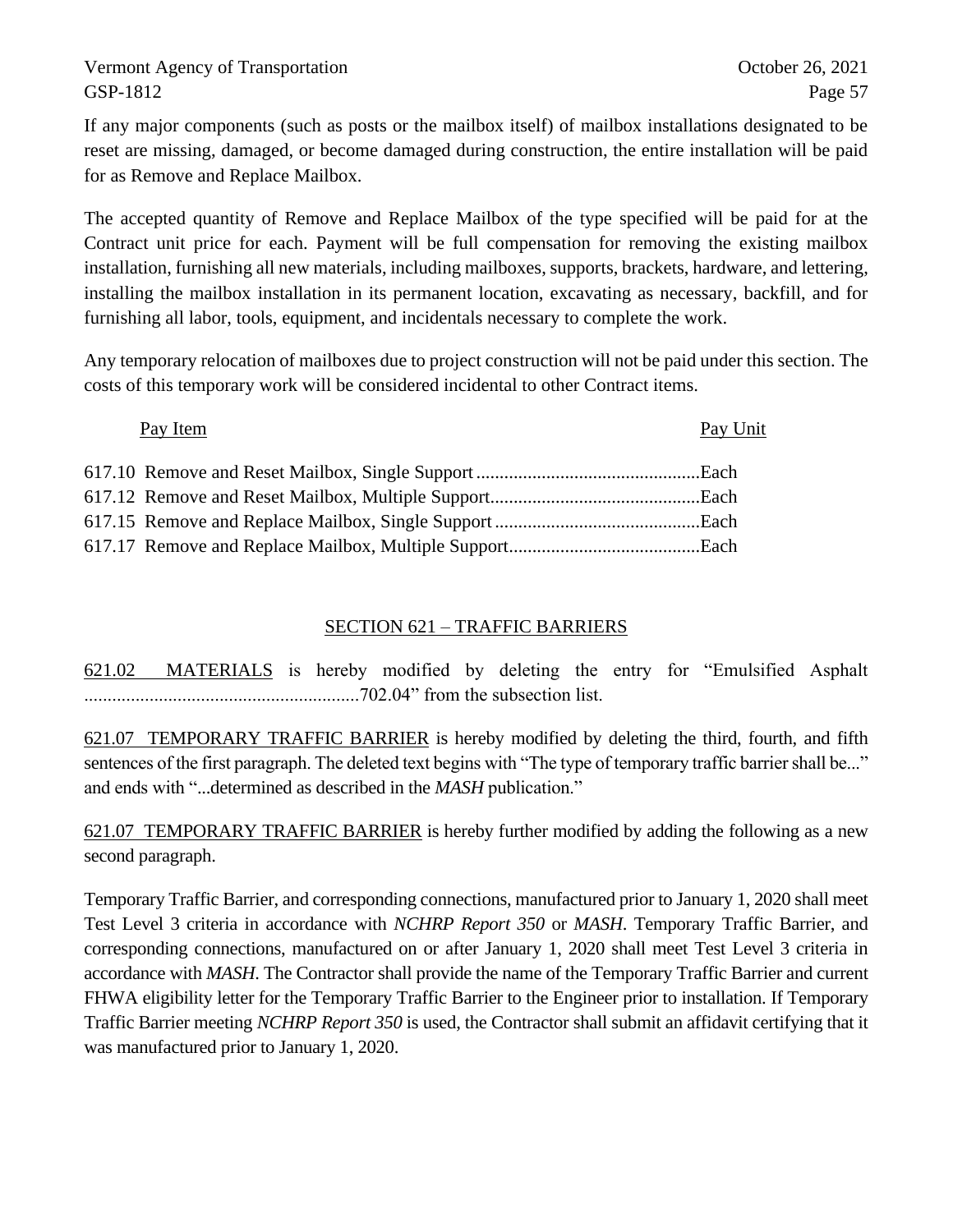### SECTION 625 – SLEEVES FOR UTILITIES

625.02 MATERIALS is hereby modified by deleting the entry for "Asphalt Plug Bridge Joint...........................................................707.15" from the subsection list and replacing it with the following:

Asphaltic Plug Joints for Bridges ..............................................................................707.15

625.02 MATERIALS is hereby further modified by deleting the entry for "Well Casing.......................................................................741.01" from the subsection list.

## SECTION 630 – UNIFORMED TRAFFIC OFFICERS AND FLAGGERS

630.01 DESCRIPTION is hereby modified by deleting the last sentence, which begins with "Flaggers and UTOs shall conform to..." and replacing it with "Flaggers and UTOs shall conform to the requirements of the Contract Documents and the current edition of the *MUTCD* and its latest revisions."

630.02 GENERAL, subpart (b), is hereby modified by being deleted in its entirety and replaced with the following:

(b) Safety Apparel. Traffic control personnel shall wear safety apparel in accordance with the most current edition of the *MUTCD* and its latest revisions. Traffic control personnel deemed to have unsuitable safety apparel by the Engineer shall be considered ineffective and shall be removed.

When operating during nighttime hours, between sunset and sunrise, traffic control personnel shall wear safety apparel meeting or exceeding performance Class 3 requirements of *ANSI/ISEA 107*, including Class E pants or gaiters.

630.04 FLAGGERS is hereby modified by deleting subpart (a) in its entirety and replacing it with the following:

- (a) Requirements. The Contractor shall verify that Flaggers meet the following requirements. Flaggers shall have successfully completed a 4-hour training course taught by a certified instructor within the last 24 months and shall carry proof of training at all times when on the Project. Certified instructors shall have successfully completed one of the following courses:
	- (1) Associated General Contractors of VT Traffic Control Technician/Flagger Trainer Course
	- (2) American Traffic Safety Services Association Flagger Instructor Training Course
	- (3) National Safety Council Flagger Instructor Course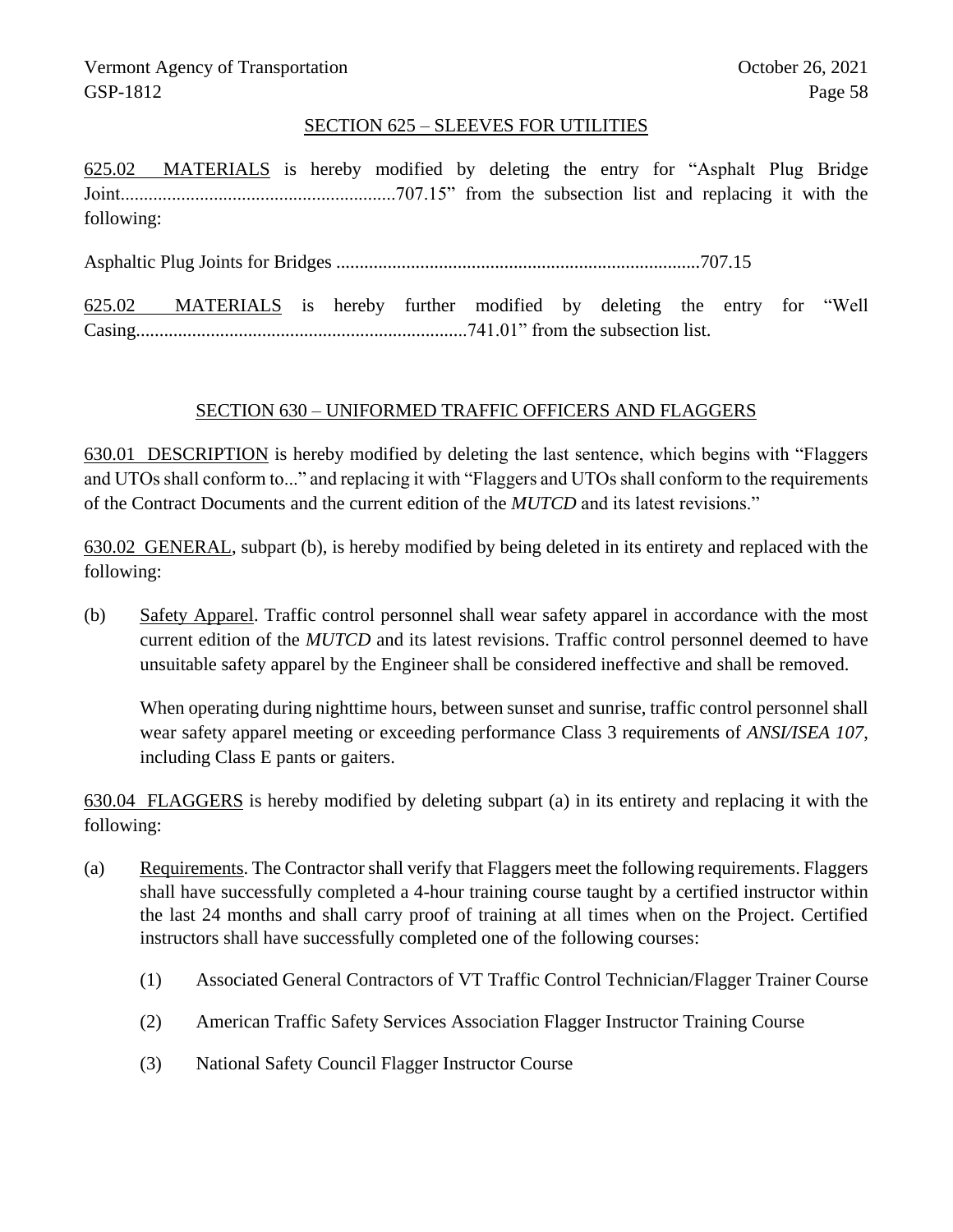# SECTION 631 – FIELD OFFICE

631.02 FIELD OFFICES, subpart (a)(4), is hereby modified by deleting the first paragraph, which begins with "Field Offices shall have…" and ends with "…the Field Office for both services.", in its entirety and replacing it with the following:

> Field Offices shall have independent telephone and internet services such that both can be used simultaneously without impacting functionality. The Contractor shall provide the Engineer with a list of all internet services available at the proposed Field Office location and the Engineer will select the service to be provided. In all cases, internet service shall have a minimum download speed of 4 Mbps and a minimum upload speed of 1 Mbps. The specified internet speeds shall be achieved without using compression algorithms. Jacks for connection to internet and telephone services shall be located at each end of the Field Office for both services.

631.06 TESTING EQUIPMENT, BITUMINOUS is hereby modified by adding the following as the fourth and fifth entries in the list of equipment, immediately following "1 Shovel, round-pointed with D-handle":

- 1 Metal shovel, square-head, 5.5 inch minimum width, with long handle
- 1 Metal spatula, of an appropriate size to clean shovels

631.06 TESTING EQUIPMENT, BITUMINOUS is hereby further modified by adding the following two paragraphs, immediately following "1 Relative humidity pen":

The Contractor shall provide a non-petroleum asphalt release agent for cleaning the bituminous testing equipment.

The Contractor shall provide 7.5 inch x 7.5 inch x 7.5 inch sampling containers meeting the requirements of *AASHTO R 97*. The number of containers provided shall be sufficient for the quantity of bituminous concrete material installed and the sampling frequency identified in the *Materials Sampling Manual*.

631.08 TESTING EQUIPMENT, GROUT is hereby modified by deleting "1 Set of specimen molds meeting the requirements of *AASHTO T 106 M/T 106*" and replacing it with the following:

Specimen molds meeting the requirements of *AASHTO T 106 M/T 106*. The number of molds shall be sufficient to perform both the acceptance testing required for the contract item and any necessary control of work testing. Each specimen mold shall be capable of producing 3 individual cubes.

631.09 METHOD OF MEASUREMENT is hereby modified by deleting the sentence "Upon entering the cost of the submitted bill into the next biweekly estimate, the Engineer will forward the original paid bill to the Construction Office to be retained with the Project records and will place a copy of the paid bill into the field office records." in its entirety.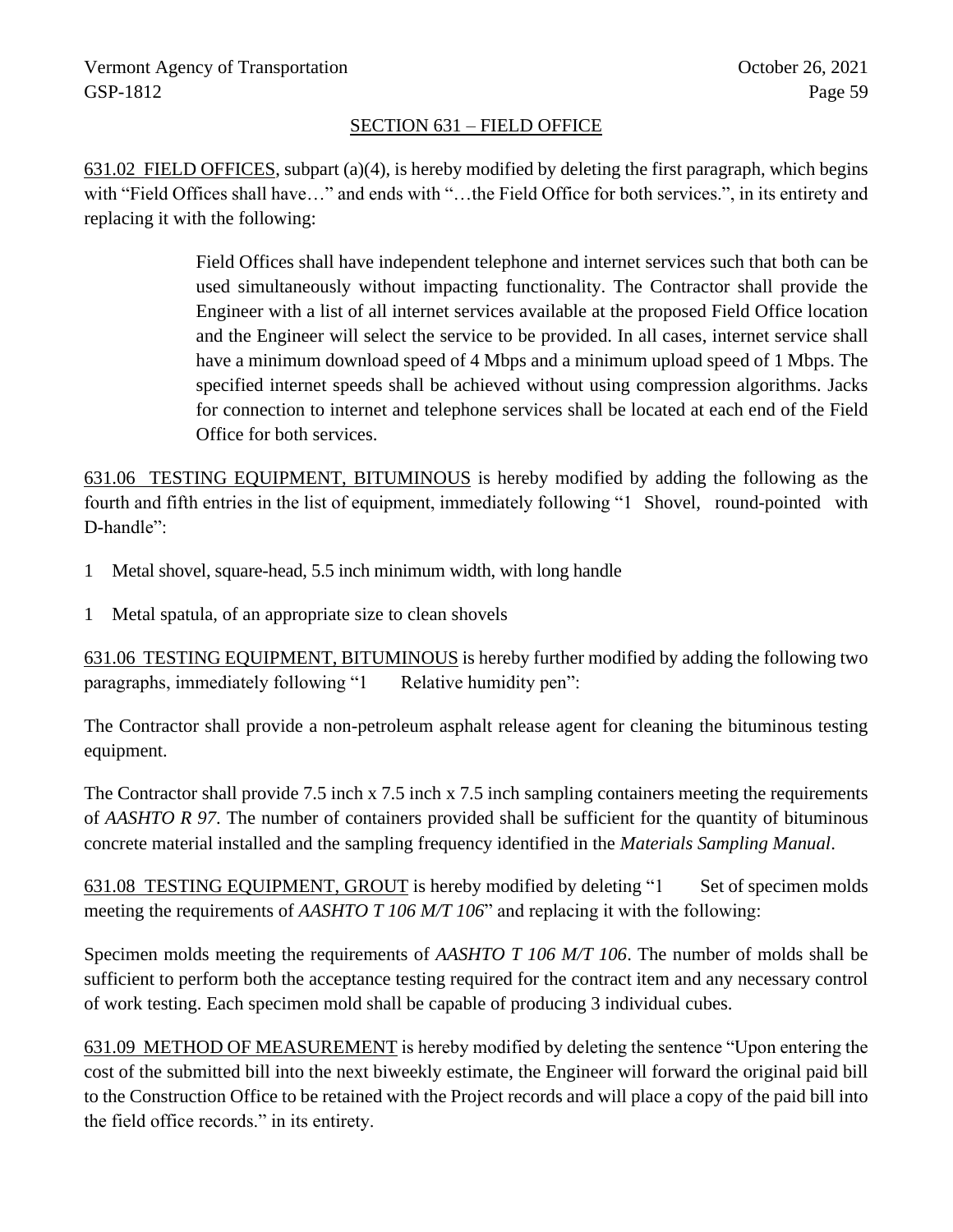# SECTION 641 – TRAFFIC CONTROL

641.02 GENERAL CONSTRUCTION REQUIREMENTS is hereby modified by deleting paragraphs four, five, six and seven in their entirety and replacing them with the following:

(a) Traffic Control. When the Contract includes the Traffic Control Pay Item, the Plans will contain an Agency-designed traffic control plan. The Contractor may implement the Agency-designed plan or submit an alternate traffic control plan for the Project. When the Contractor will implement an Agency-designed traffic control plan, written certification shall be submitted to the Engineer indicating that traffic control will be performed in accordance with the Agency design. An alternate plan may be for the entire traffic control plan of the Project or for revisions to various phases of the Agency's design in the Plans, including the specific location of the lanes where the traffic will be maintained. Any alternate plan submitted shall conform to the latest edition of the *MUTCD*.

For an alternate traffic control plan, Construction Drawings shall be submitted in accordance with Section 105. The submitted alternative plan shall include complete construction details, including all aspects of traffic control, to the same extent provided in the Agency design. The Contractor shall allow the Agency 30 Calendar Days to Review the proposed plan for Conformance before it is to be implemented.

(b) Traffic Control, All-Inclusive. When the Contract includes the Traffic Control, All-Inclusive Pay Item, the Contractor shall design and submit a site-specific traffic control plan in accordance with Section 105. The submitted site-specific plan shall include, for each phase of construction requiring a significant change in temporary traffic control, a narrative description of the proposed temporary traffic control for each phase, including pedestrian accommodations where appropriate, and the major work activities to be completed in each phase.

The submitted site-specific plan shall also include a layout for each phase of construction showing existing lane configurations, existing traffic control devices (signs, signals, and pavement markings), driveways, ramps, and highway intersections, and the location of all proposed temporary traffic control devices, Flaggers, and UTOs. All pertinent dimensions, such as taper lengths, sign spacing, temporary lane widths, and distances from existing traffic control devices shall be labeled.

641.03 TRAFFIC CONTROL DEVICES is hereby modified by adding the following as the thirteenth paragraph, immediately following the phrase "each consisting of a maximum of three lines of eight characters.":

Each PCMS unit shall be tamper-resistant. The control cabinet shall be locked when not in use. Each PCMS shall also have a security system that will only allow access if a code or password is entered. The default code or password shall be changed upon deployment of the PCMS by the Contractor. PCMS boards featuring remote access shall also be password protected.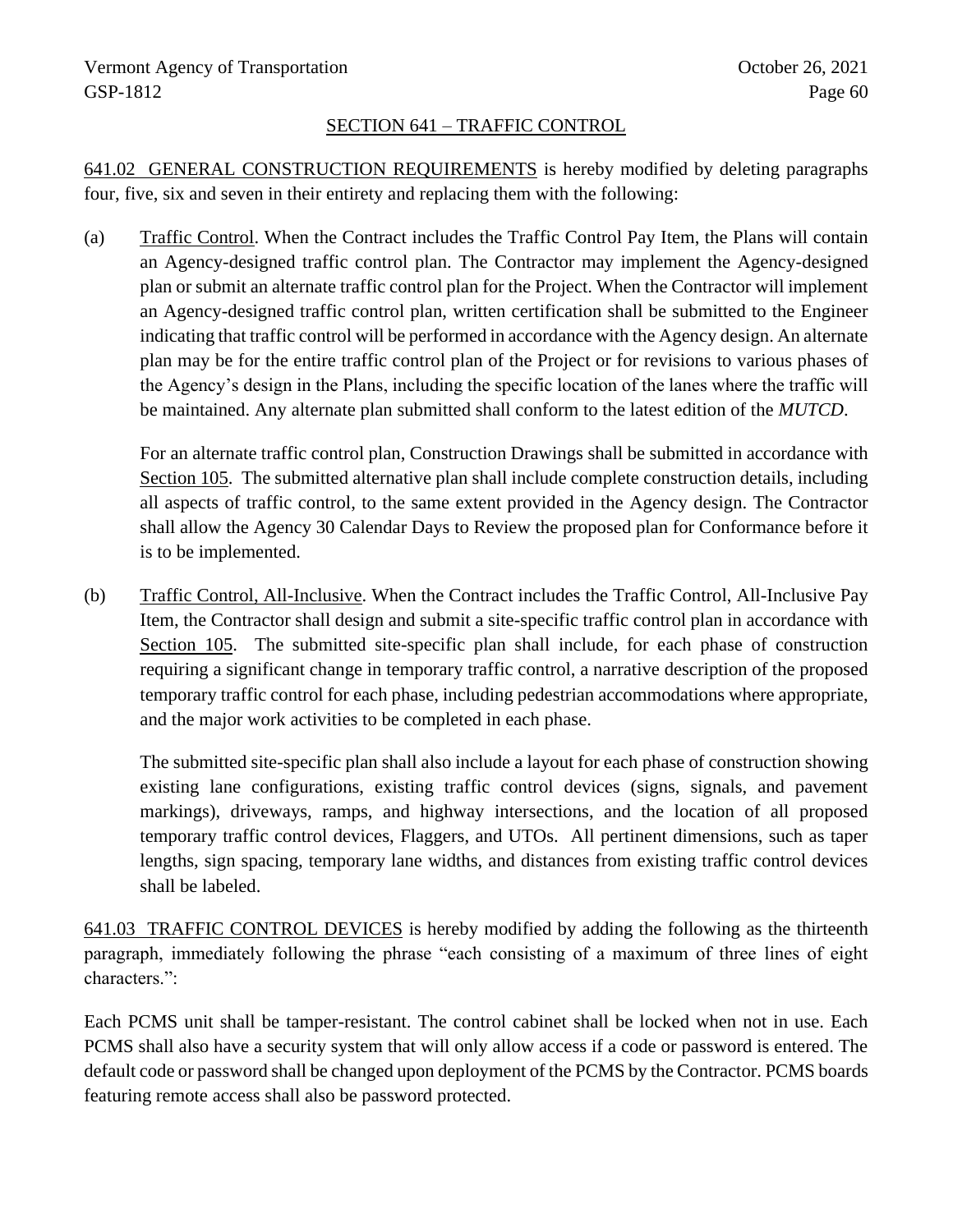641.07 BASIS OF PAYMENT is hereby modified by being deleted in its entirety and replaced with the following:

# 641.07 BASIS OF PAYMENT.

(a) Traffic Control and Traffic Control, All-Inclusive. The accepted quantity of Traffic Control and Traffic Control, All-Inclusive will be paid for at the Contract lump sum price. Payment will be full compensation for designing, preparing, implementing, inspecting, maintaining, and removing the applicable traffic control plan and specified traffic control devices, and for furnishing all labor (including traffic patrol vehicle operators, if used by the Contractor), tools, materials, equipment, and incidentals necessary to complete the work.

Partial payments for Traffic Control and Traffic Control, All-Inclusive will be made as follows:

- (1) The first 15% of the Contract lump sum price will be paid upon receipt of written certification from the Contractor that traffic control will be performed in accordance with the Agency-designed traffic control plan, or upon approval of the Contractor's traffic control plan.
- (2) The remaining 85% of quantity payments will be paid on a prorated basis for the estimated duration of the Contract work remaining.
- (b) Portable Changeable Message Sign and Portable Arrow Board. The accepted quantities of Portable Changeable Message Sign and Portable Arrow Board will be paid for at the Contract Unit Price for each. There will be no payment for any spare units, as they shall be considered incidental to the unit(s) being utilized and paid for through the Contract.

Partial payment for Portable Changeable Message Sign and Portable Arrow Board will be made as follows:

- (1) The first 50% of quantity payments will be made upon the erection of complete Portable Changeable Message Sign(s) and Portable Arrow Board(s) as specified in Subsection 641.06.
- (2) The remaining 50% of quantity payments will be paid on a prorated basis for the estimated duration of the Contract work remaining.

The accepted quantities of Portable Changeable Message Sign Rental and Portable Arrow Board Rental will be paid for at the Contract Unit Price per day. The minimum quantity for payment shall be five days.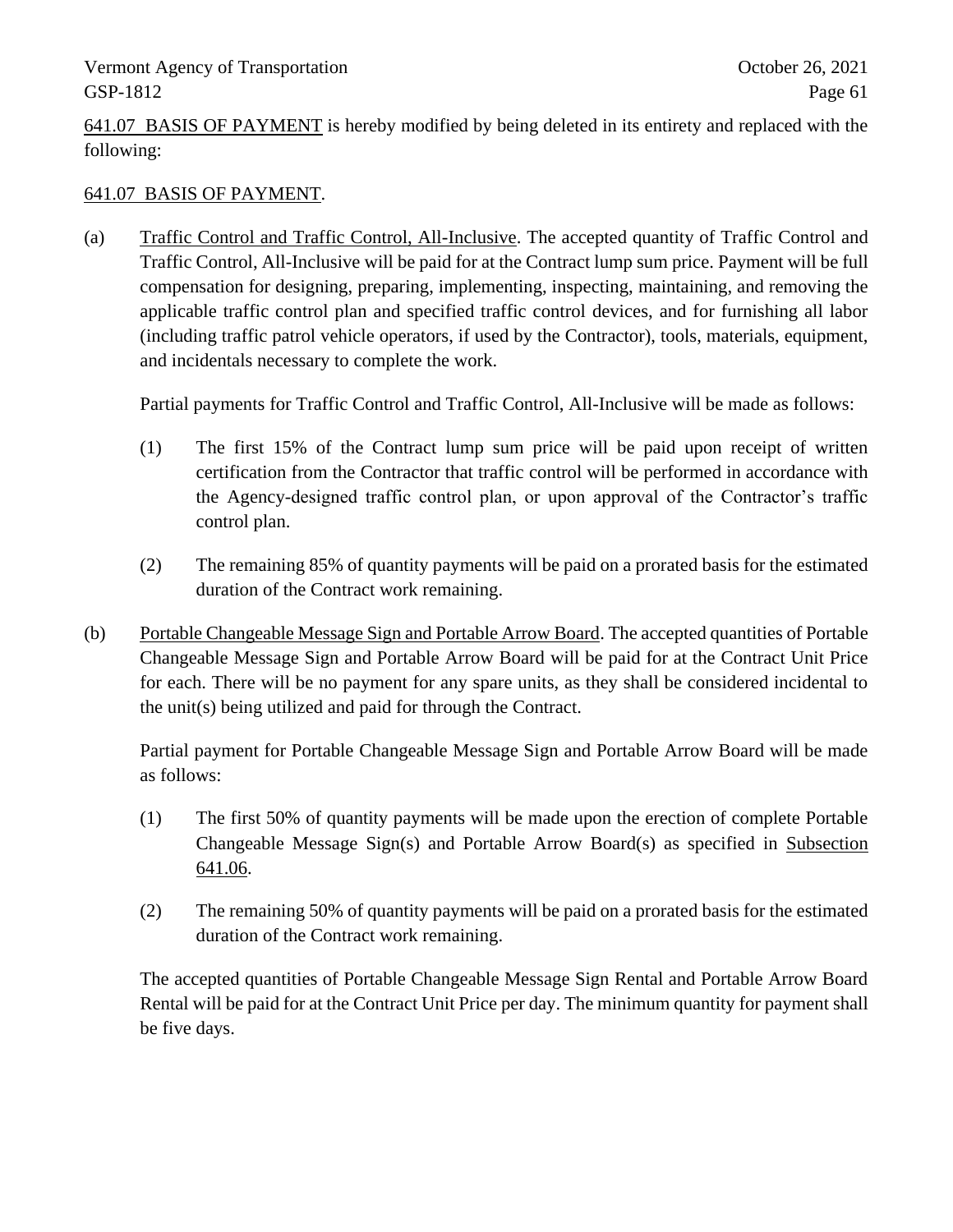Payment for the accepted quantities of Portable Changeable Message Sign, Portable Arrow Board, Portable Changeable Message Sign Rental, and Portable Arrow Board Rental shall be full compensation for furnishing, operating, maintaining, transporting, and installing the unit specified, for removing the unit when it is no longer needed, and for furnishing all labor, tools, equipment, and incidentals necessary to complete the work.

When both Pay Items are in the Contract, a Portable Changeable Message Sign used as a Portable Arrow Board will be paid for at the Contract price for a Portable Arrow Board.

Payment will be made under:

| Pay Item | Pay Unit |
|----------|----------|
|          |          |
|          |          |
|          |          |
|          |          |
|          |          |
|          |          |

# SECTION 646 – RETROREFLECTIVE PAVEMENT MARKINGS

SECTION 646 – RETROREFLECTIVE PAVEMENT MARKINGS is hereby modified by being deleted in its entirety and replaced with the following:

# SECTION 646 – RETROREFLECTIVE PAVEMENT MARKINGS

646.01 DESCRIPTION. This work shall consist of furnishing and placing retroreflective markings, including temporary markings, and necessary signing on roadway pavement and other surfaces.

646.02 MATERIALS. Materials shall meet the requirements of the following Subsections: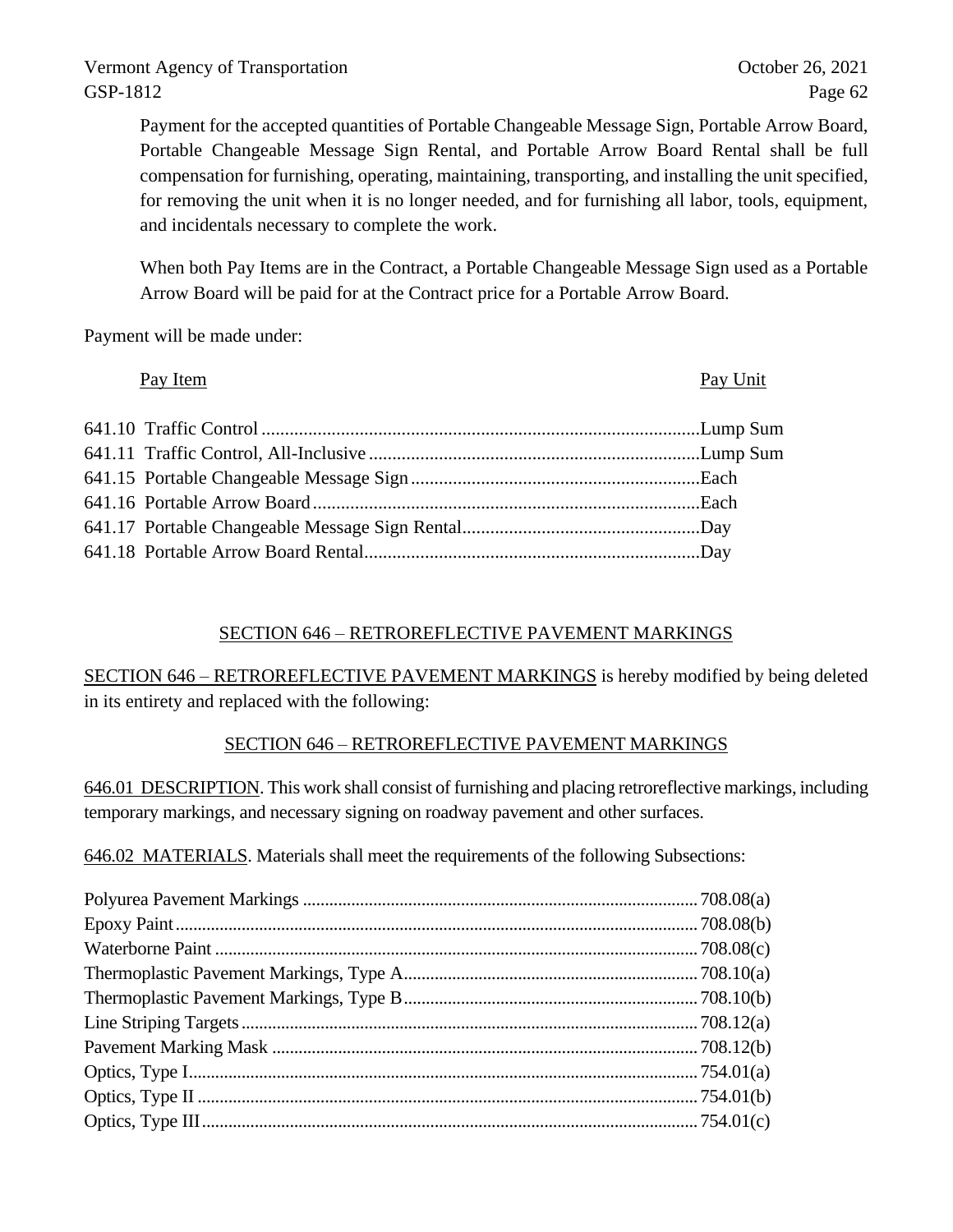Pavement marking materials furnished shall be the ones shown on the Plans or listed in these Specifications as being acceptable for the Project. The Contractor may submit alternate materials for approval in accordance with Subsection 646.15.

#### 646.03 CLASSIFICATION.

- (a) Optics. Glass beads or composite material incorporated into Waterborne Paint and Liquid Durable Pavement Markings that provide different levels of reflectivity.
- (b) Waterborne Paint. Liquid waterborne based paint binder used in permanent and temporary applications.
- (c) Liquid Durable Pavement Markings. Liquid based binder markings that include Epoxy Paint, Polyurea Paint, and Extruded Thermoplastic.
- (d) Preformed Durable Pavement Markings. Preformed durable pavement markings include Preformed Thermoplastic and Pavement Marking Tape, Type A and Pavement Marking Tape, Type B.
- (e) Temporary Pavement Markings. Temporary pavement markings include Pavement Marking Tape, Type C, Pavement Marking Mask, Line Striping Targets, and Paint.

## 646.04 GENERAL APPLICATION OF MARKINGS.

(a) Placement of Markings. Roadway surfaces shall be clean and dry at the time of application of pavement markings. The Engineer will inspect the pavement to determine if conditions are suitable for the placement of markings. The Engineer will check the pavement for cleanliness, moisture content, and temperature; and will check ambient air conditions. The Engineer will make the final determination as to the suitability of Project conditions for the application of pavement markings. Where required, the Contractor shall clean the surface to be marked to the satisfaction of the Engineer to provide for an acceptable bond between the marking and the pavement or surface.

Weather conditions must be adequate to allow the placement and curing of the pavement marking material without violating the manufacturer's requirements.

All markings shall be applied in a neat and professional manner. The lines shall be sharp and clear with no feathered edging or fogging, and precautions shall be taken to prevent tracking by tires of the marking equipment. Adequate quantities of the material shall be applied to assure constant thickness of marking material. Glass beads shall be delivered at a velocity that is at least 60% of ground speed for the application device. Markings shall be applied parallel to the roadway centerline or as shown on the Plans with no unsightly deviations.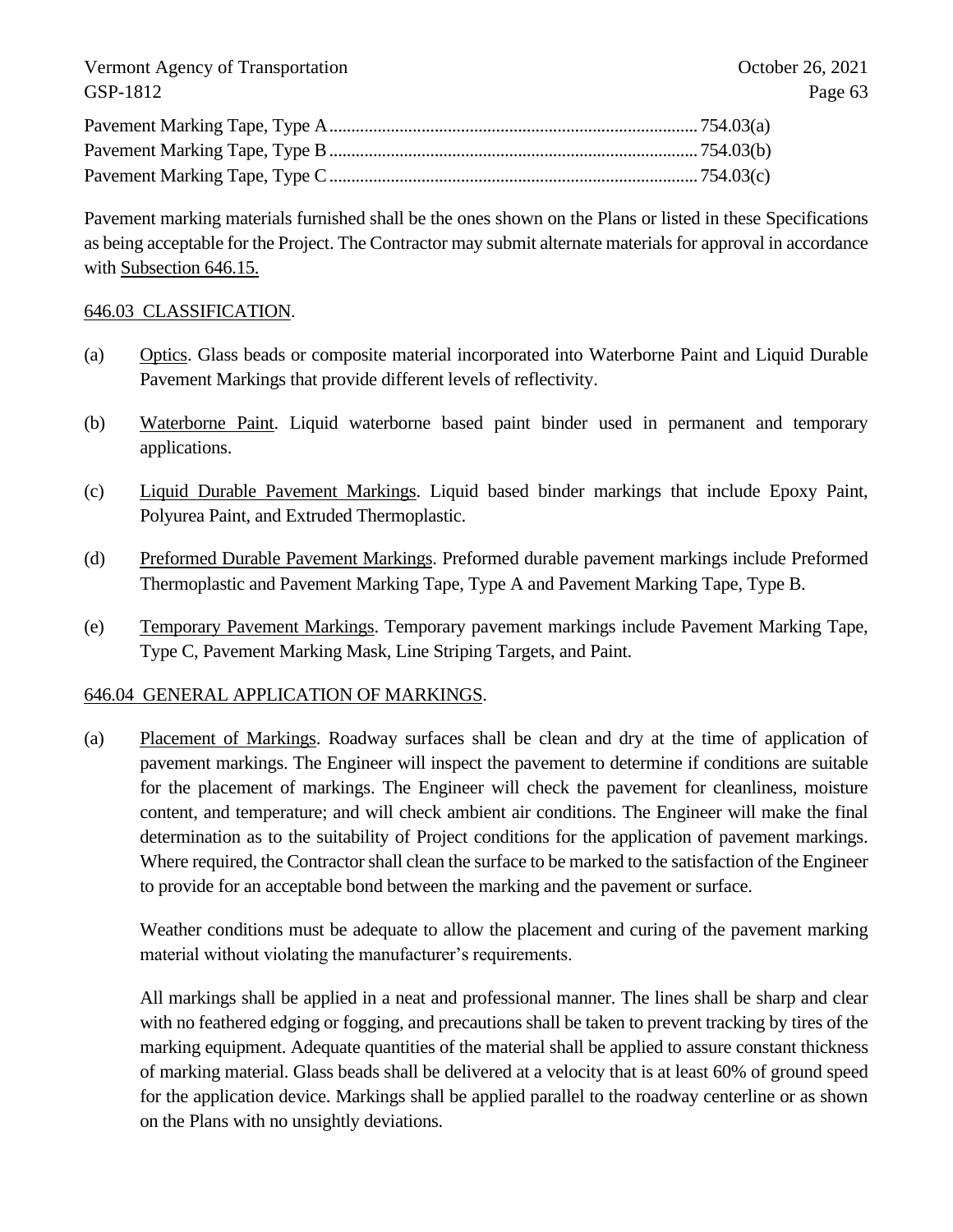After application, markings shall be protected from crossing vehicles for a time at least equivalent to the drying time of the marking material used, according to manufacturer's recommendations. Markings shall be protected from the moment of application until they are sufficiently dry to bear traffic without damage to the marking, tracking, or adhering to vehicle tires.

Any pavement marking materials spilled or tracked on the roadway surfaces shall be removed by the Contractor to the satisfaction of the Engineer and at no additional cost to the Agency. The method of removal shall be acceptable to the Engineer and not injurious to the roadway or other surfaces.

All temporary pavement markings, including line striping targets when used, shall be applied so that at the end of each working day, all centerlines, edge-line, island markings, gore markings, lane lines, special markings, etc. are in place on all paved surfaces where traffic will be maintained. During paving and milling, work shall be scheduled so that the pavement markings are complete immediately after the paving and milling operations cease for the day.

When line striping targets (LSTs) are not shown on the Plans but are used as a short-term substitute for other temporary pavement markings, they shall be placed as directed by the Engineer and will be paid for as the equivalent quantity of temporary pavement marking for which the LSTs are substituted. However, if the Engineer determines it is necessary to replace those temporary LSTs with either more LSTs or the actual temporary pavement markings designated for that particular location, no further payment for the temporary pavement markings at that particular location will be made.

At all times, the Contractor shall have on hand on the Project all necessary materials, equipment, and labor to place any and all necessary interim pavement markings, including temporary line striping targets, required by the Plans or as directed by the Engineer. The markings shall be paid for under the appropriate Contract items.

All permanent markings shall be placed within 14 calendar days of paving the wearing surface. Temporary pavement markings shall be removed concurrent with the placement of permanent pavement markings.

Failure on the part of the Contractor to comply with the provisions of this part of the specifications may be grounds for suspension of biweekly estimate payments for the Contract in accordance with Subsection 105.01(b), until the required work is performed to the satisfaction of the Engineer.

- (b) Weather Limitations.
	- (1) At the time of application of painted markings, the temperature of the surface to be painted shall be a minimum of 50°F and the ambient air temperature shall be 50°F and rising. Ambient hygrometric conditions required for drying within a 20-minute period shall exist or painting shall be suspended.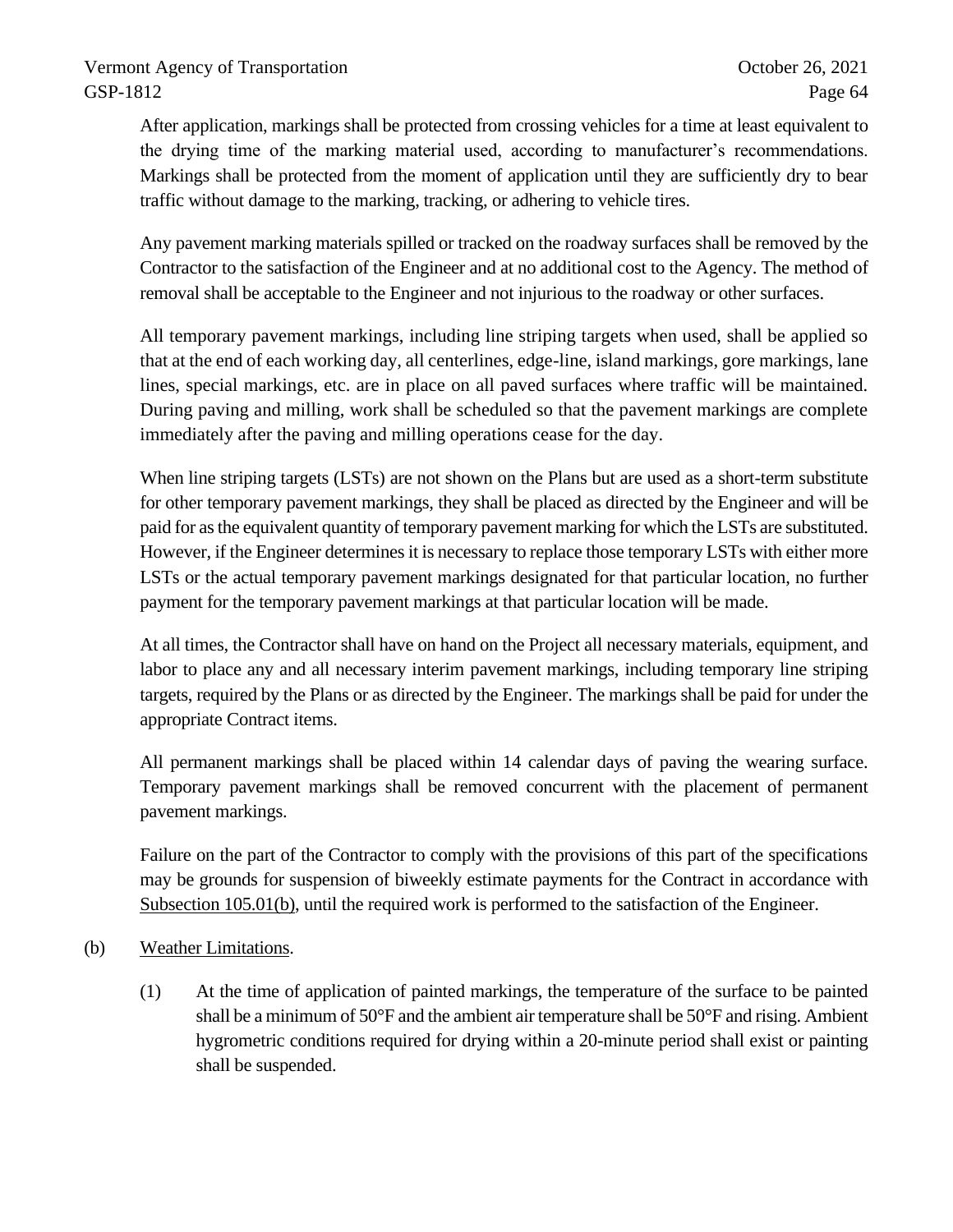At the time of application of durable pavement markings, the pavement surface and ambient air temperatures shall be as per the manufacturer's published specified application temperatures, and the dew point shall be 5°F or more below the ambient air temperature. If the manufacturer's published recommendations are unavailable, the pavement surface and ambient air temperatures shall both be a minimum of 50°F. Durable pavement markings shall be installed in the same calendar year that the wearing course of pavement is placed.

- (2) If weather conditions do not permit the application of durable markings prior to November 15<sup>th</sup>, paint will be applied in accordance with this section and Section 754.
- (3) When it is in the public interest, the Engineer may authorize the application of pavement markings under conditions that vary from these limitations or the manufacturer's published recommendations.
- (c) Layout and Control. Once the wearing course has been placed, the Engineer will establish the layout for the permanent centerline traffic markings, including passing zones, breaks for town highways and side roads, and any other items required for the centerline markings. The Contractor shall be responsible for laying out all non-centerline markings. The pattern of painted, durable, or temporary markings shall be as follows, unless otherwise shown in the Contract or directed by the Engineer.
	- (1) Centerline Markings. Centerline markings shall be positioned at the geometric center of the roads or as shown in the Plans. Solid (barrier) lines and dashed lines shall start and end at points shown on the Plans or as directed by the Engineer. A dashed line shall consist of 10 foot  $\pm$  6 inch line segments, and 30 foot  $\pm$  6 inch spaces. The spacing between a double barrier line and between a barrier line and a dashed line shall be the same width as the lines. The width of centerlines shall be as shown on the Plans,  $\pm$  1/4 inch.
	- (2) Edge Line Markings. Edge line markings shall be applied along both edges of the road, as shown on the Plans or as directed by the Engineer. Edge lines shall be discontinued through intersections of paved public side roads, unless otherwise shown on the Plans. The width of edge lines shall be as shown on the Plans,  $\pm$  1/4 inch.
	- (3) Dotted Line. Dotted lines shall be positioned as shown on the Plans or as directed by the Engineer. A dotted line shall consist of 3 foot  $\pm$  2 inch line segments, and 9 foot  $\pm$  2 inch spaces, unless otherwise specified in the Contract documents. The width of dotted lines shall be as shown on the Plans,  $\pm$  1/4 inch.
	- (4) Control. The Contractor shall provide the necessary horizontal and longitudinal control to keep all longitudinal lines within 2 inches of their designated locations.

In addition, on tangents, the Contractor shall not allow longitudinal lines to vary from either side of a straight line by more than 1 inch in 100 feet.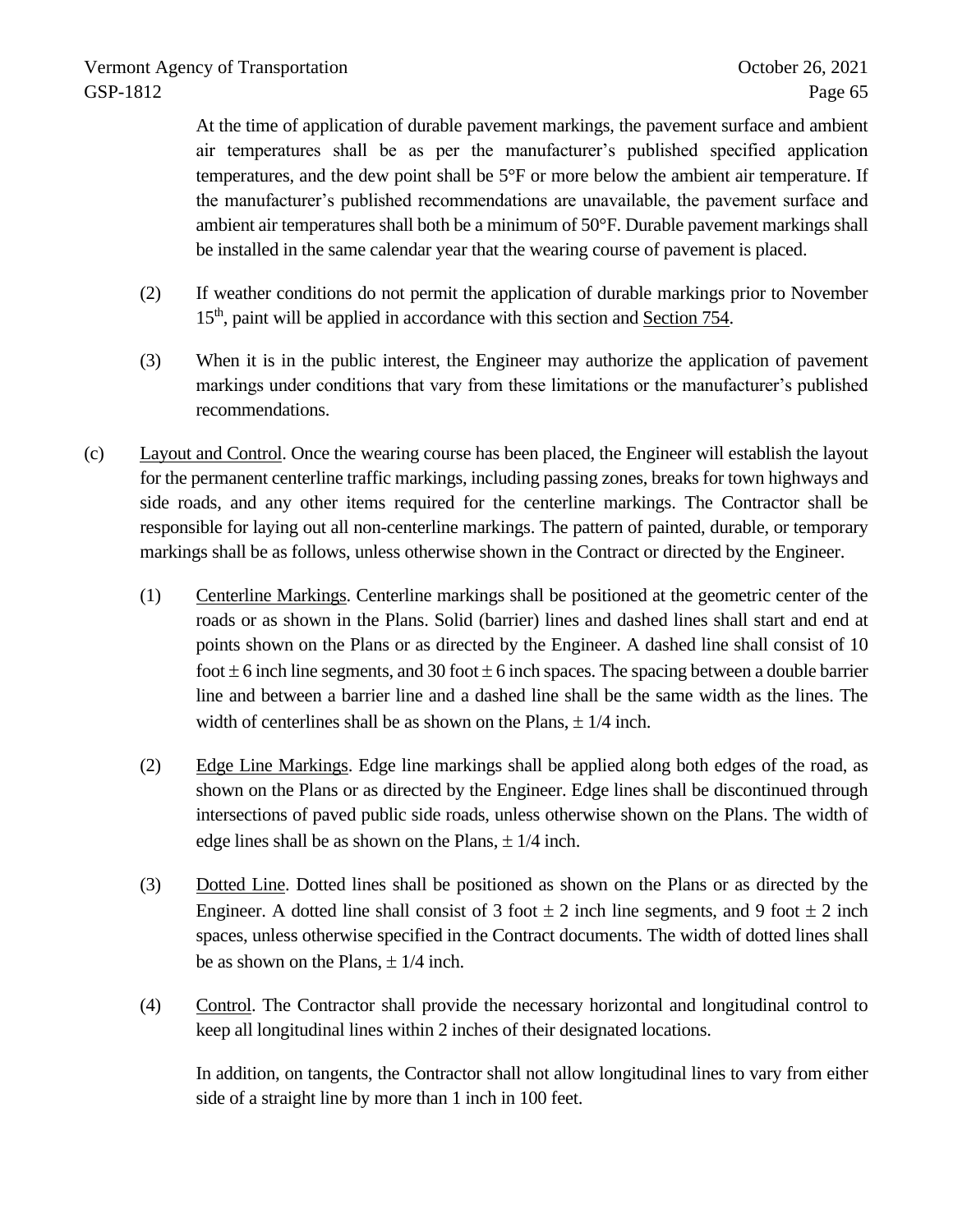- (5) Gaps and Overlaps. When applying durable diagonal pavement markings that are to be enclosed within durable long line borders, the Contractor shall apply the diagonals in such a manner as to allow a maximum of a single overlap and no gaps between the diagonals and the long lines.
- (d) Application Equipment. The pavement marking equipment shall meet the approval of the Engineer and shall be maintained in working condition at all times. The pavement marking equipment shall be of standard commercial manufacture of the type capable of satisfactorily applying the designated material at required application temperatures and rates, and in accordance with the manufacturer's recommended application practices.

For long line markings, each machine shall be capable of applying two separate stripes, either solid or dashed, at the same time. Each applicator shall be equipped with satisfactory cutoffs that will apply broken, dashed, or dotted lines automatically.

Each applicator shall have a mechanical bead dispenser that will operate simultaneously with the applicator and distribute the beads in a uniform pattern at the rate specified over the entire surface area of the marking. The bead placement device shall maximize bead embedment in the marking material. Each applicator shall also be equipped with line guides suitable to the Engineer.

Equipment for application shall be mobile and maneuverable to the extent that straight lines can be followed and normal curves can be made in a true arc. Equipment shall include adequate process controls to regulate the application of marking materials and maintain required temperatures, pressures, and delivery speed of components in the pavement marking.

The pavement marking equipment shall be operated in accordance with recommendations of the equipment manufacturer, unless otherwise directed by the Engineer. Operating speeds shall be such as to provide uniformity and the specified wet or dry film thicknesses.

The application equipment shall be so constructed as to ensure continuous uniformity in the dimensions of stripes. The applicator shall provide a means for cleanly cutting off stripe ends squarely and shall provide a method of applying dashed and dotted lines. The equipment shall be capable of applying varying widths of traffic markings.

Pavement marking vehicles shall operate in the lane for traffic moving in the same direction; they shall not encroach into the lane for opposing traffic flow. Exceptions to this requirement shall be approved in writing by the Engineer.

Equipment to be used for determining temperature, moisture, and material thickness including, but not limited to, a thermometer and a micrometer are specified in Subsection 631.06.

(e) Documentation Requirements. The Contractor shall provide to the Agency a written daily installation report of the application for all projects 2 miles or greater in length. The report shall include the following: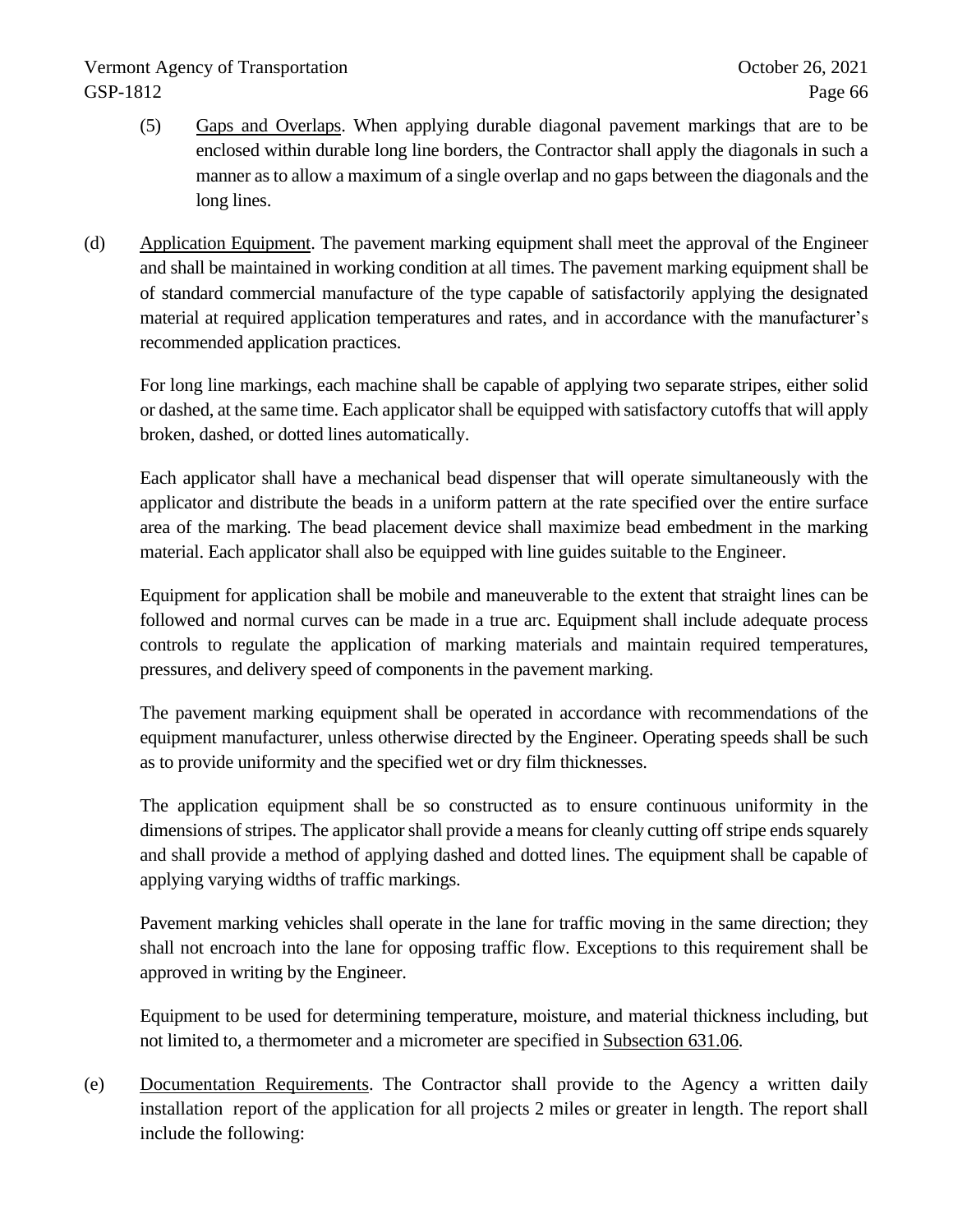- (1) Date of installation report.
- (2) Date and beginning and ending time of application.
- (3) Striping Contractor.
- (4) The highway number, highway name and town name with the beginning and ending reference points.
- (5) Approved mix design number.
- (6) Designation of the marking being applied (LEL Left Edge Line, REL Right Edge Line, CL – Centerline, LL – Lane Line).
- (7) Width of marking applied.
- (8) Vendor and product (binder and optics).
- (9) Lot numbers of products used.
- (10) Specific weight of binder lots used in pounds per gallon.
- (11) Weight in pounds and/or volume in gallons of binder used by color.
- (12) Weight in pounds of reflective glass beads/elements used.
- (13) Number of optic drops.
- (14) Optic types per each drop.
- (15) Pavement surface temperature (℉).
- (16) Air temperature  $(°F)$ .
- $(17)$  Dew point ( $\degree$ F).
- (18) Humidity (percent).
- (19) Dates of retroreflectivity testing.
- (20) Reflectometer model.
- (21) Reflectometer factory calibration date.
- (22) Retroreflectivity testing values.
- (23) Retroreflectivity testing locations.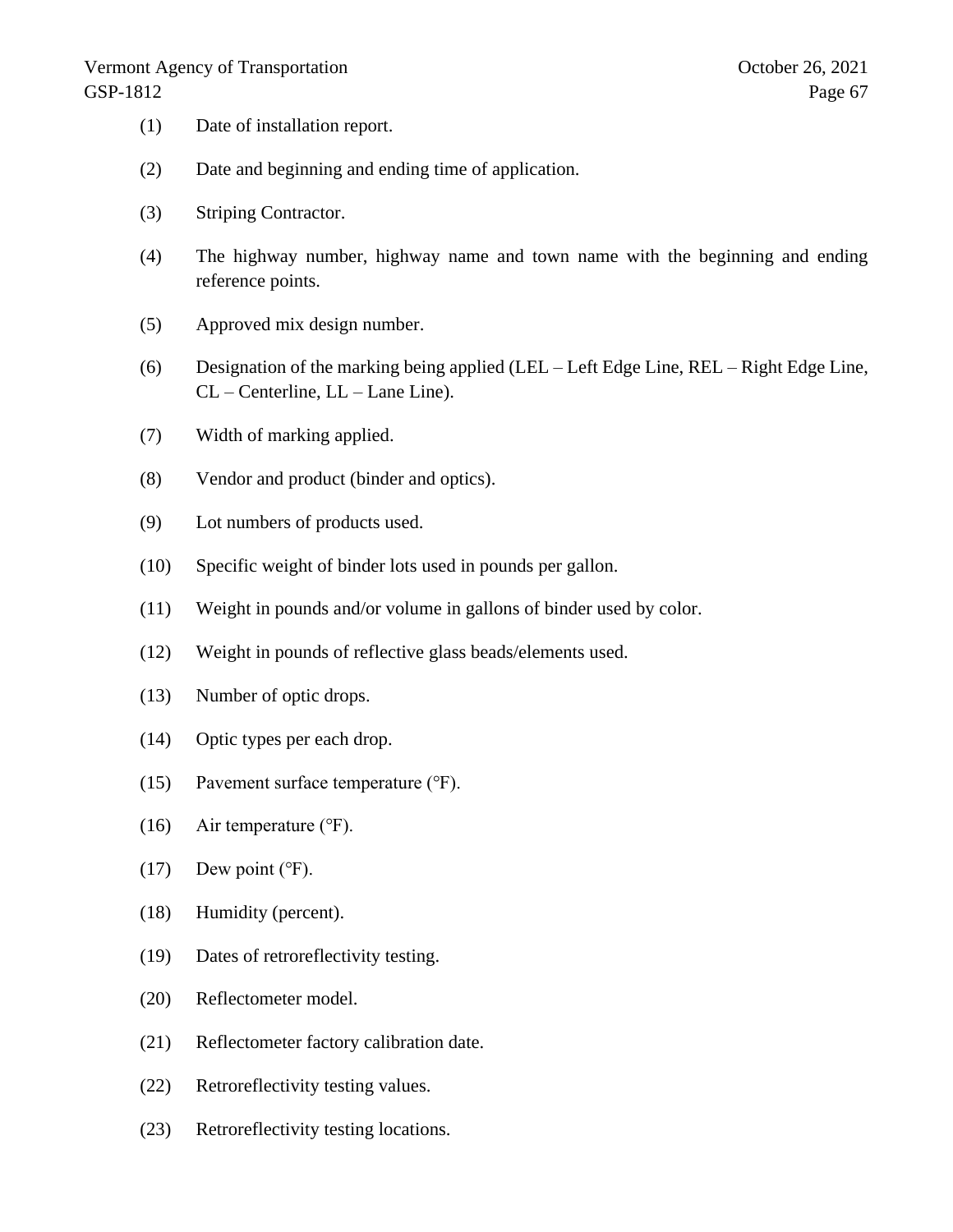646.05 PAVEMENT MARKING MIX DESIGN. The Contractor shall submit a pavement marking mix design for liquid durable pavement markings. Any change to the mix design will need to be resubmitted and reviewed for conformance in accordance with the requirements of Section 105. The mix design shall include:

- (a) Application.
	- (1) Pavement type (e.g. Superpave Type IVS, Bonded Wearing Course Type C)
	- (2) Whether the markings are to be surface applied or recessed

#### (b) Binder.

- (1) Liquid durable type
- (2) Product name
- (3) Thickness in mils
- (4) Color

#### (c) Optics.

- (1) Optic types
- (2) Product names
- (3) Optic drops
	- a. Number of optic drops
	- b. Drop rates
	- c. Composition of optic drops

## (d) Minimum Retroreflectivity Values.

The Contractor shall submit a Letter of Intent a minimum of 14 calendar days prior to the start of production identifying the approved mix designs intended to be used for that particular Contract. Letters of Intent shall be submitted electronically. The Letter of Intent shall include the Contract name and number, pay item numbers, and mix design number. Usage of the mix design on Agency projects will not be authorized without the Letter of Intent being approved by the Engineer.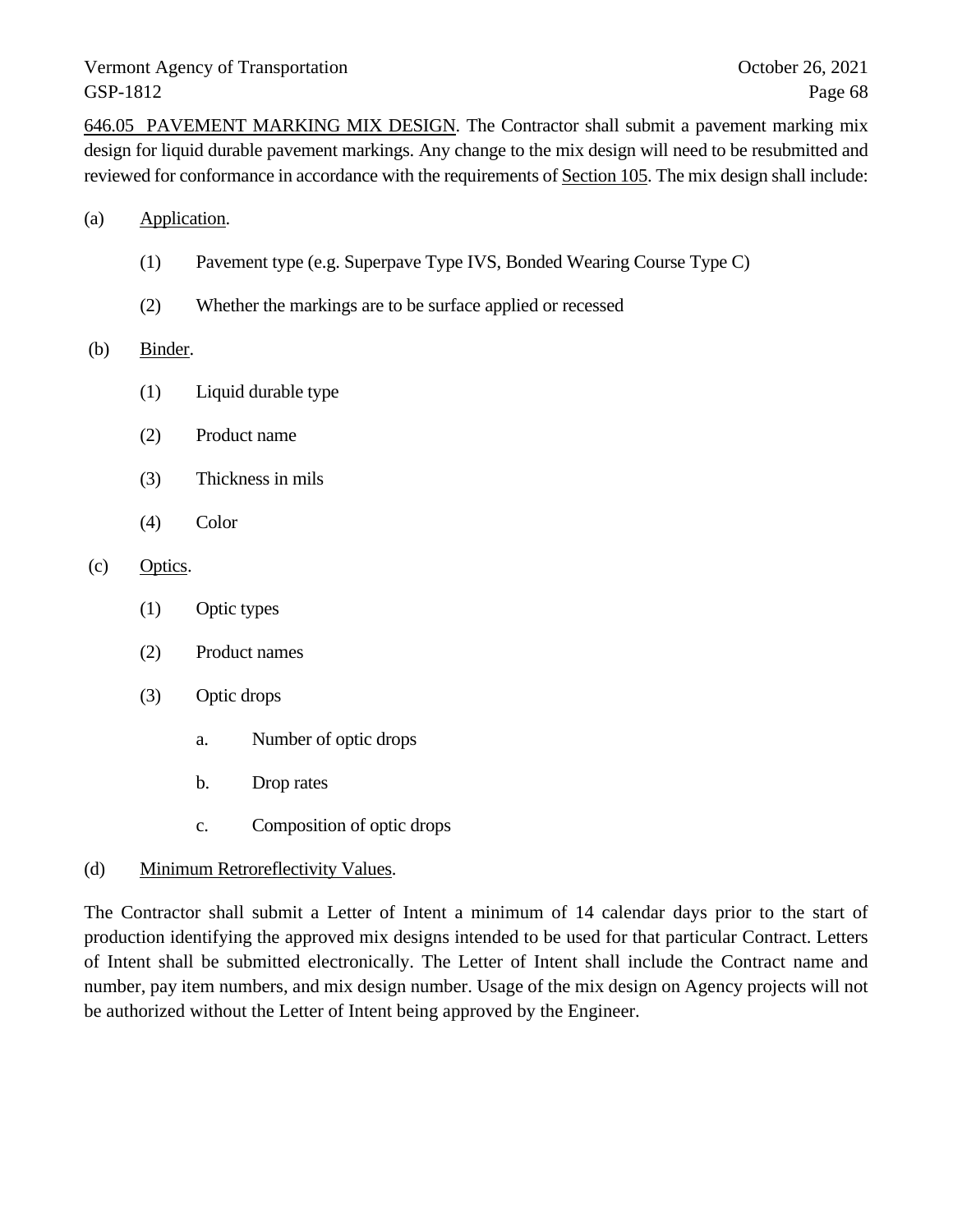## 646.06 WATERBORNE PAINT PAVEMENT MARKINGS.

(a) Application Requirements. Waterborne paint application shall be in accordance with the manufacturer's recommendations. The material shall be applied in a smooth uniform coat, free from excessively thick or thin film placement.

Liquid tanks on paint application equipment shall be equipped with mechanical agitators. Beads shall be conditioned to provide a smooth uniform rate of release. All materials shall be maintained in the condition recommended by the marking manufacturer prior to and at the time of marking.

- (1) Mil Thickness. The markings shall be applied at a rate to create a uniform wet film in-place minimum thickness as follows, unless otherwise specified in the Contract:
	- a. 20 mils for pavement constructed under the same Contract as the markings.
	- b. 15 mils for all other pavement surfaces.
- (2) Retroreflectivity. Optics, Type I shall be uniformly applied across the width of the line at a rate of 8.0 pounds per gallon of paint. The Contractor shall provide the Engineer with the optic drop on rates of all optic materials and daily binder application rates.

## 646.07 EPOXY PAINT.

- (a) Application Requirements. Epoxy paint application shall be in accordance with the manufacturer's recommendations. Mixing of the epoxy reagents shall be complete prior to the placement of the marking. Failure of the epoxy to set to a hard condition shall be grounds for rejection.
	- (1) Mil Thickness. The markings shall be applied at a rate to create a uniform wet film in-place minimum thickness as follows, unless otherwise specified in the Contract:
		- a. 25 mils for bonded wearing course constructed under the same Contract as the markings.
		- b. 18 mils for all other pavement surfaces.
	- (2) Retroreflectivity.
		- a. Surface Applied Application. Initial dry retroreflectivity minimums for surface applied epoxy shall be 300 millicandelas per square meter per lux  $(mcd/m^2/lx)$  for yellow markings and 400 mcd/m<sup>2</sup>/lx for white markings. For surface applied markings, optics shall be applied in either one or two drops. Optics, Type I and/or Optics, Type II reflective media shall be applied at a minimum rate of 12 pounds per gallon.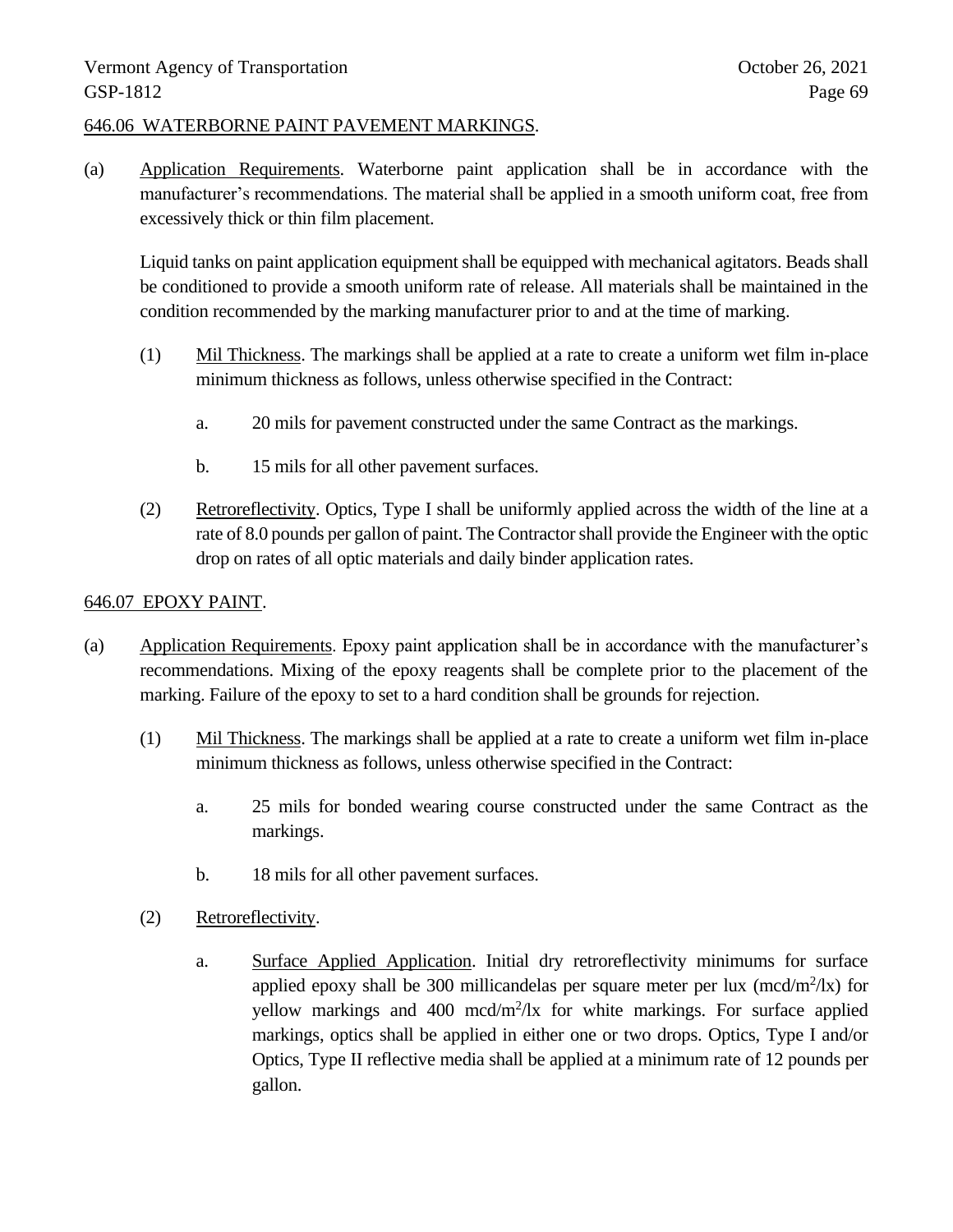b. Recessed Application. Initial dry retroreflectivity minimums for recessed epoxy shall be 400 mcd/m<sup>2</sup>/lx for yellow markings and 600 mcd/m<sup>2</sup>/lx for white markings per *ASTM E 1710*. The wet average initial retroreflectivity of the markings shall be 300 mcd/m<sup>2</sup>/lx for yellow and 375 mcd/m<sup>2</sup>/lx for white per *ASTM E 2177*.

For recessed markings, optics shall be applied in two drops. The first drop shall include Optics, Type III and be applied at a minimum rate of 5 pounds per 100 square feet. The second drop shall be Optics, Type II and be applied at a minimum rate of 8 pounds per gallon.

# 646.08 POLYUREA.

- (a) Application Requirements. Polyurea paint application shall be in accordance with the manufacturer's recommendations. Mixing of the polyurea reagents shall be complete prior to the placement of the marking. Failure of the polyurea to set to a hard condition shall be grounds for rejection.
	- (1) Mil Thickness. Polyurea paint shall be applied at a rate to create a uniform wet film in-place minimum thickness as follows, unless otherwise specified in the Contract:
		- a. 25 mils for bonded wearing course constructed under the same Contract as the markings.
		- b. 18 mils for all other pavement surfaces.
	- (2) Retroreflectivity.
		- a. Surface Applied Application. Initial dry retroreflectivity minimums for surfaceapplied polyurea shall be 300 mcd/m<sup>2</sup>/lx for yellow markings and 400 mcd/m<sup>2</sup>/lx for white markings.

For surface applied markings, optics shall be applied in either one or two drops. Optics, Type I and/or Optics, Type II reflective media shall be applied at a minimum rate of 10 pounds per gallon.

b. Recessed Application. Initial dry retroreflectivity minimums for recessed polyurea shall be 400 mcd/m<sup>2</sup>/lx for yellow markings and 600 mcd/m<sup>2</sup>/lx for white markings per *ASTM E 1710*. The wet average initial retroreflectivity of the markings shall be 300 mcd/m<sup>2</sup> /lx for yellow and 375 mcd/m<sup>2</sup> /lx for white per *ASTM E 2177*.

For recessed markings, optics shall be applied in two drops. The first drop shall include Optics, Type III and be applied at a minimum rate of 5 pounds per 100 square feet. The second drop shall be Optics, Type II and be applied at a minimum rate of 8 pounds per gallon.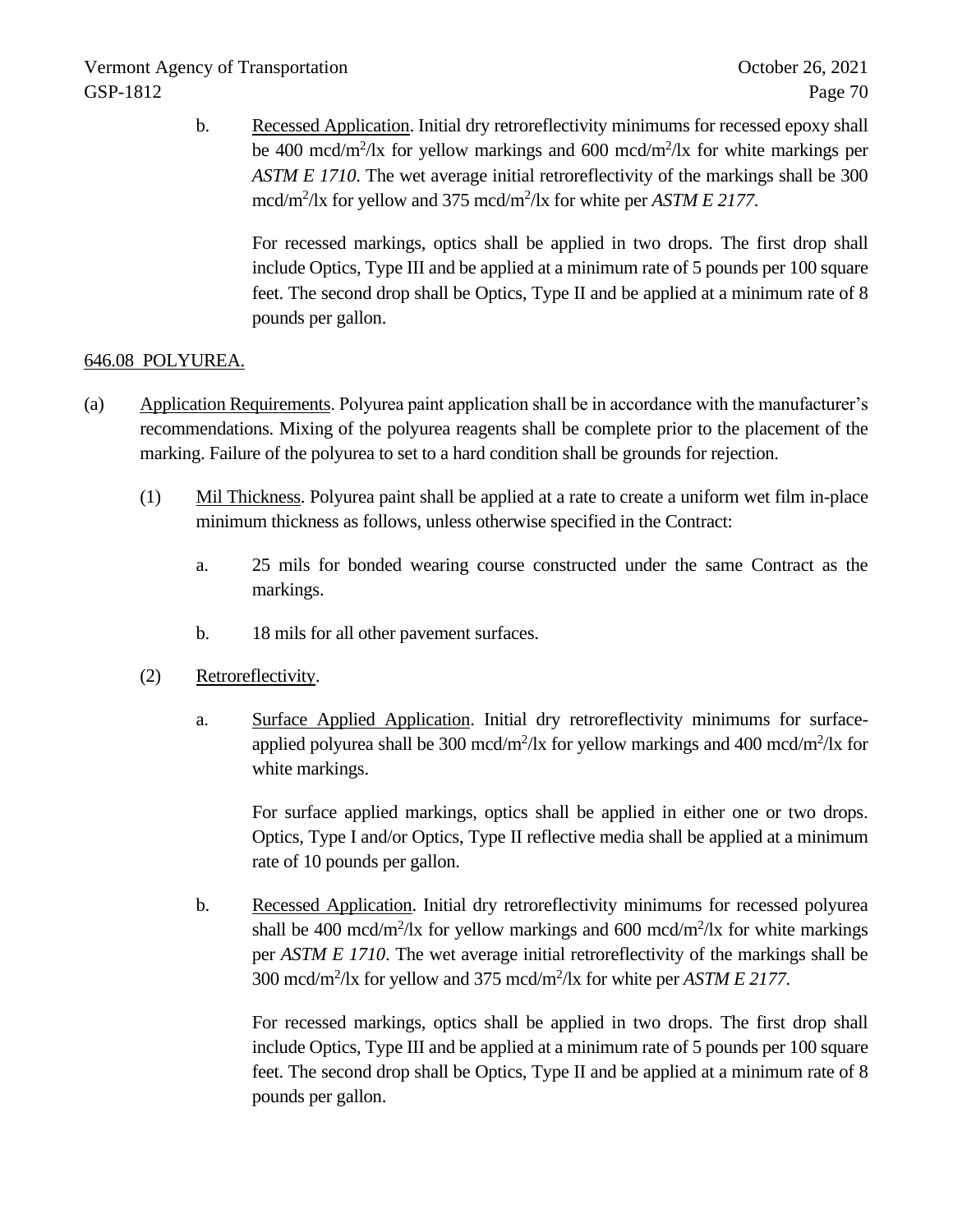646.09 EXTRUDED THERMOPLASTIC. Extruded thermoplastic markings shall be Thermoplastic Pavement Markings, Type A meeting the requirements of Subsection 708.10. The thermoplastic pavement marking compound shall be extruded onto the pavement surface in a molten state. The temperature of the material shall not exceed the manufacturer's recommended heating temperature or rate of temperature increase. The surface shall be properly prepared for receipt of the marking material, including surface roughness, cleanliness, and moisture levels. The surface shall be primed when the manufacturer's recommendations require priming.

Following an application of glass beads to the marking surface, and upon cooling to normal pavement temperatures, the resultant marking shall be an adherent retroreflective stripe of the specified thickness and width that is capable of resisting deformation by traffic.

(a) Thermoplastic Application Equipment. Thermoplastic application equipment shall be approved by the Engineer prior to the start of work.

Thermoplastic material shall be applied to the pavement surface by the extrusion method, wherein the bottom of the extrusion shoe is the pavement and the top and other three sides are contained by, or are part of, suitable equipment for maintaining the temperature and controlling the flow of material. The fourth side contains the extrusion opening.

The ribbon extrusion method will not be permitted for the application of extruded thermoplastic material.

The equipment used for the placement of extruded thermoplastic pavement markings shall be of two general types:

(1) Mobile Applicator Equipment. The mobile applicator shall be defined as truck-mounted equipment designed to apply thermoplastic by the extrusion method. The unit shall be equipped to apply the thermoplastic material at temperatures exceeding 400°F, and at the widths and thicknesses specified herein. The mobile unit shall be capable of operating continuously and/or installing a minimum of 3.8 miles of longitudinal markings in an eighthour day.

The mobile unit shall be equipped with extrusion shoes and shall be capable of simultaneously marking edge lines and/or two centerline stripes. The extrusion shoes shall be closed, heat-jacketed or suitably insulated units, and shall hold the molten thermoplastic at a temperature between 400°F and 435°F.

The mobile unit shall be capable of extruding a line from 4 inches to 8 inches wide. Material temperature gauges shall be affixed, adjacent to or incorporated in the extrusion shoe, in such a manner as to be visible and capable of monitoring the composition temperature throughout the marking operation.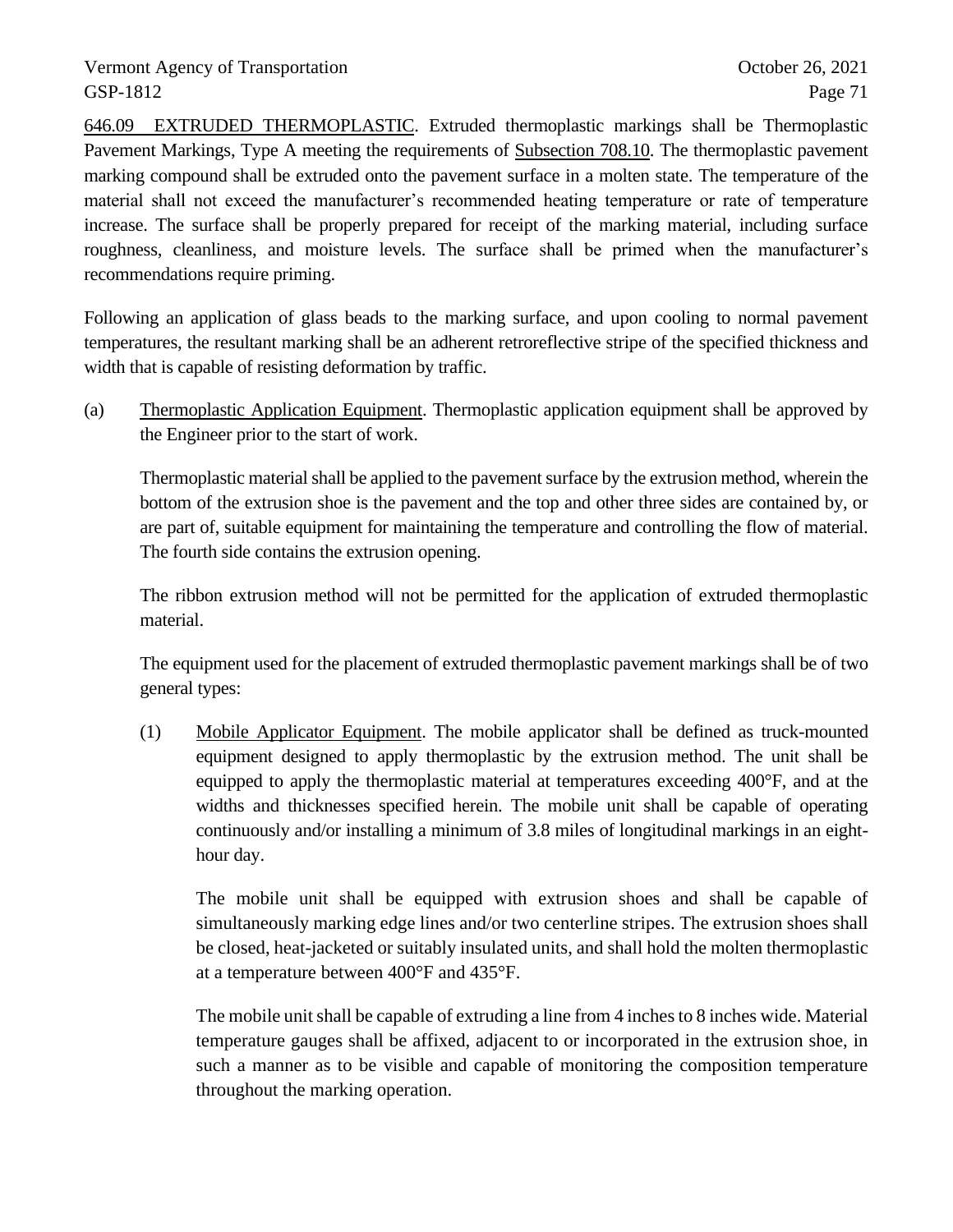The mobile unit shall be equipped with an electronic and programmable line pattern control system, or mechanical system, to be capable of applying dashed, dotted, or solid lines in any sequence and through any extrusion shoe in any cycle length.

(2) Portable Applicator Equipment. The portable applicator shall be defined as hand-operated equipment specifically designed for placing thermoplastic installations such as crosswalks, stop bars, legends, arrows, and short lengths of lane lines, edge lines, and centerlines. The portable applicator shall be capable of applying thermoplastic markings by the extrusion method.

It is intended that the portable applicator will be loaded with hot thermoplastic composition from the melting kettles or that the material will be melted by an integral "melting stack" when so equipped. The portable applicator shall be equipped with all the necessary components, including a material storage reservoir, bead dispenser, extrusion shoe and heating accessories.

The portable applicator shall be capable of holding the molten thermoplastic at a temperature of between 400°F and 435°F, and of extruding a line from 4 inches to 8 inches wide in 2-inch increments.

Material temperature gauges shall be affixed, adjacent to or incorporated in the extrusion shoe, in such a manner as to be visible and capable of monitoring the composition temperature throughout the marking operation. If a machine, as manufactured, cannot be equipped with gauges at the extrusion shoe, the Engineer may approve an alternate method of monitoring the composition temperature at the point of deposition.

- (b) Application Requirements. Bituminous concrete primer shall be applied to pavements older than two years at the application rates and procedures recommended by the thermoplastic material manufacturer. Primer shall be applied under such conditions, at such rates and thicknesses, and of a type as is recommended by the thermoplastic material manufacturer.
	- (1) Mil Thickness. All extruded markings shall be applied at the specified width and at a uniform hot film in-place minimum thickness of 105 mils.
	- (2) Retroreflectivity.
		- a. Surface Applied Application. Initial dry retroreflectivity minimums for surfaceapplied extruded thermoplastic shall be  $300 \text{ mod/m}^2/\text{lx}$  for yellow markings and  $400$ mcd/m<sup>2</sup>/lx for white markings.

For surface applied markings, optics shall be applied in either one or two drops. Optics, Type I and/or Optics, Type II reflective media shall be applied at a minimum rate of 8 pounds per square foot.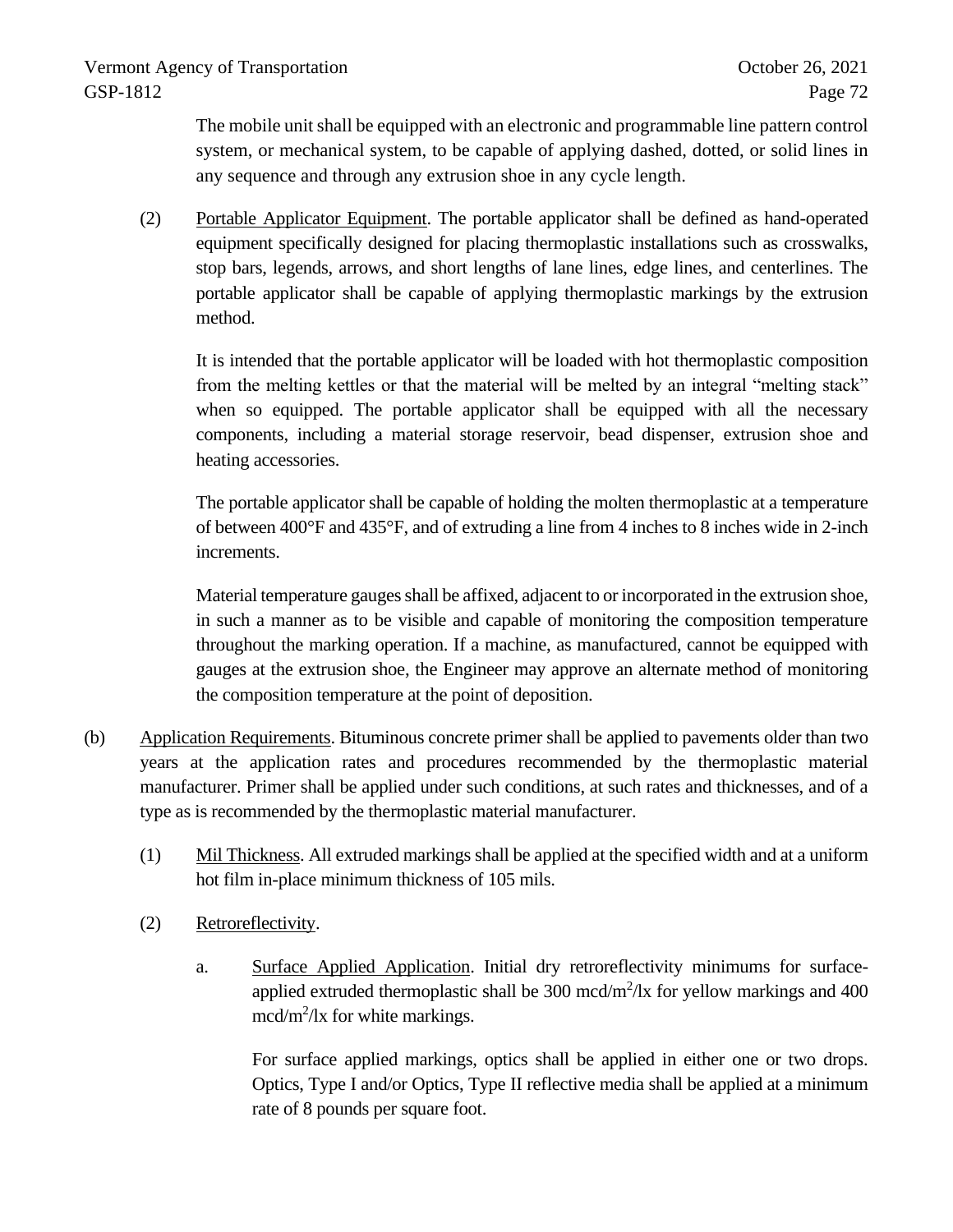b. Recessed Application. Initial dry retroreflectivity minimums for extruded thermoplastic shall be 400 mcd/m<sup>2</sup>/lx for yellow markings and 600 mcd/m<sup>2</sup>/lx for white markings per *ASTM E 1710*. The wet average initial retroreflectivity of the markings shall be 300 mcd/m<sup>2</sup>/lx for yellow and 375 mcd/m<sup>2</sup>/lx for white per *ASTM E 2177*.

For recessed markings, optics shall be applied in two drops. The first drop shall include Optics, Type III and be applied at a minimum rate of 5 pounds per 100 square feet. The second drop shall be Optics, Type II and be applied at a minimum rate of 8 pounds per gallon.

c. Intermix. Optics, Type I meeting the requirements of *AASHTO M 247,* Type I, shall be incorporated into the intermix of the thermoplastic composition at a rate of between 30% and 40% by weight of the combined material.

646.10 PREFORMED THERMOPLASTIC. Preformed thermoplastic markings shall be Thermoplastic Pavement Markings, Type B meeting the requirements of Subsection 708.10.

## 646.11 PAVEMENT MARKING TAPE.

- (a) Pavement Marking Tape, Type A. Pavement Marking Tape, Type A, when used as a final durable marking, shall be applied in a recess as defined in Subsection 646.13, and shall be applied in accordance with the manufacturer's requirements.
- (b) Pavement Marking Tape, Type B. Pavement Marking Tape, Type B, when used as a final durable marking, shall be applied in a recess as defined in Subsection 646.13, and shall be applied in accordance with the manufacturer's requirements.

646.12 TEMPORARY PAVEMENT MARKINGS. Temporary pavement markings are classified as temporary pavement marking tape (removable), pavement marking mask, line striping targets (LSTs), and waterborne paint. All temporary pavement markings shall be maintained at all times at no additional cost.

Temporary markings on the wearing course of pavement shall be Temporary Pavement Marking Tape or Line Striping Targets. Paint will not be permitted for use as a temporary marking on the wearing course of pavement. Unless otherwise indicated in the Contract, the Contractor may choose any temporary pavement marking types on all pavement surfaces except for the wearing course.

- (a) Pavement Marking Tape, Type C. This tape for pavement markings is classified as temporary and is removable and shall be installed in accordance with the manufacturer's requirements.
- (b) Pavement Marking Mask. Black or other compatible pavement color pavement marking mask is classified as removable. It shall be installed in accordance with the manufacturer's requirements.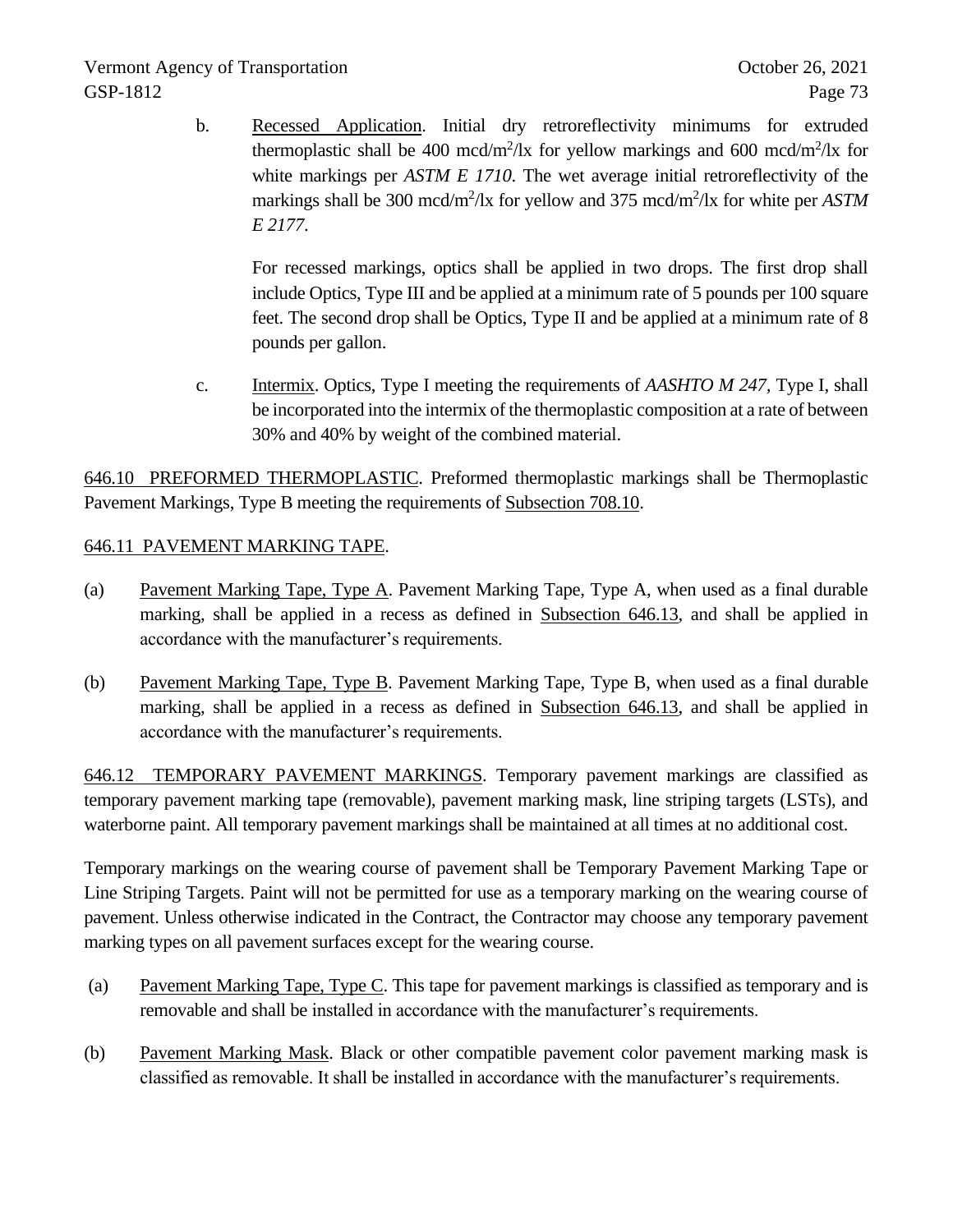(c) Line Striping Targets. Line striping targets are intended to be substitutes for pavement markings for not longer than 14 Calendar Days. Line striping targets shall be maintained and replaced as needed or as directed by the Engineer, until replaced by another temporary pavement marking or permanent pavement marking. Line striping targets shall be used only in conjunction with "Unsafe to Pass" signs.

Line striping targets of the color shown on the Plans or directed by the Engineer shall be installed as described below or as directed by the Engineer.

For solid longitudinal pavement markings, line striping targets shall be placed at 10-foot intervals. For double centerline markings, line striping targets shall be paired. For dashed pavement markings, line striping targets shall be placed in groups of three spaced at 5 feet, with the groups separated by 30-foot spaces, or as determined by the Engineer.

Line striping targets shall not be used to delineate passing zones on two-lane non-divided highways.

Line striping targets shall be installed in accordance with the manufacturer's requirements. Line striping targets shall not be nailed to the surface.

Line striping targets in conjunction with "Unsafe to Pass" signs shall be used on wearing courses of pavement prior to applying durable markings. Permanent markings shall be placed within 14 Calendar Days of the date the segment of wearing course pavement is placed.

"Unsafe to Pass" signs shall be erected prior to traffic traveling through the work zone. The signs shall be erected on each side of the road 1000 feet into the Project limits, and subsequent signs placed at 2 mile intervals.

(d) Waterborne Paint. Temporary waterborne paint applied on the base or intermediate courses of pavement shall have a minimum thickness of 8 mils. Optics, Type I shall be applied at a rate of 3 pounds per gallon of paint.

All paint used for temporary markings shall be held to the same alignment and horizontal control standards as specified in Subsection 646.04.

## 646.13 OTHER RELATED MARKINGS.

(a) Pavement Marking Recess. Recessed pavement markings shall be installed as specified for permanent markings. The recess shall be a uniform depth across the width of the marking. The recess shall be controlled such that the depth meets the requirements of Table 646.13A.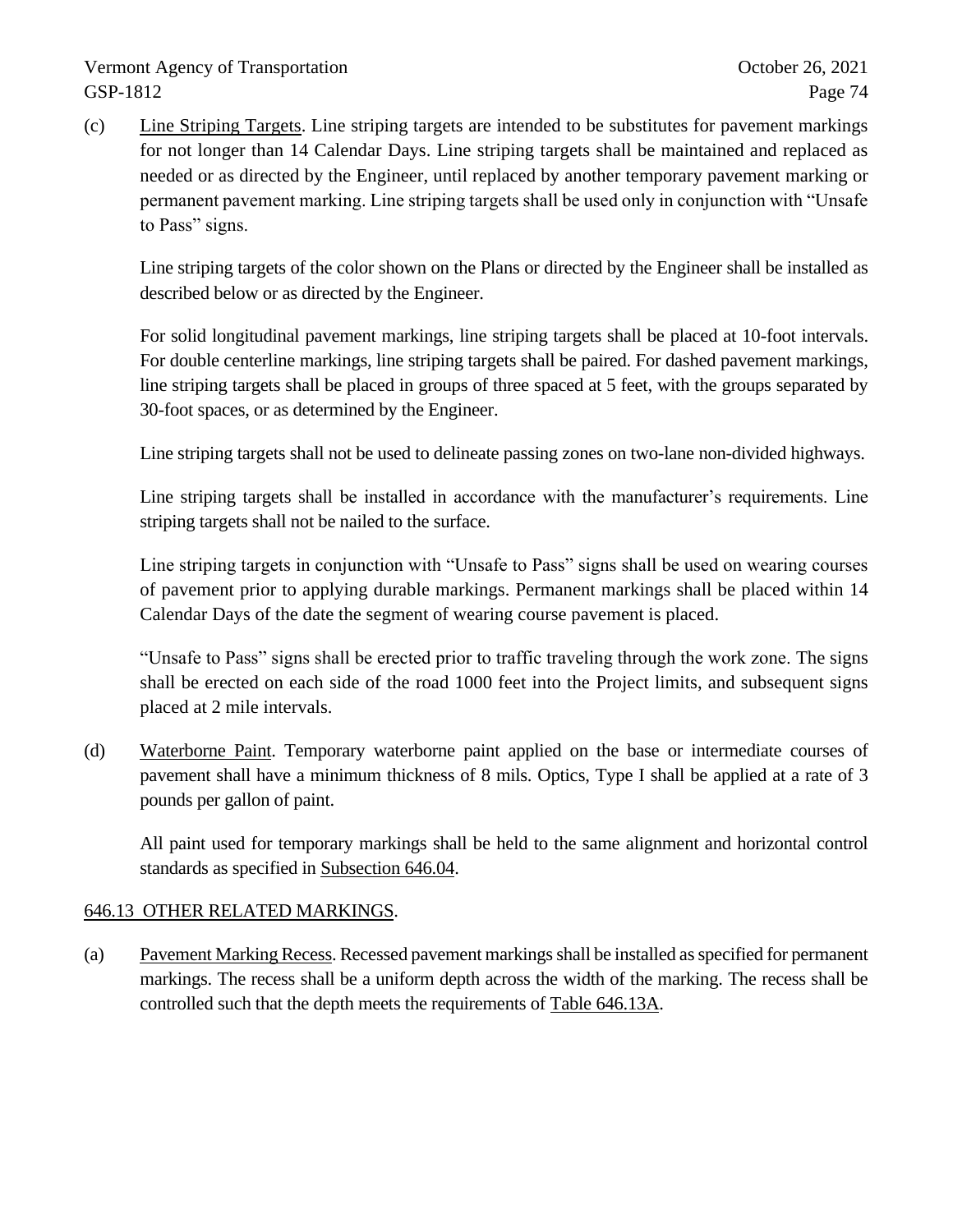| Marking Material | Recess Depth (mils)                   |
|------------------|---------------------------------------|
| Thermoplastic    | $140 - 160$                           |
| Polyurea         | $90 - 110$                            |
| Epoxy            | $90 - 110$                            |
| Permanent tape   | As recommended by<br>the manufacturer |

## TABLE 646.13A – PAVEMENT MARKING RECESS DEPTH

The bottom of the recess shall have a smooth, flat finished surface. The use of gang-stacked diamond cutting blades or polycrystalline diamond (PCD) is required for asphalt pavement surfaces. The spacers between blade or PCD cuts shall be such that there will be less than a 10 mil rise in the finished groove between the blades.

Recesses shall be clean, dry, and free of laitance, oil, dirt, grease, paint, or any other foreign contaminants prior to application of the pavement markings. The Contractor shall re-clean grooves, as necessary, prior to application of any primer or permanent markings. Depth plates shall be provided by the Contractor to assure that desired groove depth is achieved.

(b) Painted Curbs and Islands. Where a painted curb or painted island is called for, the existing curb or island shall be blast cleaned or wire brushed to remove scale, dirt, grass, etc. to the satisfaction of the Engineer, prior to painting. This cleaning work will not be paid for directly, but will be considered incidental to the Contract Item Painted Curb or Painted Island.

Paint shall be applied at a rate of 100 to 115 square feet per gallon with glass beads applied at a rate of 6 pounds per gallon. All paint shall be applied within the manufacturer's allowable application temperatures.

Waterborne paint shall be applied by a method in which the liquid material is applied to the curb or island surface and the glass beads are immediately applied to the material and firmly embedded therein, and which shall provide a retroreflective marking, with a night visibility satisfactory to the Engineer. The material shall have a minimum wet film thickness of 15 mils, unless otherwise specified, and be applied in a smooth, uniform coat, free from thin areas or excessively thick films.

Optics, Type I shall be applied uniformly over the entire painted surface area at the specified rate.

646.14 SUBSTITUTION OF MARKING MATERIALS. If the durable markings cannot be placed under suitable environmental conditions, paint shall be applied as specified in Subsection 646.06 at no cost to the Agency. Where it can be determined that through no fault of the Contractor the durable markings cannot be applied under suitable environmental conditions, paint may be applied for durable marking of the types indicated on the Plans where appropriate and as directed by the Engineer.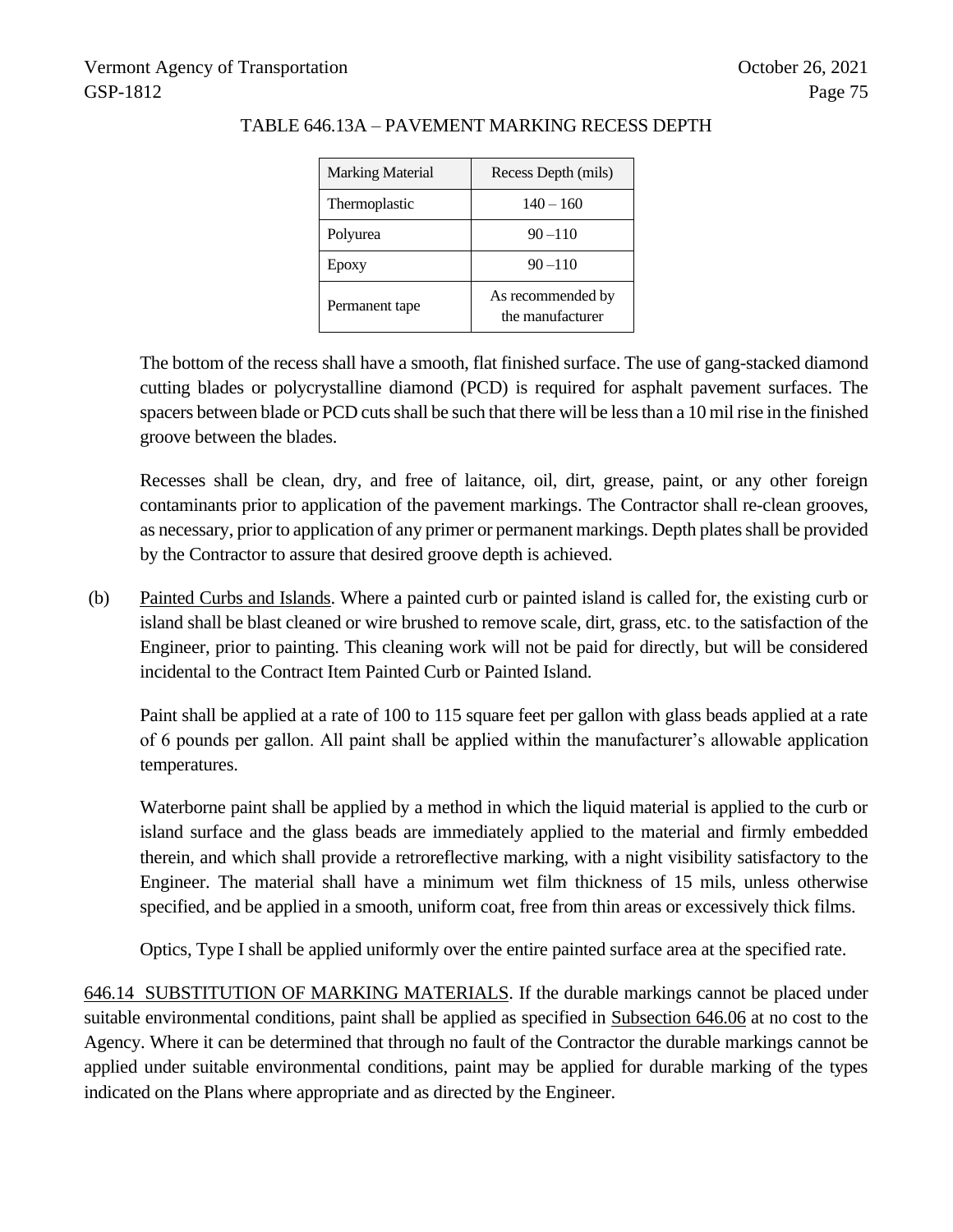Regardless of the circumstance under which paint is applied after an unsuitable environmental condition determination, durable markings of the types indicated on the Plans shall be applied as soon as suitable environmental conditions permit during the following spring. These durable markings shall be measured and paid for in accordance with Subsection 646.17 and Subsection 646.18.

646.15 ALTERNATE MARKING MATERIALS. If the Contractor wishes to use pavement markings or markers that are not specified in this Section, the Contractor shall submit samples, technical data, installation instructions and, if applicable, removal instructions to the Engineer for approval at least 30 Calendar Days before the date the markings or markers are to be placed.

The Engineer, after consultation with the Materials Manager, will approve or disapprove the use of the submitted products within the 30 Calendar Day period. The Contractor should be prepared to place approved markings on the proper date, even if the submittal is disapproved.

646.16 REMOVAL OF EXISTING PAVEMENT MARKINGS. Existing markings shall be obliterated in such a manner and by such means that a minimum of pavement scars are left and all the existing markings are removed, e.g. by grinding a square or rectangle on the pavement to remove a letter or arrow, or grinding a large rectangle to remove a word so that the outline of the letter, symbol, or word is not ground into the pavement and therefore still legible even though the marking has been removed. Painting over existing markings is not an acceptable method of removal.

The work shall be completed to the satisfaction of the Engineer. Masking of lines in intermediate duration activities shall be completed according to the Plans or as directed by the Engineer.

646.17 METHOD OF MEASUREMENT. The quantity of pavement marking edge lines and centerlines of the types and sizes specified to be measured for payment will be the number of linear feet applied in the complete and accepted work, as measured along the centerline of the pavement stripe. The number of linear feet of open spaces in a dashed or dotted line will not be measured for payment. Temporary pavement markings shall be installed on the pavement and removed in accordance with Subsection 646.04.

The quantity of Waterborne Paint Pavement Markings of the types and sizes specified per Subsection 646.14 through no fault of the Contractor and applied on the Project to be measured for payment will be the quantity determined per the measure for the Durable Pavement Marking specified, multiplied by a factor of 1.5 to determine the accepted quantity for payment.

The quantity of Stop Bar of the type specified to be measured for payment will be the number of linear feet applied in the complete and accepted work, as measured along the centerline of the pavement stripe. The quantity of Letter or Symbol of the type specified to be measured for payment will be the number of each unit applied in the complete and accepted work.

A unit will consist of one letter or one symbol. For example, the six-letter word "SCHOOL" would be measured as six units and a handicapped symbol would be measured as one unit. For arrow symbols, each arrow symbol and associated stem shall be paid as one unit.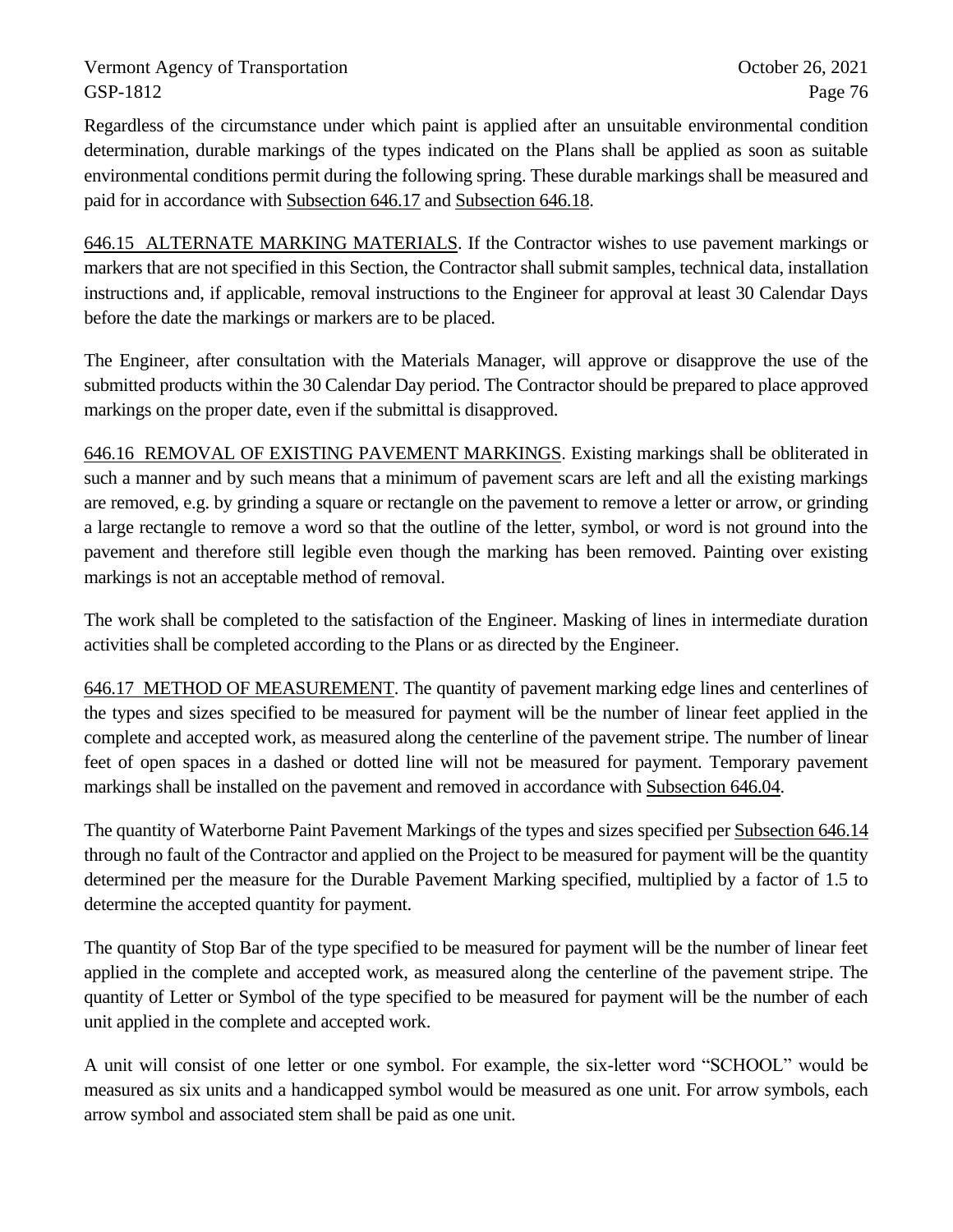The quantity of Crosswalk Marking of the type specified to be measured for payment will be the number of linear feet applied from curb-to-curb in the complete and accepted work, as measured along the center of the crosswalk.

The quantity of Railroad Crossing Symbol of the type specified to be measured for payment will be the number of each unit applied in the complete and accepted work. A unit will consist of three "stop bars," two "Rs," and one "X" for one traffic lane in one direction of travel.

The quantity of Line Striping Targets to be measured for payment will be the number of individual targets installed on the pavement and removed in accordance with Subsection 646.04.

The quantity of Painted Curb to be measured for payment will be the number of linear feet applied in the complete and accepted work, as measured along the centerline of the pavement stripe.

The quantity of Painted Island to be measured for payment will be the number of square feet of the top of an island painted in the complete and accepted work.

The quantity of Removal of Existing Pavement Markings to be measured for payment will be the number of square feet of markings removed or total area in square feet of symbol or letter removed in the complete and accepted work, as determined by the Engineer.

The quantity of Pavement Marking Mask to be measured for payment will be the number of square feet of existing marking masked in the complete and accepted work.

646.18 BASIS OF PAYMENT. The accepted quantity of Pavement Marking edge lines and centerlines of the types and sizes specified will be paid for at the Contract Unit Prices per linear foot.

The accepted quantity of Waterborne Paint Pavement Markings of the types and sizes specified per Subsection 646.06 and measured for payment will be paid for at the corresponding Contract Unit Prices for Temporary Pavement Markings.

The accepted quantity of Stop Bar of the type specified will be paid for at the Contract Unit Price per linear foot.

The accepted quantity of Letter or Symbol of the type specified will be paid for at the Contract Unit Price per each unit.

The accepted quantity of Crosswalk Marking of the type specified will be paid for at the Contract Unit Price per linear foot.

The accepted quantity of Railroad Crossing Symbol of the type specified will be paid for at the Contract Unit Price per each unit.

The accepted quantity of Painted Curb will be paid for at the Contract Unit Price per linear foot.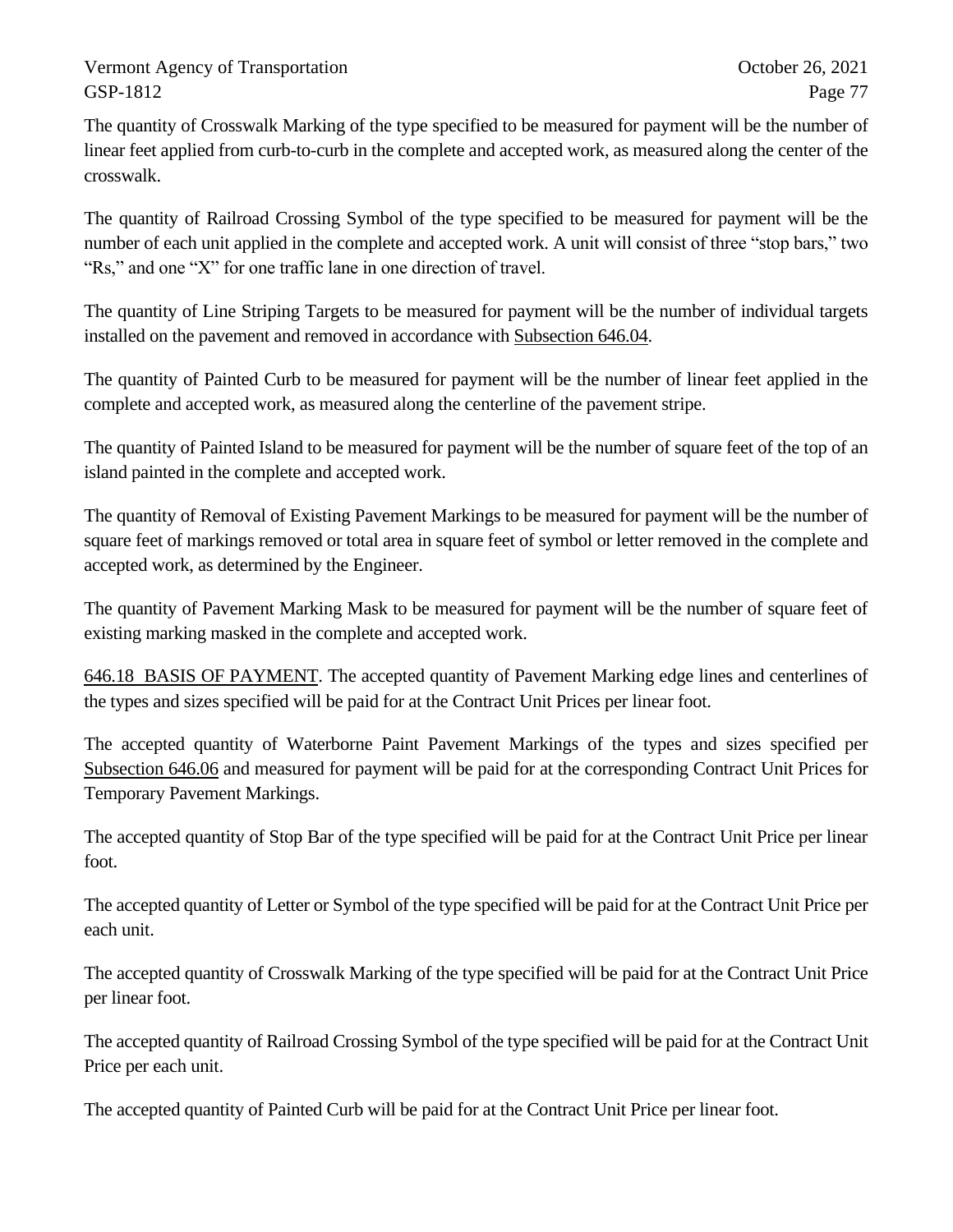The accepted quantity of Painted Island will be paid for at the Contract Unit Price per square foot.

Payment will be full compensation for furnishing, transporting, handling, assembling, and placing the material specified and for furnishing all labor, tools, equipment, and incidentals necessary to complete the work.

The Contract Unit Price for recessed pavement marking items will also include all labor, equipment, tools, and incidentals necessary for the placement of the recess and any necessary cleaning, drying, or conditioning of the recess prior to placement of the marking.

The Contract Unit Price for liquid pavement marking items shall include all costs associated with Optics, Type I; Optics, Type II; and Optics, Type III. Reflective media will not be paid for directly, but will be considered incidental to the pavement marking items in the Contract.

The Contract Unit Price for temporary pavement markings, including tape, paint, and line striping targets, as specified in Subsection 646.12 shall include all costs for maintaining marking capability for interim pavement markings, and all costs for removal.

The accepted quantity of Line Striping Targets will be paid for at the Contract Unit Price for each. Payment will be full compensation for furnishing; transporting; handling; installing and removing the LSTs; installing and removing "Unsafe to Pass" signs, posts, and sleeves; and for furnishing all labor, tools, equipment, and incidentals necessary to complete the work.

Line Striping Targets replaced at the direction of the Engineer within the first 14 Calendar Days shall be paid for at the Contract Unit Price for each. If Line Striping Targets remain in place on the roadway for longer than 14 Calendar Days, no payment will be made for the Contract Item Line Striping Targets.

The accepted quantity of Removal of Existing Pavement Markings will be paid for at the Contract Unit Price per square foot. Payment will be full compensation for removing the markings and for furnishing all labor, tools, equipment, and incidentals necessary to complete the work.

The accepted quantity of Pavement Marking Mask will be paid for at the Contract Unit Price per square foot. Payment will be full compensation for obliterating existing markings with a masking material, for removing the masking material when it is no longer required as directed by the Engineer, and for furnishing all labor, tools, equipment, and incidentals necessary to complete the work.

The Contractor is responsible for supplying necessary materials and equipment recommended by the manufacturer to determine the surface moisture condition of the pavement. The costs for supplying this material and equipment are paid for under the appropriate Contract Item specified in Section 631.

Payment will be made under:

Waterborne Paint Pavement Markings: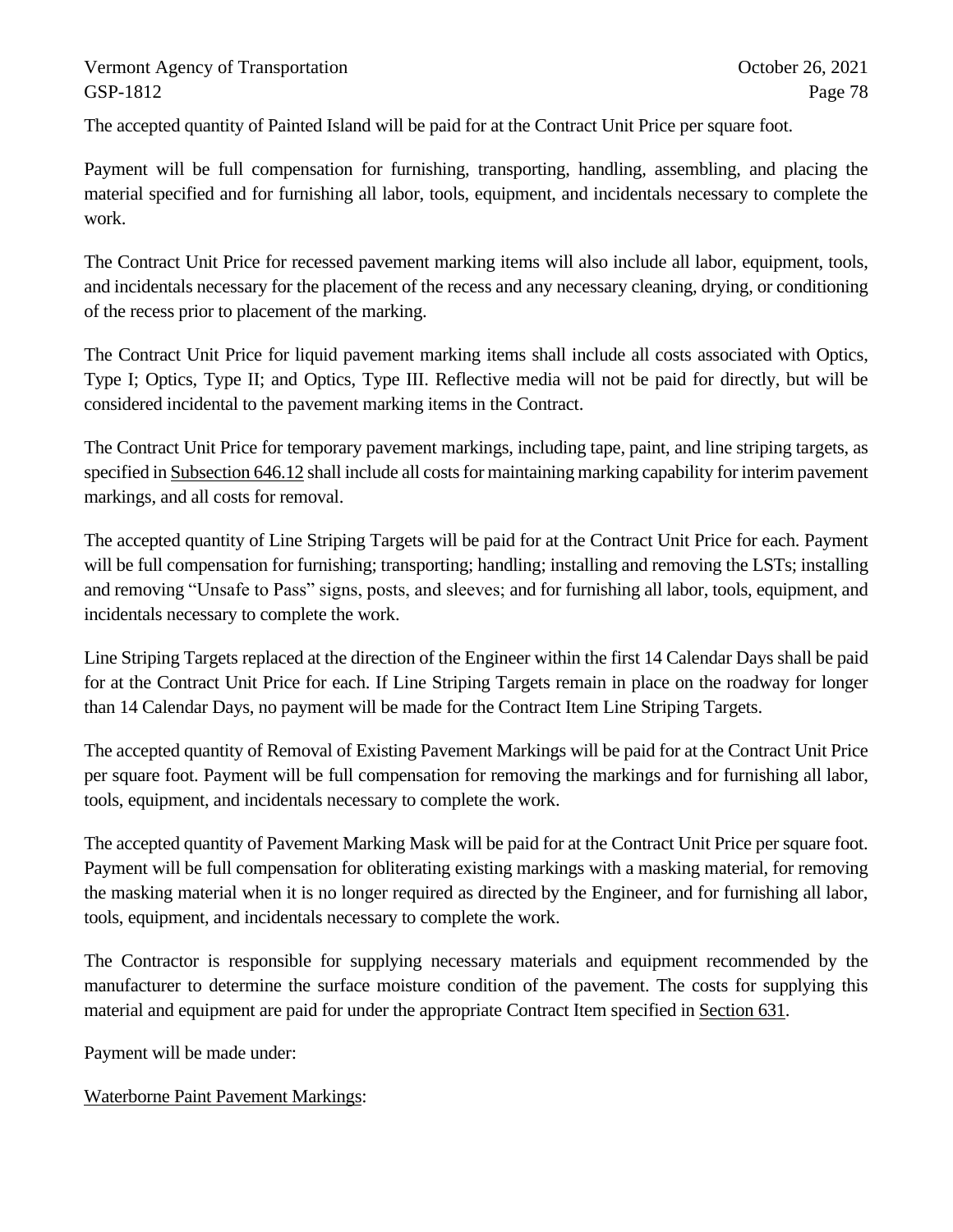## Vermont Agency of Transportation October 26, 2021<br>
GSP-1812 Page 79 GSP-1812 Page 79

# Pay Item Pay Unit

| $646.220$ to $646.229$ |  |
|------------------------|--|
| 646,230 to 646,239     |  |
| 646,240 to 646,249     |  |
| 646.250 to 646.259     |  |
| 646,260 to 646,269     |  |
| 646.300 to 646.309     |  |
| 646.310 to 646.319     |  |
| 646.320 to 646.329     |  |

## Durable Pavement Markings:

## Pay Item Pay Unit

## Temporary Pavement Markings:

# Pay Item Pay Unit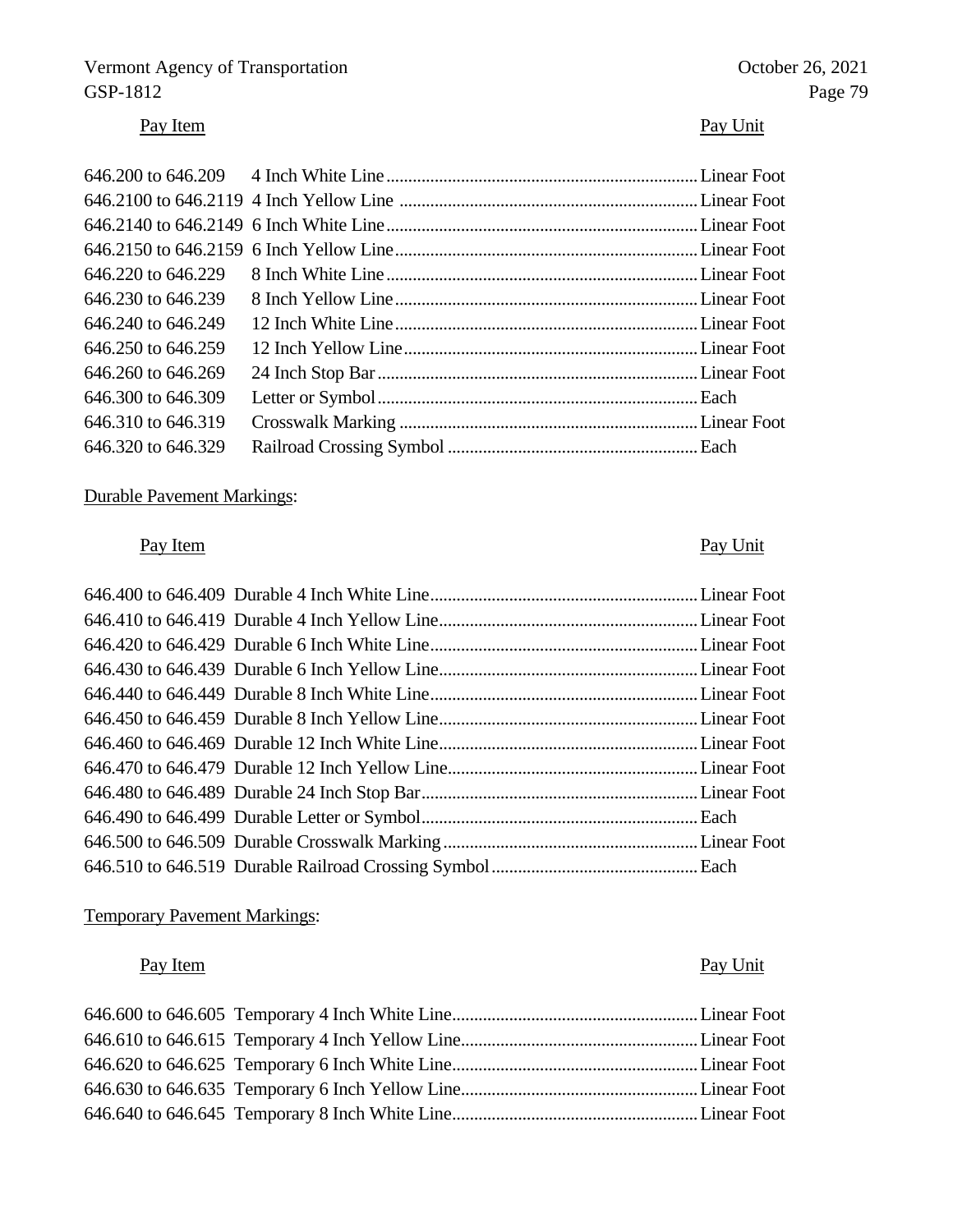## Other Related Markings:

## Pay Item Pay Unit

| <b>Marking Removal:</b> |  |
|-------------------------|--|

#### Pay Item Pay Unit

### SECTION 649 – GEOTEXTILE FABRIC

649.02 MATERIALS is hereby modified by being deleted in its entirety and replaced with the following:

649.02 MATERIALS. Materials shall meet the requirements of the following Subsections:

Geotextiles shall conform to the following:

(a) Where sewn seams are used, the Contractor shall furnish the manufacturer's wide strip tensile test results as part of the certification. The results must verify that the seam meets or exceeds the specified average minimum roll values for the grab tensile strength of the geotextiles, or wide strip tensile strength for reinforcement applications.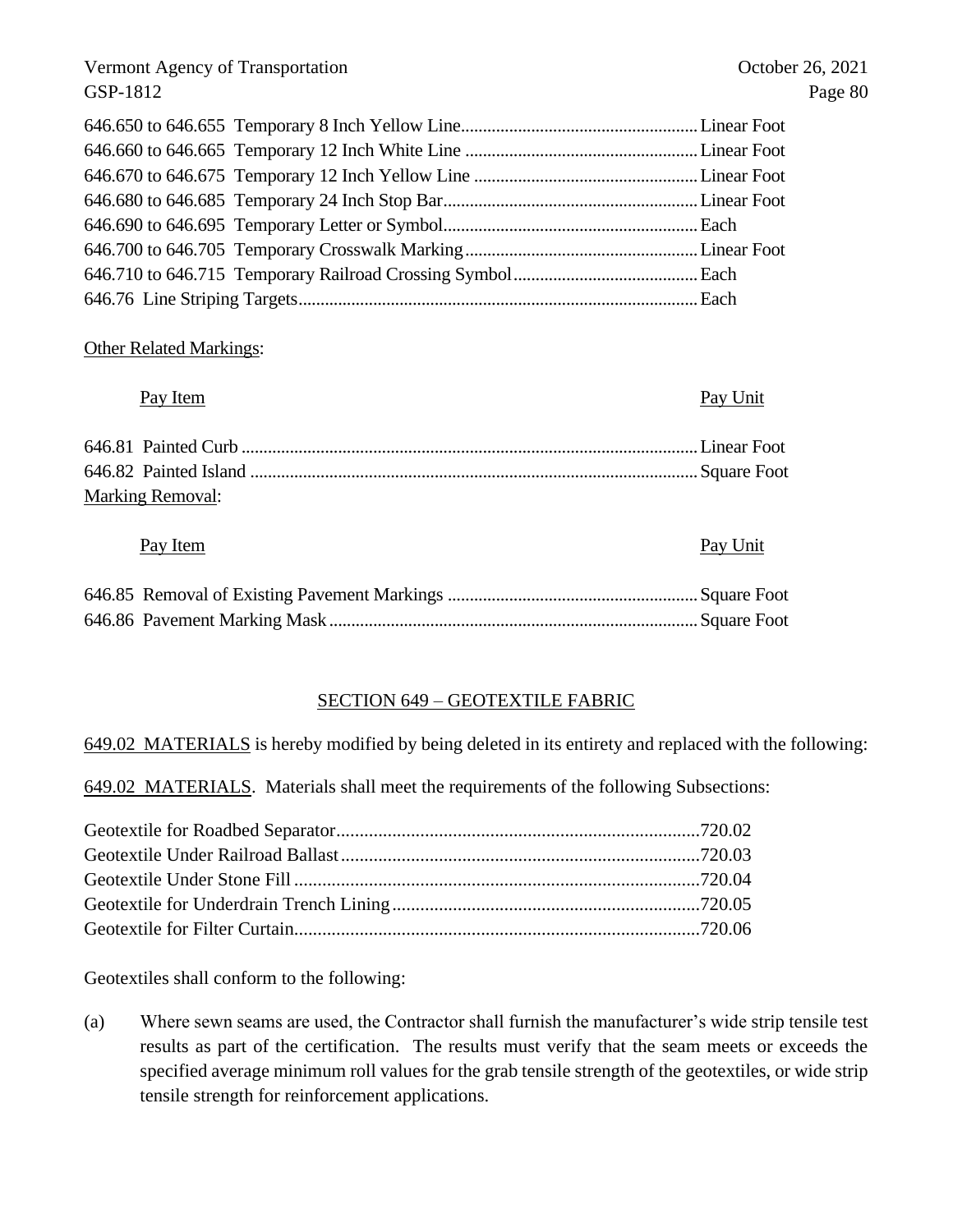(b) Field seams, where used, shall be in accordance with the manufacturer's recommendations.

## SECTION 653 – EROSION PREVENTION AND SEDIMENT CONTROL

653.02 MATERIALS is hereby modified by inserting the following entries into the subsection list in numerical order:

653.02 MATERIALS is hereby further modified by deleting the phrase "Geotextile Under Stone Fill shall be in accordance with Section 720 and Table 720.01A. Geotextile for Silt Fence shall be in accordance with Section 720 and Table 720.01A."

653.03 EPSC PLAN, subpart (a), is hereby modified by inserting the following as the third sentence of the first paragraph:

When an EPSC Plan is not included in the Contract, the Contractor shall meet the requirements of the VTrans *Erosion Prevention and Sediment Control Plan Contractor Checklist (Non-Jurisdictional Projects)*.

653.08 RUNOFF CONTROL MEASURES is hereby modified by deleting the first paragraph of Subsection  $653.08(a)(1)$  in its entirety and replacing it with the following:

> Check Dam, Type I. Check Dam, Type I shall be placed in channels and on Geotextile Under Stone Fill meeting the requirements of Subsection 720.04.

653.08 RUNOFF CONTROL MEASURES is hereby further modified by deleting Subsection 653.08(b)(1) and Subsection 653.08(b)(2) in their entirety and replacing them with the following:

- (1) Silt Fence, Type I. Silt Fence, Type I shall be constructed of posts and Geotextile for Silt Fence meeting the requirements of Subsection 720.07.
- (2) Silt Fence, Type II. Silt Fence, Type II shall be constructed of posts, Geotextile for Silt Fence meeting the requirements of Subsection 720.07, and woven wire reinforcement.

653.09 TREATMENT MEASURES is hereby modified by deleting the second paragraph of Subsection 653.09(a), beginning with "Stabilized Construction Entrances shall be constructed of stone...", in its entirety and replacing it with the following:

Stabilized Construction Entrances shall be constructed of stone meeting the requirements of Subsection 704.17 and shall be placed on top of Geotextile Under Stone Fill meeting the requirements of Subsection 720.04.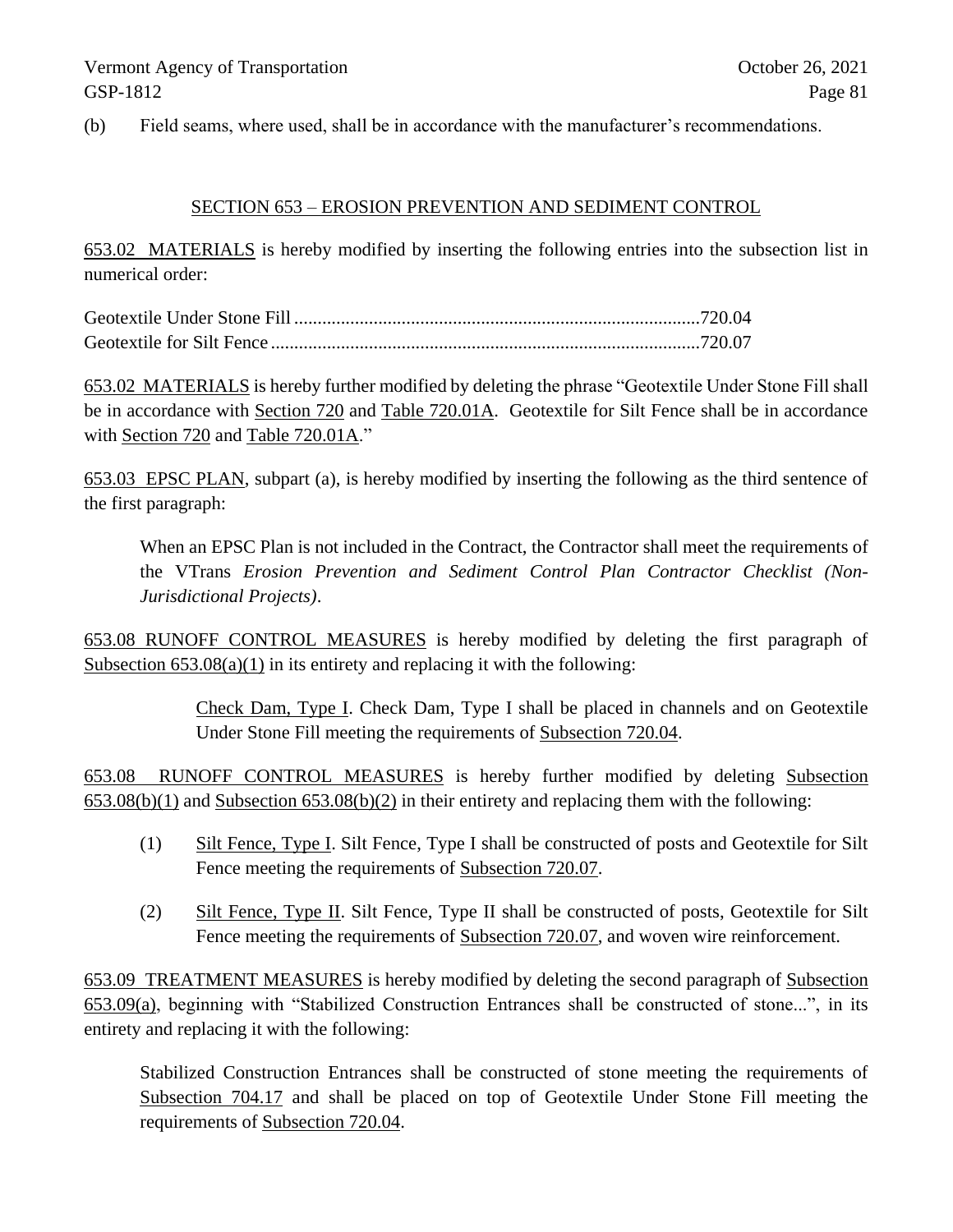653.09 TREATMENT MEASURES is hereby further modified by deleting the third paragraph of Subsection 653.09(b)(1), beginning with "Stake and fabric devices...", in its entirety and replacing it with the following:

> Stake and fabric devices shall be constructed of Geotextile for Silt Fence meeting the requirements of Subsection 720.07 and stakes approved by the Engineer.

653.09 TREATMENT MEASURES is hereby further modified by deleting the second paragraph of Subsection 653.09(b)(3), beginning with "Inlet Protection Device, Type III shall be constructed of Aggregate...", in its entirety and replacing it with the following:

> Inlet Protection Device, Type III shall be constructed of Aggregate for Erosion Prevention and Sediment Control and shall be placed on top of Geotextile Under Stone Fill meeting the requirements of Subsection 720.04.

653.17 BASIS OF PAYMENT is hereby modified by deleting the last sentence of the second paragraph and replacing it with the following:

Payment will not be made unless a report for the monitoring is submitted to the Engineer within 7 calendar days of the date of the inspection. Payment will not be made until the report has been accepted by the Engineer.

## SECTION 675 – TRAFFIC SIGNS

675.02 MATERIALS is hereby modified by deleting the entry for "Paint for Traffic Signs.......................................................................708.06" from the material list.

675.07 TRAFFIC SIGNS, subpart (b), is hereby modified by deleting subpart (2) in its entirety and replacing it with the following:

(2) Flat Sheet Aluminum. Fabrication of the flat aluminum sheets, including cutting to size, shall be completed prior to degreasing, etching, or treating, and application of the retroreflective sheeting. Flat sheet aluminum may be sheared, blanked, sawed, or milled. No flame cutting will be permitted. Field drilling or punching of holes will be allowed as needed.

675.07 TRAFFIC SIGNS is hereby further modified by adding the following as the second and third sentences of subpart (d), immediately after the sentence beginning "Signs shall be mounted as tightly to the posts, frame, or...":

For permanent installations of Type A signs to frames or posts, a nylon-insert locking nut and two washers shall be used. For all sign types, if bolts are used for mounting, the installed bolt shall be at least flush with the nut.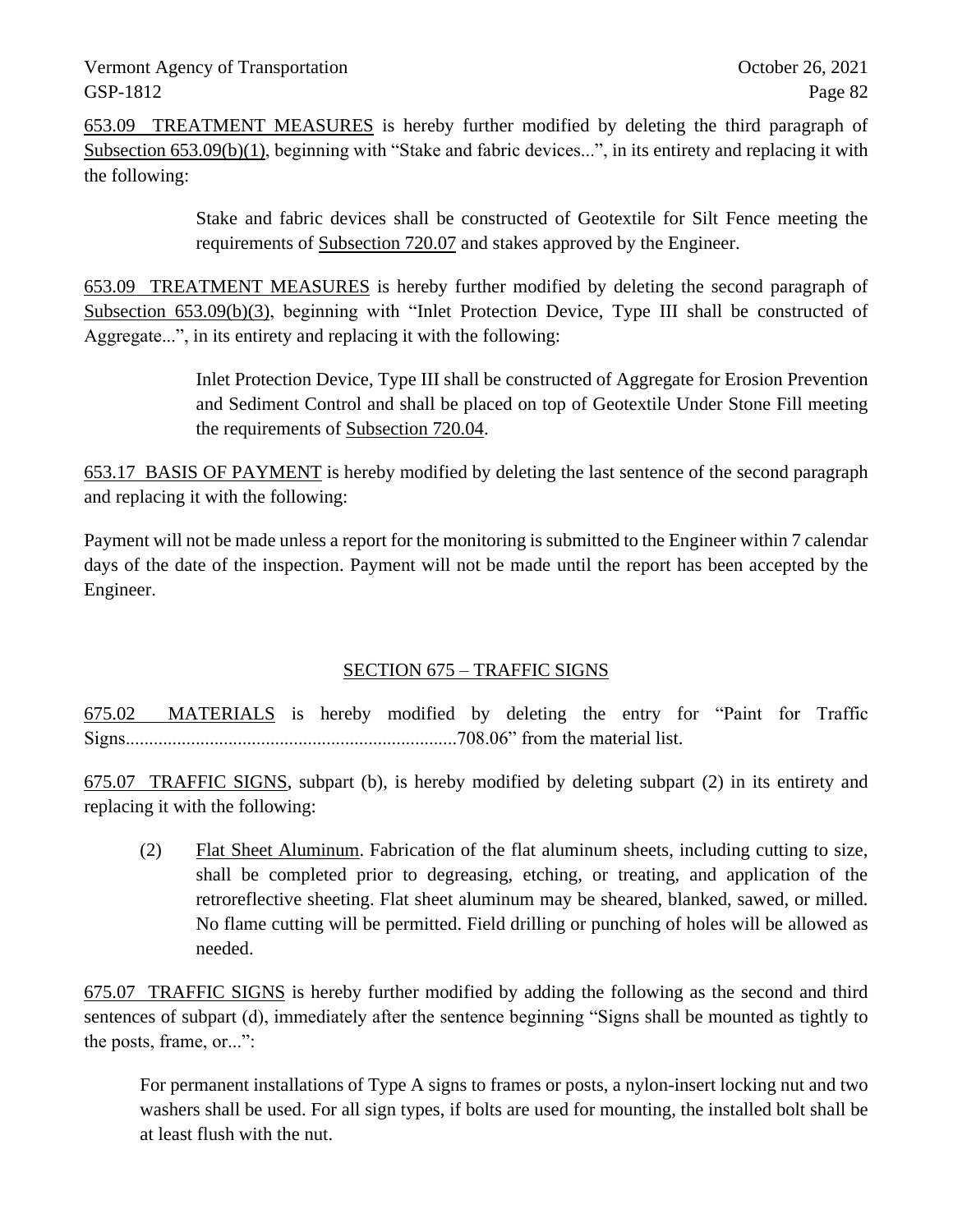#### SECTION 677 – OVERHEAD TRAFFIC SIGN SUPPORTS

677.03 GENERAL is hereby modified by adding the sentence "Field verification testing for Direct Tension Indicators is not required." immediately following the sentence "High-Strength Bolts, Nuts, and Washers shall be tensioned in accordance with Subsection 506.19."

## SECTION 678 – TRAFFIC CONTROL SIGNALS

678.09 ERECTION OF POSTS AND POLES is hereby modified by adding the sentence "Field verification testing for Direct Tension Indicators is not required." immediately following the sentence "High-Strength Bolts, Nuts, and Washers shall be tensioned in accordance with Subsection 506.19."

### SECTION 679 – STREET LIGHTING

679.02 MATERIALS is hereby modified by deleting the entry for "Bracket Arms...........................................................753.04" from the subsection list.

679.02 MATERIALS is hereby further modified by inserting the following entries into the subsection list in numerical order:

Bracket Arms, Aluminum..........................................................................................753.04(a) Bracket Arms, Steel ...................................................................................................753.04(b)

679.05 BRACKET ARMS is hereby modified by deleting the first sentence of the Subsection and replacing it with the following:

Bracket arms shall be free of defects and burrs. Bracket arms shall be able to withstand a vertical load of 100 pounds and a horizontal load of 50 pounds without fracture or permanent deformation and shall be installed as shown in the Contract Documents.

Bracket arms installed on aluminum posts shall be in accordance with Subsection 753.04(a). Bracket arms installed on steel or wood posts shall be in accordance with Subsection 753.04(b).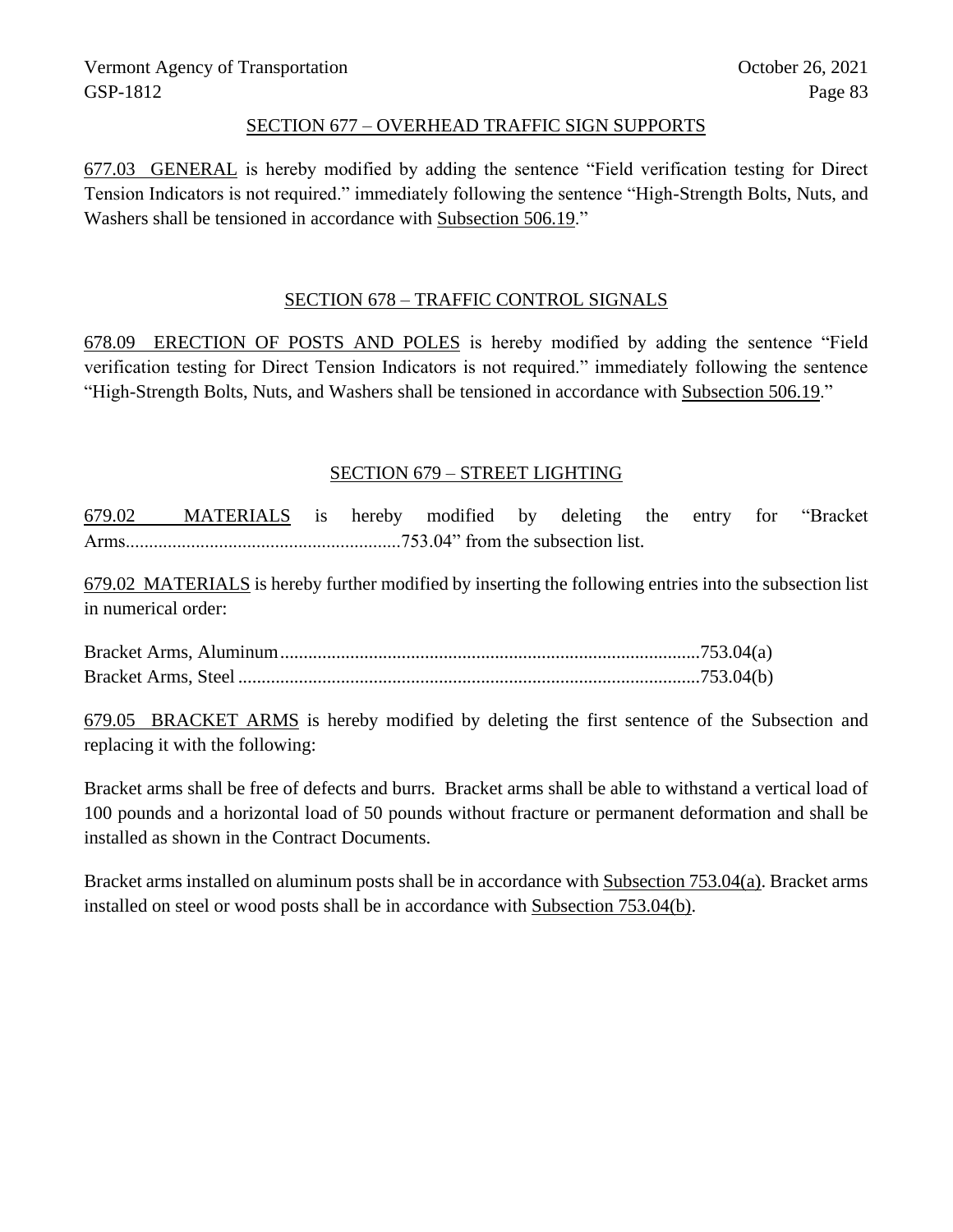### SECTION 680 – TRAVEL INFORMATION SIGNS

680.02 MATERIALS is hereby modified by deleting the entry in the subsection list for "Aggregate for Bituminous Surface Treatment....................................704.11" and replacing it with the following:

Drainage Aggregate ...................................................................................................704.16

680.02 MATERIALS is hereby further modified by deleting the entry for "Paint for Traffic Signs.......................................................................708.06" from the subsection list.

680.06 INFORMATION PLAZAS is hereby modified by deleting the word "peastone" from the last sentence of the second paragraph and replacing it with the phrase "drainage aggregate".

## SECTION 690 – FUEL PRICE ADJUSTMENT

SECTION 690 – THIS SECTION RESERVED is hereby modified by being deleted in its entirety and replaced with the following:

## SECTION 690 – FUEL PRICE ADJUSTMENT

690.01 DESCRIPTION. This Specification contains price adjustment provisions for fuel used by the Contractor during construction. For the purposes of this Specification, it is assumed that all fuel used is diesel fuel. This price adjustment clause will provide for either additional compensation to the Contractor, or a payment to the Agency, based upon changes in the retail price of fuel between the time of bidding and the time when the work was performed.

690.02 GENERAL REQUIREMENTS AND CONDITIONS. Fuel Price Adjustment (FPA) will be performed in accordance with the following requirements and conditions:

(a) Fuel price adjustment will only be performed as specified herein for Pay Items listed in Table 690.02A or identified in the Project Special Provisions. No other adjustments will be allowed.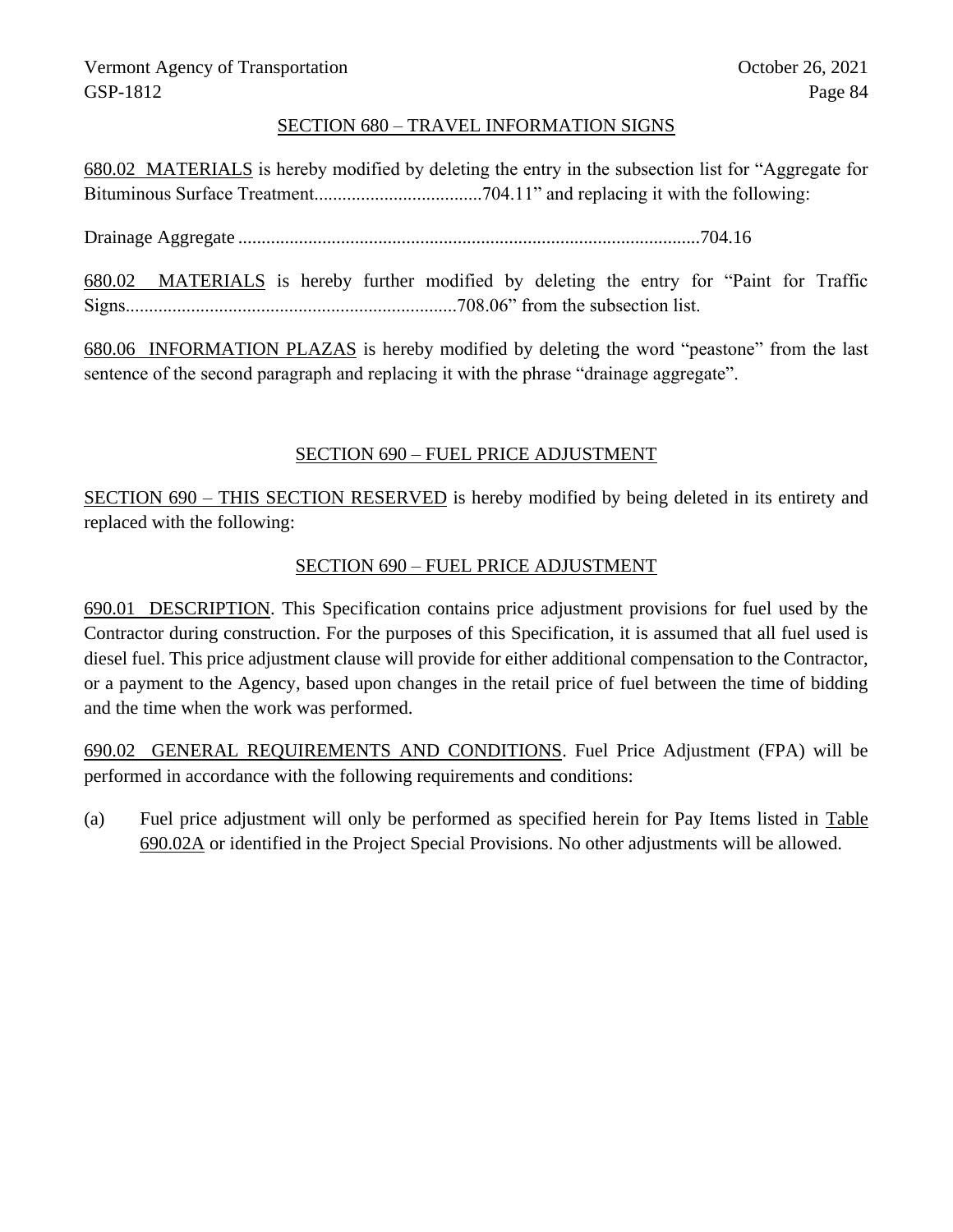| <b>Work Category</b>                              | Eligible Pay<br><b>Item Numbers</b>                                     | <b>Fuel Usage</b><br>Factor (F <sub>FU</sub> ) | Threshold<br>Quantity |
|---------------------------------------------------|-------------------------------------------------------------------------|------------------------------------------------|-----------------------|
| <b>Earth Excavation</b>                           | 203.15, 203.17,<br>203.20, 203.25,<br>203.27, 204.20,<br>204.25, 208.30 | $0.319$ gal/CY                                 | 40,000 CY             |
| Aggregates Paid for by<br>the Cubic Yard          | 203.35, 204.30,<br>301.15, 301.25,<br>301.26, 301.35,<br>401.10         | $0.558$ gal/CY                                 | 25,000 CY             |
| Aggregates Paid for by<br>the Ton                 | 301.28, 402.12,<br>629.54                                               | $0.413$ gal/ton                                | 30,000 tons           |
| Cold Mixed Recycled<br><b>Bituminous Pavement</b> | 415.20                                                                  | $0.140$ gal/SY                                 | 95,000 SY             |
| <b>Bituminous Concrete</b><br>Pavement            | 406.25, 406.27,<br>406.35, 406.36                                       | 2.827 gal/ton                                  | $5,000$ tons          |
| <b>Bonded Wearing Course</b>                      | 407.15                                                                  | $0.115$ gal/SY                                 | 115,000 SY            |

## TABLE 690.02A – FUEL USAGE FACTORS AND THRESHOLD QUANTITIES

- (b) It shall be understood by the Contractor that a price adjustment increase may cause the Agency to decrease the quantities of the Pay Items subject to adjustment under these provisions. Provisions providing for decreased quantities and item cancellation in this paragraph are separate and take precedence, notwithstanding any other provisions of the Contract.
- (c) No price adjustment will be computed for work performed after the Contract completion date, as modified by Change Order, if applicable.
- (d) Fuel price adjustment will only be computed for a Pay Item if all of the following criteria are met:
	- (1) The Pay Item is included in the original awarded Contract. Items added by Change Order will not be subject to FPA.
	- (2) The Pay Item is listed in Table 690.02A, or is identified as being subject to FPA in the Project Special Provisions.
	- (3) The original awarded Contract bid quantity for the Pay Item (being the total bid quantity across all Projects in the Contract) equals or exceeds the threshold quantity specified in Table 690.02A. Pay Items which have a Contract bid quantity that is less than the threshold quantity will not be subject to FPA, even if the quantity of the item is later increased by Change Order.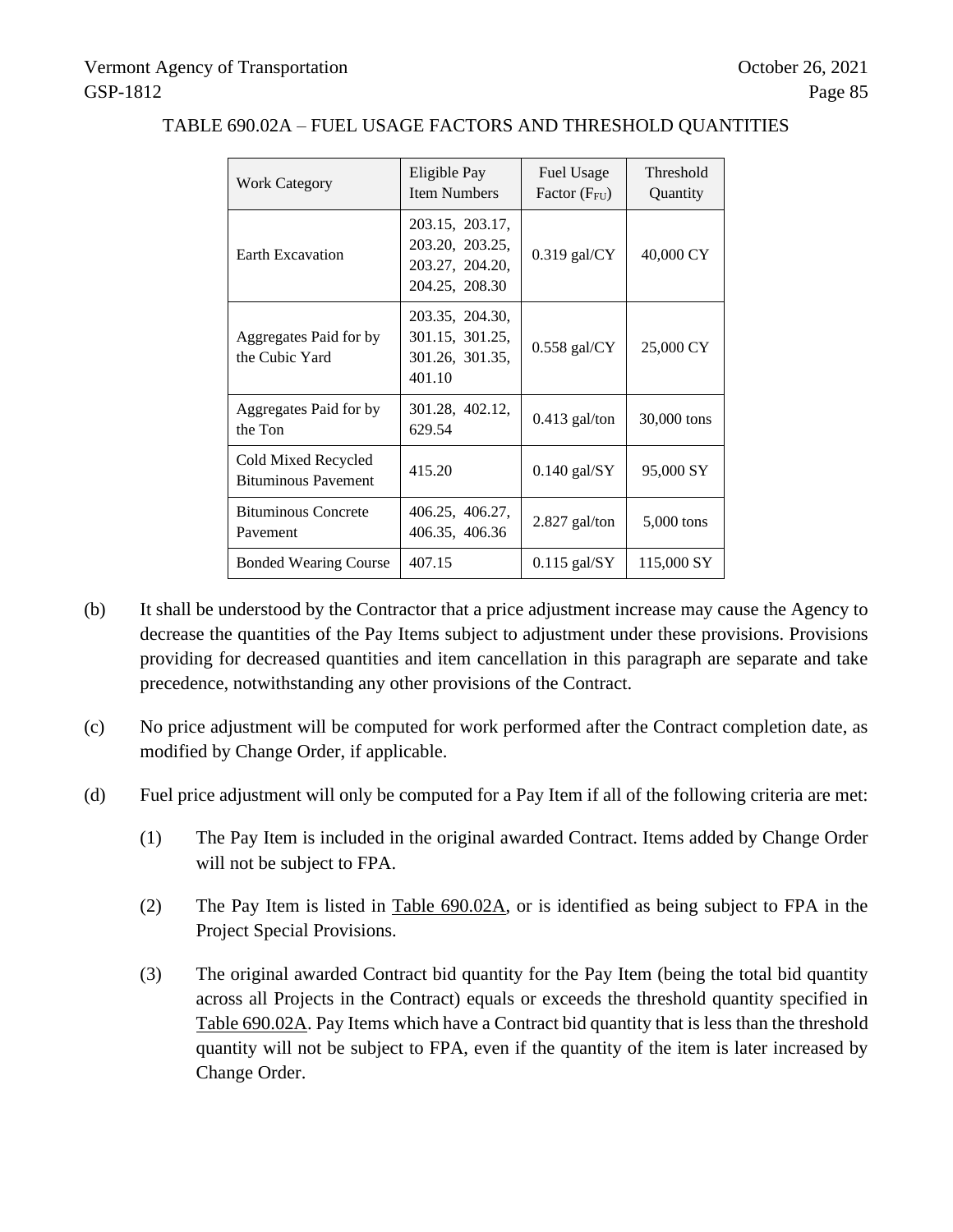- (e) Any increase in the total Contract amount due to FPA will not be justification for an extension of time under Subsection 108.11.
- (f) In such cases that estimated quantities are used to determine estimated FPA throughout the duration of the Contract, reconciliation of those estimated adjustments will be made upon the determination of actual final quantities and final adjustments to the total final quantity made by prorating those estimated adjustments over the applicable fuel price adjustment periods previously paid. Reconciliation of any FPA will only be performed in those instances where the actual final quantity differs by more than five percent from the total estimated quantity. Payments owed to either the Contractor or VTrans will not be subject to any applicable interest claims.

## 690.03 PRICE ADJUSTMENT PROCEDURES.

- (a) Prior to advertising for bids, an Index Price (IP) per gallon of diesel fuel will be established by the Agency using the retail price reported by the Energy Information Administration (EIA) for the New England Region. The index price will be set monthly using the first EIA posting falling either on or after the first Calendar Day of that month. This price is specified elsewhere in the Contract and will be the basis from which fuel price adjustments are computed.
- (b) For the duration of the Contract, the Posted Price (PP) for diesel fuel will be established monthly by the Agency. The posted prices will be established in the same manner as the index price and may be found on the Agency website.
- (c) The index price, posted prices, fuel usage factors and the quantity of the item will be used to determine the amount of adjustment required. The posted price used to calculate the adjustment will be the price for the month in which the work was performed.

690.04 METHOD OF MEASUREMENT. Payment for Price Adjustment, Fuel will be based upon the quantity of fuel incorporated in the work, as determined by the fuel usage factors given in Table 690.02A, and will be computed as follows:

(a) Calculate the ratio of the posted price to the index price using the following equation.

$$
R = \frac{PP_F}{IP_F}
$$

where:

 $R =$ Ratio of the posted price to the index price

 $PP_F$  = Posted price of fuel for the month the work was performed (dollars/gallon)

 $IP_F$  = Index price of fuel (dollars/gallon)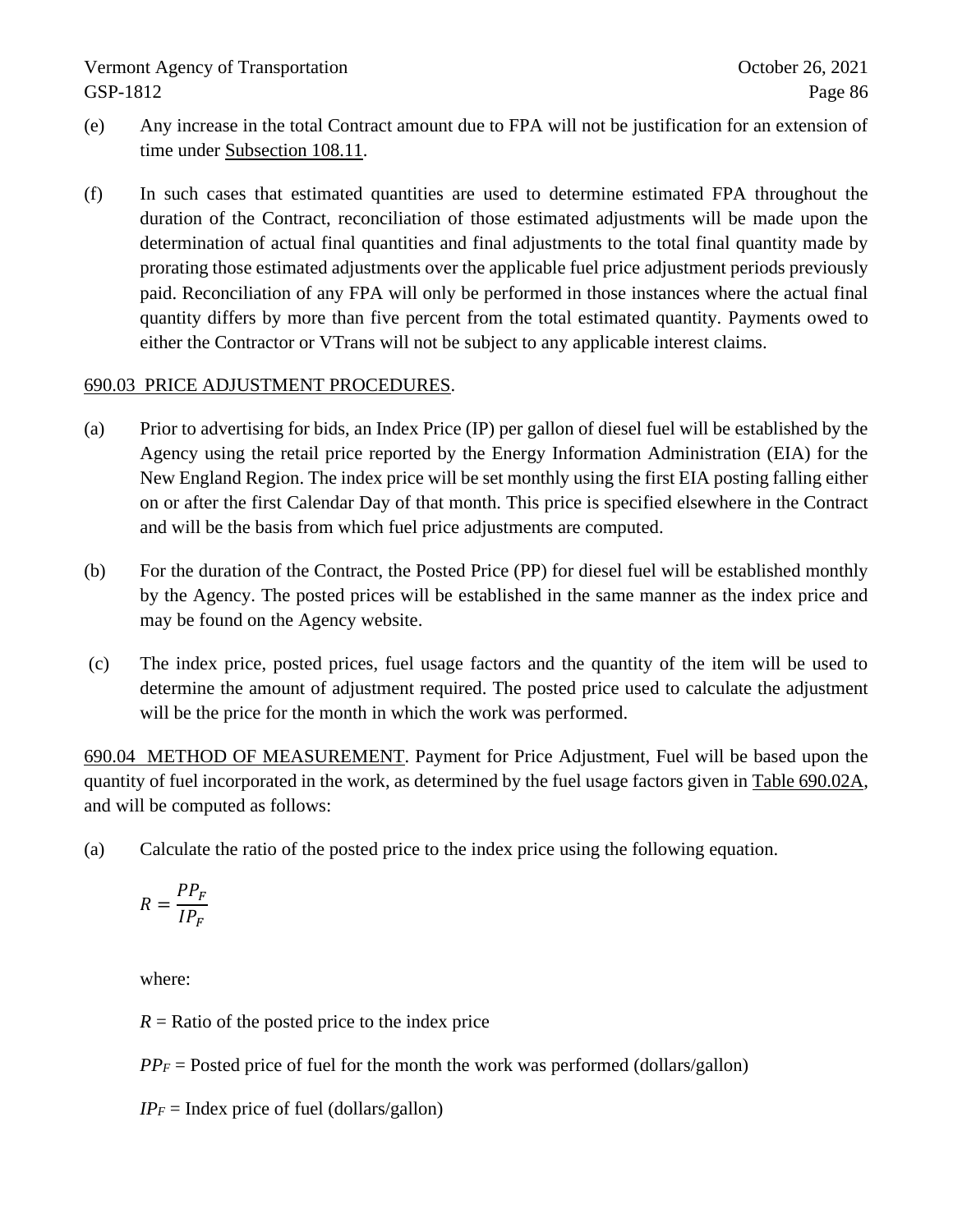(b) Calculate the quantity of fuel price adjustment using the appropriate equation below.

For  $R \leq 0.95$  $PA_F = F_{FI} \times Q \times [PP_F - (0.95 \times IP_F)]$ 

For  $0.95 < R < 1.05$ 

 $PA_F = 0$ 

For  $R > 1.05$ 

 $PA_F = F_{FI} \times Q \times [PP_F - (1.05 \times IP_F)]$ 

where:

 $R =$ Ratio of the posted price to the index price

 $PA<sub>F</sub>$  = Price Adjustment, Fuel (lump units)

 $F_{FU}$  = Fuel usage factor (gallon/unit)

 $Q =$ Quantity of the item placed in the month (varying units)

 $PP_F$  = Posted price of fuel for the month the work was performed (dollars/gallon)

 $IP_F$  = Index price of fuel (dollars/gallon)

If multiple items are eligible for price adjustment, the price adjustment for each individual item will be calculated and the resulting values summed to generate one price adjustment for the month.

690.05 BASIS OF PAYMENT. The Contract bid prices for the applicable Pay Items will be paid under the Contract. Payment for Price Adjustment, Fuel will be debited or credited against the Contract price (lump unit) for Price Adjustment, Fuel.

Payment will be made under:

| Pay Item | Pay Unit |
|----------|----------|
|          |          |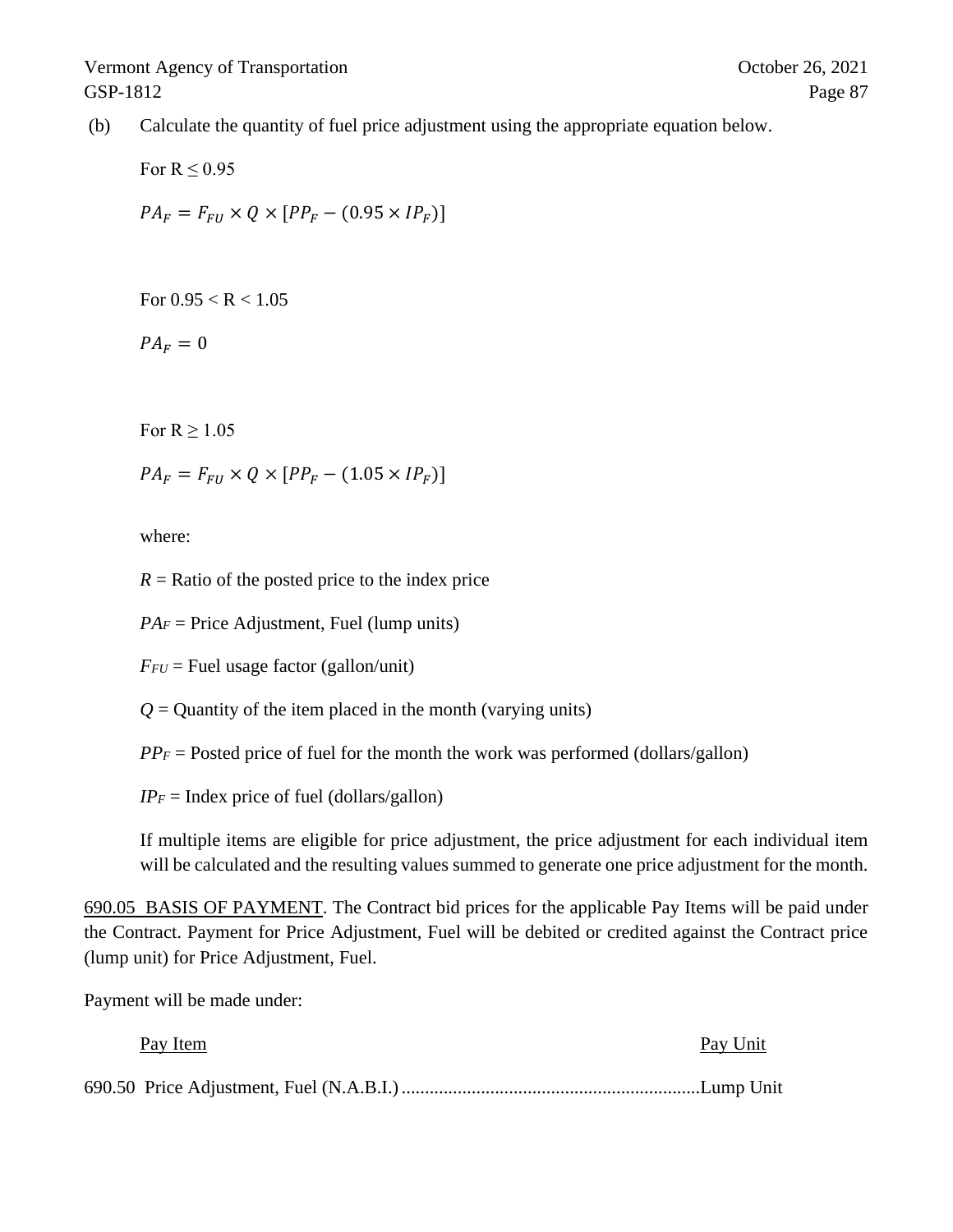#### **DIVISION 700**

### **MATERIALS**

#### SECTION 701– HYDRAULIC CEMENT

SECTION 701 – HYDRAULIC CEMENT is hereby modified by being deleted in its entirety and replaced with the following:

#### SECTION 701 – HYDRAULIC CEMENT

701.01 GENERAL REQUIREMENTS. Hydraulic cement shall meet the following general requirements.

The Contractor shall provide suitable means for storing and protecting the cement against dampness. Cement which, for any reason, has become partially set or which contains lumps or is caked shall be rejected.

Storage of Hydraulic Cement shall be by the brand, type, and mill. Cements of different brands and types or from different mills shall not be mixed.

701.02 PORTLAND CEMENT. Portland Cement shall conform to the requirements of *AASHTO M 85*, Type II and *ASTM C 150/C 150 M,* Type II, unless otherwise shown on the Plans or directed by the Engineer.

701.04 HIGH EARLY-STRENGTH PORTLAND CEMENT. High Early-Strength Portland Cement shall conform to the requirements of *AASHTO M 85,* Type III and *ASTM C 150/C 150 M,* Type III*.*

701.05 PORTLAND-POZZOLAN CEMENT. Portland-Pozzolan Cement shall conform to the requirements of *AASHTO M 240 M/M 240* and *ASTM C 595/C 595 M*, Type IP, except that the pozzolan constituent shall not be less than 20% of the total mass (weight) of the Portland-pozzolan cement.

701.06 PORTLAND-LIMESTONE CEMENT. Portland-Limestone Cement shall conform to the requirements of *AASHTO M 240/M240 M* and *ASTM C 595/C 595 M*, Type IL.

701.07 PORTLAND BLAST-FURNACE SLAG CEMENT. Portland Blast-Furnace Slag Cement shall conform to the requirements of *AASHTO M 240 M/M 240* and *ASTM C 595/C 595 M*, Type IS, except that for concrete mixes complying with Table 541.03A, the slag constituent shall not be less than 25% of the total mass (weight) of the Portland Blast-Furnace Slag Cement.

701.08 TERNARY BLENDED CEMENT. Ternary Blended Cement shall conform to the requirements of *AASHTO M 240 M/M 240* and *ASTM C 595/C 595 M*, Type IT.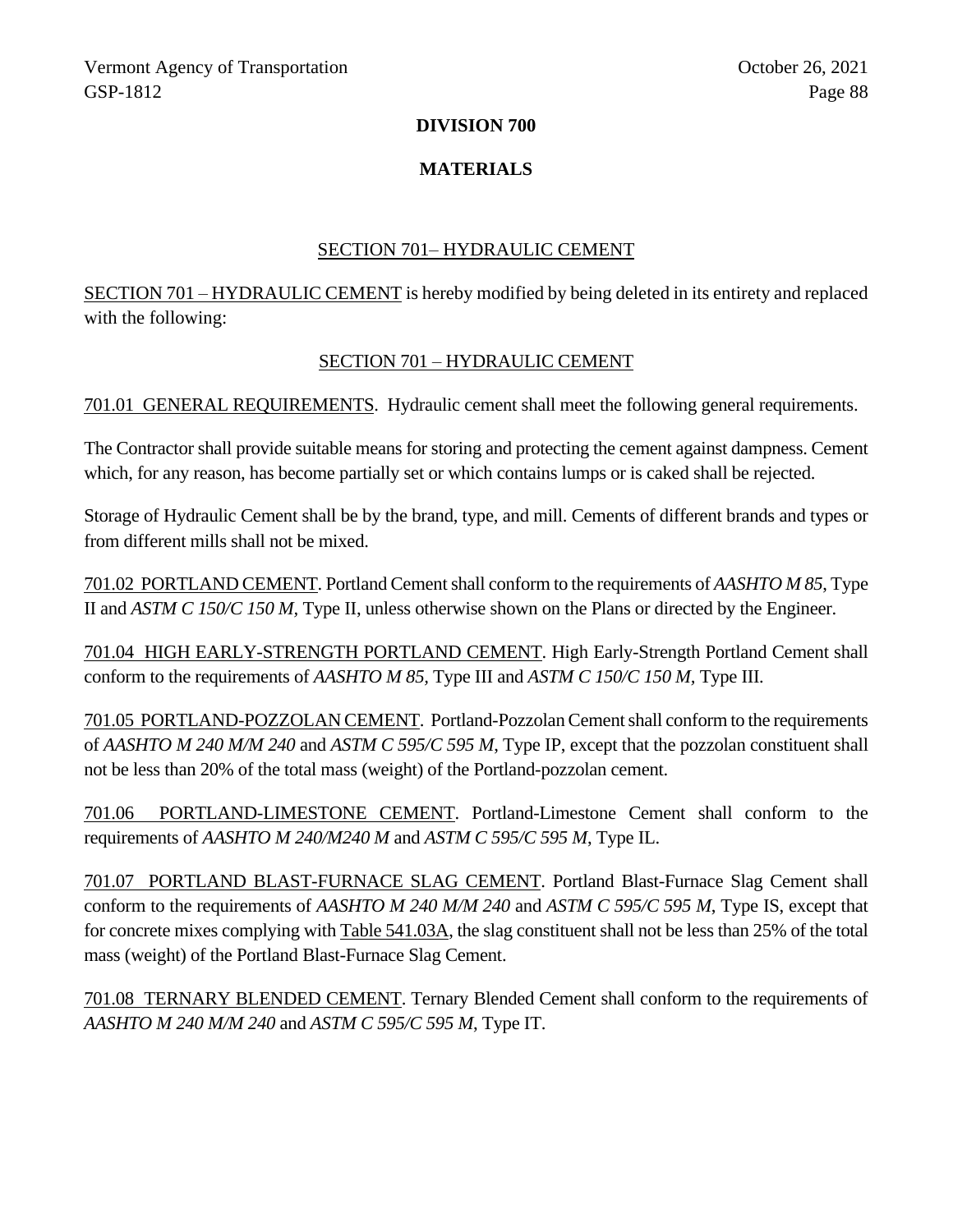#### SECTION 702 – BITUMINOUS MATERIALS

702.06 APPLICATION TEMPERATURE RANGES is hereby modified by deleting Table 702.06A in its entirety and replacing it with the following:

## TABLE 702.06A – EMULSIFIED ASPHALT APPLICATION TEMPERATURE RANGES

|                                   | Temperature Range (°F) |               | Temperature Range $({}^{\circ}C)$ |               |
|-----------------------------------|------------------------|---------------|-----------------------------------|---------------|
| Emulsified<br><b>Asphalt Type</b> | Spray                  | <b>Mix</b>    | Spray                             | <b>Mix</b>    |
|                                   | $Min. - Max.$          | $Min. - Max.$ | $Min. - Max.$                     | $Min. - Max.$ |
| $RS-1$                            | $70 - 170$             |               | $21 - 77$                         |               |
| $RS-2$ , $CRS-1$                  | $120 - 160$            |               | $49 - 71$                         |               |
| $CRS-2$                           | $140 - 175$            |               | $60 - 79$                         |               |
| RS-1h, CRS-1h                     | $70 - 170$             |               | $21 - 77$                         |               |
| SS-1h, CSS-1h                     | $75 - 130$             | $50 - 130$    | $24 - 54$                         | $10 - 54$     |
| MS-2h, CMS-2h                     |                        | $75 - 140$    |                                   | $24 - 60$     |

702.07 ANTI-STRIP ADDITIVES is hereby modified by being deleted in its entirety and replaced with the following:

702.07 ANTI-STRIP ADDITIVES. Anti-strip additives shall be capable of improving the bonding properties of the performance-graded asphalt binder to the aggregates in the presence of moisture and shall also be capable of reducing film stripping.

- (a) General. The anti-strip additive used in performance-graded asphalt cement shall be heat stable for all temperature ranges prescribed for such performance-graded asphalt cement. The anti-strip additive shall not alter the material properties nor change the grade of the performance-graded asphalt cement. The anti-strip additive shall be capable of thorough dispersion in the asphalt cement and be capable of remaining in the asphalt cement, in storage, and at temperatures specified for the mix, without losing its effectiveness. The percentage of anti-strip additive included in the mixture shall be as recommended by the anti-strip additive manufacturer.
- (b) Performance Requirements. Bituminous concrete mixtures containing anti-strip additive shall demonstrate no loss of adhesion of the performance-graded asphalt cement to the aggregate when tested in accordance with *ASTM D 3625*.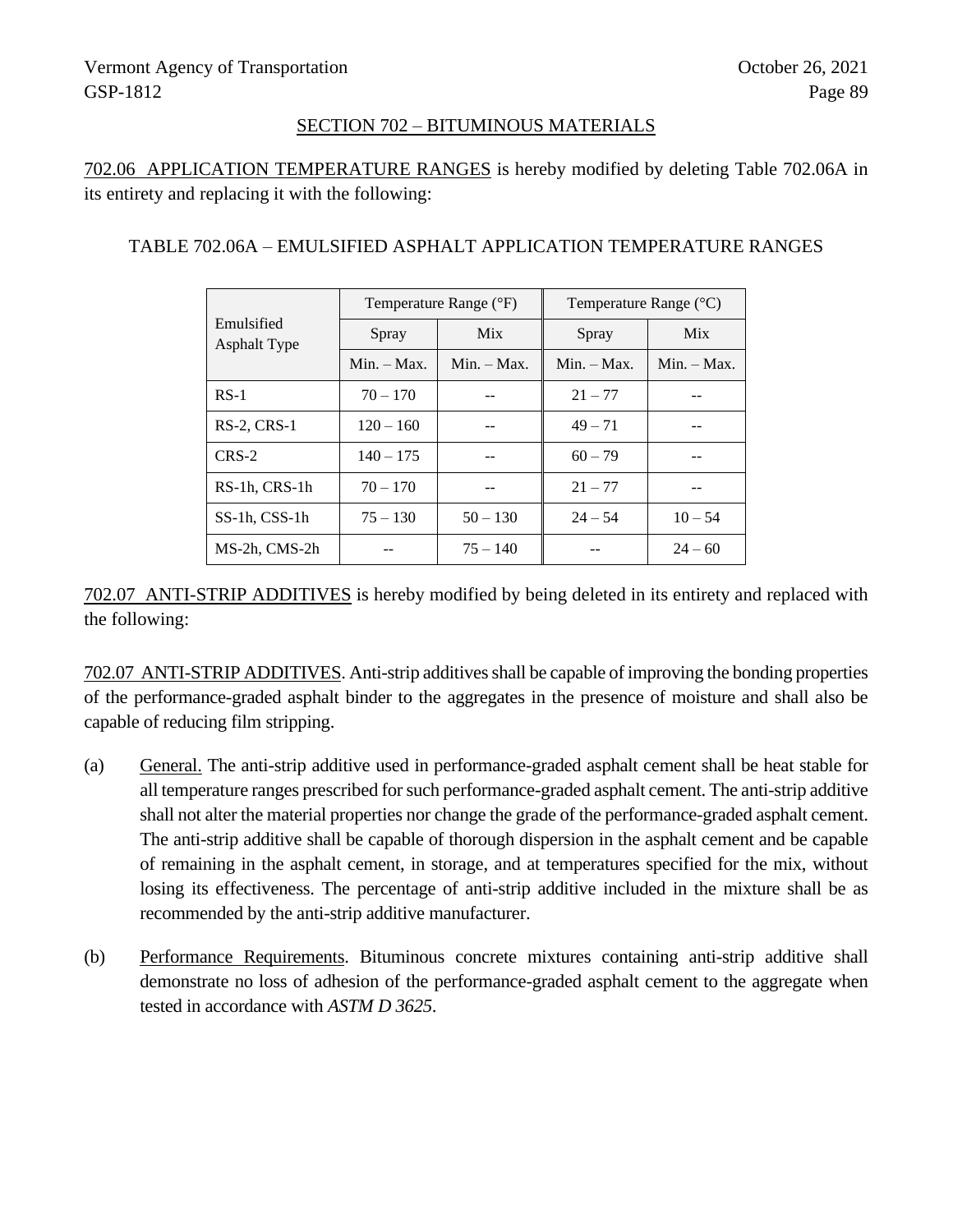## SECTION 704 – AGGREGATES

704.01 FINE AGGREGATE FOR CONCRETE, subpart (b), is hereby modified by being deleted in its entirety and replaced with the following:

(b) Organic Impurities. Fine aggregate for concrete shall have an Organic Plate Number of two or less as determined in accordance with *AASHTO T 21*.

704.10 AGGREGATE FOR BITUMINOUS CONCRETE PAVEMENT, subpart (a), is hereby modified by inserting "If granite or quartzite aggregates are used, the requirements specified in Subsection 704.15 shall apply." as the second sentence of the first paragraph.

704.10 AGGREGATE FOR BITUMINOUS CONCRETE PAVEMENT, subpart (a), is hereby further modified by deleting the reference to "*ASTM C 295/C 295 M (Modified)*" from the end of the sentence that begins with "Manufactured sand may be substituted for..." and replacing it with "*AASHTO T 304*".

704.10 AGGREGATE FOR BITUMINOUS CONCRETE PAVEMENT, subpart (a)(3), is hereby modified by deleting the reference to "*ASTM D 5821*" from the end of the sentence that begins with "When crushed gravel is used as coarse aggregate in Marshall bituminous..." and replacing it with "*AASHTO T 335*".

704.10 AGGREGATE FOR BITUMINOUS CONCRETE PAVEMENT, subpart (a)(3)a., is hereby modified by deleting "Measurement is made using test method *ASTM D 5821*, *Standard Test Method for Determining the Percentage of Fractured Particles in Coarse Aggregate*." and replacing it with "Measurement is made using test method *AASHTO T 335*."

704.10 AGGREGATE FOR BITUMINOUS CONCRETE PAVEMENT, Table 704.10D, is hereby modified by deleting the fifth row, which contains information on percent of wear, in its entirety.

704.11 AGGREGATE FOR BITUMINOUS SURFACE TREATMENT is hereby modified by being deleted in its entirety and replaced with the following:

## 704.11 THIS SUBSECTION RESERVED.

704.15 QUARTZITE OR GRANITE AGGREGATE USED IN PAVEMENTS is hereby modified by being deleted in its entirety and replaced with the following:

704.15 QUARTZITE OR GRANITE AGGREGATE USED IN PAVEMENTS. The Agency has identified the potential for loss of adhesion between performance-graded asphalt cement and granite and quartzite aggregates used in the production of bituminous concrete pavement.

(a) General. Loss of adhesion between performance-graded asphalt cement and aggregate is commonly referred to as "stripping." Anti-strip additives meeting the requirements of Subsection 702.07 may be used to reduce the potential for loss of adhesion between performance-graded binder and aggregate.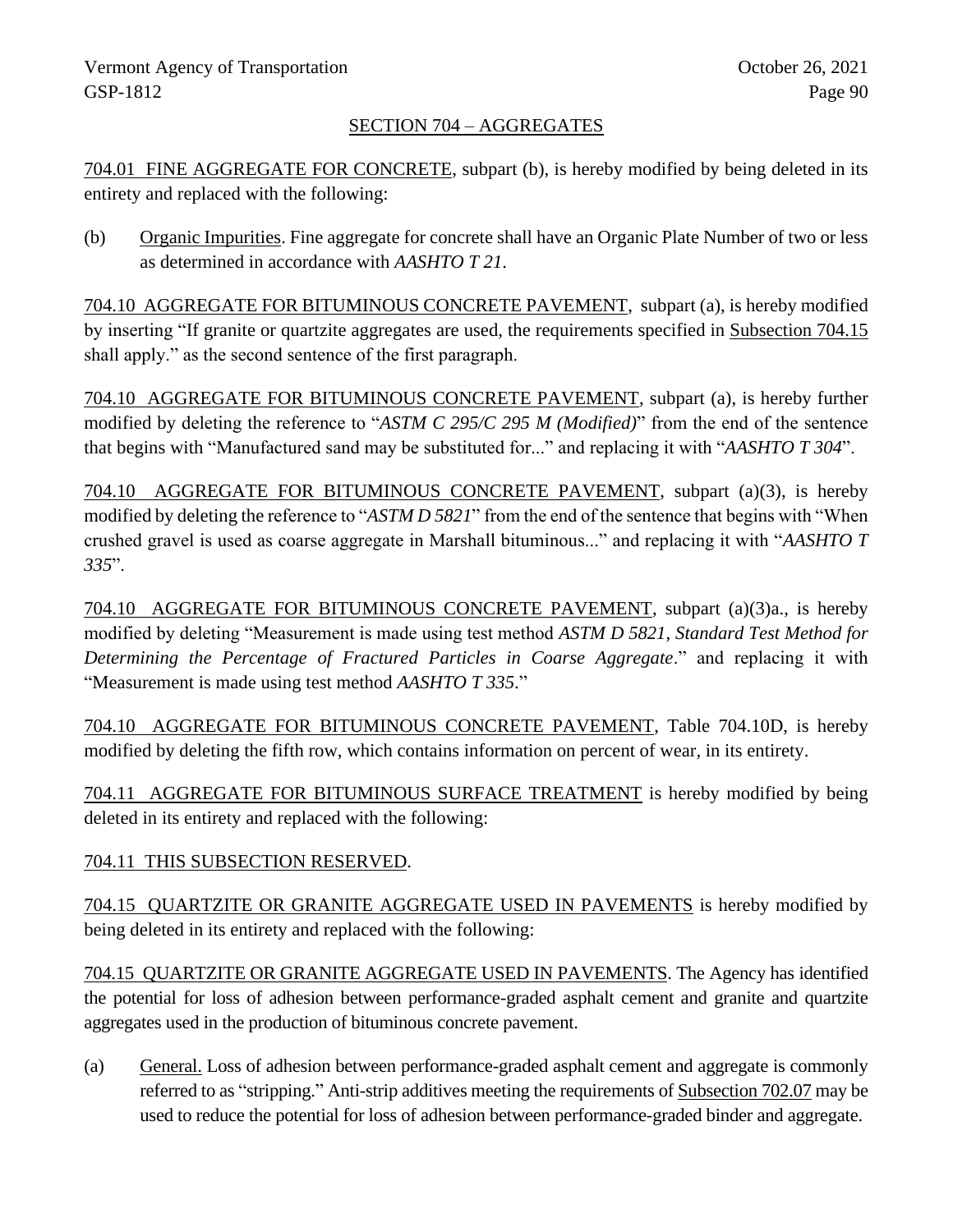- (b) Testing Procedures. Bituminous concrete mixtures containing monomineralic (a rock consisting essentially of one mineral) quartzite or granite aggregates shall demonstrate no loss of adhesion of the performance-graded asphalt cement to the aggregate when tested in accordance with *ASTM D 3625*. *ASTM D 3625* test results shall be submitted with any bituminous concrete mix design that utilizes monomineralic quartzite or granite aggregate sources in accordance with the latest bituminous concrete mix design submittal policy.
- (c) Production Testing Procedures. To identify any change in stripping potential between the asphalt cement and the monomineralic quartzite or granite aggregate, any bituminous concrete mixture containing monomineralic quartzite or granite aggregate shall be tested in accordance with *ASTM D 3625* by the Contactor each week it is being produced. These weekly tests will be observed by Agency staff to verify that the mix does not exhibit stripping.

704.20 PROCESSED GLASS AGGREGATE is hereby made a new subsection of the specifications as follows:

704.20 PROCESSED GLASS AGGREGATE. Materials used to produce processed glass aggregate (PGA) shall consist of recycled glass food or beverage containers. PGA materials listed on the Agency's *Approved Products List* shall meet the following requirements:

- (a) Grading. PGA shall be a crushed and screened material meeting the grading requirements of Section 5.2 and 5.5 of *AASHTO M 318*.
- (b) Deleterious Content. Small amounts (less than 5% total) of china dishes, ceramics, plate (window or mirror) glass, or other glass products will be allowed in PGA. The PGA material shall not contain more than trace amounts of screw tops, plastic cap rings, or other contaminants. Amounts of contaminants greater than 1% by weight shall be grounds for rejection of the entire PGA batch.
- (c) Hazardous Materials. Glass cullet shall be free of TV or other cathode ray tubes, fluorescent lightbulbs, and shall not meet the definition of hazardous waste as defined by the *Resource Conservation and Recovery Act* (*RCRA*), State, or local jurisdiction. Glass containers containing, or having contained, toxic or hazardous materials will not be allowed, and, when present, shall be grounds for rejecting the entire stockpile of PGA or PGA blends.
- (d) Process Control. PGA materials shall be subjected to process control testing. Process control tests shall be performed at a minimum frequency of one test per 2,500 cubic yards of material produced by a stable process and shall demonstrate conformance with the requirements of Subsection 704.20(a), Subsection 704.20(b), and Subsection 704.20(c). A copy of each test result shall be made available to the Engineer upon request.

704.21 RECYCLED CONCRETE AGGREGATE is hereby made a new subsection of the specifications as follows: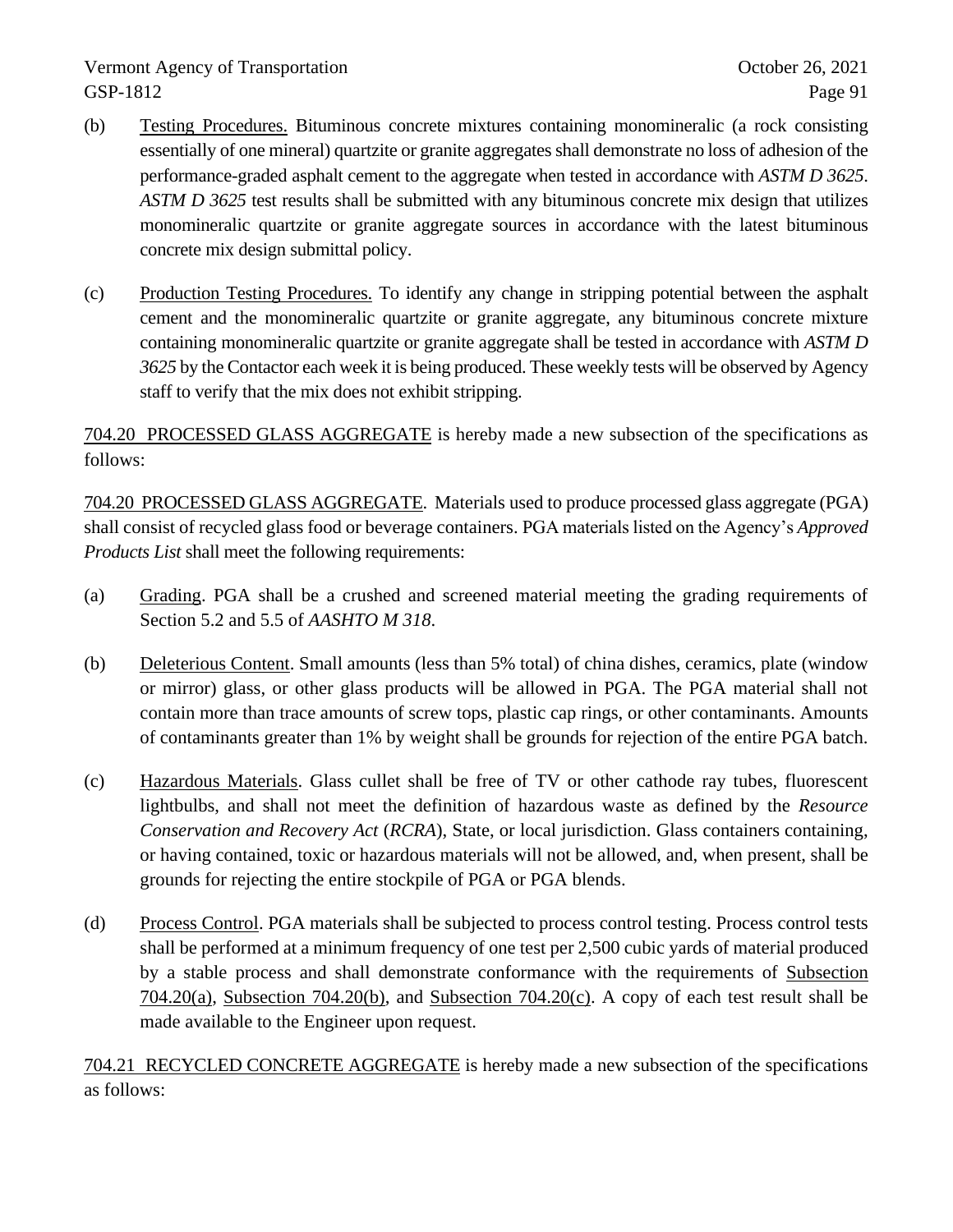704.21 RECYCLED CONCRETE AGGREGATE. Recycled concrete aggregate (RCA) shall consist of recycled concrete that has been crushed. RCA materials listed on the Agency's *Approved Products List*shall meet the requirements of *AASHTO M 319* and the following exceptions:

- (a) Grading. RCA shall be crushed to aggregate dimensions of 6 inches or less.
- (b) Deleterious Content. Small amounts of brick, block or mortar may be present in the RCA at a level not to exceed a total of 5% by weight. The RCA material shall not contain more than trace amounts of wire, steel or plastic that were associated with the original placement of the concrete, bituminous material, or unreacted cementitious materials. No additional wire, steel or plastic may be added to the RCA. No discernable amounts of oils, fats, soaps, surfactants, or organic contaminants shall be present in the RCA.
- (c) Hazardous Materials. The recycled concrete aggregate shall not meet the definition of hazardous waste as defined by the *Resource Conservation and Recovery Act* (*RCRA*), State, or local jurisdiction. Concrete structures used to contain hazardous materials will not be allowed, and, when present, shall be grounds for rejection of the entire stockpile of RCA or RCA blends.
- (d) Process Control. RCA materials shall be subjected to process control testing. Process control tests shall be performed at a minimum frequency of one test per 2,500 cubic yards of material produced by a stable process and shall demonstrate conformance with the requirements of Subsection 704.21(a), Subsection 704.21(b), and Subsection 704.21(c). A copy of each test result shall be made available to the Engineer upon request.

## SECTION 706 – STONE FOR MASONRY, RIPRAP, AND OTHER PURPOSES

706.06 ROCK FILL FOR GABIONS is hereby modified by being deleted in its entirety and replaced with the following:

## 706.06 THIS SUBSECTION RESERVED.

## SECTION 707 – JOINT MATERIALS

707.01 MORTAR, TYPE I, subpart (a), is hereby modified by adding "or Subsection 701.06." to the end of the first sentence.

707.14 PREFORMED JOINT FILLER, Table 707.14A, is hereby modified by deleting the reference to "*AASHTO T 42 /*" from the third column.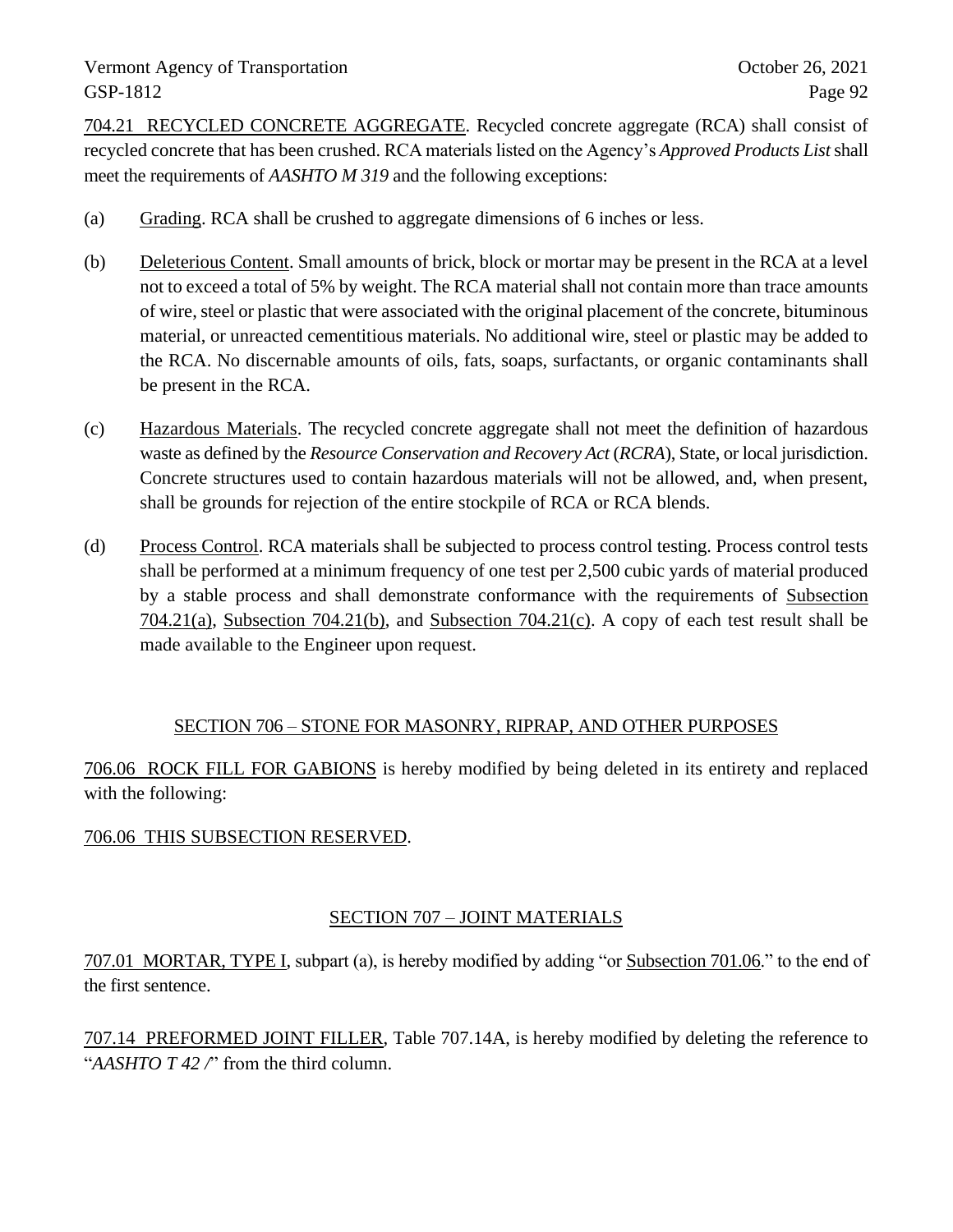707.15 ASPHALTIC PLUG JOINTS FOR BRIDGES is hereby modified being deleted in its entirety and replaced with the following:

707.15 ASPHALTIC PLUG JOINTS FOR BRIDGES. Asphaltic Plug Joints for Bridges shall be single and/or multiple layer systems consisting of asphaltic binder, aggregate, closed cell foam expansion joint filler, and steel bridging plate, as applicable. Asphaltic Plug Joints shall be in accordance with *ASTM D 6297* and shall be one of the products listed on the Agency's *Approved Products List*.

707.17 ASPHALTIC PLUG JOINT BINDER is hereby made a new subsection of the specifications as follows:

707.17 ASPHALTIC PLUG JOINT BINDER. Asphaltic Plug Joint Binder shall be a thermoplastic polymeric-modified asphalt in accordance with *ASTM D 6297* and shall be one of the products listed on the Agency's *Approved Products List*.

## SECTION 708 – PAINTS, STAINS, AND TRAFFIC MARKING MATERIALS

708.03 APROVED STRUCTURAL COATING SYSTEMS is hereby modified by being deleted in its entirety and replaced with the following:

708.03 STRUCTURAL STEEL COATING SYSTEMS. Acceptable structural steel coating systems shall be one of the systems listed on the Agency's *Approved Products List*, listed on the *NEPCOAT Qualified Products List B*, and shall meet the following requirements:

- (a) System. The structural steel coating system shall be a three-coat system with a prime, intermediate, and top coat. Components of different systems shall not be intermixed.
- (b) Color. Individual coats shall have contrasting colors. The finish color of the top coat shall be green, black, or brown as specified in the Contract Documents, and shall conform to *SAE AMS-STD 595* for the respective chip number as specified in Table 708.03A.

| Color        | Chip Number |
|--------------|-------------|
| Green        | 14062       |
| <b>Black</b> | 27038       |
| <b>Brown</b> | 20059       |

TABLE 708.03A – COLORS FOR STRUCTURAL COATING SYSTEMS

Damage to structural steel coating systems shall be repaired with a compatible structural steel coating system as specified herein.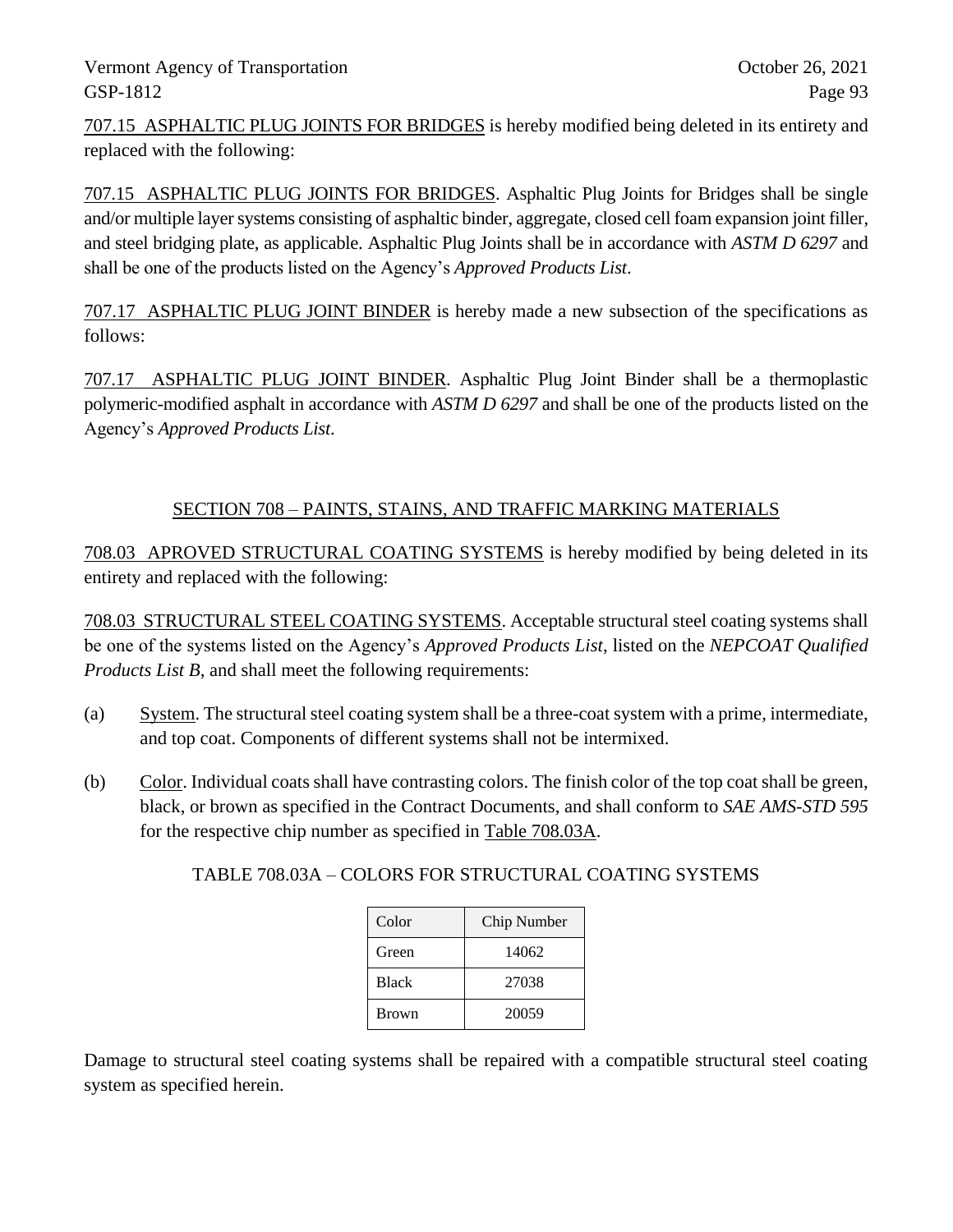708.06 PAINT FOR TRAFFIC SIGNS is hereby modified by being deleted in its entirety and replaced with the following:

## 708.06 THIS SUBSECTION RESERVED.

708.08 PAINT FOR PAVEMENT MARKINGS is hereby modified by adding the following two rows to Table 708.08C, immediately after the row for "Close cup flash point".

| Viscosity | ASTM D 562 | 78 Krebs min./<br>95 Krebs max. | 78 Krebs min./<br>95 Krebs max. |
|-----------|------------|---------------------------------|---------------------------------|
| Dry Time  | ASTM D 711 | 10 minutes max                  | 10 minutes max.                 |

708.09 OPTICS is hereby modified by being deleted in its entirety and replaced with the following:

## 708.09 THIS SUBSECTION RESERVED.

SUBSECTION 708.11 PAVEMENT MARKING TAPE is hereby modified by being deleted in its entirety and replaced with the following:

## 708.11 THIS SUBSECTION RESERVED

708.12 TEMPORARY DELINEATION SYSTEMS is hereby modified by being deleted in its entirety and replaced with the following:

### 708.12 TEMPORARY DELINEATION SYSTEMS.

- (a) Line Striping Targets. Acceptable Line Striping Targets shall be one of the Line Striping Targets on the Agency's *Approved Products List*.
- (b) Pavement Marking Mask. Acceptable Pavement Marking Mask shall be one of the Masking Marking Tapes on the Agency's *Approved Products List*.

### SECTION 710 – CULVERTS, STORM DRAINS, AND SEWER PIPES, NONMETAL

710.03 CORRUGATED POLYETHYLENE PIPE is hereby modified by being deleted in its entirety and replaced with the following:

710.03 CORRUGATED POLYETHYLENE PIPE. CPEP shall be evaluated in accordance with the NTPEP HDPE pipe work plan and in compliance with the NTPEP audit program for thermoplastic pipe. CPEP shall be one of the products listed on the Agency's *Approved Products List* for the respective material specification.

(a) Corrugated Polyethylene Pipe, Unlined.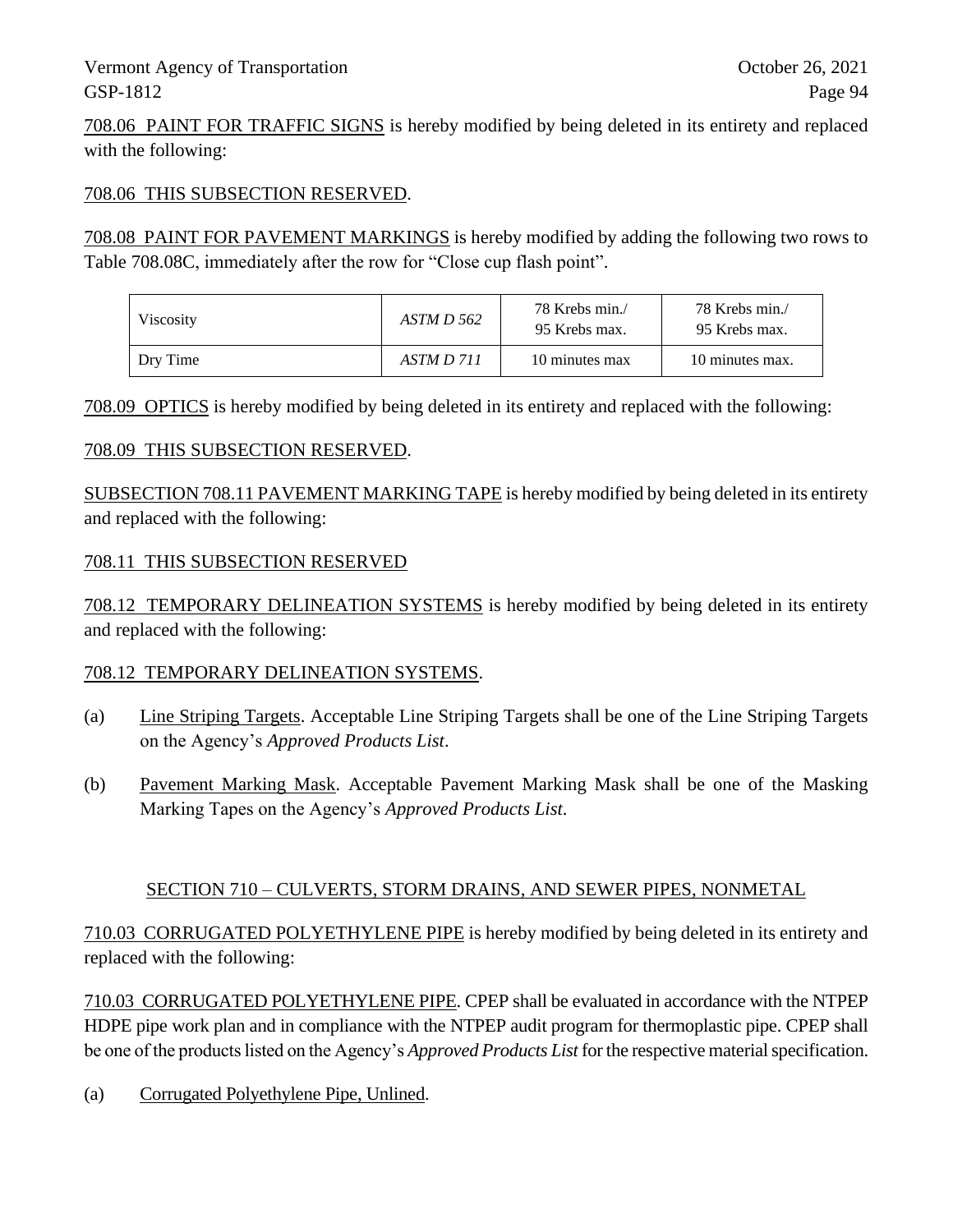- (1) Small Diameter. CPEP, Unlined, with a nominal diameter of 3 inches to 10 inches, inclusive, shall be in accordance with *AASHTO M 252*, Type C.
- (2) Large Diameter. CPEP, Unlined, with a nominal diameter of 12 inches to 60 inches, inclusive, shall be in accordance with *AASHTO M 294*, Type C.
- (b) Corrugated Polyethylene Pipe, Smooth Lined.
	- (1) Small Diameter. CPEP, Smooth Lined, with a nominal diameter of 3 inches to 10 inches, inclusive, shall be in accordance with *AASHTO M 252*, Type S.
	- (2) Large Diameter. CPEP, Smooth Lined, with a nominal diameter of 12 inches to 60 inches, inclusive, shall be in accordance with *AASHTO M 294*, Type S.
- (c) Corrugated Polyethylene Pipe, Perforated. CPEP, Perforated shall be in accordance with *AASHTO M 252*, Type CP or Type SP.

Large diameter CPEP may be virgin, recycled materials, or a blend of both in accordance with *AASHTO M 294*.

710.07 CORRUGATED POLYPROPYLENE PIPE is hereby modified by being deleted in its entirety and replaced with the following:

710.07 CORRUGATED POLYPROPYLENE PIPE. CPPP shall be evaluated in accordance with the NTPEP polypropylene pipe work plan and in compliance with the NTPEP audit program for thermoplastic pipe. CPPP shall be one of the products listed on the Agency's *Approved Products List* for the respective material specification.

- (a) Corrugated Polypropylene Pipe, Unlined. CPPP, Unlined shall be in accordance with *AASHTO M 330*, Type C.
- (b) Corrugated Polypropylene Pipe, Smooth Lined. CPPP, Smooth Lined shall be in accordance with *AASHTO M 330*, Type S.

## SECTION 711 – CULVERTS, STORM DRAINS, AND SEWER PIPES, METAL

711.02 CORRUGATED ALUMINUM ALLOY PIPE, PIPE ARCHES, AND UNDERDRAINS, subpart (a)(2)c., is hereby modified by deleting the phrase "requirements of Subsection 711.01(a)(2)c." and replacing it with the phrase "requirements of Subsection  $711.01(a)(1)c$ ."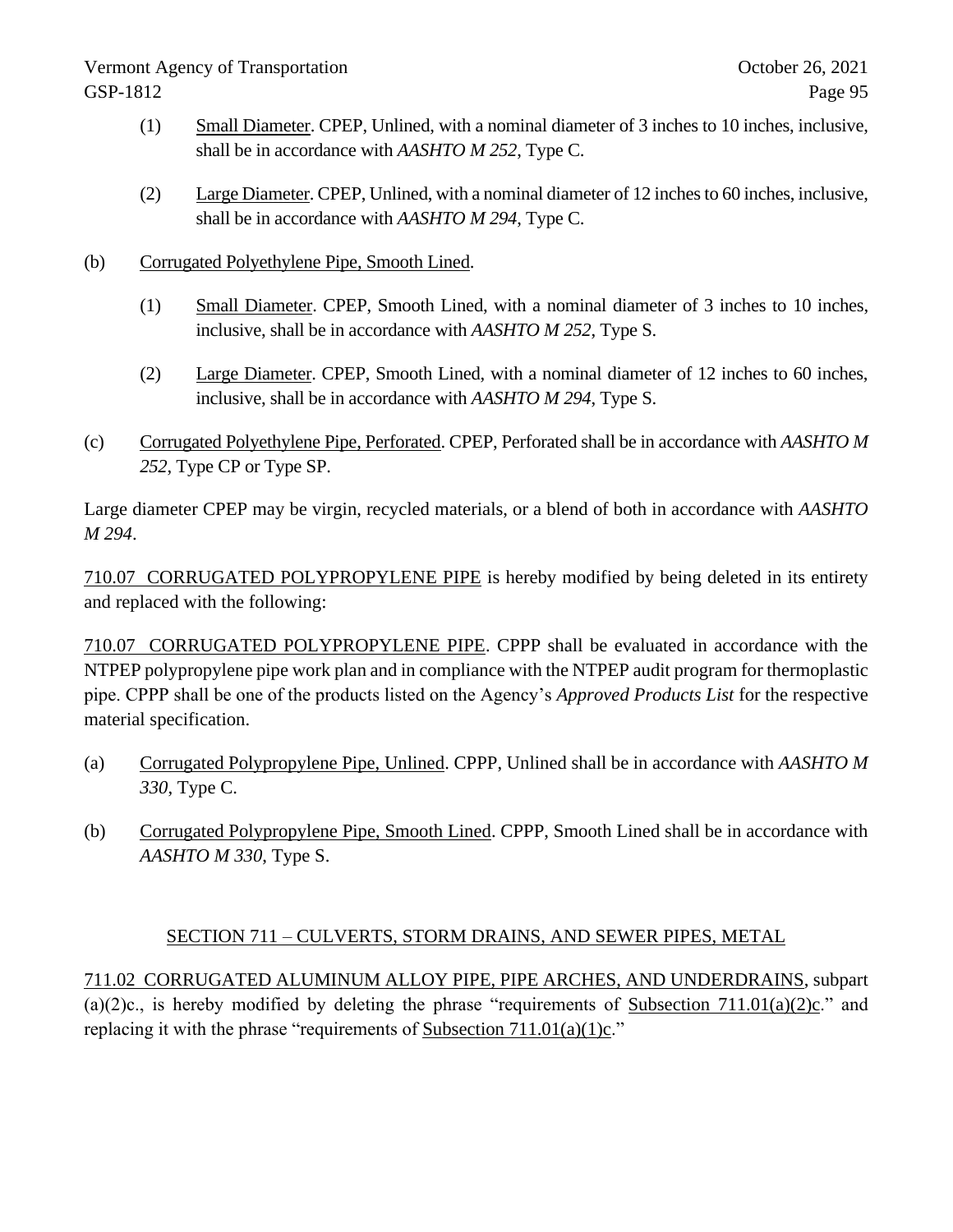### SECTION 712 – CRIBBING MATERIALS

712.04 GABION BASKETS is hereby modified by being deleted in its entirety and replaced with the following:

### 712.04 THIS SUBSECTION RESERVED.

## SECTION 713 – REINFORCING STEEL, STRAND, AND WELDED WIRE REINFORCEMENT

713.04 COLD DRAWN STEEL WIRE is hereby modified by deleting the reference to "*AASHTO M 32 M/M 32*"and replacing it with "*AASHTO M 336 M/M 336*".

713.05 WELDED WIRE REINFORCEMENT is hereby modified by deleting the phrase "*AASHTO M 55 M/M 55* or *AASHTO M 221 M/M 221*" and replacing it with "*AASHTO M 336 M/M 336*".

## SECTION 714 – STRUCTURAL STEEL

714.01 GENERAL REQUIREMENTS is hereby modified by deleting the second sentence of the first paragraph, which begins with "All main load carrying members..." and ends with "...fracture critical steel, for Zone 2." and replacing it with "All main load carrying members and components of rolled or welded sections subject to tensile stress or the reversal of stresses, as well as any other members or components identified in the Contract as requiring CVN testing, shall meet the longitudinal Charpy V-Notch impact requirements specified in *AASHTO M 270 M/M 270*, Supplementary Requirement tables for non-fracture critical steel and fracture critical steel, for Zone 2."

714.01 GENERAL REQUIREMENTS is hereby further modified by deleting the second paragraph in its entirety. The deleted text begins with "Main members are..." and ends with "...as main load carrying members."

714.05 HIGH-STRENGTH BOLTS, NUTS, AND WASHERS is hereby modified by deleting the first sentence in its entirety and replacing it with the following:

High-strength bolts shall conform to the requirements of *ASTM F 3125/F 3125 M,* Grade A 325, including rotational capacity testing, for each lot of fasteners.

714.05 HIGH-STRENGTH BOLTS, NUTS, AND WASHERS is hereby further modified by deleting the word "painted" from the first sentence of the second paragraph and replacing it with the word "coated".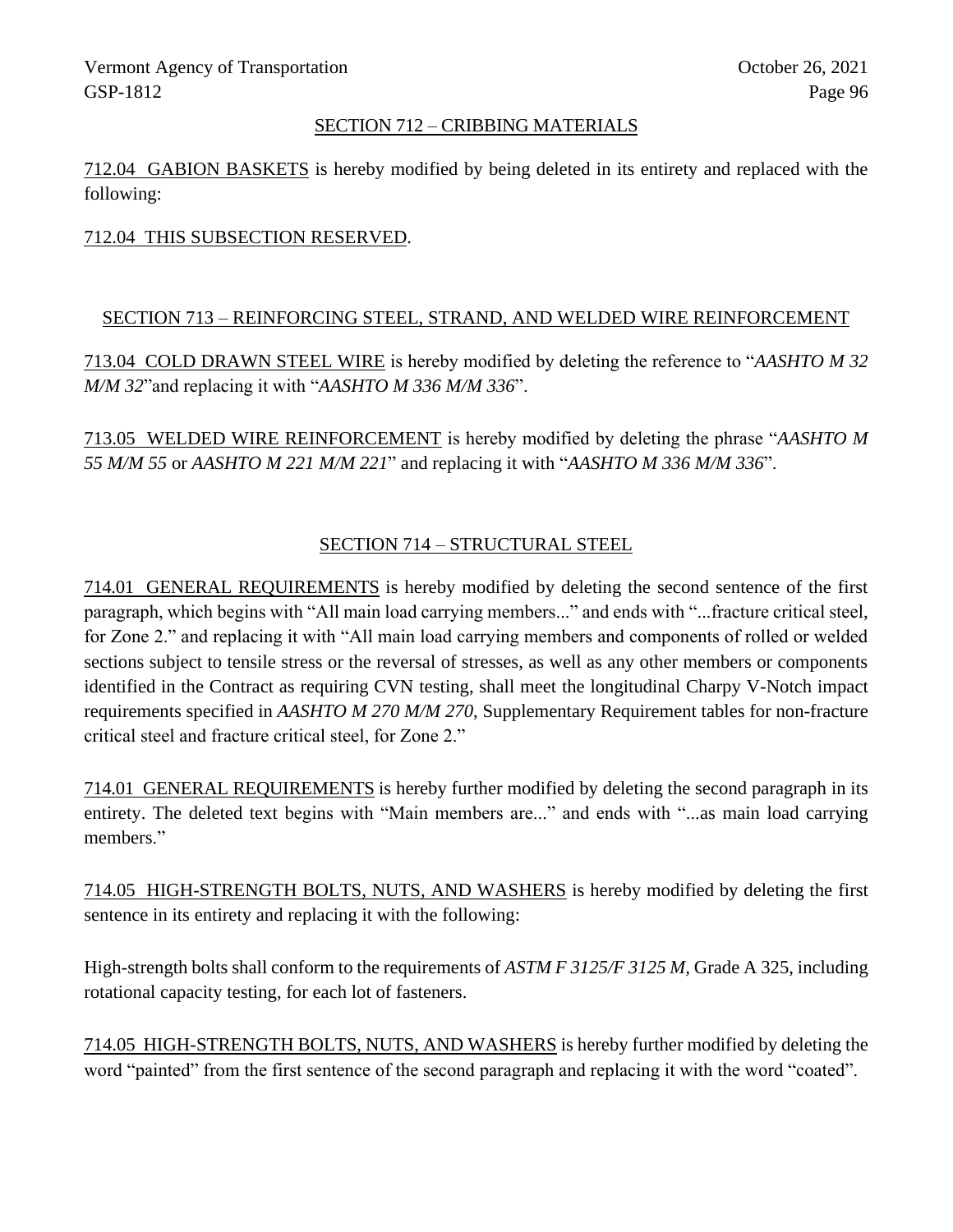714.06 HEAT-TREATED STEEL STRUCTURAL BOLTS is hereby modified by deleting the first sentence of the first paragraph in its entirety and replacing it with the following:

Heat-treated steel structural bolts shall conform to the requirements of *ASTM F 3125/F 3125 M,* Grade A 490, including rotational capacity testing, for each lot of fasteners.

714.06 HEAT-TREATED STEEL STRUCTURAL BOLTS is hereby further modified by deleting the second sentence of the second paragraph in its entirety and replacing it with the following:

The combination of bolt, nut, and washer shall be coated in accordance with *ASTM F 3125/F 3125 M*.

714.10 WELDED STUD SHEAR CONNECTORS is hereby modified by deleting the phrase "*ANSI/AWS D1.5*, and *ASTM A 29/A 29 M*." and replacing it with the phrase "and *AASHTO/AWS D1.5*."

## SECTION 719 – EPOXY RESIN MATERIALS

SECTION 719 – EPOXY RESIN MATERIALS is hereby modified by being deleted in its entirety and replaced with the following:

## SECTION 719 – EPOXY RESIN MATERIALS

719.02 EPOXY BONDING SYSTEMS. Epoxy Bonding Systems shall be a Grade and Class adhesive conforming to the requirements of *AASHTO M 235/M 235 M*. Systems shall be evaluated in accordance with the NTPEP Epoxy and Resin Based Adhesive Bonding Systems workplan, be one of the products listed on the Agency's *Approved Products List,* and meet the following requirements:

- (a) Epoxy Bonding System, Type IV. Type IV systems shall conform to the requirements of *AASHTO M 235/M 235 M* for Type IV adhesives. Type IV systems shall be for use in load-bearing applications for bonding hardened concrete to hardened concrete and other materials and as a binder for epoxy mortars and concretes.
- (b) Epoxy Bonding System, Type V. Type V systems shall conform to the requirements of *AASHTO M 235/M 235 M* for Type V adhesives and shall bond freshly mixed concrete to steel. Type V systems shall be for use in load-bearing applications for bonding freshly mixed concrete to hardened concrete and freshly mixed concrete to steel.
- (c) Epoxy Bonding System, Type VI. Type VI systems shall conform to the requirements of *AASHTO M 235/M 235 M* for type VI adhesives. Type VI systems shall be for bonding and sealing segmental precast elements, as in segment-by-segment erection and for span-by-span erection when temporary post tensioning is applied.

Elongation at break will not be required.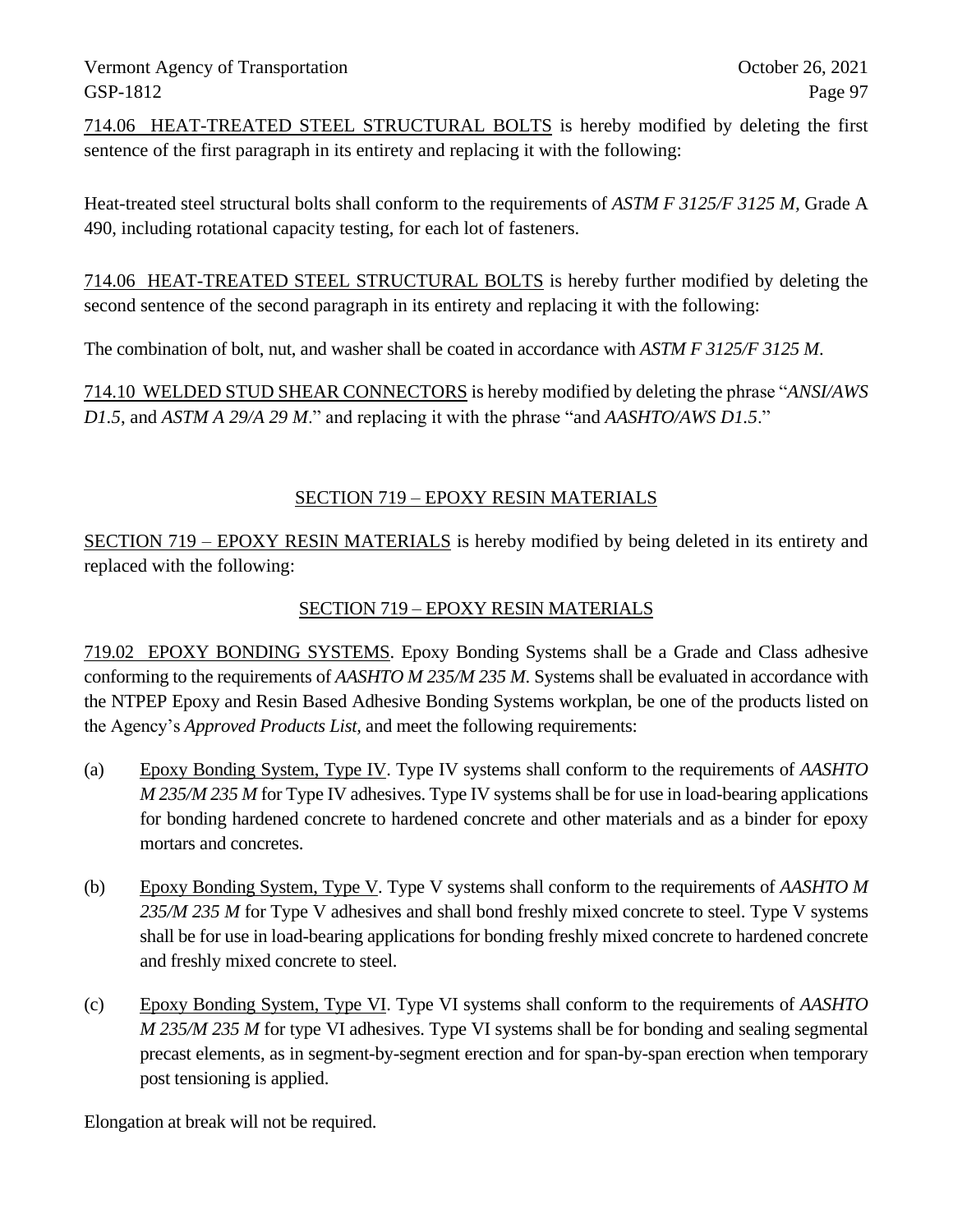## SECTION 720 – GEOTEXTILES

SECTION 720 – GEOTEXTILES is hereby modified by being deleted in its entirety and replaced with the following:

## SECTION 720 – GEOTEXTILES

720.01 GENERAL. Geotextiles shall be evaluated in accordance with the NTPEP geotextiles work plan and in compliance with the NTPEP audit program for geotextiles. Geotextiles shall be one of the products listed on the Agency's *Approved Products List* for the respective material specification.

720.02 GEOTEXTILE FOR ROADBED SEPARATOR. Geotextile for Roadbed Separator shall conform to *AASHTO M 288*, Table 1, Class 1 for Geotextile Strength Property Requirements, and shall conform to *AASHTO M 288*, Table 3 for Separation Geotextile Property Requirements.

720.03 GEOTEXTILE UNDER RAILROAD BALLAST. Minimum Average Roll Values (MARV) for Geotextile Under Railroad Ballast shall be as required in Table 720.03A.

| Geotextile Property                                   | <b>Test Method</b>                         | <b>MARV</b>                             |
|-------------------------------------------------------|--------------------------------------------|-----------------------------------------|
| <b>Elongation Criteria</b><br>at Failure <sup>1</sup> | ASTM D 4632/<br>D4632 M                    | $> 50\%$                                |
| Grab Strength (lbs)                                   | <i>ASTM D 4632/</i><br>D <sub>4632</sub> M | 225                                     |
| Tear Strength (lbs)                                   | ASTM D 4533/<br>D 4533 M                   | 115                                     |
| <b>Puncture Strength</b><br>(lbs)                     | ASTM D 6241                                | 850                                     |
| Permittivity $(s^{-1})$                               | ASTM D 4491/<br>D 4491 M                   | 0.70                                    |
| <b>Apparent Opening</b><br>Size (mm)                  | <b>ASTM D 4751</b>                         | $0.212 \text{ max}$ .<br>(No. 70 Sieve) |
| <b>UV</b> Resistance<br>(% Strength Retained)         | ASTM D 4355/<br>D 4355 M                   | 70% at 500 hours of<br>exposure         |
| Structure                                             |                                            | Nonwoven only                           |

TABLE 720.03A – MARV FOR GEOTEXTILE UNDER RAILROAD BALLAST

<sup>1</sup> Elongation corresponds to Maximum Grab Tensile Strength as measured in accordance with the requirements of *ASTM D 4632/D 4632 M*.

720.04 GEOTEXTILE UNDER STONE FILL. Geotextile Under Stone Fill shall conform to *AASHTO M 288,* Table 1, Class 1 for Geotextile Strength Property Requirements, and shall conform to *AASHTO M 288,* Table 5 for Stabilization Geotextile Property Requirements. Geotextile structure shall not be slit film.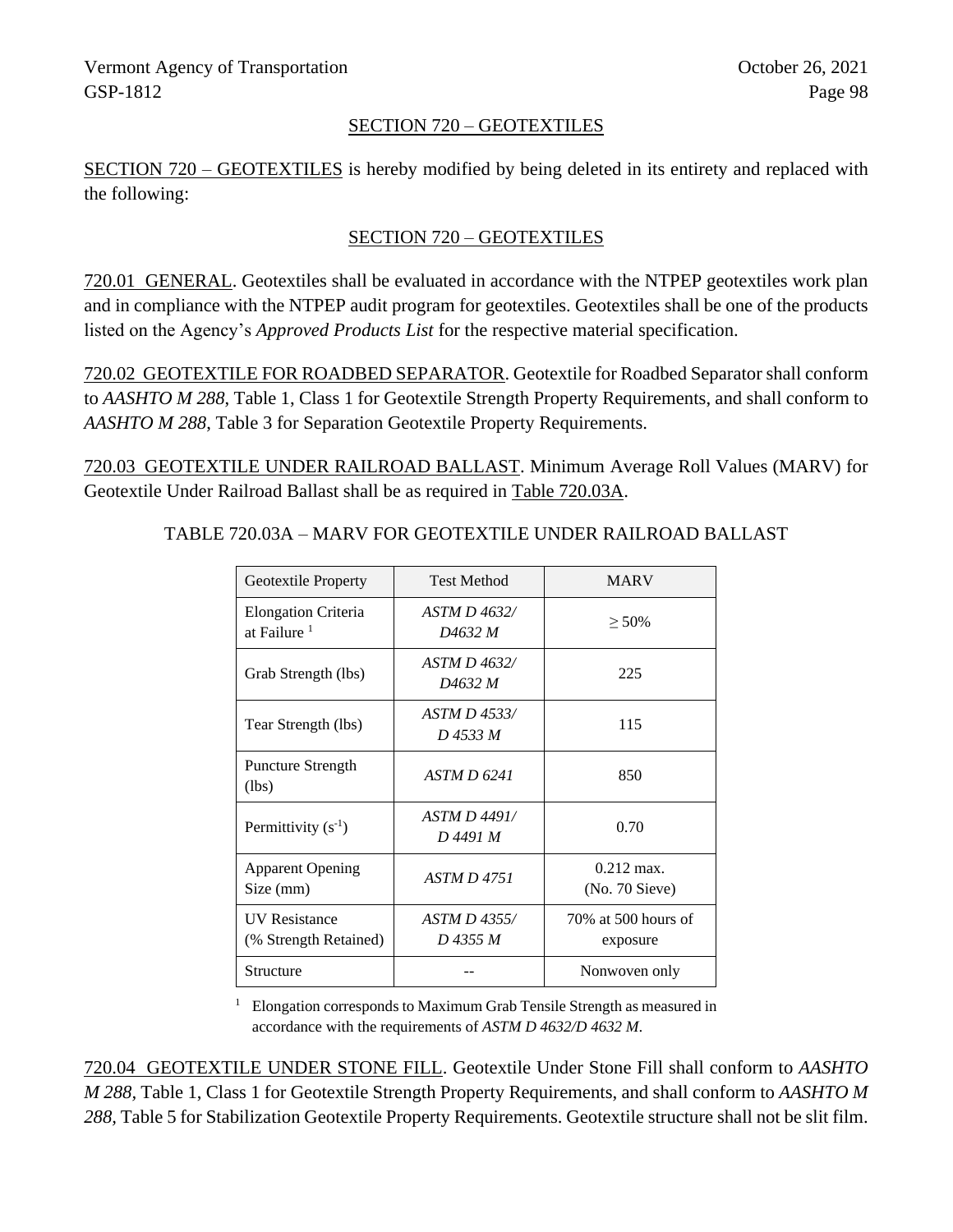720.05 GEOTEXTILE FOR UNDERDRAIN TRENCH LINING. Geotextile for Underdrain Trench Lining shall conform to *AASHTO M 288*, Table 1, Class 3 for Geotextile Strength Property Requirements, with a minimum elongation of 20%. Geotextile for Underdrain Trench Lining shall conform to *AASHTO M 288*, Table 2 (> 50% of in situ soil passing the No. 200 (0.075 mm) sieve) for Subsurface Drainage Geotextile Requirements. Geotextile structure shall be nonwoven and shall not be slit film.

720.06 GEOTEXTILE FOR FILTER CURTAIN. Minimum Average Roll Values (MARV) for Geotextile for Filter Curtain shall be as required in Table 720.06A.

| Geotextile Property                                   | <b>Test Method</b>              | <b>MARV</b>                     |
|-------------------------------------------------------|---------------------------------|---------------------------------|
| <b>Elongation Criteria</b><br>at Failure <sup>1</sup> | ASTM D 4632/<br>D4632 M         | 20% max.                        |
| Grab Strength (lbs)                                   | <i>ASTM D 4632/</i><br>D4632 M  | 200                             |
| Tear Strength (lbs)                                   | ASTM D 4533/<br>D 4533 M        | 50                              |
| Puncture Strength<br>(lbs)                            | ASTM D 6241                     | 430                             |
| Permittivity $(s^{-1})$                               | <b>ASTM D 4491/</b><br>D 4491 M | 0.28                            |
| <b>Apparent Opening</b><br>Size (mm)                  | <i>ASTM D 4751</i>              | $0.212$ max.<br>(No. 70 Sieve)  |
| <b>UV</b> Resistance<br>(% Strength Retained)         | ASTM D 4355/<br>D 4355 M        | 70% at 500 hours of<br>exposure |
| Structure                                             |                                 | Woven only                      |

TABLE 720.06A – MARV FOR GEOTEXTILE FOR FILTER CURTAIN

<sup>1</sup> Elongation corresponds to Maximum Grab Tensile Strength as measured in accordance with the requirements of *ASTM D 4632/D 4632 M*.

720.07 GEOTEXTILE FOR SILT FENCE. Geotextile for Silt Fence shall conform to *AASHTO M 288*, Table 8 for Temporary Silt Fence Property Requirements. Geotextile structure shall be woven.

## SECTION 725 – CONCRETE CURING MATERIALS AND ADMIXTURES

725.01 CONCRETE CURING MATERIALS, subpart (d), is hereby modified by being deleted in its entirety and replaced with the following:

(d) Liquid Membrane-Forming Compounds. Liquid membrane-forming compounds shall be one of the products listed on the Agency's *Approved Products List* and shall meet the following requirements: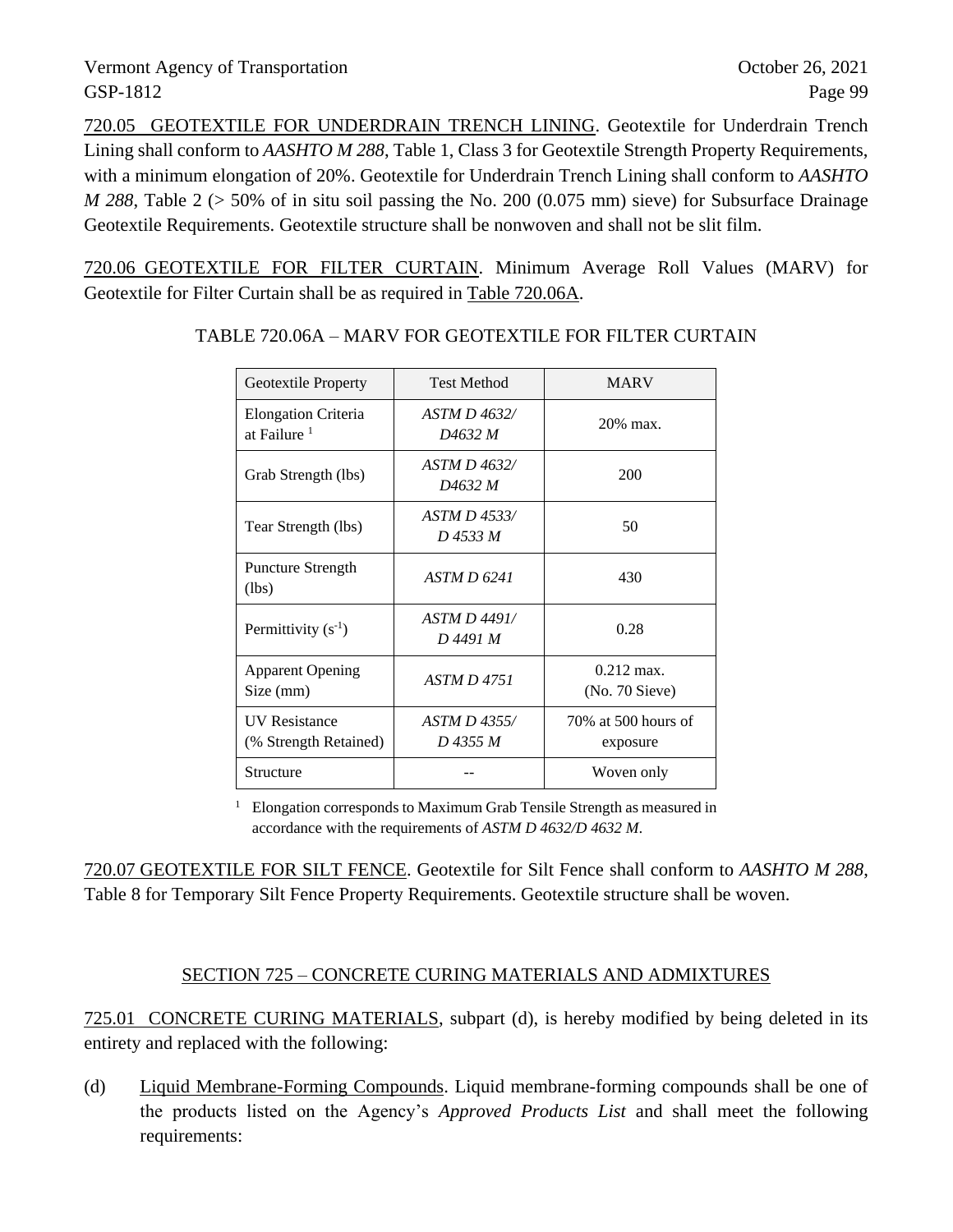- (1) Liquid membrane-forming compounds shall be evaluated in accordance with the NTPEP concrete curing compounds work plan.
- (2) Liquid membrane-forming compounds shall conform to the requirements of *ASTM C 309*, Type 1-D or Type 2, Class B.
- (3) Liquid membrane-forming compounds shall not be allowed to freeze.

725.02 CHEMICAL ADMIXTURES, subpart (b), is hereby modified by being deleted in its entirety and replaced with the following:

(b) Silica Fume. Silica fume shall conform to the requirements of *AASHTO M 307* and be one of the products listed on the Agency's *Approved Products List*. Silica Fume shall be delivered in containers clearly labeled with the manufacturer's name, mass (weight) of the silica fume, if densified or undensified, and if wet or dry.

725.03 MINERAL ADMIXTURES, subpart (b), is hereby modified by being deleted in its entirety and replaced with the following:

(a) General Requirements. Non-bulk quantities of chemical admixtures shall be delivered in the manufacturer's original containers marked with the manufacturer's name and product name. Bulk quantities shall be accompanied by a delivery slip indicating both the manufacturer's name and the product name. Chemical admixtures shall be one of the products listed on the Agency's *Approved Products List* for the respective material specification, shall be evaluated in accordance with the NTPEP concrete admixtures work plan, and shall meet the requirements of the respective material specification below.

## SECTION 726 – PROTECTIVE COATINGS AND WATERPROOFING MATERIALS

726.08 GALVANIZING is hereby modified by deleting the second sentence, which begins with "Galvanizing that has been damaged...", in its entirety.

726.08 GALVANIZING is hereby further modified by adding the following as a new second paragraph:

Zinc coating that has been damaged shall be repaired in accordance with the requirements of *ASTM A 780/A 780 M,* Annex A2. The paint used in the repair shall be organic rich, containing a minimum of 92% zinc by mass (weight) in the dry film. The paint shall be applied per the manufacturer's recommendations to a thickness equivalent to the surrounding zinc coating.

726.09 METALIZING is hereby modified by being deleted in its entirety and replaced with the following: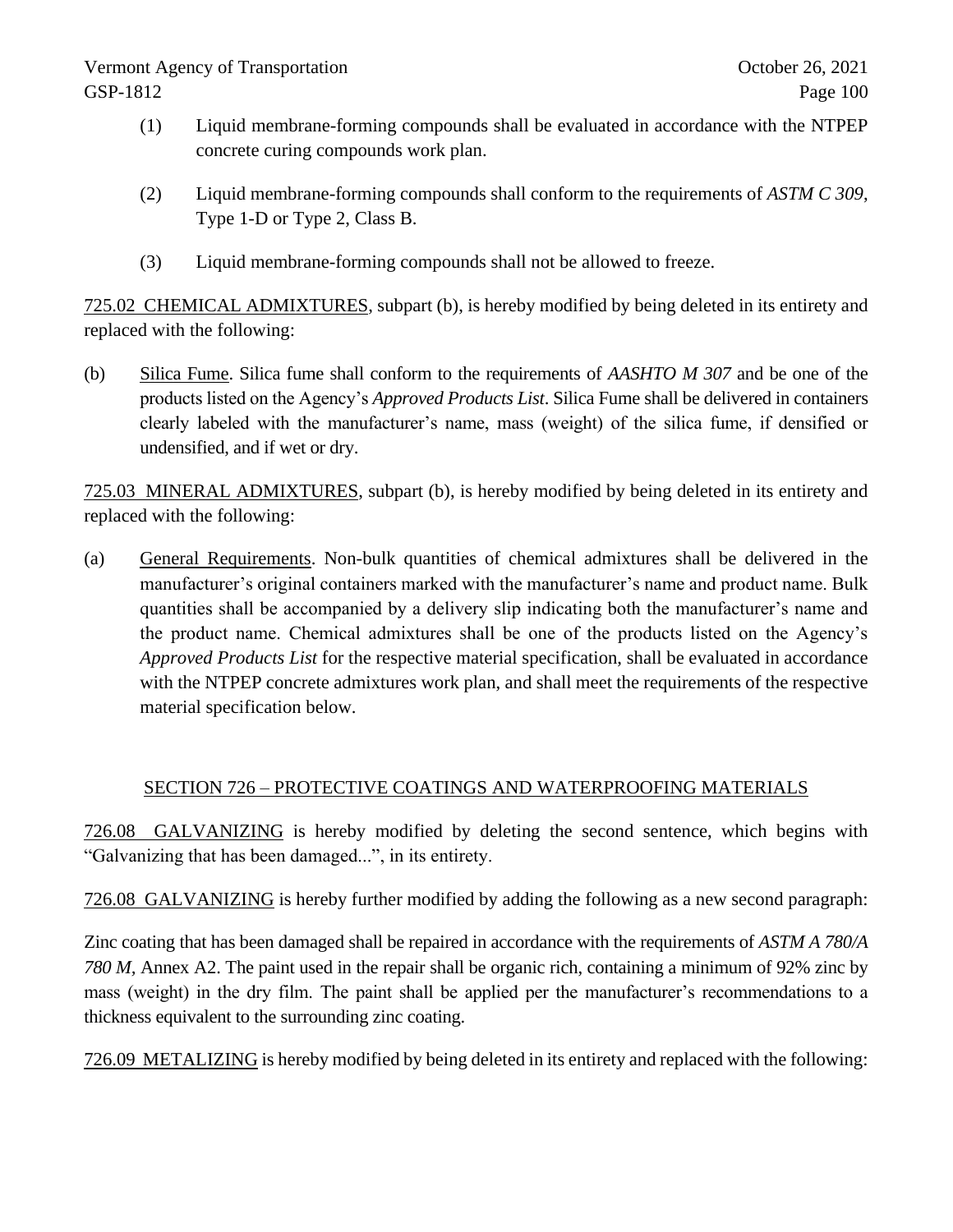726.09 METALIZING. Surfaces to be metalized shall be prepared and coated in accordance with the requirements of *AASHTO/NSBA S8.2/SSPC-PA 18, Specification for Application of Thermal Spray Coating Systems to Steel Bridges*, and the following:

- (a) The coating shall be zinc with a minimum purity of 99.9%.
- (b) All surfaces to be thermal sprayed shall be blast-cleaned to white metal immediately prior to metalizing. The final surface appearance shall be equivalent to Preparation Grade *SSPC-SP 5* supplemented by *SSPC-VIS 1*. All surfaces shall also have a uniform surface profile of 3.5 to 5.5 mils. If the profile requirements of the coating manufacturer are more restrictive, the Fabricator shall advise the Structural Steel Fabrication Engineer and comply with the more restrictive requirements.

The surface profile produced by the Fabricator's surface preparation procedures shall be determined by replica tape and spring micrometer (*ASTM D 4417*, Method C), for each nozzle used at the beginning of the work, and each shift that the surface preparation is performed. The replica tape shall be attached to the daily inspection records. Areas having unacceptable measurements shall be further tested to determine the limits of the deficient area and subsequently corrected to meet specification requirements. Additional profile measurements required by *SSPC-PA 18* shall be performed according to the requirements of *ASTM D 4417*, Method B or Method C.

- (c) Thermal Spray Coating (TSC) shall be applied within six hours of completing blast cleaning. If this time is exceeded, or rust appears on the surface, the steel surface shall be properly prepared again. TSC shall be applied in the thickness range of 8 to 12 mils to all exterior surfaces. Internal surface (e.g. pot bearings) shall have a coating with a minimum thickness of 2 mils.
- (d) Exterior surfaces (except faying surfaces) shall be sealed with an approved sealant conforming to the sealant manufacturer's recommendations for the TSC applied. The sealant name, manufacturer, and product data sheets shall be included with the submittal for the metalizing procedure. Unless otherwise specified in the Contract, a top coat will not be applied over the seal coat, and therefore the seal coat shall be UV-resistant. The dry film thickness of the sealant shall be 1 to 2 mils. The sealant shall be applied within 8 hours of completing the TSC application.
- (e) In addition to the requirements above, the following shall also apply:
	- (1) QA witnessing of Job Reference Standard(s) is required, when applicable
	- (2) Companion coupons shall be used in lieu of destructive testing on the work piece, except when a test failure occurs. If more than one thermal spray equipment setup is to be used in production, the frequency requirements apply to each one.
	- (3) Bend tests shall be performed for each thermal spray unit. The tests shall meet the requirements of *AWS C2.23*.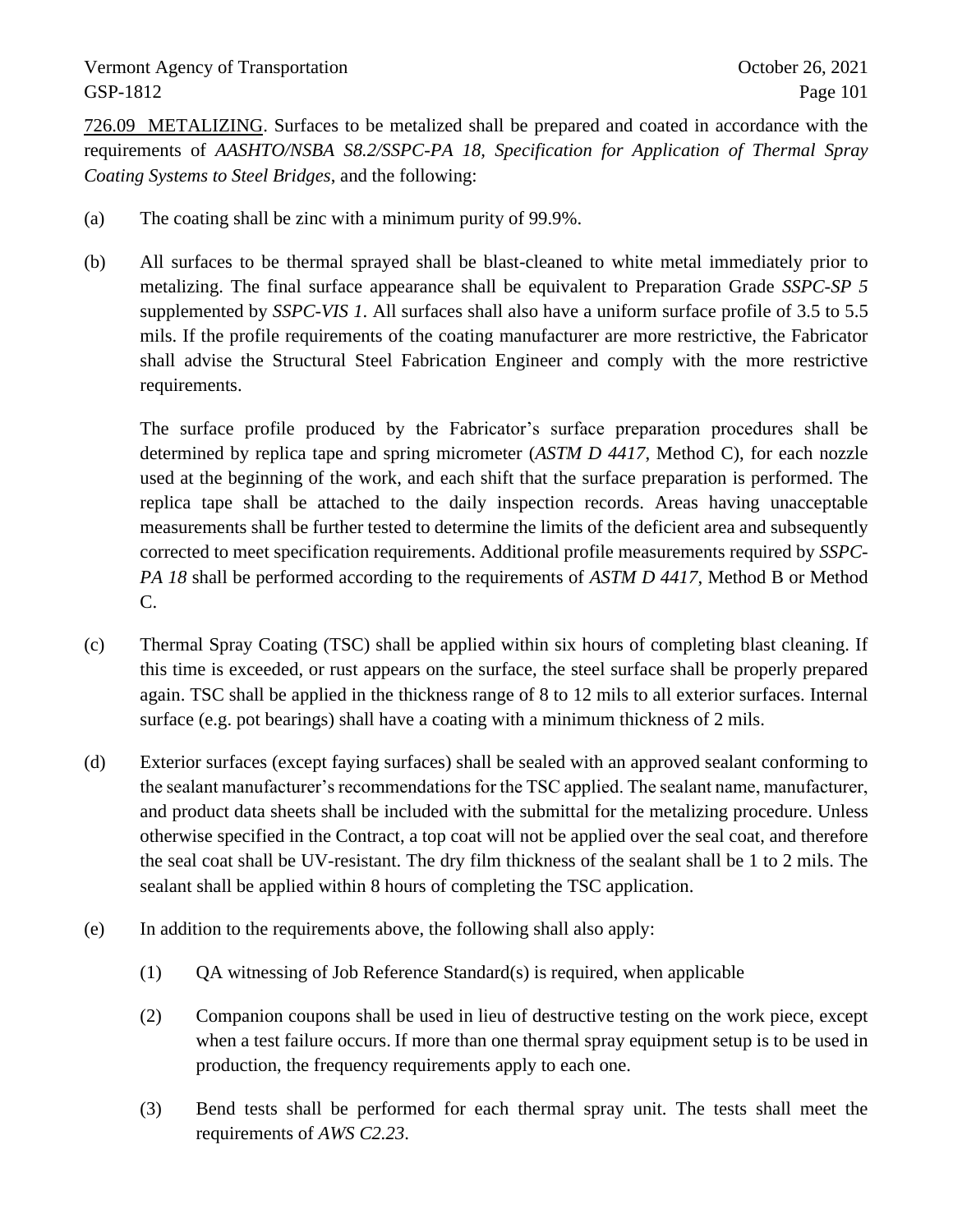(f) Inaccessible areas, as well as metalizing that has been damaged in the field, shall be repaired in accordance with the requirements of Subsection 726.08. The repair coating shall be brush applied.

726.11 WATERPROOFING MEMBRANE SYSTEMS is hereby modified by being deleted in its entirety and replaced with the following:

726.11 WATERPROOFING MEMBRANE SYSTEMS. Waterproofing Membrane Systems shall be one of the products listed on the Agency's *Approved Products List* and shall meet the following requirements for the respective material specification.

- (a) Waterproofing Membrane System, Type I. Waterproofing Membrane System, Type I shall be a Type I cold applied elastomeric system in accordance with *ASTM D 6153*.
- (b) Waterproofing Membrane System, Type II. Waterproofing Membrane System, Type II shall be a Type II hot applied elastomeric system in accordance with *ASTM D 6153*.
- (c) Waterproofing Membrane System, Type III. Waterproofing Membrane System, Type III shall be preformed sheet system for below-grade applications and shall meet the following requirements:
	- (1) Permeability. Permeability shall meet the requirements of *ASTM D6153*, Table 1.
	- (2) Adhesion. The system shall adhere to vertical surfaces.

## SECTION 731 – BEARING PADS FOR STRUCTURES

731.03 ELASTOMERIC MATERIAL is hereby modified by deleting the word "*Design*" from the first sentence and replacing it with the word "*Construction*".

## SECTION 732 – RAILING MATERIALS

732.01 METAL HAND RAILING is hereby modified by adding "or *ASTM A 500/A 500 M*, Grade B." to the end of the first sentence.

732.03 GALVANIZED BOX BEAM BRIDGE RAILING is hereby modified by being deleted in its entirety and replaced with the following:

## 732.03 GALVANIZED BOX BEAM BRIDGE RAILING.

(a) Structural Steel Tubing. Tubing for posts, rails, and rail splices shall conform to the requirements of *ASTM A 500/A 500 M,* Grade B, except as modified below: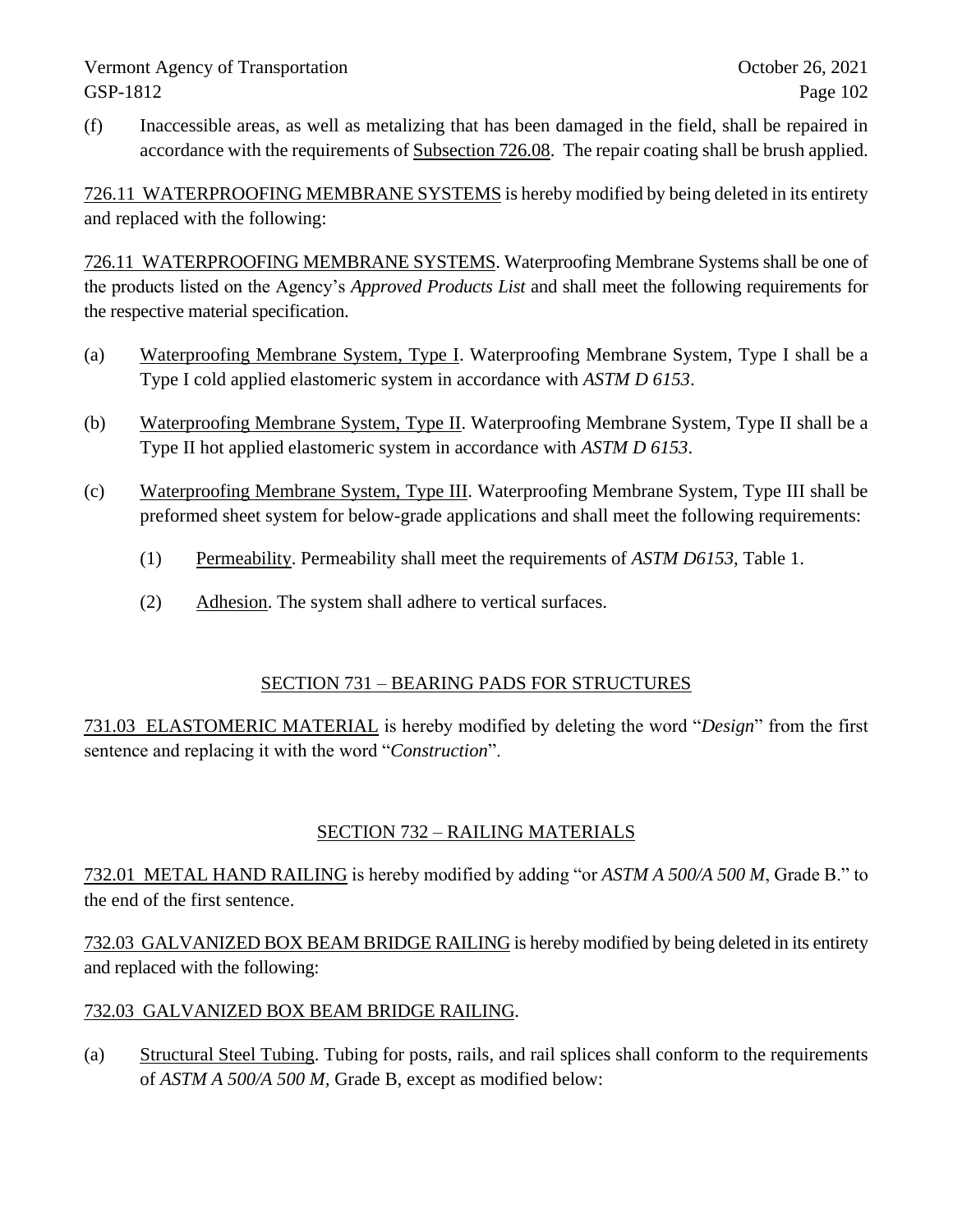- (1) The manufacturer shall test both welded and formed tubular material for the physical properties specified. Results of all tests shall be submitted with material certifications.
- (2) Welds shall be sound, free from defects, and have no repairs. Transverse mill welds will not be permitted.
- (3) Longitudinally-welded tubing shall have a tensile strength of 58,000 psi when tested in accordance with the requirements of *ASTM E 8/E 8 M*.
- (4) A traceable identification number shall be placed on each piece of material in a form that can be read after the galvanizing process. Quantities of the same item made from the same heat numbers are allowed to be packaged together with a single identification.
- (5) Posts and rails shall be CVN tested in accordance with *AASHTO T 243*, Frequency H testing. Full size  $3/8$  inch  $\times$   $3/8$  inch specimens shall be used whenever thickness permits. Sub-size specimens may be used when material thickness is less than 3/8 inch. The average energy absorbed by a sub-sized specimen shall be prorated for the actual thickness of the specimen. The average energy absorbed by a full-size specimen shall be not less than 15 foot-pounds force at 0°F.

## (b) Structural Carbon Steel (Non-Tubular).

- (1) Structural carbon steel for posts, baseplates, and rail splices shall meet the requirements of *ASTM A 572/A 572 M,* Grade 50 or *AASHTO M 270 M/M 270,* Grade 345 (Grade 50). Posts and baseplates shall be CVN tested in accordance with *AASHTO T 243*, Frequency H testing. Full size  $3/8$  inch  $\times$   $3/8$  inch specimens shall be used whenever thickness permits. Sub-size specimens may be used when material thickness is less than 3/8 inch. The average energy absorbed by a sub-sized specimen shall be prorated for the actual thickness of the specimen. The average energy absorbed by a full-size specimen shall be not less than 15 foot-pounds force at 40°F.
- (2) Structural carbon steel for anchor plates shall conform to the requirements of *AASHTO M 270 M/M 270,* Grade 250 (Grade 36) or *ASTM A 36/A 36 M*.
- (3) Structural carbon steel for angles shall conform to the requirements of *AASHTO M 270 M/M 270,* Grade 345 (Grade 50) or *ASTM A 572/A 572 M, Grade 50*.
- (c) Bolts, Nuts, and Washers. Bolts, nuts, and washers for railing and rail-to-post connections shall conform to the requirements of Subsection 714.04. Lock washers shall be high-carbon heat-treated spring steel conforming to the requirements of *ASME D18.2*.
- (d) Anchor Bolts, Nuts, and Washers. Anchor bolts, nuts, and washers shall conform to the requirements of Subsection 714.07.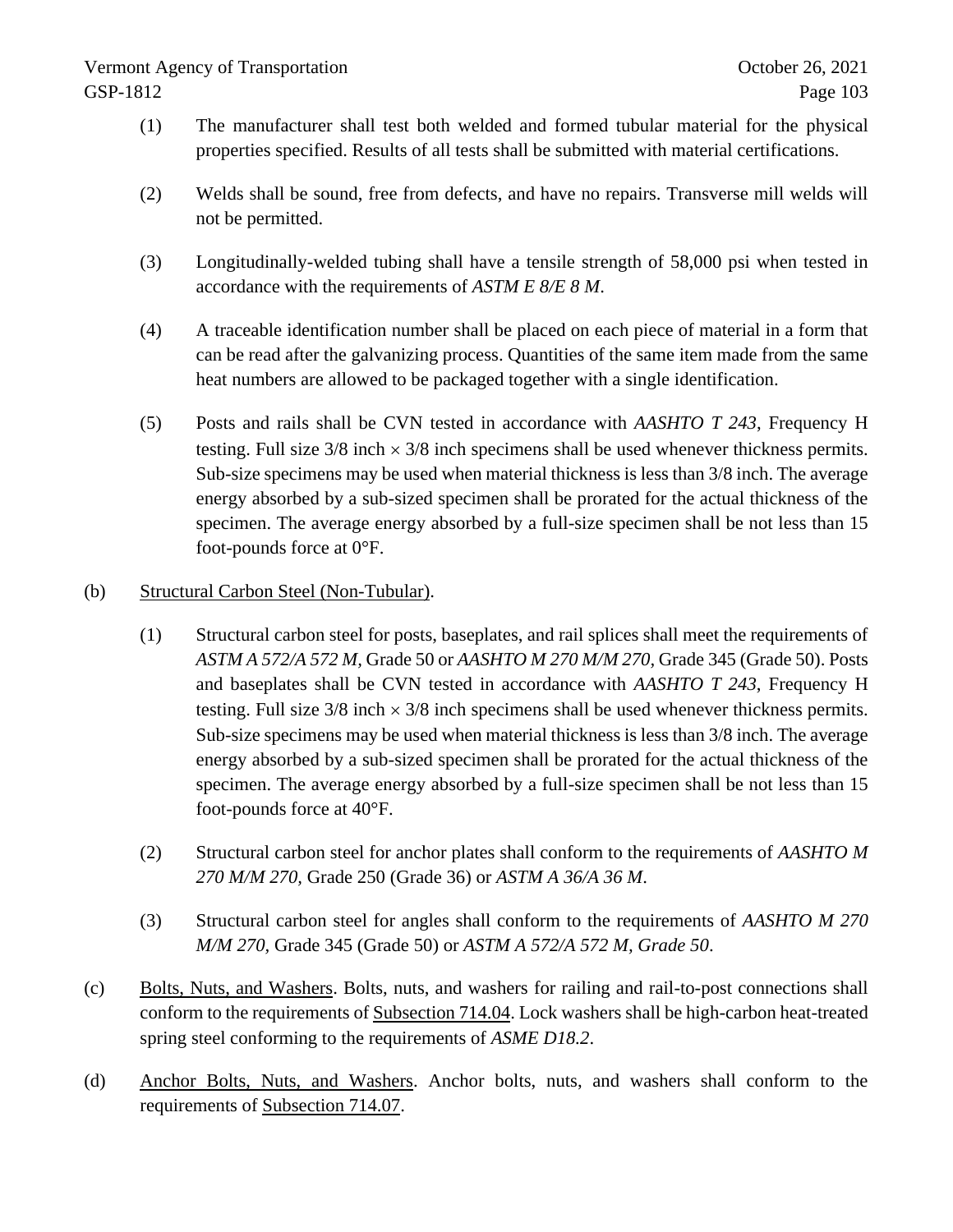732.04 STEEL BEAM BRIDGE RAILING is hereby modified by being deleted in its entirety and replaced with the following:

## 732.04 STEEL BEAM BRIDGE RAILING.

- (a) Beam Guardrail. Beam guardrail for bridge railing shall conform to the requirements of Subsection 728.02. The beam guardrail shall be Class B type.
- (b) Steel Tubing. Tubular steel backing material for steel beam bridge railing shall conform to the requirements of *ASTM A 500/A 500 M,* Grade B. Splice material shall conform to 732.04(c).
- (c) Steel Posts and Components. Posts, baseplates, offset blocks, brackets, washers, and other steel components shall be structural carbon steel conforming to the requirements of the following Standards: *AASHTO M 270 M/M 270,* Grade 345W (Grade 50W), *or ASTM A 588/A 588 M, or ASTM A 572/A 572 M,* Grade 345 (Grade 50), or *AASHTO M 270 M/M 270,* Grade 345 (Grade 50). Posts, baseplates, and post mounting brackets or components shall be CVN tested for impact properties in accordance with AASHTO T 243, Frequency H testing. Full size  $3/8$  inch  $\times$   $3/8$  inch specimens shall be used whenever thickness permits. Sub-size specimens may be used when material thickness is less than 3/8 inch. The average energy absorbed by a sub-sized specimen shall be prorated for the actual thickness of the specimen. The average energy absorbed by a fullsize specimen shall be not less than 15 foot-pounds force at 40°F.
- (d) Steel Pipe. Steel pipe for anchor bolt sleeves shall conform to the requirements of Subsection 740.05.
- (e) Anchor Bolts, Nuts, and Washers. Anchor bolts, nuts, and washers shall conform to the requirements of Subsection 714.07.

## SECTION 751 – DELINEATORS

751.01 DELINEATOR POSTS, subpart (b), is hereby modified by being deleted in its entirety and replaced with the following:

- (b) Flexible Delineators. Flexible delineators shall be one of the products listed on the Agency's *Approved Products List* and meet the following requirements:
	- (1) Shall be in accordance with the *MUTCD* for Tubular Markers for use on high-speed highways or nighttime use.
	- (2) Shall be *MASH* compliant with self-certification from the manufacturer.
	- (3) Shall be surface mounted.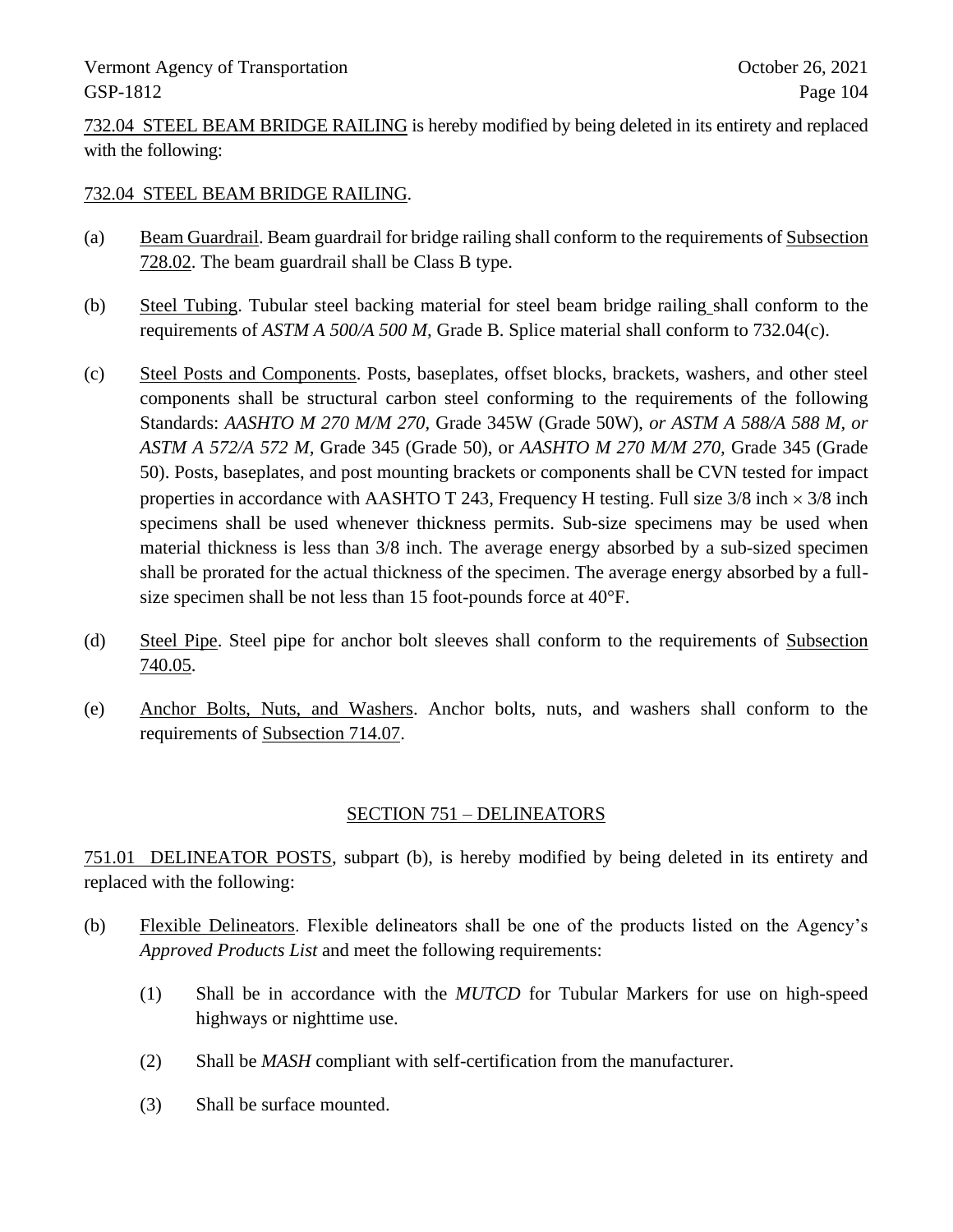#### SECTION 753 – HIGHWAY ILLUMINATION

753.04 BRACKET ARMS is hereby modified by being deleted in its entirety and replaced with the following:

### 753.04 BRACKET ARMS.

- (a) Bracket Arms, Aluminum. Single member bracket arms and the main member of truss-type arms shall be fabricated from seamless aluminum tube conforming to the requirements of *ASTM B 221/B 221 M,* Alloy 6063-T6 or Alloy 6061-T6. Other members of truss-type arms shall conform to the requirements of *ASTM B 221/B 221 M,* Alloy 6063-T6. All screws, nuts, bolts and other hardware for mounting bracket arms to the light pole shall be stainless steel, unless otherwise specified.
- (b) Bracket Arms, Steel. Components of single member and truss-type bracket arms shall be fabricated from standard steel pipe meeting the requirements of *ASTM A 53/A 53 M* or *ASTM A 501/A 501 M*.

753.05 LUMINAIRES is hereby modified by being deleted in its entirety and replaced with the following:

753.05 LUMINAIRES. All luminaires shall be 120 V and shall be one of the products listed on the Agency's *Approved Products List*.

### SECTION 754 – PAVEMENT MARKING MATERIALS

SECTION 754 – PAVEMENT MARKING MATERIALS is hereby made a new section of the specifications as follows:

### SECTION 754 – PAVEMENT MARKING MATERIALS

754.01 OPTICS. Optics shall be beads or elements incorporated into pavement markings so as to produce reflectorized pavement markings. Optics shall be one of the products listed on the Agency's *Approved Product List* for the respective material specification and shall meet the following requirements.

- (a) Optics, Type I. Optics, Type I shall be standard optics consisting of glass beads free from carbon residue. Optics, Type I shall conform to the requirements of *AASHTO M* 247, Type 1, except as modified below.
	- (1) Roundness. Roundness shall be a minimum of 80% true spheres, as determined in accordance with *ASTM D 1155*.
	- (2) Moisture Resistance. Optics shall be moisture resistant in accordance with *AASHTO M 247*.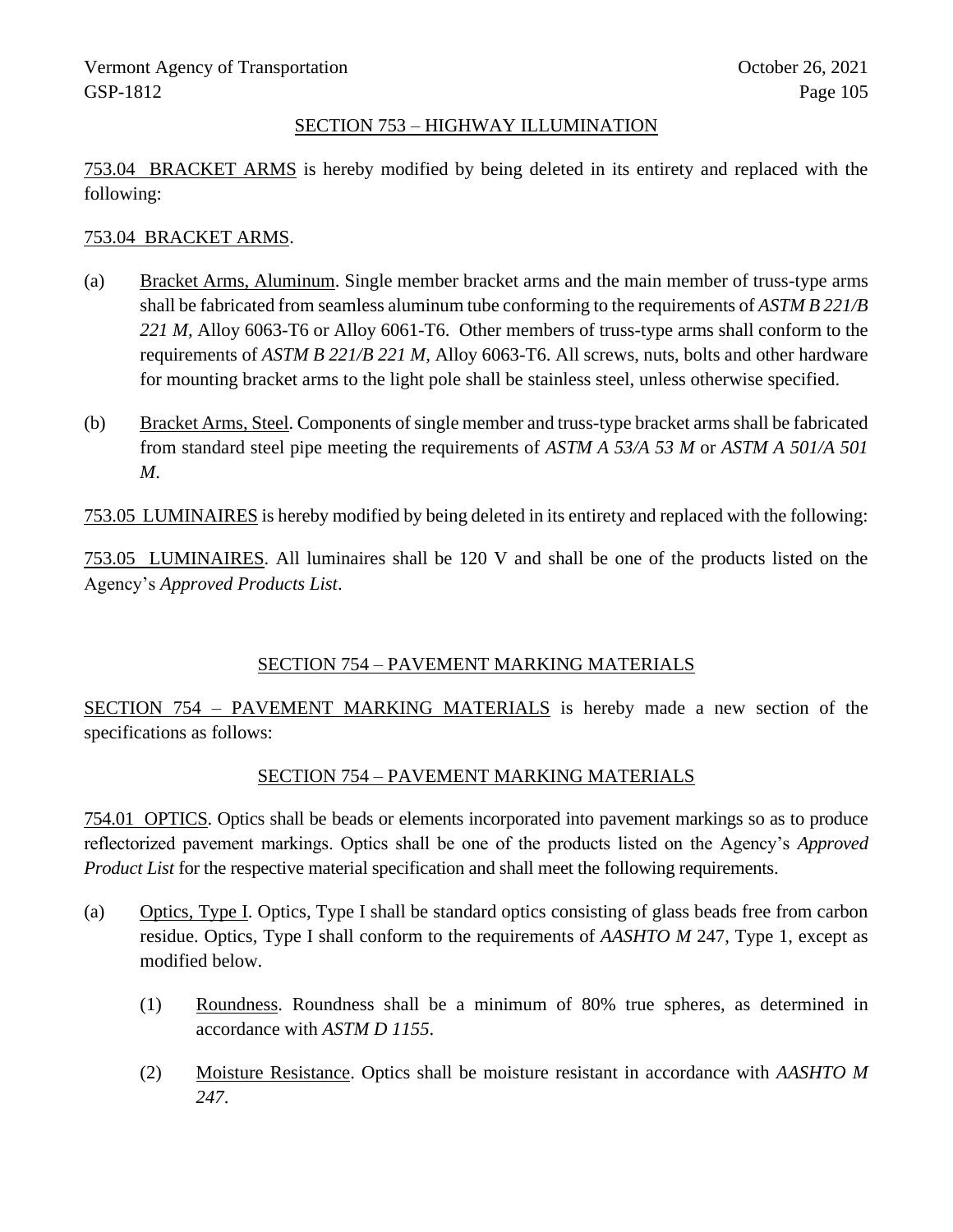- (3) Chemical Resistance. Optics shall be resistant to hydrochloric acid, water, calcium chloride, and sodium sulfide in accordance with Section 4.3.6 to Section 4.3.9 of *Federal Specification TT-B-1325D*.
- (b) Optics, Type II. Optics, Type II shall be premium optics consisting of virgin glass beads or a mixture of virgin glass beads and direct melt glass beads, with a maximum of 50% direct melt glass beads. All glass beads shall be free from carbon residue. Optics, Type II shall conform to the requirements of *AASHTO M 247* except as modified below.
	- (1) Gradation. Optics shall have a maximum size of 1.45 mm and minimum size of 0.18 mm as determined in accordance with *ASTM D 1214*.
	- (2) Roundness. Roundness shall be a minimum of 80% true spheres, as determined in accordance with *ASTM D 1155*.
	- (3) Refractive Index.
		- a. Refractive index shall be 1.5 to 1.7, inclusive, as determined in accordance with *AASHTO T 346*, or;
		- b. Refractive index shall be above 1.7 with all beads above the No. 18 (1.00 mm) sieve having an average hardness of C70.5 as determined in accordance with the Rockwell C scale method, with a minimum sampling of 100 glass beads.
	- (4) Moisture Resistance. Optics shall be moisture resistant in accordance with *AASHTO M 247*.
	- (5) Chemical Resistance. Optics shall be resistant to hydrochloric acid, water, calcium chloride, and sodium sulfide in accordance with Section 4.3.6 to Section 4.3.9 of *Federal Specification TT-B-1325D*.
- (c) Optics, Type III. Optics, Type III shall be wet reflective optics consisting of a composite material. Pavement markings containing Optics, Type III shall demonstrate retroreflective properties in accordance with Section 646, for the respective pavement marking material type.

## 754.02 THIS SUBSECTION RESERVED.

754.03 PAVEMENT MARKING TAPE. Pavement marking tape is a white or yellow preformed retroreflective tape. Pavement marking tape shall be evaluated in accordance with the applicable NTPEP pavement marking materials work plan, with a minimum of one year of data for permanent tape and a full data set for temporary tape, listed on the Agency's *Approved Product List* for the respective material specification, and meet the following requirements.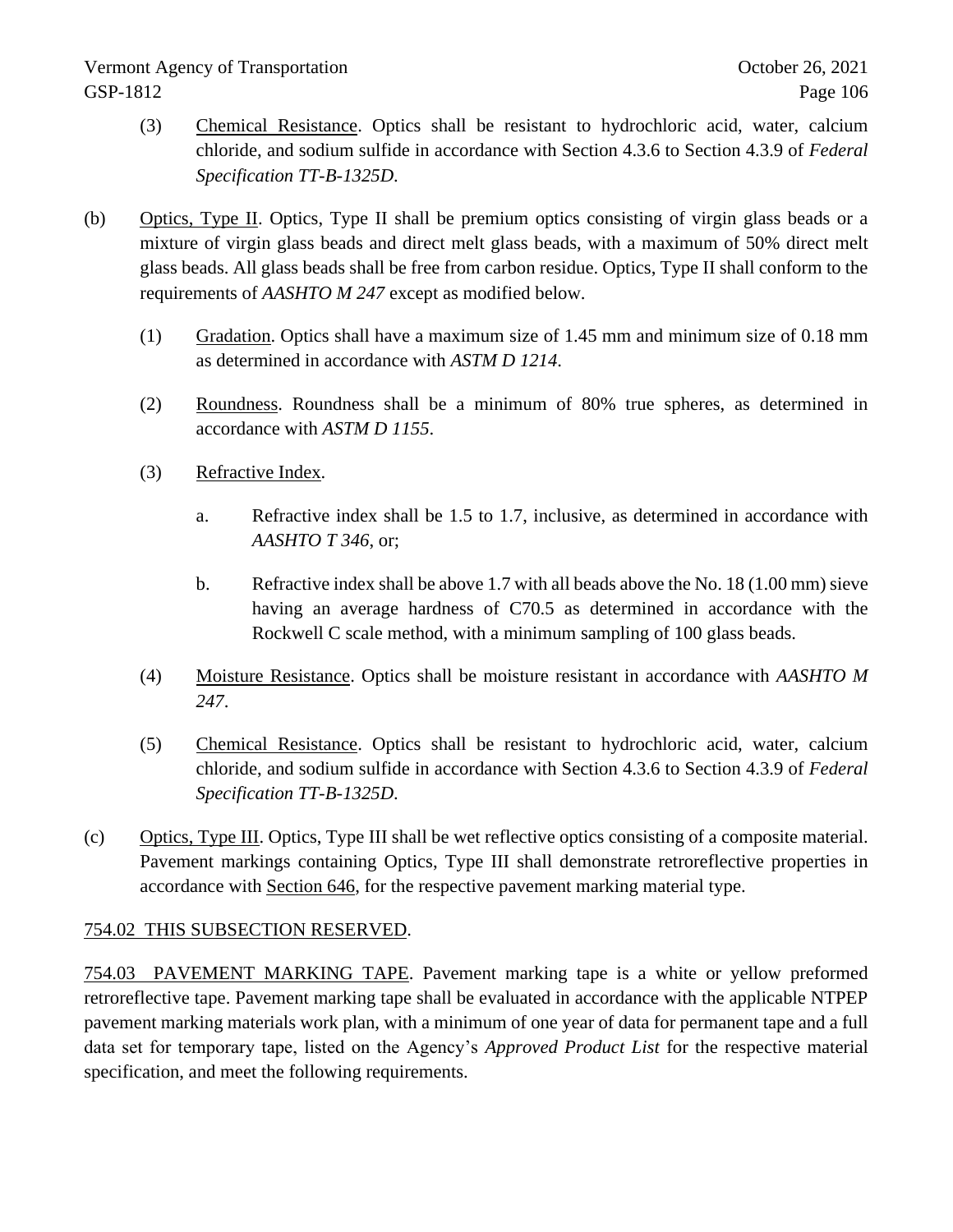- (a) Pavement Marking Tape, Type A. Pavement Marking Tape, Type A shall be a high performance and extended service life pavement marking tape in accordance with *ASTM D 4505*. The tape shall have continuous wetting properties and meet the following requirements.
	- (1) Skid Resistance. Skid resistance shall be Skid Resistance Level A in accordance with *ASTM D 4505*.
	- (2) Adhesive. Adhesive shall be Class I, II, or III in accordance with *ASTM D 4505*.
	- (3) Durability. Initial durability shall be 10 and three-year durability shall be a minimum of 7 as determined in accordance with *ASTM D 913*.
	- (4) Retroreflectivity.
		- a. Dry. Initial dry retroreflectivity shall be Reflectivity Level I in accordance with ASTM D4505. Three-year retroreflectivity shall be a minimum of 150 mcd/m<sup>2</sup>/lx for white and 100 mcd/m<sup>2</sup>/lx for yellow as determined in accordance with *ASTM E 1710*.
		- b. Wet. Initial wet retroreflectivity shall be a minimum of 250 mcd/m<sup>2</sup>/lx for white and  $200 \text{ med/m}^2/\text{lx}$  for yellow. Three-year wetness retroreflectivity shall be a minimum of 150 mcd/m<sup>2</sup>/lx for white and 75 mcd/m<sup>2</sup>/lx for yellow as determined in accordance with *ASTM E 2177*.
		- c. Wet Continuous. Wet continuous retroreflectivity shall be a minimum of 150 mcd/m<sup>2</sup>/lx for white and 100 mcd/m<sup>2</sup>/lx for yellow in accordance with *ASTM E 2832*.
- (b) Pavement Marking Tape, Type B. Pavement Marking Tape, Type B shall be a standard performance pavement marking tape in accordance with *ASTM D 4505*.
	- (1) Skid Resistance. Skid resistance shall be Skid Resistance Level A in accordance with *ASTM D 4505*.
	- (2) Adhesive. Adhesive shall be Class I, II, or III in accordance with *ASTM D 4505*.
	- (3) Durability. Initial durability shall be 10 and three-year durability shall be a minimum of 7 as determined in accordance with *ASTM D 913*.
	- (4) Retroreflectivity. Initial dry retroreflectivity shall be Level II in accordance with *ASTM D 4505*.
- (c) Pavement Marking Tape, Type C. Pavement Marking Tape, Type C shall be a temporary pavement marking tape in accordance with *ASTM D 4592* and the following requirements.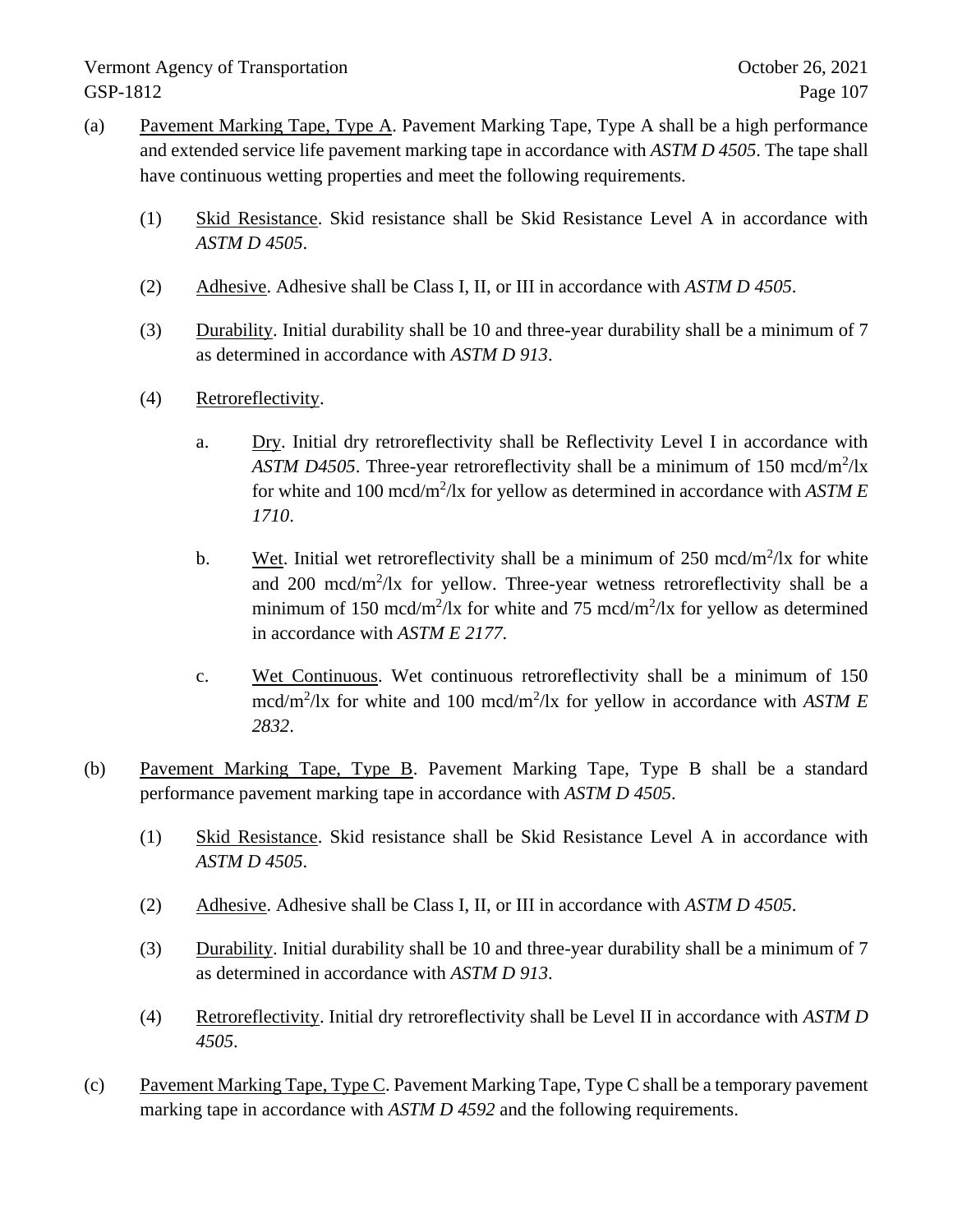(1) Retroreflectivity. Initial wet retroreflectivity shall be a minimum of  $250 \text{ med/m}^2/\text{lx}$  for white and 200 mcd/m<sup>2</sup>/lx for yellow.

## SECTION 780 – CONCRETE REPAIR MATERIALS

SECTION 780 – CONCRETE REPAIR MATERIALS is hereby modified by being deleted in its entirety and replaced with the following:

## SECTION 780 – REPAIR MATERIALS

780.01 CONCRETE REPAIR MATERIALS. Concrete Repair Material shall be a prepackaged material and shall be one of the products listed on the Agency's *Approved Products List.*

- (a) Concrete Repair Material, Type I. Concrete Repair Material, Type I shall be evaluated in accordance with the NTPEP Rapid Set Concrete Patching Materials work plan, be a neat (having less than 5% aggregate retained on the 3/8 inch (9.50 mm) sieve) overhead and vertical repair material, and meet the following requirements:
	- (1) Compressive Strength. The neat material shall have a minimum 7-day compressive strength of 2,000 psi and a minimum 28-day compressive strength of 4,000 psi as determined in accordance with *AASHTO T 106 M/T 106*.
	- (2) Bond Strength by Direct Tension. The material shall have a minimum bond strength of 150 psi as determined in accordance with *ASTM C 1583/C 1583 M* at 28 days, or sooner.
	- (3) Freeze-Thaw Durability. The material shall have a minimum durability factor of 80, after 300 cycles, as determined in accordance with *AASHTO T 161*, Procedure A.
	- (4) Length Change. The material shall meet the performance requirements of *ASTM C 928/ C 928 M* as determined in accordance with *AASHTO T 160*.
	- (5) Chloride Ion Penetration. The material shall exhibit a chloride ion penetrability of "low", or less, as determined in accordance with *AASHTO T 277* or *AASHTO T 358*.
- (b) Concrete Repair Material, Type II. Concrete Repair Material, Type II shall be evaluated in accordance with the NTPEP Rapid Set Concrete Patching Materials work plan, be a horizontal rapid setting repair material, and meet the requirements of Subsection 780.01(a) except as modified below:
	- (1) Compressive Strength. The neat material shall have a minimum 3-hour compressive strength of 1,200 psi and a minimum 7-day compressive strength of 5,000 psi as determined in accordance with *AASHTO T 106 M/T 106*.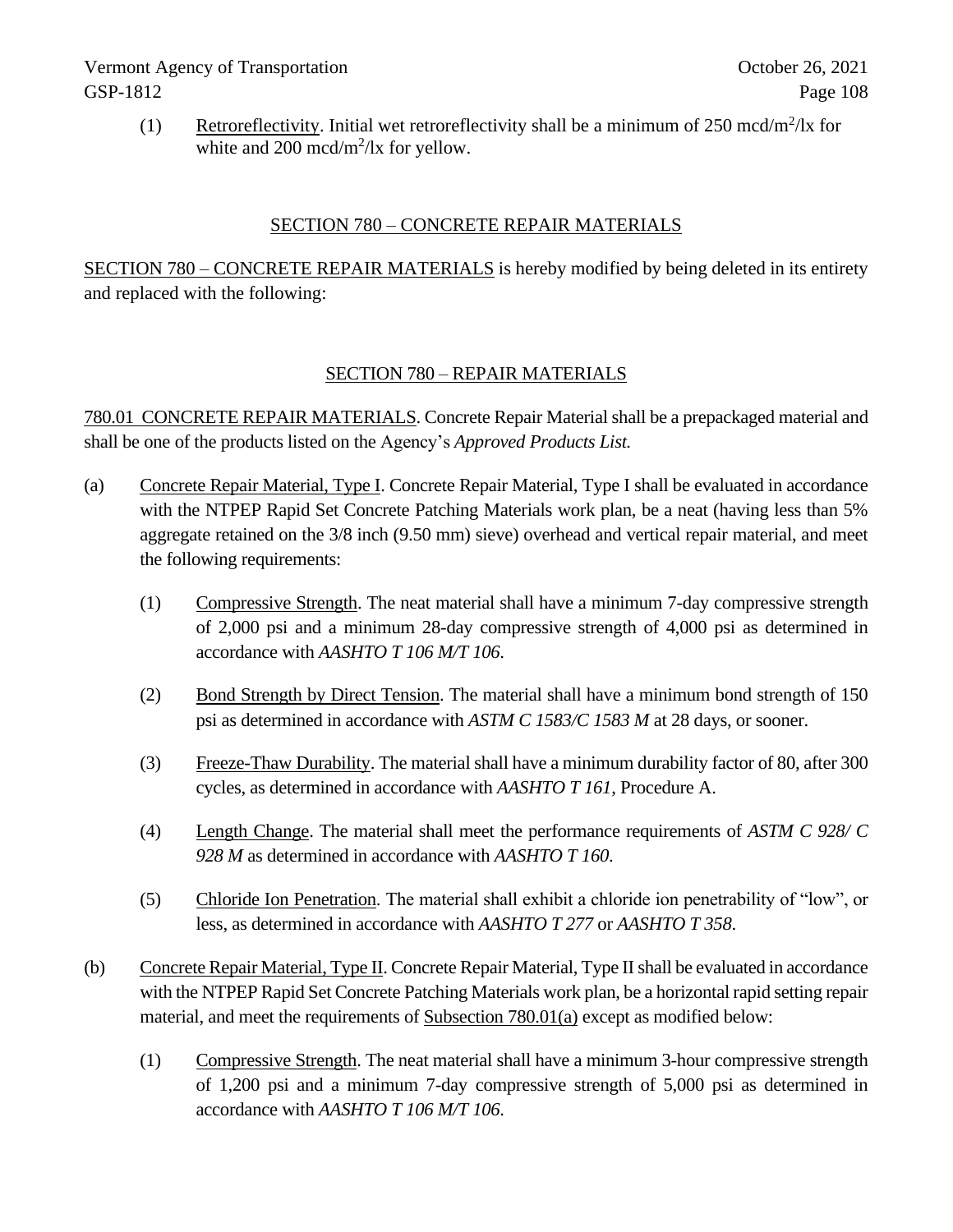## Vermont Agency of Transportation Corollary Corollary Corollary Corollary Corollary Corollary Corollary Corollary Corollary Corollary Corollary Corollary Corollary Corollary Corollary Corollary Corollary Corollary Corollary GSP-1812 Page 109

- (c) Concrete Repair Material, Type III. Concrete Repair Material, Type III shall be evaluated in accordance with the NTPEP Rapid Set Concrete Patching Materials work plan, be a horizontal rapid setting repair material, and meet the requirements of Subsection 780.01(a) except as modified below:
	- (1) Compressive Strength. The neat material shall have a minimum 3-hour compressive strength of 1,200 psi, a minimum 1-day compressive strength of 2,900 psi, and a minimum 7-day compressive strength of 5,000 psi as determined in accordance with *AASHTO T 22*.
	- (2) Aggregate. The material shall contain greater than 5% coarse aggregate (aggregate contained on the 3/8 inch (9.50 mm) sieve). Coarse aggregate may be contained in the prepackage material (extended), or material of the type and quantity specified by the manufacturer may be added to the prepackaged material (extendable).
- (d) Concrete Repair Material, Type IV. Concrete Repair Material, Type IV shall be an overhead, vertical, or horizontal polymer repair material meeting the following requirements:
	- (1) Compressive Strength. The neat material shall have a minimum 3-hour compressive strength of 1,200 psi and a minimum 7-day compressive strength of 5,000 psi as determined in accordance with *ASTM C 579*.
	- (2) Bond Strength by Direct Tension. The material shall have a minimum bond strength of 150 psi as determined in accordance with *ASTM C 1583/C 1583 M* at 28 days, or sooner.
	- (3) Linear Shrinkage. The material shall have a maximum linear shrinkage of 0.15% as determined in accordance with *ASTM C 531*.
	- (4) Chloride Ion Penetration. The material shall exhibit a chloride ion penetrability of "Low", or less, as determined in accordance with *AASHTO T 277*.